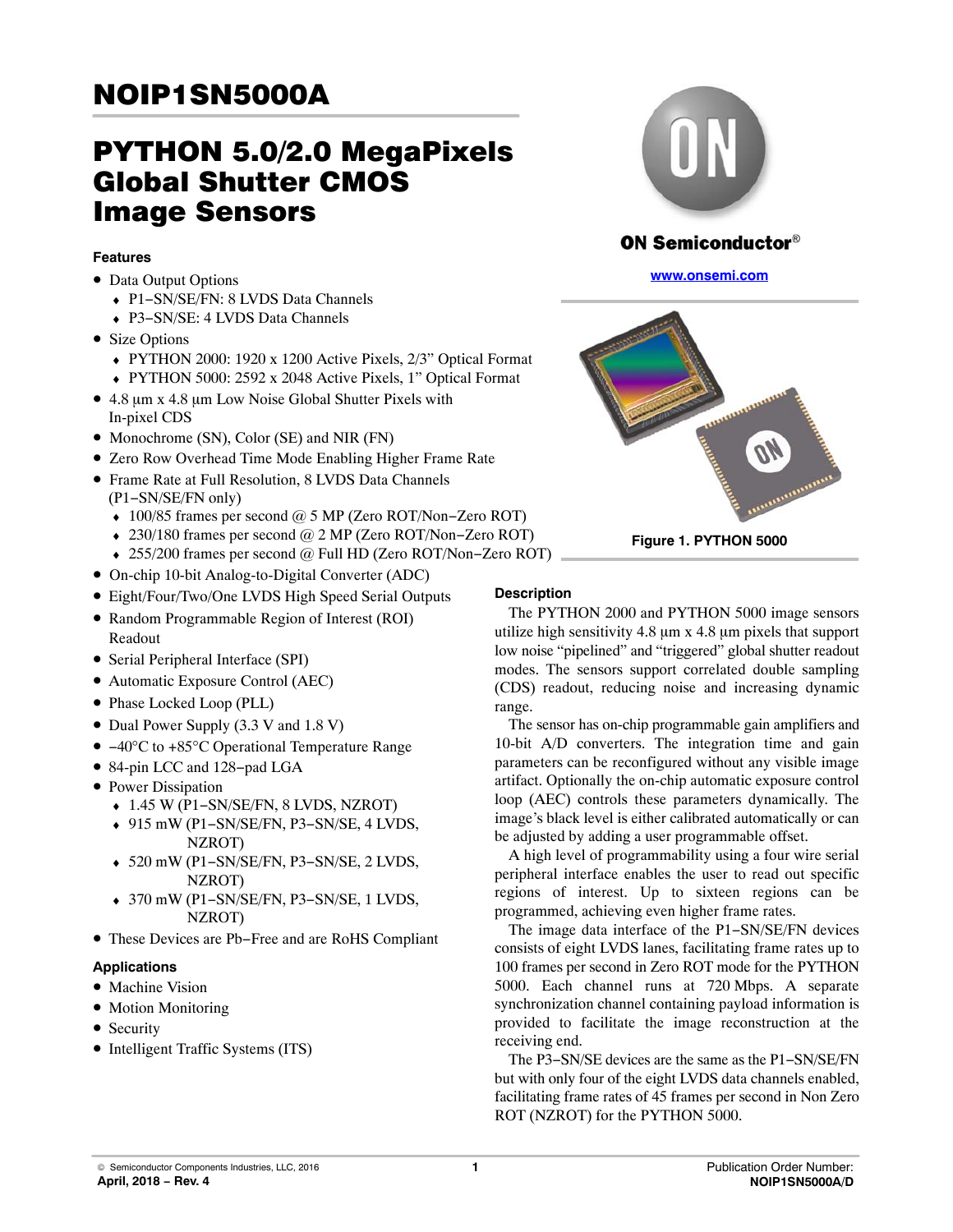#### **ORDERING INFORMATION**

| <b>Part Number</b> | <b>Description</b>                                         | Package     |
|--------------------|------------------------------------------------------------|-------------|
| PYTHON 5000        |                                                            |             |
| NOIP1SN5000A-QDI   | 5 MegaPixel, Monochrome                                    | 84-pin LCC  |
| NOIP1SE5000A-QDI   | 5 MegaPixel, Bayer Color                                   |             |
| NOIP1FN5000A-QDI   | 5 MegaPixel, Monochrome with enhanced NIR                  |             |
| NOIP1SN5000A-QTI   | 5 MegaPixel, Monochrome, Protective Film                   |             |
| NOIP1SE5000A-QTI   | 5 MegaPixel, Bayer Color, Protective Film                  |             |
| NOIP1FN5000A-QTI   | 5 MegaPixel, Monochrome with enhanced NIR, Protective Film |             |
| NOIP3SN5000A-QDI   | 5 MegaPixel, 4 LVDS Outputs, Monochrome                    |             |
| NOIP3SE5000A-QDI   | 5 MegaPixel, 4 LVDS Outputs, Bayer Color                   |             |
| NOIP3SN5000A-QTI   | 5 MegaPixel, 4 LVDS Outputs, Monochrome, Protective Film   |             |
| NOIP3SE5000A-QTI   | 5 MegaPixel, 4 LVDS Outputs, Bayer Color, Protective Film  |             |
| NOIP1SN5000A-LTI   | 5 MegaPixel, Monochrome, Protective Film                   | 128-pad LGA |
| NOIP1SE5000A-LTI   | 5 MegaPixel, Bayer Color, Protective Film                  |             |
| NOIP1FN5000A-LTI   | 5 MegaPixel, Monochrome with enhanced NIR, Protective Film |             |
| NOIP3SN5000A-LTI   | 5 MegaPixel, 4 LVDS Outputs, Monochrome, Protective Film   |             |
| NOIP3SE5000A-LTI   | 5 MegaPixel, 4 LVDS Outputs, Bayer Color, Protective Film  |             |
| PYTHON 2000        |                                                            |             |
| NOIP1SN2000A-QDI   | 2 MegaPixel, Monochrome                                    | 84-pin LCC  |
| NOIP1SE2000A-QDI   | 2 MegaPixel, Bayer Color                                   |             |
| NOIP1FN2000A-QDI   | 2 MegaPixel, Monochrome with enhanced NIR                  |             |
| NOIP1SN2000A-QTI   | 2 MegaPixel, Monochrome, Protective Film                   |             |
| NOIP1SE2000A-QTI   | 2 MegaPixel, Bayer Color, Protective Film                  |             |
| NOIP1FN2000A-QTI   | 2 MegaPixel, Monochrome with enhanced NIR, Protective Film |             |
| NOIP1SN2000A-LTI   | 2 MegaPixel, Monochrome, Protective Film                   | 128-pad LGA |
| NOIP1SE2000A-LTI   | 2 MegaPixel, Bayer Color, Protective Film                  |             |
| NOIP1FN2000A-LTI   | 2 MegaPixel, Monochrome with enhanced NIR, Protective Film |             |

The P1−SN/SE/FN base part references the mono, color and NIR enhanced versions of the 8 LVDS interface; the P3−SN/SE base part references the mono and color version of the 4 LVDS interface. More details on the part number coding can be found at [http://www.onsemi.com/pub\\_link/Collateral/TND310](http://www.onsemi.com/pub_link/Collateral/TND310-D.PDF)−D.PDF

#### **Package Mark for LCC−84 Pin Package**

- Line 1: NOIP**yxx RRRR**A where y is either "1" for 8 LVDS Outputs, "3" for 4 LVDS Outputs. where xx denotes mono micro lens (SN) or color micro lens (SE) or NIR micro lens (FN)
	- RRRR is the resolution (5000), (2000)
- Line 2: **−QDI** (LCC−84 without protective film), **−QTI** (LCC−84 with protective film)
- Line 3: **AWLYYWW** where AWL is PRODUCTION lot traceability, YYWW is the 4−digit date code

#### **Package Mark for LGA−128 Pad Package**

- Package Side 1: NOIP**yxxRRRR**A**−LTI** where y is either "1" for 8 LVDS Outputs, "3" for 4 LVDS Outputs.
	- where xx denotes mono micro lens (SN) or color micro lens (SE)
		- RRRR is the resolution (5000), (2000)
		- **−LTI** (LGA−128 with protective film)

Package Side 2: **AWLYYWW** where AWL is PRODUCTION lot traceability, YYWW is the 4−digit date code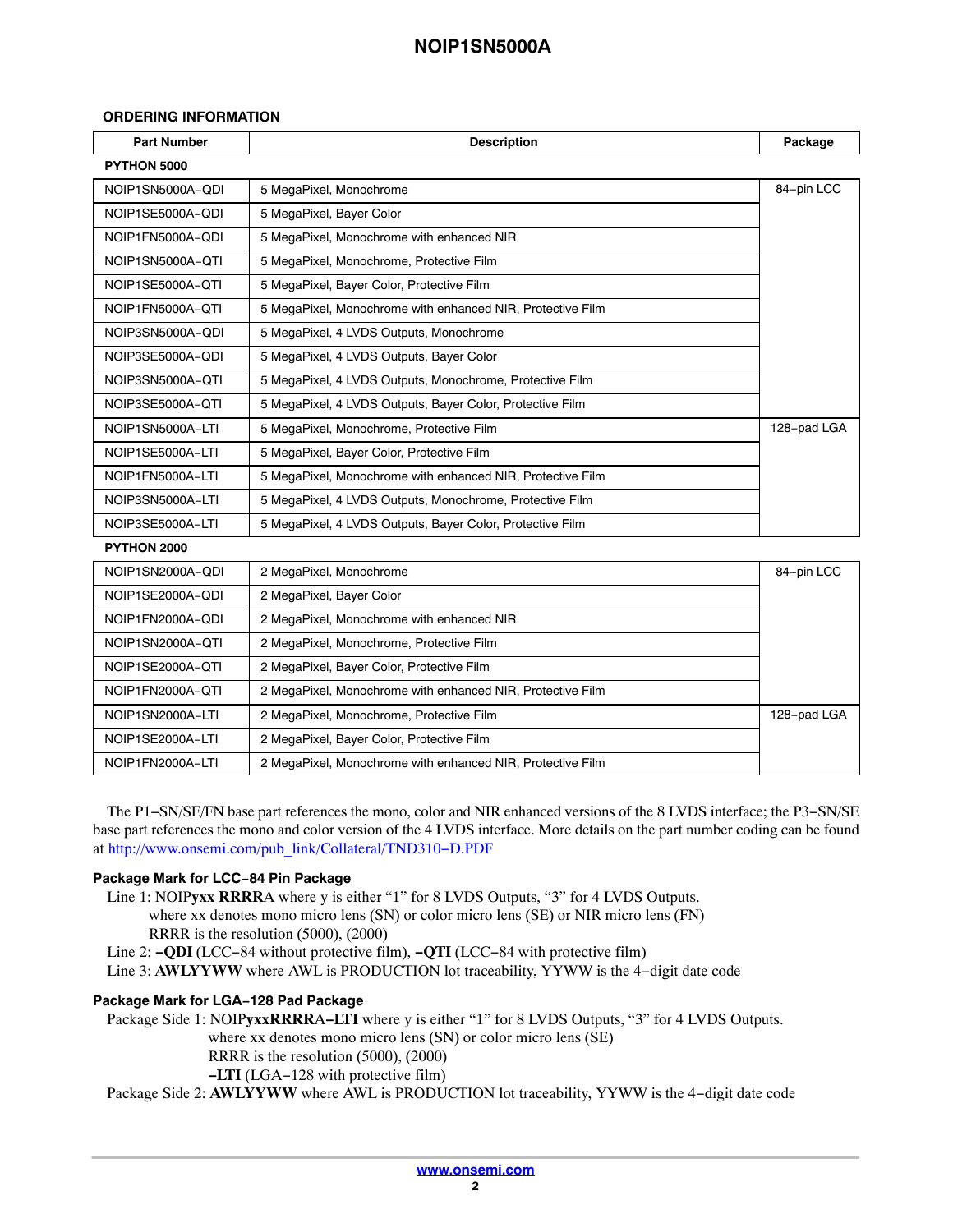#### **SPECIFICATIONS**

#### **Key Specifications**

#### **Table 1. GENERAL SPECIFICATIONS** (Note 1)

| <b>Parameter</b>                                       | Specification                                                                                                                                                                                             |
|--------------------------------------------------------|-----------------------------------------------------------------------------------------------------------------------------------------------------------------------------------------------------------|
| Pixel Type                                             | In-pixel CDS. Global shutter pixel architecture                                                                                                                                                           |
| <b>Shutter Type</b>                                    | Pipelined and triggered global shutter                                                                                                                                                                    |
| <b>Frame Rate</b><br>Zero ROT/<br>Non-Zero ROT<br>Mode | P1-SN/SE/FN:<br>PYTHON 2000: 230/180 fps<br>PYTHON 5000: 100/85 fps<br>P3-SN/SE: NA/45 fps                                                                                                                |
| Master Clock                                           | P1-SN/SE/FN, P3-SN/SE:<br>72 MHz when PLL is used,<br>360 MHz (10-bit) / 288 MHz (8-bit) when<br>PLL is not used                                                                                          |
| Windowing                                              | 16 Randomly programmable windows.<br>Normal, sub-sampled readout mode                                                                                                                                     |
| <b>ADC Resolution</b><br>(Note 1)                      | 10-bit, 8-bit                                                                                                                                                                                             |
| <b>LVDS Outputs</b>                                    | $P1-SN/SE/FN: 8/4/2/1$ data + sync + clock<br>$P3-SN/SE$ : 4/2/1 data + sync + clock                                                                                                                      |
| Data Rate                                              | P1-SN/SE/FN:<br>8 x 720 Mbps (10-bit) /<br>8 x 576 Mbps (8-bit)<br>P3-SN/SE/FN:<br>4 x 720 Mbps (10-bit)                                                                                                  |
| Power Dissipation<br>(10-bit mode)                     | P1-SN/SE/FN:<br>1.45 W (8 data channels)<br>P1-SN/SE/FN, P3-SN/SE:<br>915 mW (4 data channels)<br>P1-SN/SE/FN. P3-SN/SE:<br>520 mW (2 data channels)<br>P1-SN/SE/FN, P3-SN/SE:<br>370 mW (1 data channel) |
| Package Type                                           | 84-pin LCC, 128-pad LGA                                                                                                                                                                                   |

#### **Table 2. NOMINAL ELECTRO−OPTICAL SPECIFICATIONS**

| <b>Parameter</b>                                                                 | <b>Specification</b>                                                                          |
|----------------------------------------------------------------------------------|-----------------------------------------------------------------------------------------------|
| <b>Active Pixels</b>                                                             | PYTHON 5000: 2592 (H) x 2048 (V)<br>PYTHON 2000: 1984 (H) x 1264 (V)                          |
| <b>Pixel Size</b>                                                                | 4.8 um x 4.8 um                                                                               |
| <b>Conversion Gain</b>                                                           | 0.096 LSB10/e-, 140 µV/e-                                                                     |
| <b>Temporal Noise</b>                                                            | < 10.7 e <sup>-</sup> (Non-Zero ROT, 1x gain)<br>< 9.4 e <sup>-</sup> (Non-Zero ROT, 2x gain) |
| Responsivity at 550 nm                                                           | 7.5 V/lux.s                                                                                   |
| Parasitic Light<br>Sensitivity (PLS)                                             | $<$ 1/5000                                                                                    |
| Full Well Charge                                                                 | 10000 e <sup>-</sup>                                                                          |
| <b>Quantum Efficiency</b><br>at 550 nm                                           | 57%                                                                                           |
| Pixel FPN                                                                        | < 1.55 LSB10 (Non-Zero ROT)<br>< 1.35 (Zero-ROT)                                              |
| <b>PRNU</b>                                                                      | < 10 LSB10 on half scale response of<br>525 LSB10                                             |
| <b>MTF</b>                                                                       | 66% @ 535 nm - X-dir & Y-dir                                                                  |
| Pixel Storage Node Leakage<br>(PSNL) @ 20°C<br>$(t \text{ int} = 30 \text{ ms})$ | 300 LSB10/s, 2800 e-/s                                                                        |
| Dark Signal @ 20°C                                                               | 9.3 e <sup>-/</sup> s, 1.0 LSB10/s                                                            |
| Dark Current Doubling<br>Temperature                                             | $5.2^{\circ}$ C                                                                               |
| <b>Dynamic Range</b>                                                             | 60 dB                                                                                         |
| Signal to Noise Ratio<br>(SNR max)                                               | 40 dB                                                                                         |

#### **Table 3. RECOMMENDED OPERATING RATINGS** (Note 2)

| 3vmbol                                                                                                                                     | Description                          | Min   | Max | Unit   |  |
|--------------------------------------------------------------------------------------------------------------------------------------------|--------------------------------------|-------|-----|--------|--|
|                                                                                                                                            | Operating junction temperature range | $-40$ |     | $\sim$ |  |
| Eunetianal anaration abous the etrescos listed in the Decennanceded Onaration Densee is not implied. Eutenaled sympaure to streages housed |                                      |       |     |        |  |

Functional operation above the stresses listed in the Recommended Operating Ranges is not implied. Extended exposure to stresses beyond the Recommended Operating Ranges limits may affect device reliability.

#### **Table 4. ABSOLUTE MAXIMUM RATINGS** (Notes 3 and 4)

| Symbol                        | Parameter                                             | Min    | Max    | Unit   |
|-------------------------------|-------------------------------------------------------|--------|--------|--------|
| ABS (1.8 V supply group)      | ABS rating for 1.8 V supply group                     | $-0.5$ | 2.2    | v      |
| ABS (3.3 V supply group)      | ABS rating for 3.3 V supply group                     | $-0.5$ | 4.3    | $\vee$ |
| $\mathsf{T}_\mathsf{S}$       | ABS storage temperature range                         | $-40$  | $+150$ | ்С     |
|                               | ABS storage humidity range at 85°C                    |        | 85     | %RH    |
| Electrostatic discharge (ESD) | Human Body Model (HBM): JS-001-2012                   | 2000   |        | v      |
|                               | Charged Device Model (CDM): EIA/JESD22-C101, Class C1 | 500    |        |        |
| LU                            | Latch-up: JESD-78                                     | 100    |        | mA     |

Stresses exceeding those listed in the Maximum Ratings table may damage the device. If any of these limits are exceeded, device functionality should not be assumed, damage may occur and reliability may be affected.

1. The ADC is 11−bit, down−scaled to 10−bit. The PYTHON uses a larger word−length internally to provide 10−bit on the output.

2. Operating ratings are conditions in which operation of the device is intended to be functional.

3. ON Semiconductor recommends that customers become familiar with, and follow the procedures in JEDEC Standard JESD625−A. Refer to Application Note AN52561. Long term exposure toward the maximum storage temperature will accelerate color filter degradation.

4. Caution needs to be taken to avoid dried stains on the underside of the glass due to condensation. The glass lid glue is permeable and can absorb moisture if the sensor is placed in a high % RH environment.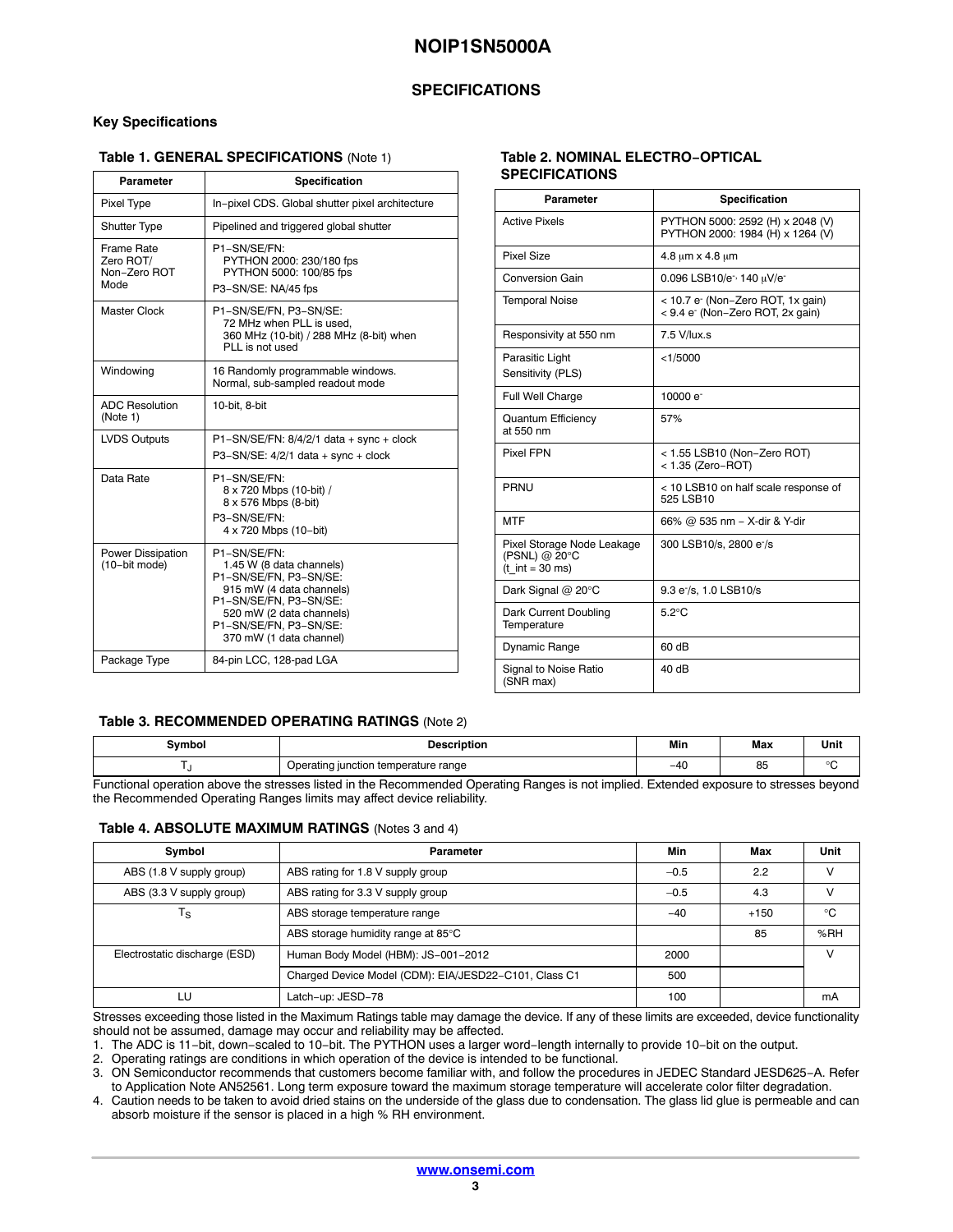#### <span id="page-3-0"></span>**Table 5. ELECTRICAL SPECIFICATIONS**

**Boldface limits apply for T<sub>J</sub> = T<sub>MIN</sub> to T<sub>MAX</sub>, all other limits T<sub>J</sub> = +30°C. (Notes [5, 6, 7,](#page-4-0) [8](#page-4-0) and [9](#page-4-0))** 

| Min<br>Units<br>мах<br>------<br>Tvr.<br>، ۱ρ |
|-----------------------------------------------|
|-----------------------------------------------|

#### **Power Supply Parameters − P1 − SN/SE/FN (ZROT)**

(Note: All ground pins (gnd\_18, gnd\_33 and gnd\_colpc) should be connected to an external 0 V ground reference.)

| vdd 33             | Supply voltage, 3.3 V                                         | 3.2  | 3.3          | 3.4  |    |
|--------------------|---------------------------------------------------------------|------|--------------|------|----|
| $Idd_33$           | Current consumption 3.3 V supply                              |      | 355          |      | mA |
| vdd 18             | Supply voltage, 1.8 V                                         | 1.7  | 1.8          | 1.9  | v  |
| $\mathsf{Idd}\_18$ | Current consumption 1.8 V supply                              |      | 140          |      | mA |
| vdd pix            | Supply voltage, pixel                                         | 3.25 | 3.3          | 3.35 | V  |
| Idd pix            | Current consumption pixel supply                              |      | 10           |      | mA |
| Ptot               | Total power consumption at vdd $33 = 3.3$ V, vdd $18 = 1.8$ V |      | 1.45         |      | W  |
| Pstby Ip           | Power consumption in low power standby mode                   |      |              | 50   | mW |
| Popt               | Power consumption at lower pixel rates                        |      | Configurable |      |    |

#### **Power Supply Parameters − P3 − SN/SE (NZROT)**

(Note: All ground pins (gnd\_18, gnd\_33 and gnd\_colpc) should be connected to an external 0 V ground reference.)

| vdd 33   | Supply voltage, 3.3 V                                                                                            | 3.2  | 3.3               | 3.4  | ν  |
|----------|------------------------------------------------------------------------------------------------------------------|------|-------------------|------|----|
| ldd_33   | Current consumption 3.3 V supply (4/2/1 LVDS)                                                                    |      | 215               |      | mA |
| vdd 18   | Supply voltage, 1.8 V                                                                                            | 1.7  | 1.8               | 1.9  | v  |
| Idd 18   | Current consumption 1.8 V supply (4/2/1 LVDS)                                                                    |      | 105               |      | mA |
| vdd pix  | Supply voltage, pixel                                                                                            | 3.25 | 3.3               | 3.35 | ν  |
| Idd pix  | Current consumption pixel supply (4/2/1 LVDS)                                                                    |      | 5                 |      | mA |
| Ptot     | Total power consumption at vdd $33 = 3.3$ V, vdd $18 = 1.8$ V<br>4 LVDS, NZROT<br>2 LVDS, NZROT<br>1 LVDS. NZROT |      | 915<br>520<br>370 |      | mW |
| Pstby Ip | Power consumption in low power standby mode                                                                      |      |                   | 50   | mW |
| Popt     | Power consumption at lower pixel rates                                                                           |      | Configurable      |      |    |

#### **I/O − P1−SN/SE/FN, P3−SN/SE (EIA/TIA−644): Conforming to standard/additional specifications and deviations listed**

| fserdata     | Data rate on data channels<br>DDR signaling - 4 data channels, 1 synchronization channel |     |      | 720 | <b>Mbps</b> |
|--------------|------------------------------------------------------------------------------------------|-----|------|-----|-------------|
| fserclock    | Clock rate of output clock<br>Clock output for mesochronous signaling                    |     |      | 360 | <b>MHz</b>  |
| Vicm         | LVDS input common mode level                                                             | 0.3 | 1.25 | 1.8 |             |
| <b>Tccsk</b> | Channel to channel skew (Training pattern should be used to correct<br>per channel skew) |     |      | 50  | ps          |

#### **Clock Specifications − P1−SN/SE/FN, P3−SN/SE**

| fin                | Input clock rate when PLL used                        |    |    | 72  | <b>MHz</b> |
|--------------------|-------------------------------------------------------|----|----|-----|------------|
| fin                | Input clock when LVDS input used                      |    |    | 360 | <b>MHz</b> |
| tidc               | Input clock duty cycle when PLL used                  | 45 | 50 | 55  | %          |
| tj                 | Input clock jitter                                    |    |    | 20  | ps         |
| fspi               | SPI clock rate when PLL used                          |    |    | 10  | <b>MHz</b> |
| ratspi (=fin/fspi) | 10-bit (8 LVDS channels), PLL used - P1-SN/SE/FN only | 6  |    |     |            |
|                    | 10-bit (4 LVDS channels), PLL used                    | 12 |    |     |            |
|                    | 10-bit (2 LVDS channels), PLL used                    | 24 |    |     |            |
|                    | 10-bit (1 LVDS channel), PLL used                     | 48 |    |     |            |
|                    | 10-bit (8 LVDS channels), LVDS input used             | 30 |    |     |            |
|                    | 10-bit (4 LVDS channels), LVDS input used             | 60 |    |     |            |

Product parametric performance is indicated in the Electrical Characteristics for the listed test conditions, unless otherwise noted. Product performance may not be indicated by the Electrical Characteristics if operated under different conditions.

[5](#page-4-0). All parameters are characterized for DC conditions after thermal equilibrium is established.

[6](#page-4-0). This device contains circuitry to protect the inputs against damage due to high static voltages or electric fields. However, it is recommended that normal precautions be taken to avoid application of any voltages higher than the maximum rated voltages to this high impedance circuit.

[7](#page-4-0). Minimum and maximum limits are guaranteed through test and design.

[8](#page-4-0). Refer to ACSPYTHON5000 available at CISP extranet for detailed acceptance criteria specifications.

[9](#page-4-0). For power supply management recommendations, please refer to Application Note AND9158.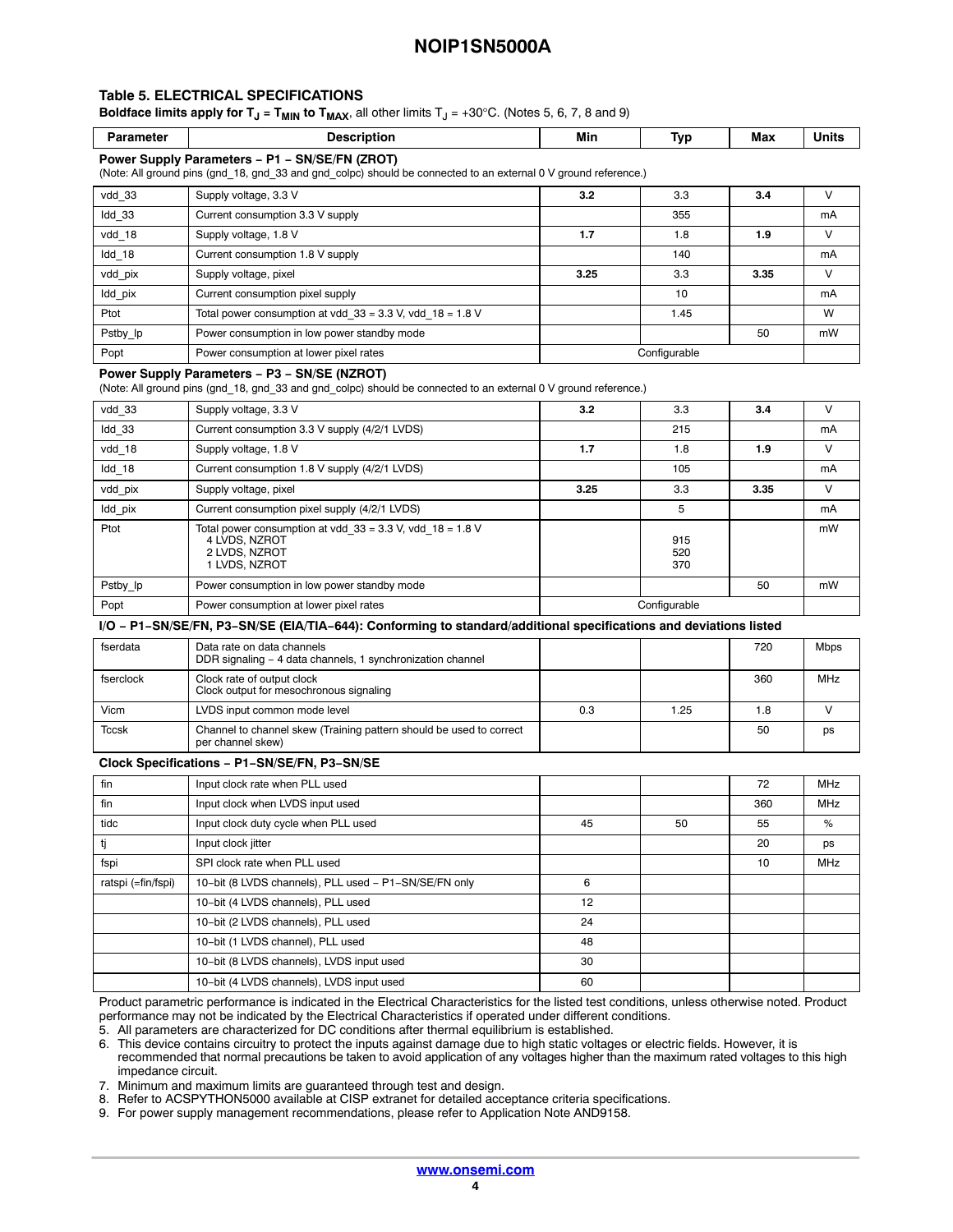#### <span id="page-4-0"></span>**Table [5](#page-3-0). ELECTRICAL SPECIFICATIONS**

**Boldface limits apply for T<sub>J</sub> = T<sub>MIN</sub> to T<sub>MAX</sub>, all other limits T<sub>J</sub> = +30°C. (Notes 5, 6, 7, 8 and 9)** 

| <b>Parameter</b>                             | <b>Description</b>                        | Min | Typ | Max | <b>Units</b> |  |
|----------------------------------------------|-------------------------------------------|-----|-----|-----|--------------|--|
| Clock Specifications - P1-SN/SE/FN, P3-SN/SE |                                           |     |     |     |              |  |
| ratspi (=fin/fspi)                           | 10-bit (2 LVDS channels), LVDS input used | 120 |     |     |              |  |
|                                              | 10-bit (1 LVDS channel), LVDS input used  | 240 |     |     |              |  |
|                                              | 8-bit (8 LVDS channels), PLL used         | 6   |     |     |              |  |
|                                              | 8-bit (4 LVDS channels), PLL used         | 12  |     |     |              |  |
|                                              | 8-bit (2 LVDS channels), PLL used         | 24  |     |     |              |  |
|                                              | 8-bit (1 LVDS channel), PLL used          | 48  |     |     |              |  |
|                                              | 8-bit (8 LVDS channels), LVDS input used  | 24  |     |     |              |  |
|                                              | 8-bit (4 LVDS channels), LVDS input used  | 48  |     |     |              |  |
|                                              | 8-bit (2 LVDS channels), LVDS input used  | 96  |     |     |              |  |
|                                              | 8-bit (1 LVDS channel), LVDS input used   | 192 |     |     |              |  |

#### **Frame Specifications − P1−SN/SE/FN**

|           |                                      | <b>Maximum</b> |          |        |
|-----------|--------------------------------------|----------------|----------|--------|
|           |                                      | Non-Zero ROT   | Zero ROT | Units  |
| fps roi1  | Xres x Yres = $2592 \times 2048$     | 85             | 100      | fps    |
| fps roi2  | Xres x Yres = $2048 \times 2048$     | 100            | 130      | fps    |
| fps_roi3  | Xres x Yres = $1920 \times 1200$     | 180            | 230      | fps    |
| fps_roi4  | Xres x Yres = $1920 \times 1080$     | 200            | 255      | fps    |
| fps_roi5  | Xres x Yres = $1600 \times 1200$     | 205            | 275      | fps    |
| fps_roi6  | Xres x Yres = $1024 \times 1024$     | 395            | 480      | fps    |
| fps_roi7  | Xres x Yres = $1280 \times 720$      | 390            | 550      | fps    |
| fps_roi8  | Xres x Yres = $800 \times 600$       | 620            | 985      | fps    |
| fps_roi9  | Xres x Yres = $640 \times 480$       | 855            | 1450     | fps    |
| fps roi10 | Xres x Yres = $512 \times 512$       | 890            | 1555     | fps    |
| fps roi11 | Xres x Yres = $256 \times 256$       | 2065           | 2830     | fps    |
| fps roi12 | Xres x Yres = $544 \times 20$        | 7980           | 10345    | fps    |
| fpix      | Pixel rate (8 channels at 72 Mpix/s) | 576            | 576      | Mpix/s |

#### **Frame Specifications − P3−SN/SE**

|           |                                      |               | <b>Maximum (Non-Zero ROT)</b> |               |        |  |
|-----------|--------------------------------------|---------------|-------------------------------|---------------|--------|--|
|           |                                      | <b>4 LVDS</b> | <b>2 LVDS</b>                 | <b>1 LVDS</b> | Units  |  |
| fps roi1  | Xres x Yres = $2592 \times 2048$     | 45            | 25                            | 10            | fps    |  |
| fps roi2  | Xres x Yres = $2048 \times 2048$     | 55            | 30                            | 15            | fps    |  |
| fps_roi3  | Xres x Yres = $1920 \times 1200$     | 100           | 55                            | 25            | fps    |  |
| fps roi4  | Xres x Yres = $1920 \times 1080$     | 110           | 60                            | 30            | fps    |  |
| fps_roi5  | Xres x Yres = $1600 \times 1200$     | 115           | 60                            | 30            | fps    |  |
| fps_roi6  | Xres x Yres = $1024 \times 1024$     | 195           | 105                           | 55            | fps    |  |
| fps_roi7  | Xres x Yres = $1280 \times 720$      | 230           | 125                           | 65            | fps    |  |
| fps roi8  | Xres x Yres = $800 \times 600$       |               | 220                           | 115           | fps    |  |
| fps roi9  | Xres x Yres = $640 \times 480$       | 550           | 320                           | 175           | fps    |  |
| fps roi10 | Xres x Yres = $512 \times 512$       | 590           | 350                           | 190           | fps    |  |
| fps roi11 | Xres x Yres = $256 \times 256$       | 1590          | 990                           | 580           | fps    |  |
| fps_roi12 | Xres x Yres = $544 \times 20$        | 6260          | 4340                          | 2690          | fps    |  |
| fpix      | Pixel rate (8 channels at 72 Mpix/s) | 288           | 144                           | 72            | Mpix/s |  |

Product parametric performance is indicated in the Electrical Characteristics for the listed test conditions, unless otherwise noted. Product performance may not be indicated by the Electrical Characteristics if operated under different conditions.

5. All parameters are characterized for DC conditions after thermal equilibrium is established.

6. This device contains circuitry to protect the inputs against damage due to high static voltages or electric fields. However, it is recommended that normal precautions be taken to avoid application of any voltages higher than the maximum rated voltages to this high impedance circuit.

7. Minimum and maximum limits are guaranteed through test and design.

- 8. Refer to ACSPYTHON5000 available at CISP extranet for detailed acceptance criteria specifications.
- 9. For power supply management recommendations, please refer to Application Note AND9158.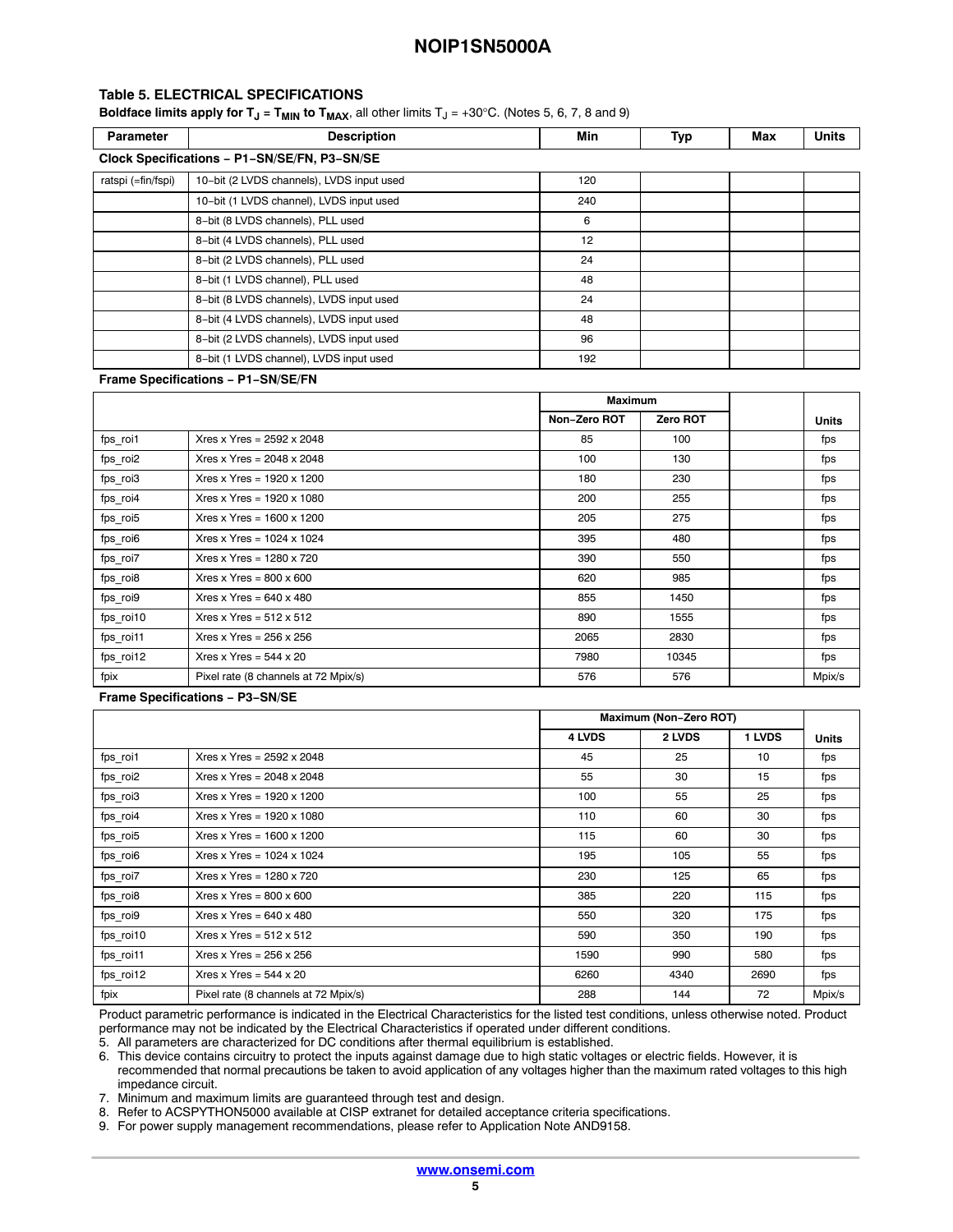#### **Color Filter Array**

The PYTHON color sensors are processed with a Bayer RGB color pattern as shown in Figure 2. Pixel (0,0) has a red filter situated to the bottom left.



**Figure 2. Color Filter Array for the Pixel Array**

#### **Quantum Efficiency**



**Figure 3. Quantum Efficiency Curves**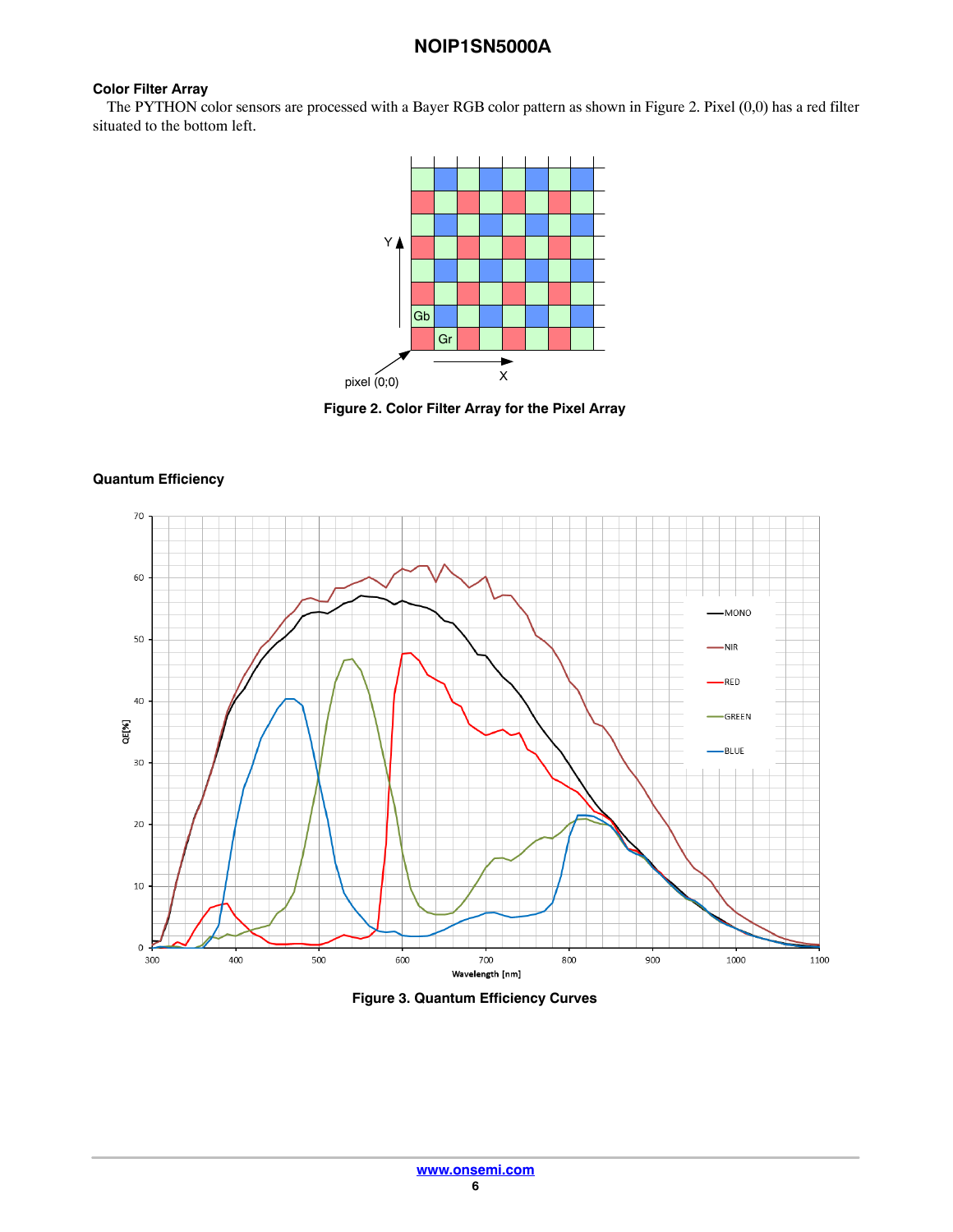#### <span id="page-6-0"></span>**Ray Angle and Microlens Array Information**

An array of microlenses is placed over the CMOS pixel array in order to improve the absolute responsivity of the photodiodes. The combined microlens array and pixel array has two important properties:

#### *Angular Dependency of Photoresponse of a Pixel*

The photoresponse of a pixel with microlens in the center of the array to a fixed optical power with varied incidence angle is as plotted in Figure 4, where definitions of angles  $\phi$ x and  $\phi$ y are as described by Figure [5.](#page-7-0)

#### *Microlens Shift across Array and CRA*

The microlens array is fabricated with a slightly smaller pitch than the array of photodiodes. This difference in pitch creates a varying degree of shift of a pixel's microlens with regards to its photodiode. A shift in microlens position

versus photodiode position will cause a tilted angle of peak photoresponse, here denoted Chief Ray Angle (CRA). Microlenses and photodiodes are aligned with 0 shift and CRA in the center of the array, while the shift and CRA increases radially towards its edges, as illustrated by Figure [6](#page-7-0).

The purpose of the shifted microlenses is to improve the uniformity of photoresponse when camera lenses with a finite exit pupil distance are used. In the standard version of Python 5000, the CRA varies nearly linearly with distance from the center as illustrated in Figure [7](#page-7-0), with a corner CRA of approximately 5.4 degrees. This edge CRA is matching a lens with exit pupil distance of ~80 mm.



Note that the Photoresponse Peaks near Normal Incidence for Center Pixels

#### $\boldsymbol{\bar{\mu}}$  Figure 4. Center Pixel Photoresponse to a Fixed Optical Power with Incidence Angle Varied along  $\boldsymbol{\phi}$ x and  $\boldsymbol{\phi}$ y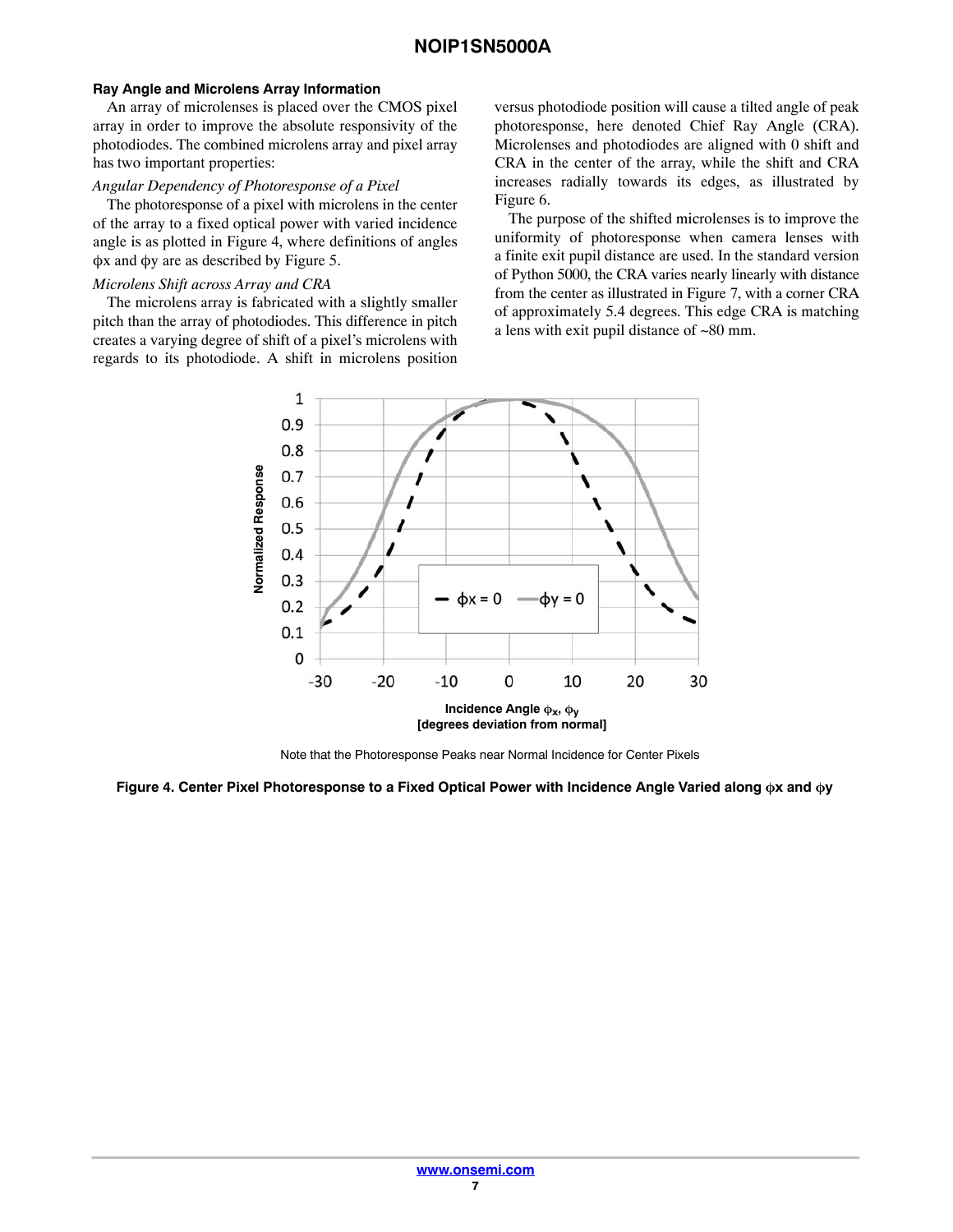<span id="page-7-0"></span>

**Figure 5. Definition of Angles Used in Figure [4](#page-6-0)**



The center axes of the microlens and the photodiode coincide for the center pixels. For the edge pixels, there is a shift between the axes of the microlens and the photodiode causing a Peak Response Incidence Angle (CRA) that deviates from the normal of the pixel array.





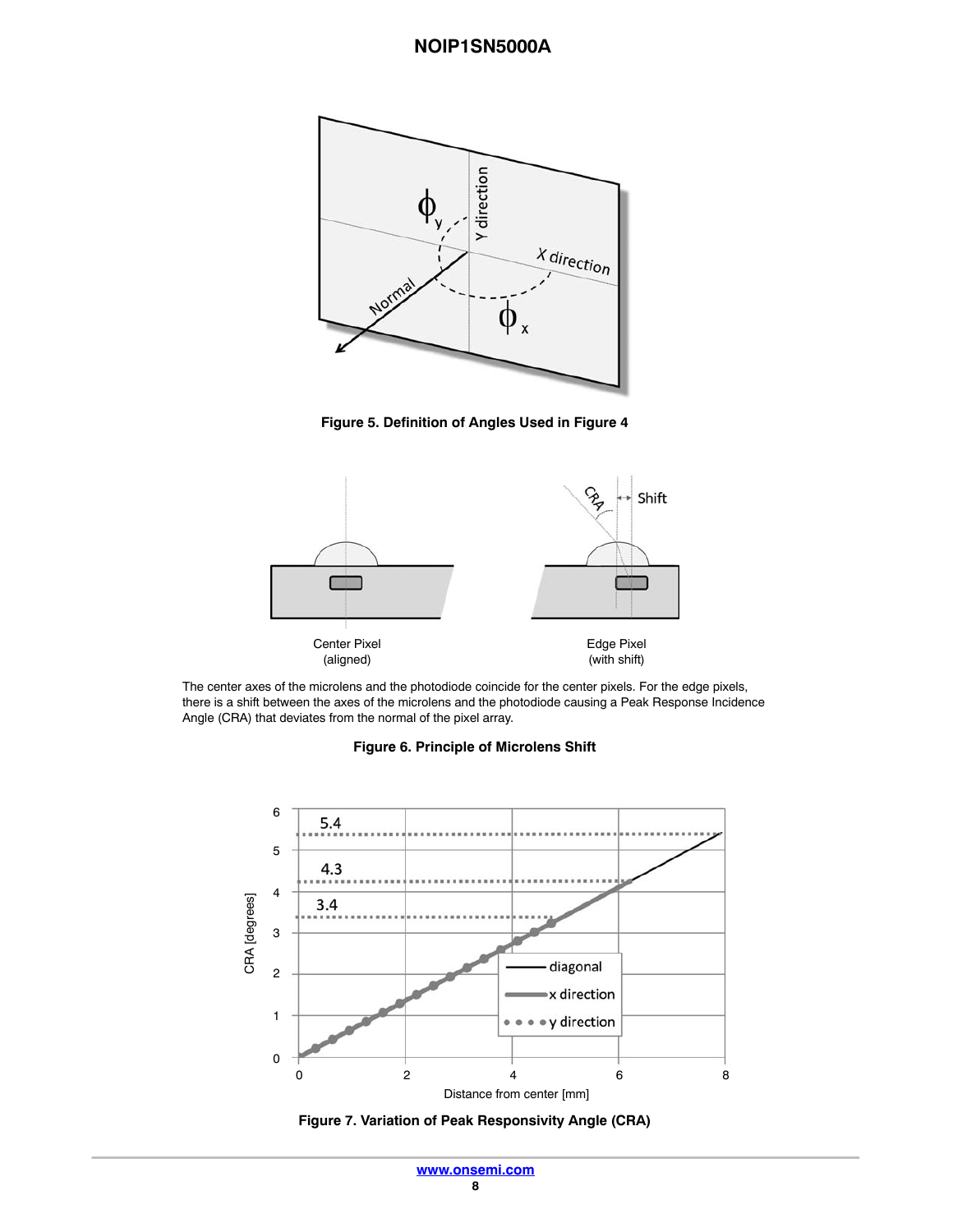#### **OVERVIEW**

Figures 8 gives an overview of the major functional blocks of the PYTHON sensor.



**Figure 8. Block Diagram**

#### **Image Core**

The image core consists of:

- Pixel Array
- Address Decoders and Row Drivers
- Pixel Biasing

The PYTHON 5000 pixel array contains 2592 (H) x 2048 (V) readable pixels with a pixel pitch of  $4.8 \mu m$ .

The PYTHON 2000 image array contains 1984 (H) x 1264 (V) readable pixels, inclusive of 32 pixels on each side to allow for reprocessing or color reconstruction.

The sensors use in−pixel CDS architecture, which makes it possible to achieve a low noise read out of the pixel array in global shutter mode with the function of the row drivers is to access the image array to reset or read the pixel data. The row drivers are controlled by the on−chip sequencer and can access the pixel array.

The pixel biasing block guarantees that the data on a pixel is transferred properly to the column multiplexer when the row drivers select a pixel line for readout.

#### **Phase Locked Loop**

The PLL accepts a (low speed) clock and generates the required high speed clock. Optionally this PLL can be bypassed. Typical input clock frequency is 72 MHz.

#### **LVDS Clock Receiver**

The LVDS clock receiver receives an LVDS clock signal and distributes the required clocks to the sensor.

Typical input clock frequency is 360 MHz in 10−bit mode and 288 MHz in 8−bit mode. The clock input needs to be terminated with a 100  $\Omega$  resistor.

#### **Column Multiplexer**

All pixels of one image row are stored in the column sample−and−hold (S/H) stages. These stages store both the reset and integrated signal levels.

The data stored in the column S/H stages is read out through 16 parallel differential outputs operating at a frequency of 36 MHz. At this stage, the reset signal and integrated signal values are transferred into an FPN−corrected differential signal. A programmable gain of 1x, 2x, or 4x can be applied to the signal. The column multiplexer also supports read−1−skip−1 and read−2−skip−2 mode. Enabling this mode increases the frame rate, with a decrease in resolution.

#### **Bias Generator**

The bias generator generates all required reference voltages and bias currents used on chip. An external resistor of 47  $k\Omega$ , connected between pin IBIAS MASTER and gnd\_33, is required for the bias generator to operate properly.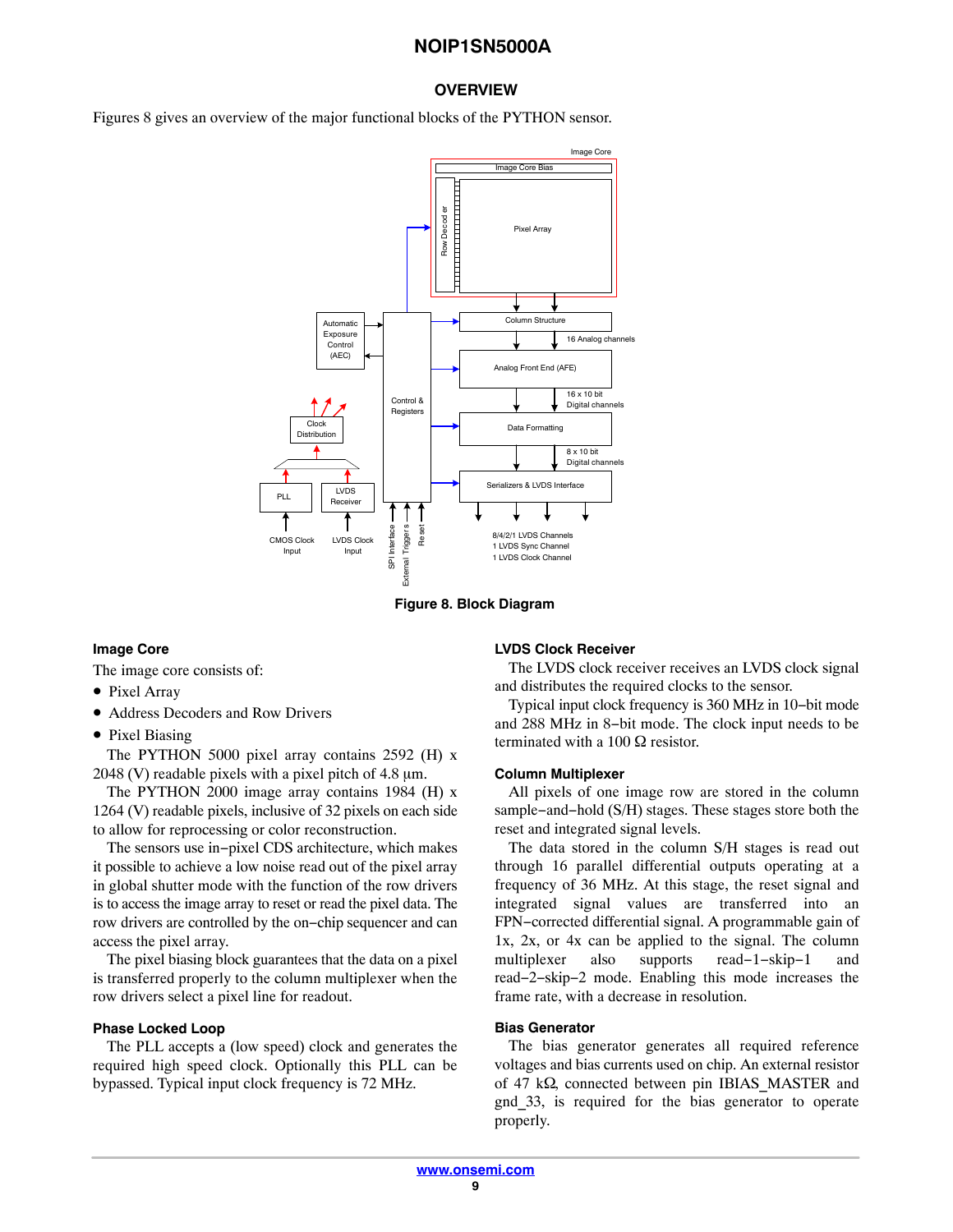#### **Analog Front End**

The AFE contains 16 channels, each containing a PGA and a 10−bit ADC.

For each of the 16 channels, a pipelined 10−bit ADC is used to convert the analog image data into a digital signal, which is delivered to the data formatting block. A black calibration loop is implemented to ensure that the black level is mapped to match the correct ADC input level.

#### **Data Formatting**

The data block receives data from two ADCs and multiplexes this data to one data stream. A cyclic redundancy check (CRC) code is calculated on the passing data.

A frame synchronization data block transmits synchronization codes such as frame start, line start, frame end, and line end indications.

The data block calculates a CRC once per line for every channel. This CRC code can be used for error detection at the receiving end.

#### **Serializer and LVDS Interface**

The serializer and LVDS interface block receives the formatted (10−bit or 8−bit) data from the data formatting block. This data is serialized and transmitted by the LVDS output driver.

In 10−bit mode, the maximum output data rate is 720 Mbps per channel. In 8−bit mode, the maximum output data rate is 576 Mbps per channel.

In addition to the LVDS data outputs, two extra LVDS outputs are available. One of these outputs carries the output clock, which is skew aligned to the output data channels. The second LVDS output contains frame format synchronization codes to serve system−level image reconstruction.

#### **Channel Multiplexer**

The P1−SN/SE/FN LVDS channel multiplexer provides a 8:4, 8:2 and 8:1 feature, in addition to utilizing all 8 output channels.

The P3−SN/SE LVDS channel multiplexer provides a 4:2 and 4:1 feature, in addition to utilizing all 4 output channels.

#### **Sequencer**

The sequencer:

- Controls the image core. Starts and stops integration and control pixel readout.
- Operates the sensor in master or slave mode.
- Applies the window settings. Organizes readouts so that only the configured windows are read.
- Controls the column multiplexer and analog core. Applies gain settings and subsampling modes at the correct time, without corrupting image data.
- Starts up the sensor correctly when leaving standby mode.

#### **Automatic Exposure Control**

The AEC block implements a control system to modulate the exposure of an image. Both integration time and gains are controlled by this block to target a predefined illumination level.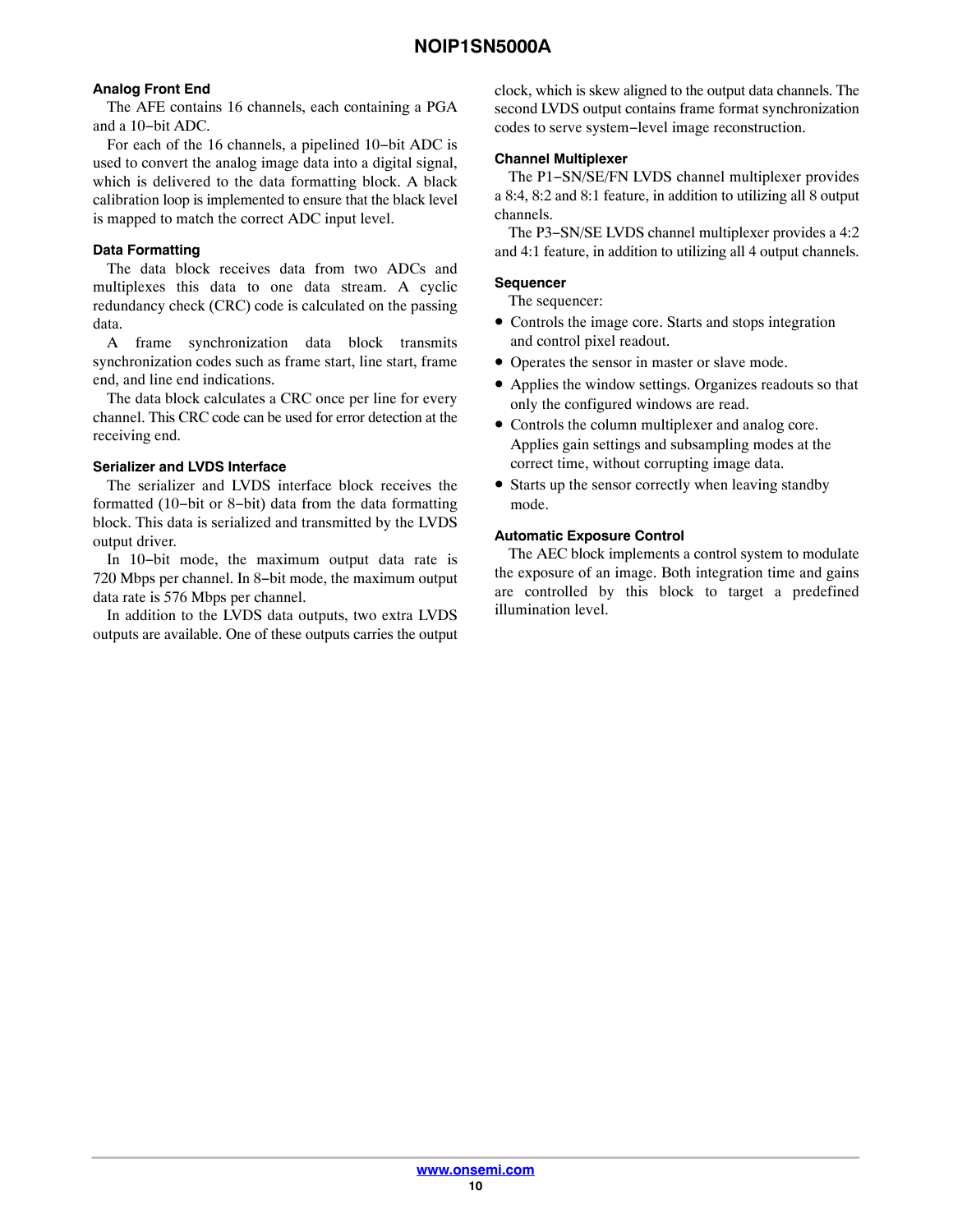#### **OPERATING MODES**

#### **Global Shutter Mode**

The PYTHON 2000 and PYTHON 5000 operates in pipelined or triggered global shutter modes. In this mode, light integration takes place on all pixels in parallel, although subsequent readout is sequential. Figure 9 shows the integration and readout sequence for the global shutter mode. All pixels are light sensitive at the same period of

time. The whole pixel core is reset simultaneously and after the integration time all pixel values are sampled together on the storage node inside each pixel. The pixel core is read out line by line after integration. Note that the integration and readout can occur in parallel or sequentially. The integration starts at a certain period, relative to the frame start.



**Figure 9. Global Shutter Operation**

#### *Pipelined Global Shutter Mode*

In pipelined global shutter mode, the integration and readout are done in parallel. Images are continuously read and integration of frame N is ongoing during readout of the previous frame N−1. The readout of every frame starts with a Frame Overhead Time (FOT), during which the analog value on the pixel diode is transferred to the pixel memory element. After the FOT, the sensor is read out line per line and the readout of each line is preceded by the Row

Overhead Time (ROT). Figure 10 shows the exposure and readout time line in pipelined global shutter mode.

#### *Master Mode*

The PYTHON 2000 and PYTHON 5000 operate in pipelined or triggered global shuttering modes. In this mode, light, the integration time is set through the register interface and the sensor integrates and reads out the images autonomously. The sensor acquires images without any user interaction.



**Figure 10. Pipelined Shutter Operation in Master Mode**

#### *Slave Mode*

The slave mode adds more manual control to the sensor. The integration time registers are ignored in this mode and the integration time is instead controlled by an external pin. As soon as the control pin is asserted, the pixel array goes out

of reset and integration starts. The integration continues until the user or system deasserts the external pin. Upon a falling edge of the trigger input, the image is sampled and the readout begins. Figure [11](#page-11-0) shows the relation between the external trigger signal and the exposure/readout timing.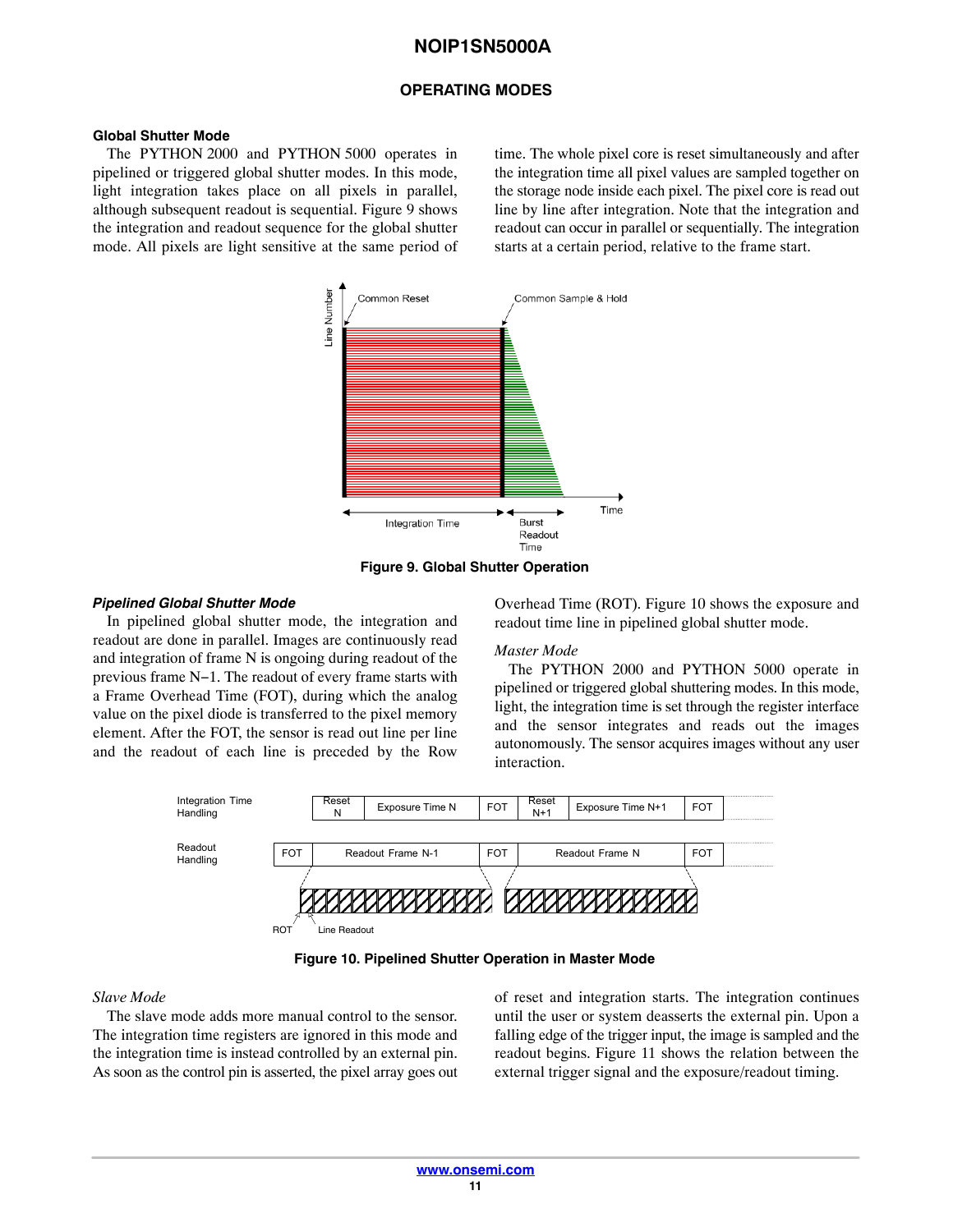<span id="page-11-0"></span>

**Figure 11. Pipelined Shutter Operation in Slave Mode**

#### *Triggered Global Shutter Mode*

In this mode, manual intervention is required to control both the integration time and the start of readout. After the integration time, indicated by a user controlled pin, the image core is read out. After this sequence, the sensor goes to an idle mode until a new user action is detected.

The three main differences with the pipelined global shutter mode are:

- Upon user action, one single image is read.
- Normally, integration and readout are done sequentially. However, the user can control the sensor in such a way that two consecutive batches are overlapping, that is, having concurrent integration and readout.
- Integration and readout is under user control through an external pin.

This mode requires manual intervention for every frame. The pixel array is kept in reset state until requested.

The triggered global shutter mode can also be controlled in a master or in a slave mode.

#### *Master Mode*

In this mode, a rising edge on the synchronization pin is used to trigger the start of integration and readout. The integration time is defined by a register setting. The sensor autonomously integrates during this predefined time, after which the FOT starts and the image array is readout sequentially. A falling edge on the synchronization pin does not have any impact on the readout or integration and subsequent frames are started again for each rising edge. Figure 12 shows the relation between the external trigger signal and the exposure/readout timing.

If a rising edge is applied on the external trigger before the exposure time and FOT of the previous frame is complete, it is ignored by the sensor.



**Figure 12. Triggered Shutter Operation in Master Mode**

#### *Slave Mode*

Integration time control is identical to the pipelined shutter slave mode. An external synchronization pin controls the start of integration. When it is de−asserted, the

FOT starts. The analog value on the pixel diode is transferred to the pixel memory element and the image readout can start. A request for a new frame is started when the synchronization pin is asserted again.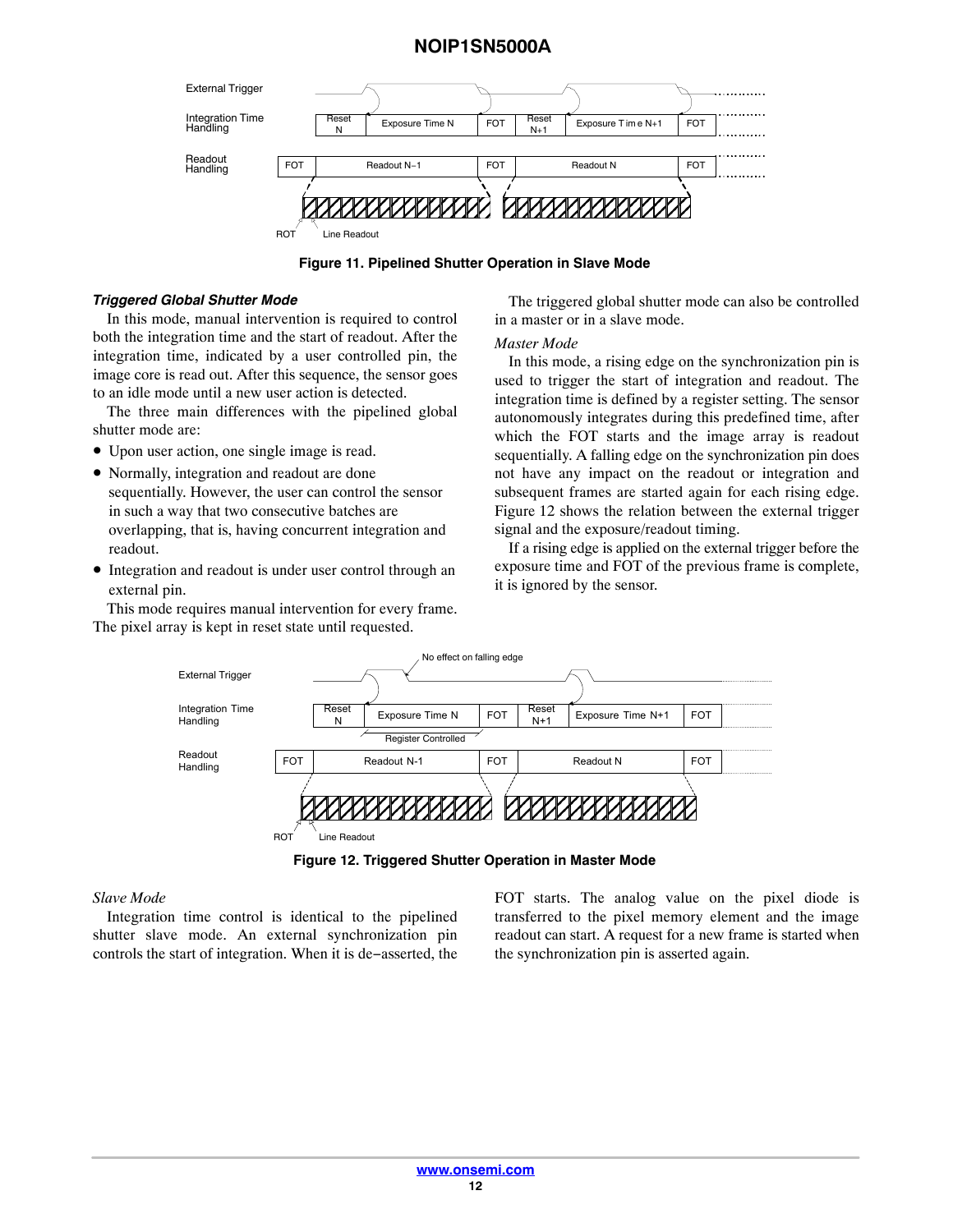#### **Non−Zero and Zero Row Overhead Time (ROT) Modes**

In pipelined global shutter mode, the integration and readout are done in parallel. Images are continuously read out and integration of frame N is ongoing during readout of the previous frame N−1. The readout of every frame starts with a Frame Overhead Time (FOT), during which the analog value of the pixel diode is transferred to the pixel memory element. After the FOT, the sensor is read out line by line and the readout of each line is preceded by a Row Overhead Time (ROT) as shown in Figure 13.

In Reduced/Zero ROT operation mode (refer to Figure 14), the row blanking and kernel readout occur in parallel. This mode is called reduced ROT as a part of the ROT is done while the image row is readout. The actual ROT can thus be longer, however the perceived ROT will be shorter ('overhead' spent per line is reduced).

The integration time and gain parameters can be reconfigured without any visible image artifact in Normal ROT mode. Column−level offset corrections are required in Zero ROT mode. Refer to Column−Level Image Correction application note in the PYTHON Developer's Guide AND9362/D available at the [Image Sensor Portal.](https://www.onsemi.com/PowerSolutions/myon/erCispFol)

This operation mode can be used for two reasons:

- Reduced total line time.
- Lower power due to reduced clock−rate.



#### **Figure 13. Integration and Readout Sequence of the Sensor Operating in Pipelined Global Shutter Mode with Non−Zero ROT Readout.**



**Figure 14. Integration and Readout Sequence of the Sensor operating in Pipelined Global Shutter Mode with Zero ROT Readout.**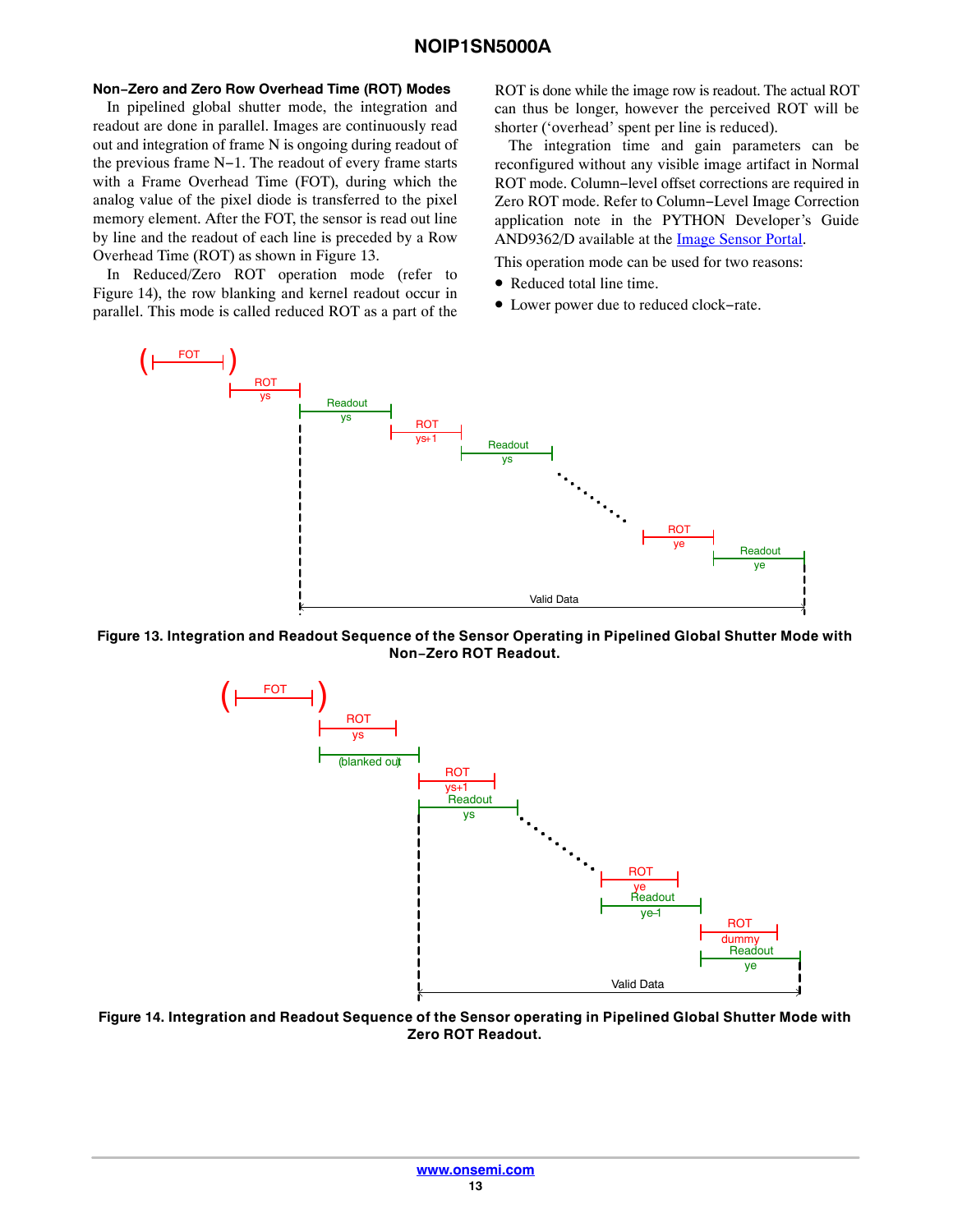#### **SENSOR OPERATION**

#### <span id="page-13-0"></span>**Flowchart**

Figure 15 shows the sensor operation flowchart. The sensor has six different 'states'. Every state is indicated with the oval circle. These states are Power off, Low power standby, Standby (1), Standby (2), Idle, Running.



**Figure 15. Sensor Operation Flowchart**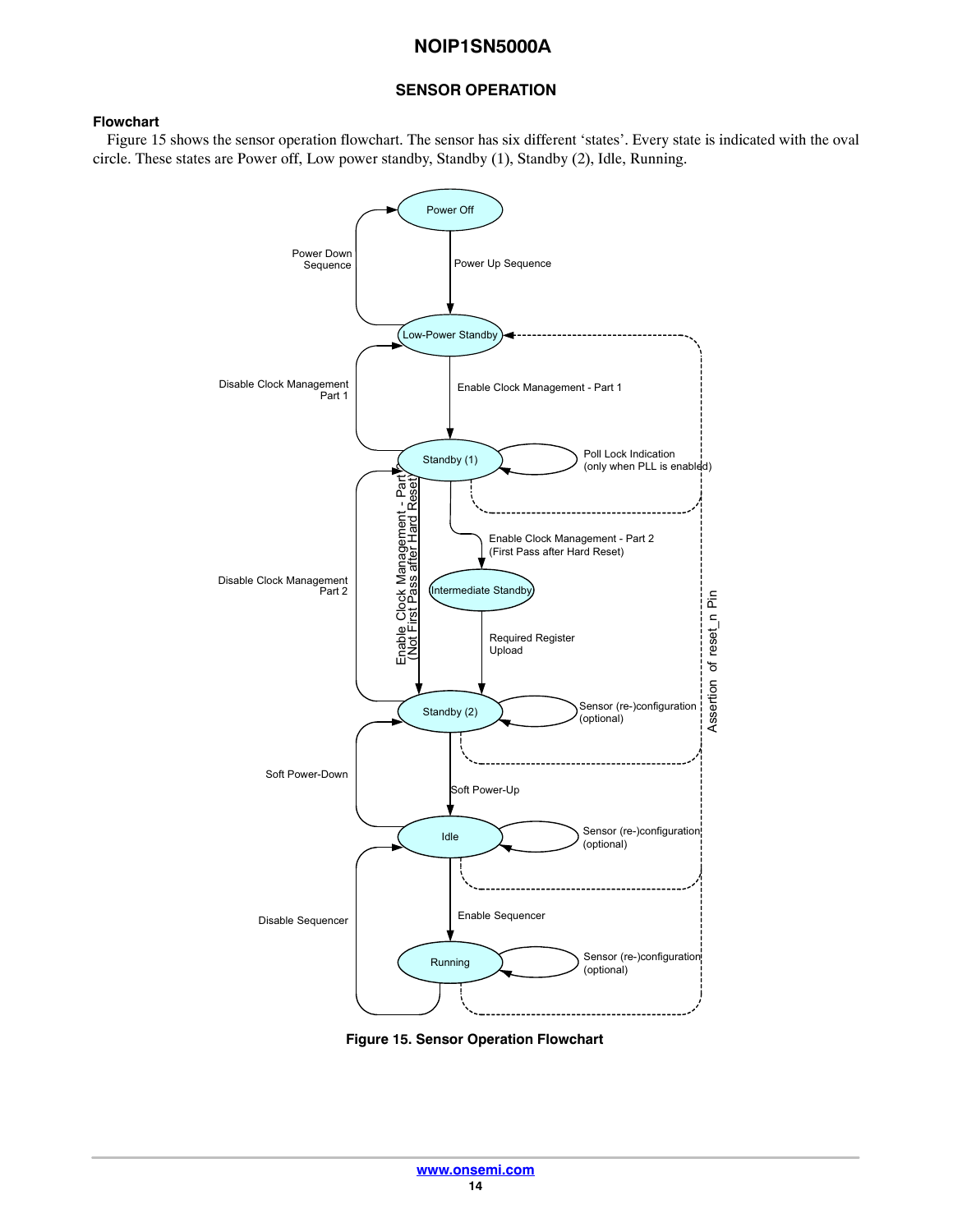#### **Sensor States**

#### *Low Power Standby*

In low power standby state, all power supplies are on, but internally every block is disabled. No internal clock is running (PLL / LVDS clock receiver is disabled).

All register settings are set to their default values (see Table [27](#page-45-0)).

Only a subset of the SPI registers is active for read/write in order to be able to configure clock settings and leave the low power standby state. The only SPI registers that should be touched are the ones required for the 'Enable Clock Management' action described in Enable Clock Management − Part 1 on page NO TAG

#### *Standby (1)*

In standby state, the PLL/LVDS clock receiver is running, but the derived logic clock signal is not enabled.

#### *Standby (2)*

In standby state, the derived logic clock signal is running. All SPI registers are active, meaning that all SPI registers can be accessed for read or write operations. All other blocks are disabled.

#### *Idle*

In the idle state, all internal blocks are enabled, except the sequencer block. The sensor is ready to start grabbing images as soon as the sequencer block is enabled.

#### *Running*

In running state, the sensor is enabled and grabbing images. The sensor can be operated in global master/slave modes.

#### **User Actions: Power Up Functional Mode Sequences**

#### *Power Up Sequence*

Figure 16 shows the power up sequence of the sensor. The figure indicates that the first supply to ramp−up is the vdd\_18 supply, followed by vdd\_33 and vdd\_pix respectively. It is important to comply with the described sequence. Any other supply ramping sequence may lead to high current peaks and, as consequence, a failure of the sensor power up.

The clock input should start running when all supplies are stabilized. When the clock frequency is stable, the reset\_n signal can be de–asserted. After a wait period of 10 µs, the power up sequence is finished and the first SPI upload can be initiated.

NOTE: The 'clock input' can be the CMOS PLL clock input (clk\_pll), or the LVDS clock input (lvds clock  $inn/p$ ) in case the PLL is bypassed.



**Figure 16. Power Up Sequence**

#### *Enable Clock Management*

The 'Enable Clock Management' action configures the clock management blocks and activates the clock generation and distribution circuits in a pre−defined way. First, a set of clock settings must be uploaded through the SPI register. These settings are dependent on the desired operation mode of the sensor.

All SPI uploads to be executed to configure the sensor are available to customers under NDA at the ON Semiconductor [Image Sensor Portal.](https://www.onsemi.com/PowerSolutions/myon/erCispFol)

If the PLL is not used, the LVDS clock input must be running.

#### *Use of Phase Locked Loop*

If PLL is used, the PLL is started after the upload of the SPI registers. The PLL requires (dependent on the settings) some time to generate a stable output clock. A lock detect circuit detects if the clock is stable. When complete, this is flagged in a status register.

Check the PLL\_lock flag 24[0] by reading the SPI register. When the flag is set, the 'Enable Clock Management− Part 2' action can be continued. When PLL is not used, this step can be bypassed as shown in Figure [15](#page-13-0) on page [14.](#page-13-0)

#### *Required Register Upload*

In this phase, the 'reserved' register settings are uploaded through the SPI register. Different settings are not allowed and may cause the sensor to malfunction.

#### *Soft Power Up*

During the soft power up action, the internal blocks are enabled and prepared to start processing the image data stream. This action exists of a set of SPI uploads.

#### *Enable Sequencer*

During the 'Enable Sequencer' action, the frame grabbing sequencer is enabled. The sensor starts grabbing images in the configured operation mode. Refer to Sensor States on page 15.

The 'Enable Sequencer' action consists of enabling bit 192[0].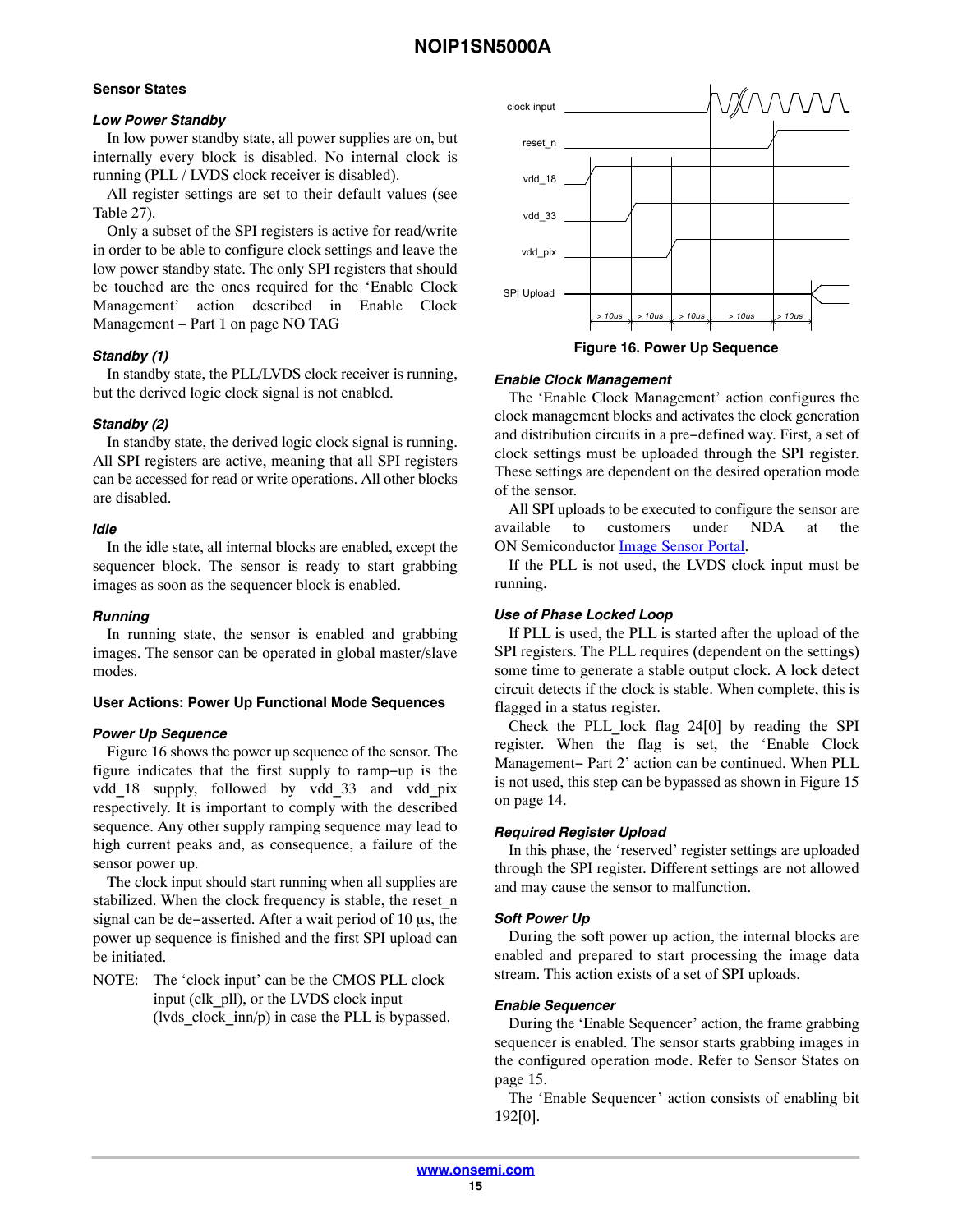#### **User Actions: Functional Modes to Power Down Sequences**

#### *Disable Sequencer*

During the 'Disable Sequencer' action, the frame grabbing sequencer is stopped. The sensor stops grabbing images and returns to the idle mode.

The 'Disable Sequencer' action consists of disabling bit 192[0].

#### *Soft Power Down*

During the soft power down action, the internal blocks are disabled and the sensor is put in standby state to reduce the current dissipation. This action exists of a set of SPI uploads.

#### *Disable Clock Management*

The 'Disable Clock Management' action stops the internal clocking to further decrease the power dissipation.

#### *Power Down Sequence*

Figure 17 illustrates the timing diagram of the preferred power down sequence. It is important that the sensor is in reset before the clock input stops running. Otherwise, the internal PLL becomes unstable and the sensor gets into an unknown state. This can cause high peak currents.

The same applies for the ramp down of the power supplies. The preferred order to ramp down the supplies is first vdd\_pix, second vdd\_33, and finally vdd\_18. Any other sequence can cause high peak currents.

NOTE: The 'clock input' can be the CMOS PLL clock input (clk\_pll), or the LVDS clock input (lvds clock  $\text{inn/p}$ ) in case the PLL is bypassed.



**Figure 17. Power Down Sequence**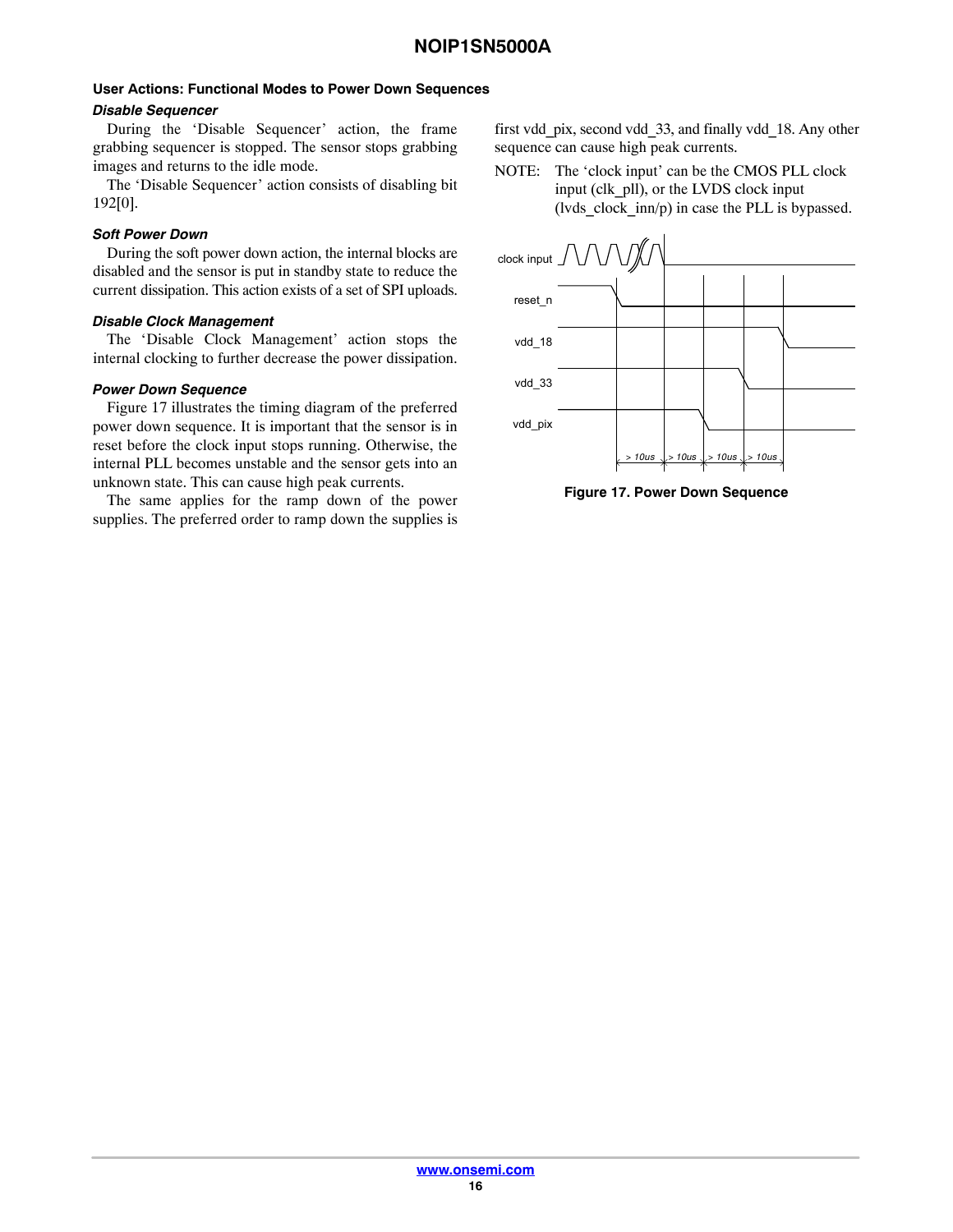#### **Sensor Reconfiguration**

During the standby, idle, or running state several sensor parameters can be reconfigured.

- Frame Rate and Exposure Time: Frame rate and exposure time changes can occur during standby, idle, and running states by modifying registers 199 to 203. Refer to page 30−32 for more information.
- Signal Path Gain: Signal path gain changes can occur during standby, idle, and running states by modifying registers 204/205. Refer to page 37 for more information.
- Windowing: Changes with respect to windowing can occur during standby, idle, and running states. Refer to Multiple Window Readout on page [25](#page-24-0) for more information.
- Subsampling: Changes of the subsampling mode can occur during standby, idle, and running states by modifying register 192. Refer to Subsampling on page [26](#page-25-0) for more information.
- Shutter Mode: The shutter mode can only be changed during standby or idle mode by modifying register 192. Reconfiguring the shutter mode during running state is not supported.

#### **Sensor Configuration**

This device contains multiple configuration registers. Some of these registers can only be configured while the sensor is not acquiring images (while register  $192[0] = 0$ ), while others can be configured while the sensor is acquiring images. For the latter category of registers, it is possible to distinguish the register set that can cause corrupted images (limited number of images containing visible artifacts) from the set of registers that are not causing corrupted images.

These three categories are described here.

#### *Static Readout Parameters*

Some registers are only modified when the sensor is not acquiring images. reconfiguration of these registers while images are acquired can cause corrupted frames or even interrupt the image acquisition. Therefore, it is recommended to modify these static configurations while the sequencer is disabled (register  $192[0] = 0$ ). The registers shown in Table 15 should not be reconfigured during image acquisition. A specific configuration sequence applies for these registers. Refer to the operation flow and startup description.

| Group                    | <b>Addresses</b> | <b>Description</b>                                                                               |
|--------------------------|------------------|--------------------------------------------------------------------------------------------------|
| Clock generator          | 32               | Configure according to recommendation                                                            |
| Image core               | 40               | Configure according to recommendation                                                            |
| <b>AFE</b>               | 48               | Configure according to recommendation                                                            |
| <b>Bias</b>              | $64 - 71$        | Configure according to recommendation                                                            |
| Charge Pump              | 72               | Configure according to recommendation                                                            |
| <b>LVDS</b>              | 112              | Configure according to recommendation                                                            |
| Sequencer mode selection | 192 [6:1]        | Operation modes are: • triggered mode<br>· slave mode                                            |
| All reserved registers   |                  | Keep reserved registers to their default state, unless otherwise described in the recommendation |

#### **Table 6. STATIC READOUT PARAMETERS**

#### *Dynamic Configuration Potentially Causing Image Artifacts*

The category of registers as shown in Table 16 consists of configurations that do not interrupt the image acquisition process, but may lead to one or more corrupted images during and after the reconfiguration. A corrupted image is an

image containing visible artifacts. A typical example of a corrupted image is an image which is not uniformly exposed.

The effect is transient in nature and the new configuration is applied after the transient effect.

#### **Table 7. DYNAMIC CONFIGURATION POTENTIALLY CAUSING IMAGE ARTIFACTS**

| Group                            | <b>Addresses</b>       | <b>Description</b>                                                                                                                                                                        |
|----------------------------------|------------------------|-------------------------------------------------------------------------------------------------------------------------------------------------------------------------------------------|
| <b>Black level configuration</b> | 128-129<br>197[12:8]   | Reconfiguration of these registers may have an impact on the black-level<br>calibration algorithm. The effect is a transient number of images with incorrect black level<br>compensation. |
| Sync codes                       | 129[13]<br>$116 - 126$ | Incorrect sync codes may be generated during the frame in which these registers are modified.                                                                                             |
| Datablock test configurations    | 144.146-150            | Modification of these registers may generate incorrect test patterns during<br>a transient frame.                                                                                         |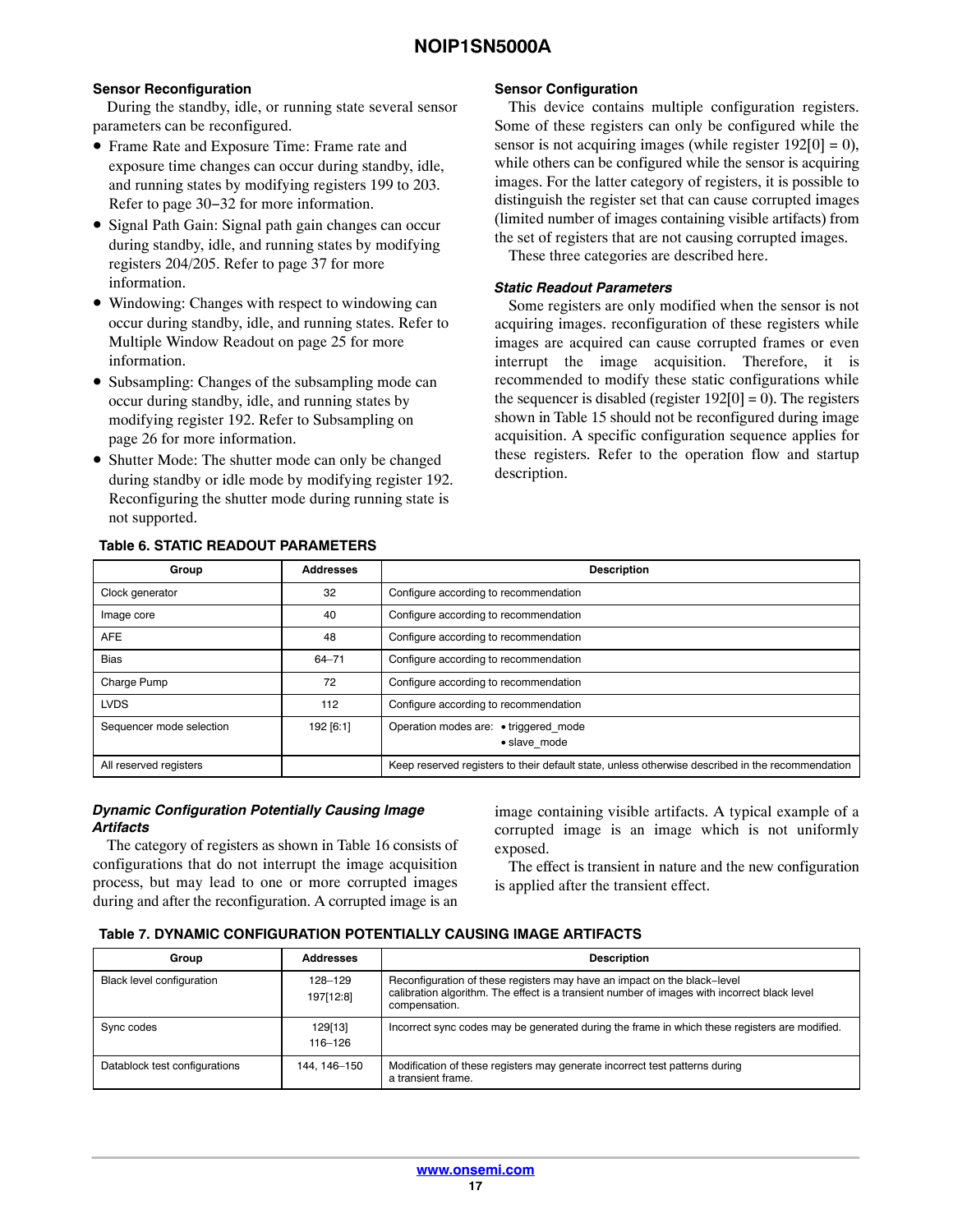#### *Dynamic Readout Parameters*

It is possible to reconfigure the sensor while it is acquiring images. Frame related parameters are internally resynchronized to frame boundaries, such that the modified parameter does not affect a frame that has already started. However, there can be restrictions to some registers as shown in Table 8. Some reconfiguration may lead to one frame being blanked. This happens when the modification requires more than one frame to settle. The image is blanked out and training patterns are transmitted on the data and sync channels.

| Group                       | <b>Addresses</b> | <b>Description</b>                                                                                                                                                                                                                                  |  |  |
|-----------------------------|------------------|-----------------------------------------------------------------------------------------------------------------------------------------------------------------------------------------------------------------------------------------------------|--|--|
| Subsampling                 | 192[7]           | Subsampling is synchronized to a new frame start.                                                                                                                                                                                                   |  |  |
| ROI configuration           | 195<br>256-303   | A ROI switch is only detected when a new window is selected as the active window<br>(reconfiguration of register 195). reconfiguration of the ROI dimension of the active window does not<br>lead to a frame blank and can cause a corrupted image. |  |  |
| Exposure<br>reconfiguration | 199-203          | Exposure reconfiguration does not cause artifact. However, a latency of one frame is observed unless<br>reg seq exposure sync mode is set to '1' in triggered global mode (master).                                                                 |  |  |
| Gain reconfiguration        | 204              | Gains are synchronized at the start of a new frame. Optionally, one frame latency can be incorporated<br>to align the gain updates to the exposure updates<br>(refer to register 204[13] - gain lat comp).                                          |  |  |

#### **Table 8. DYNAMIC READOUT PARAMETERS**

#### *Freezing Active Configurations*

Though the readout parameters are synchronized to frame boundaries, an update of multiple registers can still lead to a transient effect in the subsequent images, as some configurations require multiple register uploads. For example, to reconfigure the exposure time in master global mode, both the fr\_length and exposure registers need to be updated. Internally, the sensor synchronizes these configurations to frame boundaries, but it is still possible that the reconfiguration of multiple registers spans over two or even more frames. To avoid inconsistent combinations, freeze the active settings while altering the SPI registers by disabling synchronization for the corresponding functionality before reconfiguration. When all registers are uploaded, re−enable the synchronization. The sensor's sequencer then updates its active set of registers and uses them for the coming frames. The freezing of the active set of registers can be programmed in the sync\_configuration registers, which can be found at the SPI address 206.

Figure 18 shows a reconfiguration that does not use the sync\_configuration option. As depicted, new SPI configurations are synchronized to frame boundaries.

Figure 19 shows the usage of the sync\_configuration settings. Before uploading a set of registers, the corresponding sync\_configuration is de−asserted. After the upload is completed, the sync\_configuration is asserted again and the sensor resynchronizes its set of registers to the coming frame boundaries. As seen in the figure, this ensures that the uploads performed at the end of frame N+2 and the start of frame N+3 become active in the same frame (frame N+4).



**Figure 18. Frame Synchronization of Configurations (no freezing)**



**Figure 19. reconfiguration Using Sync\_configuration**

NOTE: SPI updates are not taken into account while sync\_configuration is inactive. The active configuration is frozen for the sensor. Table [9](#page-18-0) lists the several sync\_configuration possibilities along with the respective registers being frozen.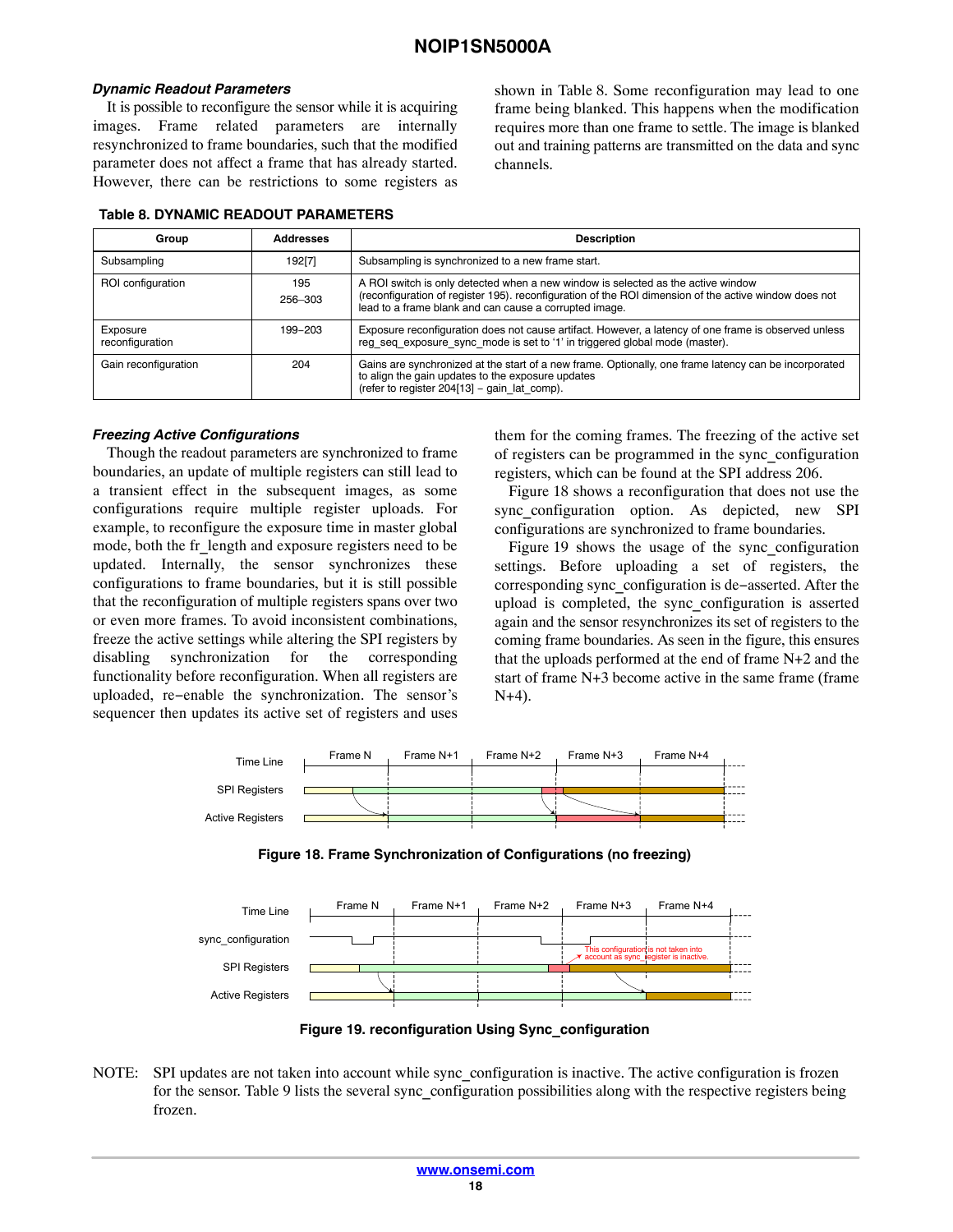| Group            | <b>Affected Registers</b>           | <b>Description</b>                                                                                                                                                                                                                                                             |
|------------------|-------------------------------------|--------------------------------------------------------------------------------------------------------------------------------------------------------------------------------------------------------------------------------------------------------------------------------|
| sync black lines | black lines                         | Update of black line configuration is not synchronized at start of frame when '0'.<br>The sensor continues with its previous configurations.                                                                                                                                   |
| sync exposure    | mult timer<br>fr length<br>exposure | Update of exposure configurations is not synchronized at start of frame when '0'.<br>The sensor continues with its previous configurations.                                                                                                                                    |
| sync gain        | mux gainsw<br>afe gain              | Update of gain configurations is not synchronized at start of frame when '0'.<br>The sensor continues with its previous configurations.                                                                                                                                        |
| sync roi         | roi active0[15:0]<br>subsampling    | Update of active ROI configurations is not synchronized at start of frame when '0'.<br>The sensor continues with its previous configurations.<br>Note: The window configurations themselves are not frozen. reconfiguration of<br>active windows is not gated by this setting. |

#### <span id="page-18-0"></span>**Table 9. ALTERNATE SYNC CONFIGURATIONS**

#### **Window Configuration**

#### *Global Shutter Mode*

Up to 16 windows can be defined in global shutter mode (pipelined or triggered). The windows are defined by registers 256 to 303. Each window can be activated or deactivated separately using register 195. It is possible to reconfigure the inactive windows while the sensor is acquiring images.

Switching between predefined windows is achieved by activation of the respective windows. This way a minimum number of registers need to be uploaded when it is necessary to switch between two or more sets of windows. As an example of this, scanning the scene at higher frame rates using multiple windows and switching to full frame capture when the object is tracked. Switching between the two modes only requires an upload of one register.

#### *Black Calibration*

The sensor automatically calibrates the black level for each frame. Therefore, the device generates a configurable number of electrical black lines at the start of each frame. The desired black level in the resulting output interface can be configured and is not necessarily targeted to '0'. Configuring the target to a higher level yields some information on the left side of the black level distribution, while the other end of the distribution tail is clipped to '0' when setting the black level target to '0'.

The black level is calibrated for the 16 columns contained in one kernel. This implies 16 black level offsets are generated and applied to the corresponding columns. Configurable parameters for the black−level algorithm are listed in Table 19.

#### **Table 10. CONFIGURABLE PARAMETERS FOR BLACK LEVEL ALGORITHM**

| <b>Address</b>               | <b>Register Name</b> | <b>Description</b>                                                                                                                                                                                                                                                                                                                                                                                                                  |
|------------------------------|----------------------|-------------------------------------------------------------------------------------------------------------------------------------------------------------------------------------------------------------------------------------------------------------------------------------------------------------------------------------------------------------------------------------------------------------------------------------|
| <b>Black Line Generation</b> |                      |                                                                                                                                                                                                                                                                                                                                                                                                                                     |
| 197[7:0]                     | black lines          | This register configures the number of black lines that are generated at the start of a frame. At least one<br>black line must be generated. The maximum number is 255.                                                                                                                                                                                                                                                             |
|                              |                      | Note: When the automatic black–level calibration algorithm is enabled, make sure that this register is<br>configured properly to produce sufficient black pixels for the black–level filtering.                                                                                                                                                                                                                                     |
|                              |                      | The number of black pixels generated per line is dependent on the operation mode and window configu-<br>rations:                                                                                                                                                                                                                                                                                                                    |
|                              |                      | Each black line contains 162 kernels.                                                                                                                                                                                                                                                                                                                                                                                               |
| 197[12:8]                    | gate first line      | A number of black lines are blanked out when a value different from 0 is configured. These blanked out<br>lines are not used for black calibration. It is recommended to enable this functionality, because the first<br>line can have a different behavior caused by boundary effects. When enabling, the number of black<br>lines must be set to at least two in order to have valid black samples for the calibration algorithm. |
| <b>Black Value Filtering</b> |                      |                                                                                                                                                                                                                                                                                                                                                                                                                                     |
| 129[0]                       | auto blackcal enable | Internal black-level calibration functionality is enabled when set to '1'. Required black level offset com-<br>pensation is calculated on the black samples and applied to all image pixels.                                                                                                                                                                                                                                        |
|                              |                      | When set to '0', the automatic black–level calibration functionality is disabled. It is possible to apply an<br>offset compensation to the image pixels, which is defined by the registers 129[10:1].                                                                                                                                                                                                                               |
|                              |                      | Note: Black sample pixels are not compensated; the raw data is sent out to provide<br>external statistics and, optionally, calibrations.                                                                                                                                                                                                                                                                                            |
| 129[9:1]                     | blackcal offset      | Black calibration offset that is added or subtracted to each regular pixel value when auto blackcal en-<br>able is set to '0'. The sign of the offset is determined by register 129[10] (blackcal offset dec).                                                                                                                                                                                                                      |
|                              |                      | Note: All channels use the same offset compensation when automatic black calibration is disabled.                                                                                                                                                                                                                                                                                                                                   |
| 129[10]                      | blackcal offset dec  | Sign of blackcal offset. If set to '0', the black calibration offset is added to each pixel. If set to '1', the<br>black calibration offset is subtracted from each pixel.                                                                                                                                                                                                                                                          |
|                              |                      | This register is not used when auto blackcal enable is set to '1'.                                                                                                                                                                                                                                                                                                                                                                  |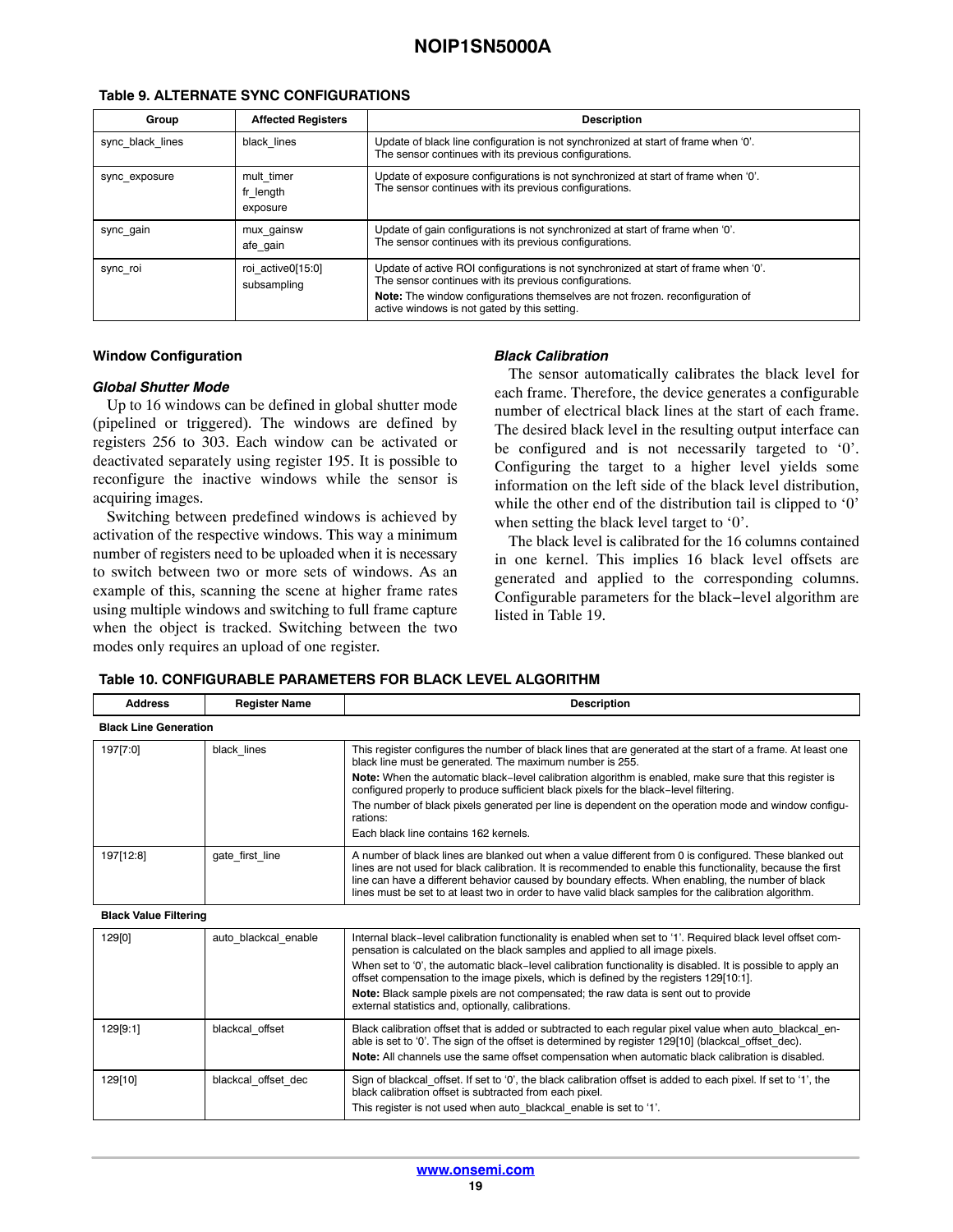#### **Table [10](#page-18-0). CONFIGURABLE PARAMETERS FOR BLACK LEVEL ALGORITHM**

| <b>Address</b>                          | <b>Register Name</b> | <b>Description</b>                                                                                                                                                                                                                                                                                                                                 |
|-----------------------------------------|----------------------|----------------------------------------------------------------------------------------------------------------------------------------------------------------------------------------------------------------------------------------------------------------------------------------------------------------------------------------------------|
| <b>Black Line Generation</b>            |                      |                                                                                                                                                                                                                                                                                                                                                    |
| 128[10:8]                               | black samples        | The black samples are low-pass filtered before being used for black level calculation. The more sam-<br>ples are taken into account, the more accurate the calibration, but more samples require more black<br>lines, which in turn affects the frame rate.                                                                                        |
|                                         |                      | The effective number of samples taken into account for filtering is 2 <sup>^</sup> black samples.                                                                                                                                                                                                                                                  |
|                                         |                      | Note: An error is reported by the device if more samples than available are requested (refer to register<br>136).                                                                                                                                                                                                                                  |
| <b>Black Level Filtering Monitoring</b> |                      |                                                                                                                                                                                                                                                                                                                                                    |
| 136                                     | blackcal error0      | An error is reported by the device if there are requests for more samples than are available (each bit<br>corresponding to one data path). The black level is not compensated correctly if one of the channels<br>indicates an error. There are three possible methods to overcome this situation and to perform a correct<br>offset compensation: |
|                                         |                      | • Increase the number of black lines such that enough samples are generated at the cost of increas-<br>ing frame time (refer to register 197).                                                                                                                                                                                                     |
|                                         |                      | • Relax the black calibration filtering at the cost of less accurate black level determination (refer to<br>register 128).                                                                                                                                                                                                                         |
|                                         |                      | . Disable automatic black level calibration and provide the offset via SPI register upload. Note that<br>the black level can drift in function of the temperature. It is thus recommended to perform the offset<br>calibration periodically to avoid this drift.                                                                                   |

NOTE: The maximum number of samples taken into account for black level statistics is half the number of kernels.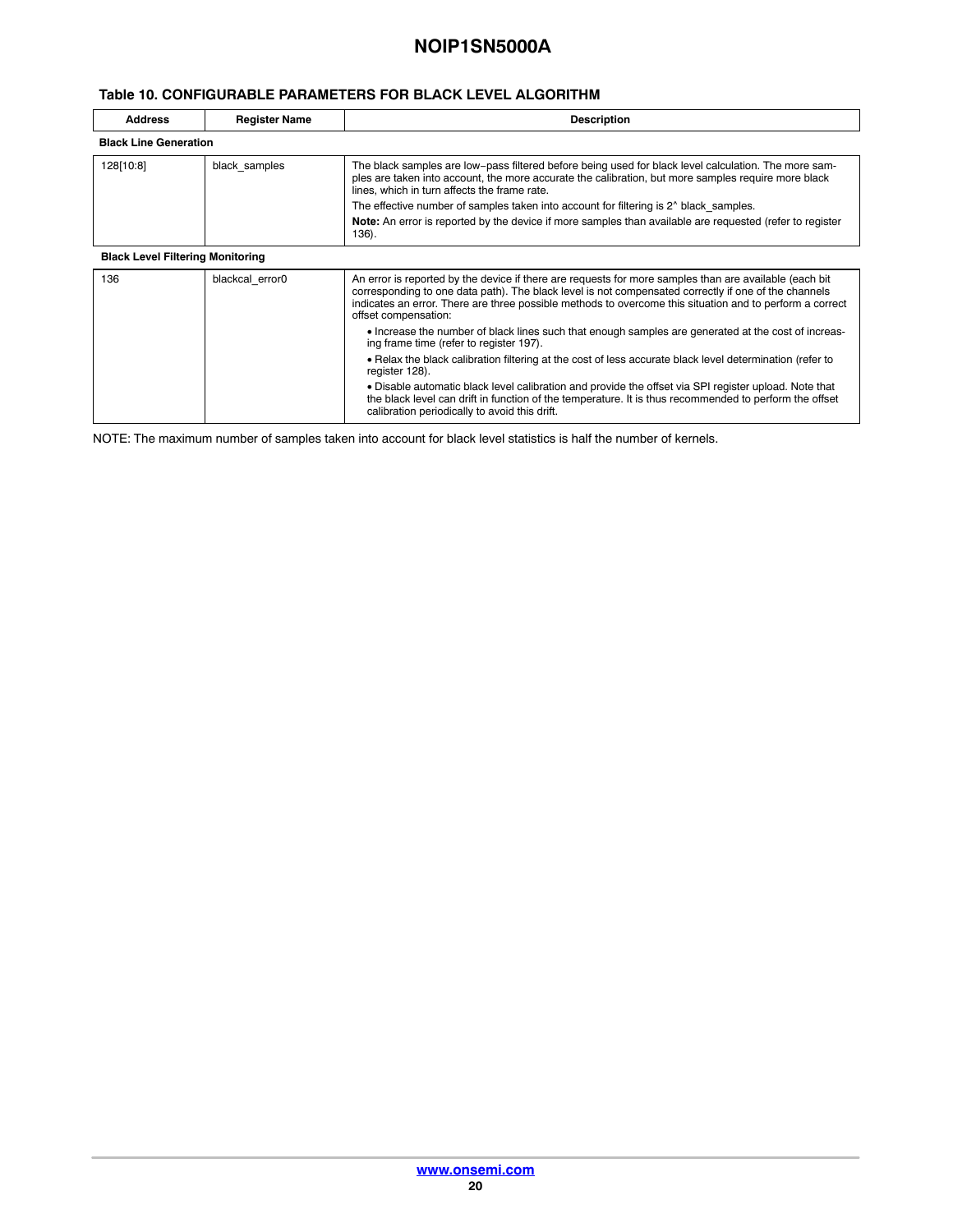#### **Serial Peripheral Interface**

The sensor configuration registers are accessed through an SPI. The SPI consists of four wires:

- sck: Serial Clock
- ss\_n: Active Low Slave Select
- mosi: Master Out, Slave In, or Serial Data In
- miso: Master In, Slave Out, or Serial Data Out

The SPI is synchronous to the clock provided by the master (sck) and asynchronous to the sensor's system clock. When the master wants to write or read a sensor's register, it selects the chip by pulling down the Slave Select line (ss\_n). When selected, data is sent serially and synchronous to the SPI clock (sck).

Figure 20 shows the communication protocol for read and write accesses of the SPI registers. The PYTHON sensor uses 9−bit addresses and 16−bit data words.

Data driven by the system is colored blue in Figure 16, while data driven by the sensor is colored yellow. The data in grey indicates high−Z periods on the miso interface. Red markers indicate sampling points for the sensor (mosi sampling); green markers indicate sampling points for the system (miso sampling during read operations).

The access sequence is:

- 1. Select the sensor for read or write by pulling down the ss\_n line.
- 2. One SPI clock cycle after selecting the sensor, the 9−bit address is transferred, most significant bit

first. The sck clock is passed through to the sensor as indicated in Figure 20. The sensor samples this address data on a rising edge of the sck clock (mosi needs to be driven by the system on the falling edge of the sck clock).

- 3. The tenth bit sent by the master indicates the type of transfer: high for a write command, low for a read command.
- 4. Data transmission:
- For write commands, the master continues sending the 16−bit data, most significant bit first.
- For read commands, the sensor returns the data on the requested address on the miso pin, most significant bit first. The miso pin must be sampled by the system on the falling edge of sck (assuming nominal system clock frequency and maximum 10 MHz SPI frequency).
- 5. When data transmission is complete, the system deselects the sensor one clock period after the last bit transmission by pulling ss\_n high.

Note that the maximum frequency for the SPI interface scales with the input clock frequency, bit depth and LVDS output multiplexing as described in Table [5.](#page-3-0)

Consecutive SPI commands can be issued by leaving at least two SPI clock periods between two register uploads. Deselect the chip between the SPI uploads by pulling the ss n pin high.



**Figure 20. SPI Read and Write Timing Diagram**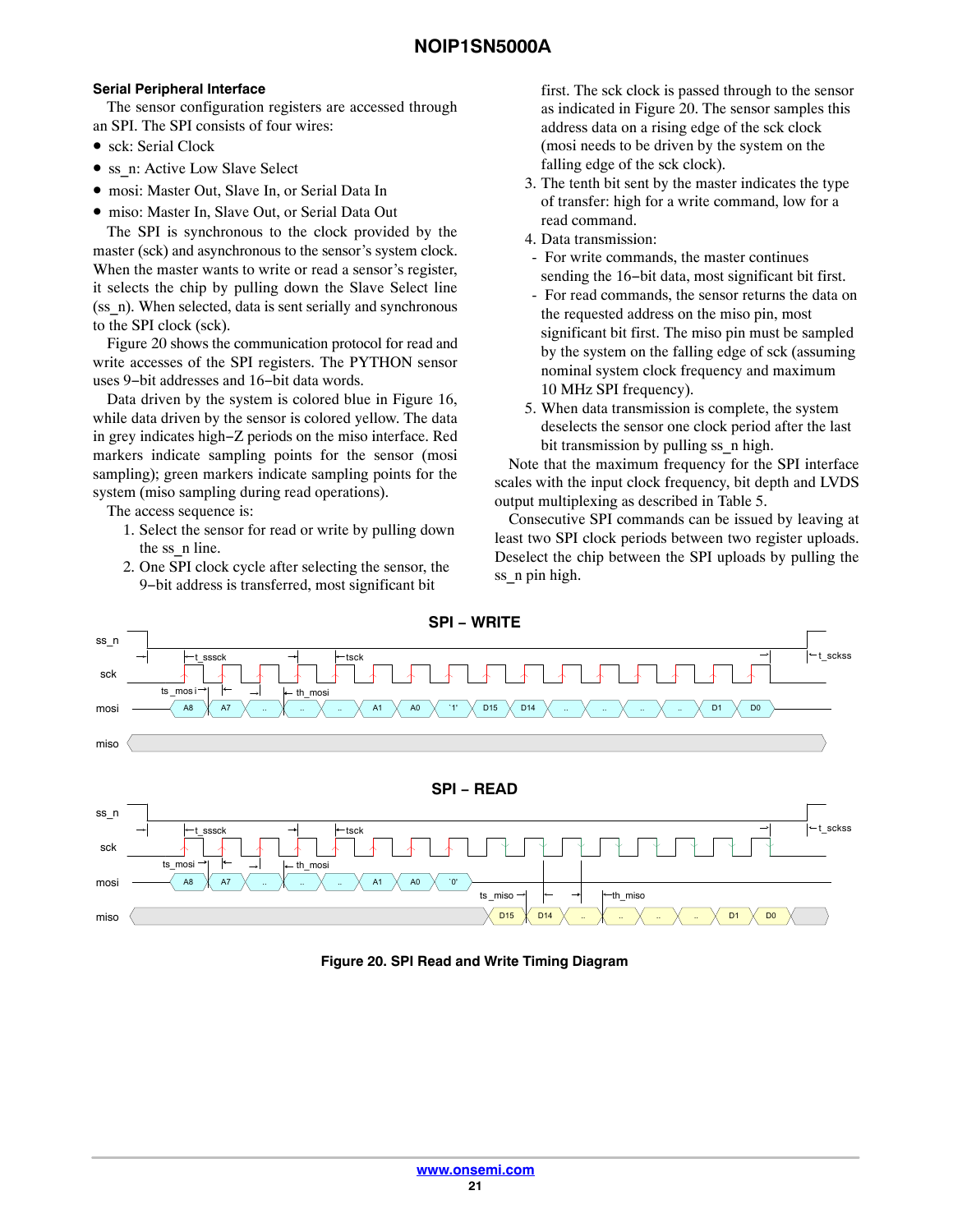#### **Table 11. SPI TIMING REQUIREMENTS**

| Group   | <b>Addresses</b>                                                        | <b>Description</b> | <b>Units</b> |
|---------|-------------------------------------------------------------------------|--------------------|--------------|
| tsck    | sck clock period                                                        | 100 $(*)$          | ns           |
| tsssck  | ss n low to sck rising edge                                             | tsck               | ns           |
| tsckss  | sck falling edge to ss n high                                           | tsck               | ns           |
| ts mosi | Required setup time for mosi                                            | 20                 | ns           |
| th_mosi | Required hold time for mosi                                             | 20                 | ns           |
| ts miso | Setup time for miso                                                     | $tsck/2-10$        | ns           |
| th miso | Hold time for miso                                                      | $tsck/2-20$        | ns           |
| tspi    | Minimal time between two consecutive SPI accesses (not shown in figure) | 2 x tsck           | ns           |

\*Value indicated is for nominal operation. The maximum SPI clock frequency depends on the sensor configuration (operation mode, input clock). tsck is defined as 1/f $_{\mathsf{SPI}}$ . See text for more information on SPI clock frequency restrictions.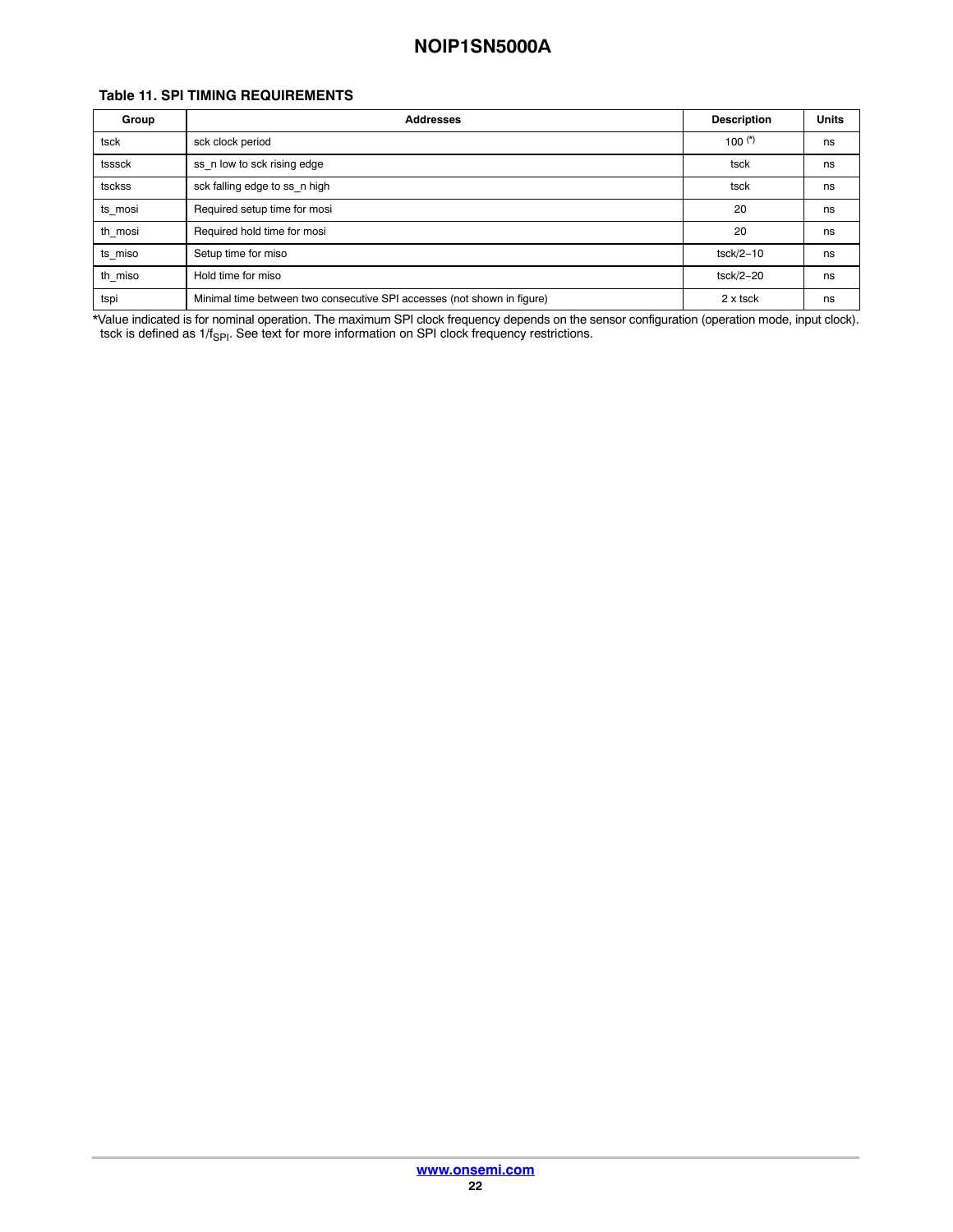#### **IMAGE SENSOR TIMING AND READOUT**

#### **Global Shutter Mode**

#### *Pipelined Global Shutter (Master)*

The integration time is controlled by the registers fr\_length[15:0] and exposure[15:0]. The mult\_timer configuration defines the granularity of the registers reset length and exposure and is read as number of system clock cycles.

The exposure control for (Pipelined) Global Master mode is depicted in Figure 21.

The pixel values are transferred to the storage node during FOT, after which all photo diodes are reset. The reset state remains active for a certain time, defined by the reset\_length and mult timer registers, as shown in the figure. Note that meanwhile the image array is read out line by line. After this reset period, the global photodiode reset condition is abandoned. This indicates the start of the integration or

exposure time. The length of the exposure time is defined by the registers exposure and mult\_timer.

- NOTE: The start of the exposure time is synchronized to the start of a new line (during ROT) if the exposure period starts during a frame readout. As a consequence, the effective time during which the image core is in a reset state is extended to the start of a new line.
- Make sure that the sum of the reset time and exposure time exceeds the time required to readout all lines. If this is not the case, the exposure time is extended until all (active) lines are read out.
- Alternatively, it is possible to specify the frame time and exposure time. The sensor automatically calculates the required reset time. This mode is enabled by the fr mode register. The frame time is specified in the register fr\_length.



**Figure 21. Integration Control for (Pipelined) Global Shutter Mode (Master)**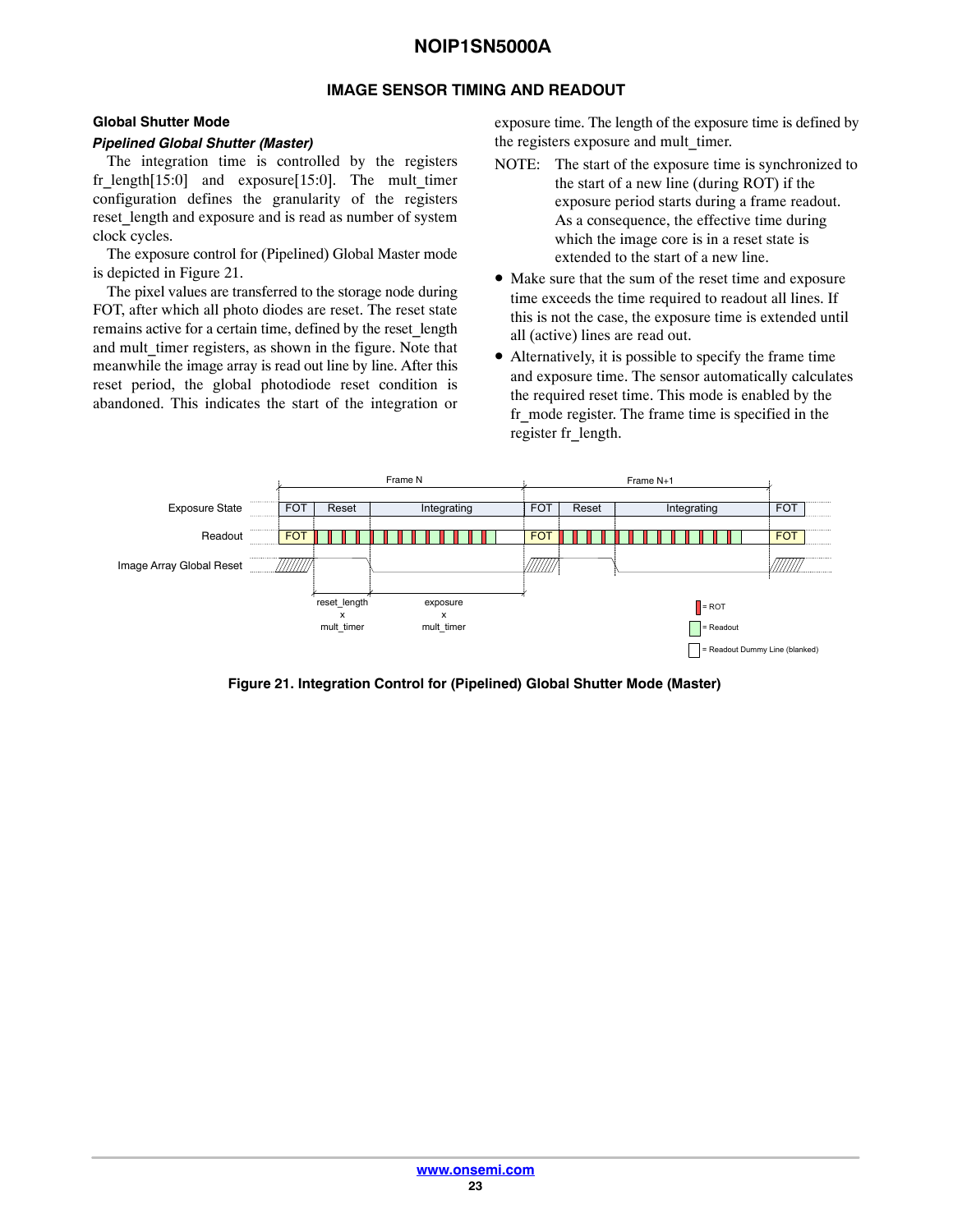#### *Triggered Global Shutter (Master)*

In master triggered global mode, the start of integration time is controlled by a rising edge on the trigger0 pin. The exposure or integration time is defined by the registers

exposure and mult timer, as in the master pipelined global mode. The fr\_length configuration is not used. This operation is graphically shown in Figure 22.



**Figure 22. Exposure Time Control in Triggered Shutter Mode (Master)**

Notes:

- The falling edge on the trigger pin does not have any impact. Note however the trigger must be asserted for at least 100 ns.
- The start of the exposure time is synchronized to the start of a new line (during ROT) if the exposure period starts during a frame readout. As a consequence, the effective time during which the image core is in a reset state is extended to the start of a new line.
- If the exposure timer expires before the end of readout, the exposure time is extended until the end of the last active line.
- The trigger pin needs to be kept low during the FOT. The monitor pins can be used as a feedback to the FPGA/controller (eg. use monitor0, indicating the very first line when monitor select =  $0x5 - a$  new trigger can be initiated after a rising edge on monitor0).

#### *Triggered Global Shutter (Slave)*

Exposure or integration time is fully controlled by means of the trigger pin in slave mode. The registers fr\_length, exposure and mult timer are ignored by the sensor.

A rising edge on the trigger pin indicates the start of the exposure time, while a falling edge initiates the transfer to the pixel storage node and readout of the image array. In other words, the high time of the trigger pin indicates the integration time, the period of the trigger pin indicates the frame time.

The use of the trigger during slave mode is shown in Figure 23.

Notes:

- The registers exposure, fr\_length, and mult\_timer are not used in this mode.
- The start of exposure time is synchronized to the start of a new line (during ROT) if the exposure period starts during a frame readout. As a consequence, the effective time during which the image core is in a reset state is extended to the start of a new line.
- If the trigger is de−asserted before the end of readout, the exposure time is extended until the end of the last active line.
- The trigger pin needs to be kept low during the FOT. The monitor pins can be used as a feedback to the FPGA/controller (eg. use monitor0, indicating the very first line when monitor select =  $0x5 - a$  new trigger can be initiated after a rising edge on monitor0).



**Figure 23. Exposure Time Control in Global−Slave Mode**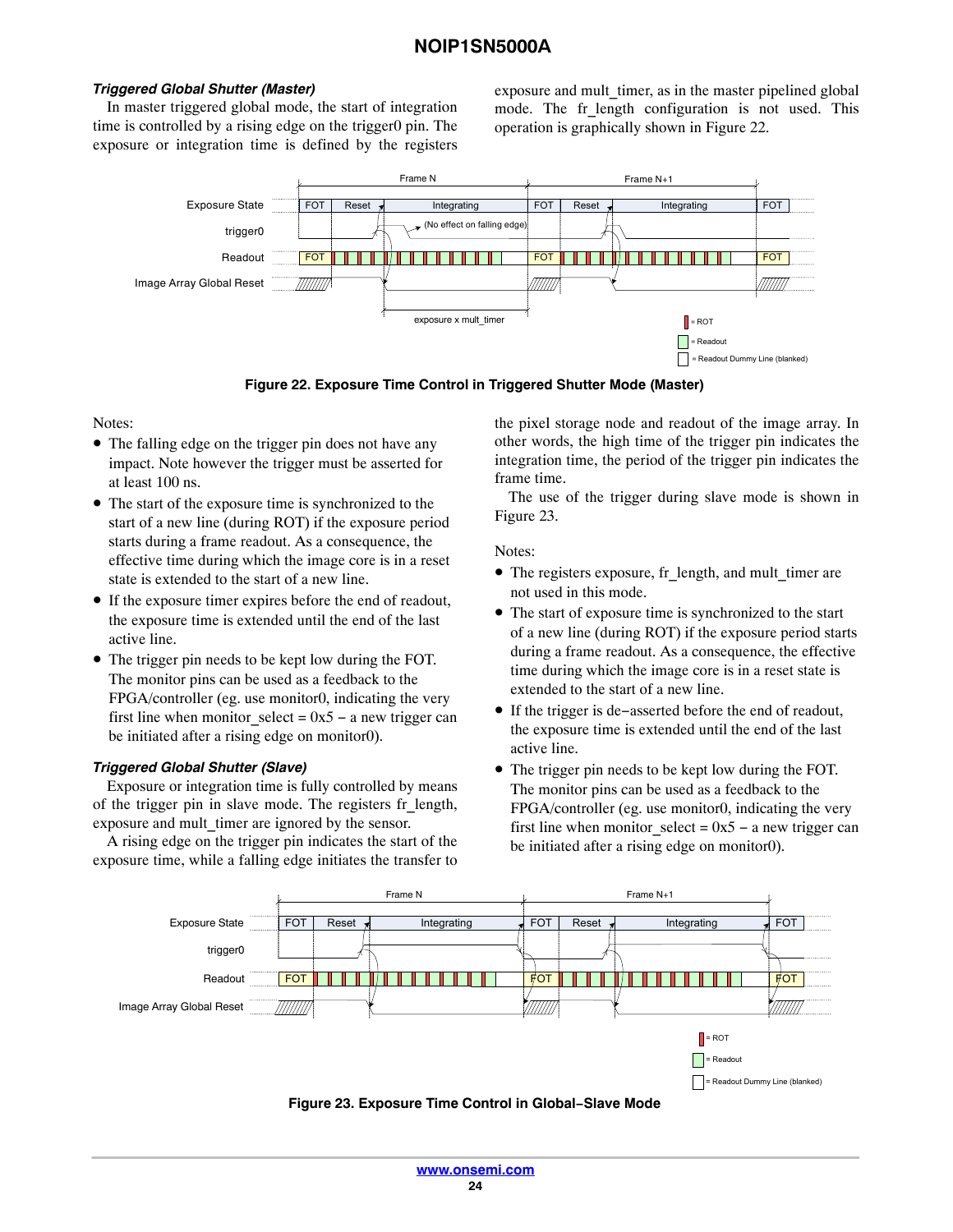#### **ADDITIONAL FEATURES**

#### <span id="page-24-0"></span>**Multiple Window Readout**

The PYTHON 2000 and PYTHON 5000 sensor supports multiple window readout, which means that only the user−selected Regions Of Interest (ROI) are read out. This allows limiting data output for every frame, which in turn allows increasing the frame rate. In global shutter mode, up to eight ROIs can be configured.

#### *Window Configuration*

Figure 24 shows the four parameters defining a region of interest (ROI).



**Figure 24. Region of Interest Configuration**

#### • x−start[7:0]

x−start defines the x−starting point of the desired window. The sensor reads out 16 pixels in one single clock cycle. As a consequence, the granularity for configuring the x−start position is also 16 pixels for no sub sampling. The value configured in the x−start register is multiplied by 16 to find the corresponding column in the pixel array.

#### • x−end[7:0]

This register defines the window end point on the x−axis. Similar to x−start, the granularity for this configuration is one kernel. x−end needs to be larger than x−start.

• y−start[9:0]

The starting line of the readout window. The granularity of this setting is one line, except with color sensors where it needs to be an even number.

#### • y−end[9:0]

The end line of the readout window. y−end must be configured larger than y−start. This setting has the same granularity as the y−start configuration.

Up to eight windows can be defined, possibly (partially) overlapping, as illustrated in Figure 25.



The sequencer analyses each line that needs to be read out for multiple windows.

#### *Restrictions*

The following restrictions for each line are assumed for the user configuration:

• Windows are ordered from left to right, based on their x−start address:

$$
x\_start\_roi(i) \leq x\_start\_roi(j) \, AND
$$
\n
$$
x\_end\_roi(i) \leq x\_end\_roi(j)
$$
\n
$$
Where \, i > i
$$

#### *Processing Multiple Windows*

The sequencer control block houses two sets of counters to construct the image frame. As previously described, the y−counter indicates the line that needs to be read out and is incremented at the end of each line. For the start of the frame, it is initialized to the y−start address of the first window and it runs until the y−end address of the last window to be read out. The last window is configured by the configuration registers and it is not necessarily window #15.

The x−counter starts counting from the x−start address of the window with the lowest ID which is active on the addressed line. Only windows for which the current y−address is enclosed are taken into account for scanning. Other windows are skipped.

Figure [26](#page-25-0) illustrates a practical example of a configuration with five windows. The current position of the read pointer (ys) is indicated by a red line crossing the image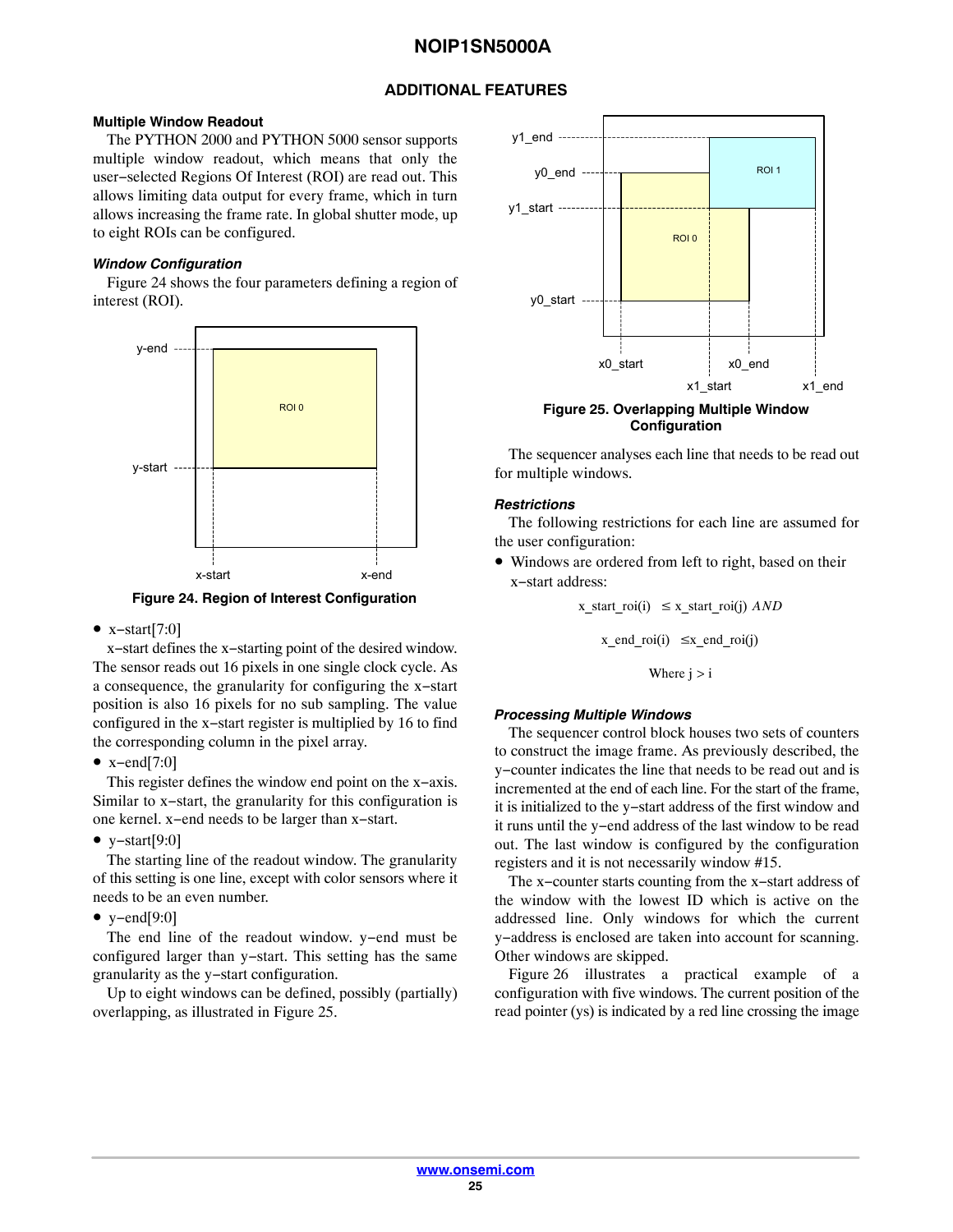<span id="page-25-0"></span>array. For this position of the read pointer, three windows need to be read out. The initial start position for the x−kernel pointer is the x−start configuration of ROI1. Kernels are scanned up to the ROI3 x−end position. From there, the x−pointer jumps to the next window, which is ROI4 in this illustration. When reaching ROI4's x−end position, the read pointer is incremented to the next line and xs is reinitialized to the starting position of ROI1.

Notes:

- The starting point for the readout pointer at the start of a frame is the y−start position of the first active window.
- The read pointer is not necessarily incremented by one, but depending on the configuration, it can jump in y−direction. In Figure 26, this is the case when reaching the end of ROI0 where the read pointer jumps to the y−start position of ROI1
- The x−pointer starting position is equal to the x−start configuration of the first active window on the current line addressed. This window is not necessarily window #0.
- The x−pointer is not necessarily incremented by one each cycle. At the end of a window it can jump to the start of the next window.
- Each window can be activated separately. There is no restriction on which window and how many of the 16 windows are active.



**Figure 26. Scanning the Image Array with Five Windows**

#### **Subsampling**

Subsampling is used to reduce the image resolution. This allows increasing the frame rate. Two subsampling modes are supported: for monochrome and NIR enhanced sensors (P1−SN/FN and P3−SN) and color sensors (P1−SE and P3−SE).

#### *Monochrome Sensors*

For monochrome sensors, the read−1−skip−1 subsampling scheme is used. Subsampling occurs both in x− and y− direction.

#### *Color Sensors*

For color sensors, the read−2−skip−2 subsampling scheme is used. Subsampling occurs both in x– and y– direction. Figure 27 shows which pixels are read and which ones are skipped.



**Figure 27. Subsampling Scheme for Monochrome and Color Sensors**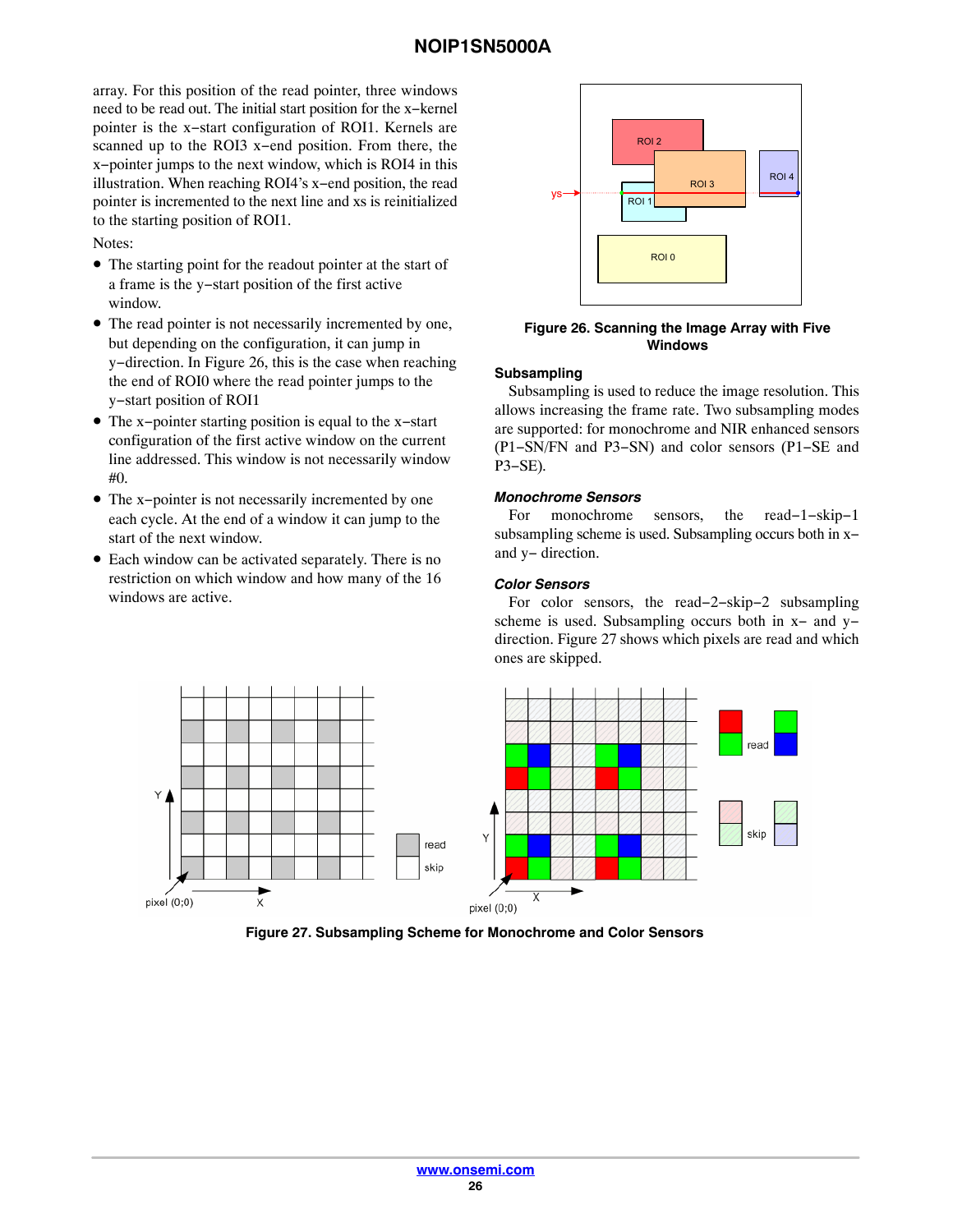#### **Reverse Readout in Y−direction**

Reverse readout in y−direction can be done by asserting reverse  $y$  (reg 194[8]). The reference for y\_start and y\_end pointers is reversed.

#### **Channel Multiplexing**

The PYTHON 2000 and PYTHON 5000 image sensors contains a function for channel multiplexing the output channels. Using this function, one may for instance use the device with sync+clock+8 data channels. Enabling the channel multiplexing is done through register 32[5:4]. The default value of 0 disables all channel multiplexing. Higher values sets higher degree of channel multiplexing. The channels that are used per degree of multiplexing are shown in Table 5. The unused data channels are powered down and will not send any data.

| Table 12. LVDS DATA OUTPUT CHANNELS USED WITH CHANNEL MULTIPLEXING |  |
|--------------------------------------------------------------------|--|
|                                                                    |  |

| # outputs  |                 |                 | PYTHON 2000 / PYTHON 5000 - LVDS Channels |                 |                 |      |                 |                 | <b>Register 32[5:4]</b><br>Data | Register 211<br>Data |
|------------|-----------------|-----------------|-------------------------------------------|-----------------|-----------------|------|-----------------|-----------------|---------------------------------|----------------------|
| 8 channels | Ch <sub>0</sub> | Ch <sub>1</sub> | Ch <sub>2</sub>                           | Ch <sub>3</sub> | Ch <sub>4</sub> | Ch 5 | Ch <sub>6</sub> | Ch <sub>7</sub> | 0                               | 0x0E49               |
| 4 channels | Ch <sub>0</sub> |                 | Ch <sub>2</sub>                           |                 | Ch <sub>4</sub> |      | Ch <sub>6</sub> |                 |                                 | 0x0E39               |
| 2 channels | Ch <sub>0</sub> |                 | Ch <sub>2</sub>                           |                 |                 |      |                 |                 | 2                               | 0x0E29               |
| channel    | Ch <sub>0</sub> |                 |                                           |                 |                 |      |                 |                 | з                               | 0x0E19               |

1. P1−SN/SE/FN supports 8, 4, 2, 1 LVDS outputs while P3−SN/SE supports 4, 2, 1 LVDS outputs.

2. Use P3−SN/SE bias uploads for P1−SN/SE/FN when operating in mux mode.

#### **Black Reference**

The sensor reads out one or more black lines at the start of every new frame. The number of black lines to be generated is programmable and is minimal equal to 1. The length of the black lines depends on the operation mode. The sensor always reads out the entire line (162 kernels), independent of window configurations.

The black references are used to perform black calibration and offset compensation in the data channels. The raw black pixel data is transmitted over the usual output interface, while the regular image data is compensated (can be bypassed).

On the output interface, black lines can be seen as a separate window, however without Frame Start and Ends (only Line Start/End). The Sync code following the Line Start and Line End indications ("window ID") contains the active window number, which is 0. Black reference data is classified by a BL code.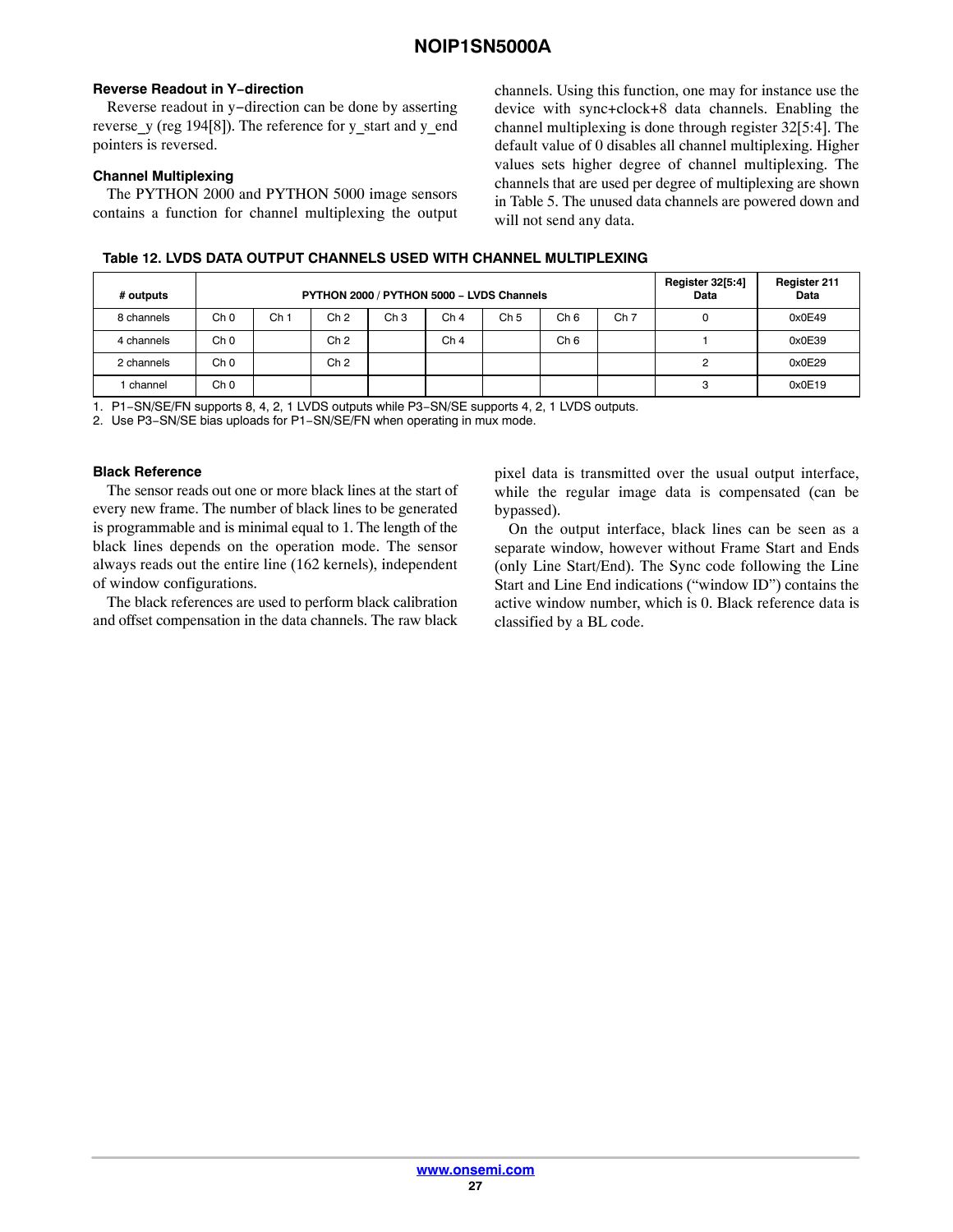#### **Signal Path Gain**

#### *Analog Gain Stages*

Referring to Table 13, several gain settings are available in the analog data path to apply gain to the analog signal before it is digitized.

The moment a gain reconfiguration is applied and becomes valid can be controlled by the gain\_lat\_comp configuration.

With 'gain lat comp' set to '0', the new gain configurations are applied from the very next frame.

With 'gain lat comp' set to '1', the new gain settings are postponed by one extra frame. This feature is useful when exposure time and gain are reconfigured together, as an exposure time update always has one frame latency.

#### **Table 13. SIGNAL PATH GAIN STAGES**

| <b>Address</b> | <b>Gain Setting</b> | Analog Gain Non-Zero<br>and Zero ROT |
|----------------|---------------------|--------------------------------------|
| 204[12:0]      | 0x01E1              |                                      |
| 204[12:0]      | 0x00A1              | 1.6                                  |
| 204[12:0]      | 0x0021              | $\overline{2}$                       |
| 204[12:0]      | 0x0083              | 2.6                                  |
| 204[12:0]      | 0x0085              | 3.2                                  |
| 204[12:0]      | 0x0081              | 4                                    |
| 204[12:0]      | 0x0086              | 5.3                                  |
| 204[12:0]      | 0x0082              | 8                                    |

NOTE: The sensor performance specifications are tested at unity gain. Analog gain above 2x affects noise performance. All other gain settings shown in this table are tested for sensor functionality.

#### *Digital Gain Stage*

The digital gain stage allows fine gain adjustments on the digitized samples. The gain configuration is an absolute 5.7 unsigned number (5 digits before and 7 digits after the decimal point).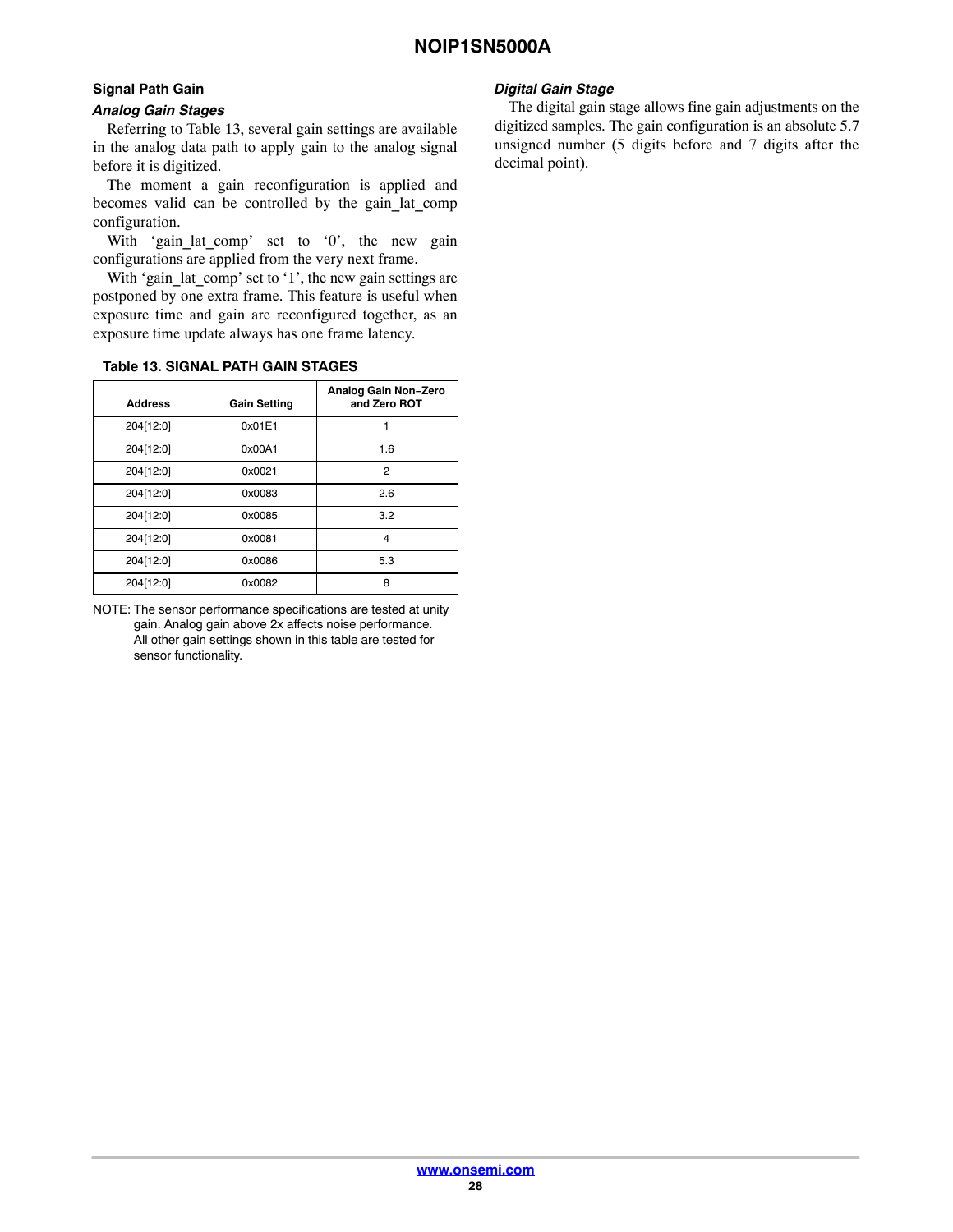#### **Automatic Exposure Control**

The exposure control mechanism has the shape of a general feedback control system. Figure 28 shows the high level block diagram of the exposure control loop.



**Figure 28. Automatic Exposure Control Loop**

Three main blocks can be distinguished:

- The **statistics block** compares the average of the current image's samples to the configured target value for the average illumination of all pixels
- The relative gain change request from the statistics block is filtered through the **AEC Filter block** in the time domain (low pass filter) before being integrated. The output of the filter is the total requested gain in the complete signal path.
- The **enforcer block** accepts the total requested gain and distributes this gain over the integration time and gain stages (both analog and digital)

The automatic exposure control loop is enabled by asserting the aec\_enable configuration in register 160.

NOTE: Dual and Triple slope integration is not supported in conjunction with the AEC.

#### *AEC Statistics Block*

The statistics block calculates the average illumination of the current image. Based on the difference between the

calculated illumination and the target illumination the statistics block requests a relative gain change.

#### *Statistics Subsampling and Windowing*

For average calculation, the statistics block will sub−sample the current image or windows by taking every fourth sample into account. Note that only the pixels read out through the active windows are visible for the AEC. In the case where multiple windows are active, the samples will be selected from the total samples. Samples contained in a region covered by multiple (overlapping) window will be taking into account only once.

It is possible to define an AEC specific sub−window on which the AEC will calculate it's average. For instance, the sensor can be configured to read out a larger frame, while the illumination is measured on a smaller region of interest, e.g. center weighted as shown in Table 14.

| Register | Name           | <b>Description</b>                                                                                                                                                                                                                                                                                                                                         |
|----------|----------------|------------------------------------------------------------------------------------------------------------------------------------------------------------------------------------------------------------------------------------------------------------------------------------------------------------------------------------------------------------|
| 192[10]  | roi aec enable | When 0x0, all active windows are selected for statistics calculation.<br>When 0x1, the AEC samples are selected from the active pixels contained in the region of interest defined by roi aec                                                                                                                                                              |
| 253-255  | roi aec        | These registers define a window from which the AEC samples will be selected when roi aec enable is asserted.<br>Configuration is similar to the regular region of interests.<br>The intersection of this window with the active windows define the selected pixels. It is important that this window at least<br>overlaps with one or more active windows. |

#### **Table 14. AEC SAMPLE SELECTION**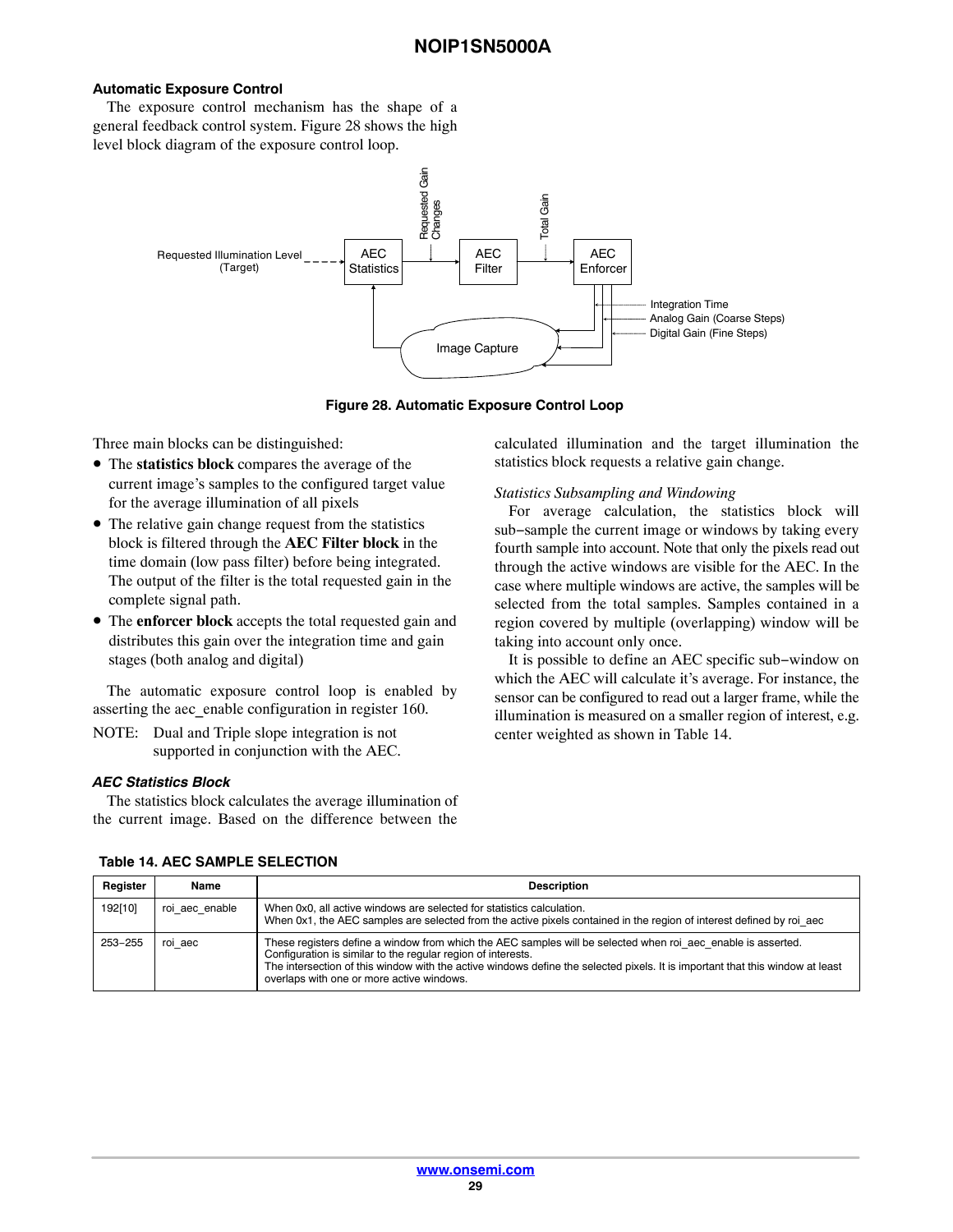#### *Target Illumination*

The target illumination value is configured by means of register *desired\_intensity* as shown in Table 15.

#### **Table 15. AEC TARGET ILLUMINATION CONFIGURATION**

| Register | Name                   | <b>Description</b>                                                                                                  |
|----------|------------------------|---------------------------------------------------------------------------------------------------------------------|
| 161[9:0] | desired in-<br>tensity | Target intensity value, on 10-bit scale.<br>For 8-bit mode, target value is configured<br>on desired intensity[9:2] |

#### *Color Sensor*

The weight of each color can be configured for color sensors by means of scale factors. Note these scale factor are only used to calculate the statistics in order to compensate for (off−chip) white balancing and/or color matrices. The pixel values itself are not modified.

The scale factors are configured as 3.7 unsigned numbers  $(0x80 =$  unity). Refer to Table 16 for color scale factors. For mono sensors, configure these factors to their default value.

**Table 16. COLOR SCALE FACTORS**

| Register | Name                | <b>Description</b>                        |
|----------|---------------------|-------------------------------------------|
| 162[9:0] | red scale factor    | Red scale factor for AEC statistics       |
| 163[9:0] | green1 scale factor | Green1 scale factor for AEC<br>statistics |
| 164[9:0] | green2 scale factor | Green2 scale factor for AEC<br>statistics |
| 165[9:0] | blue scale factor   | Blue scale factor for AEC statistics      |

#### *AEC Filter Block*

The filter block low−pass filters the gain change requests received from the statistics block.

The filter can be restarted by asserting the restart filter configuration of register 160.

#### *AEC Enforcer Block*

The enforcer block calculates the four different gain parameters, based on the required total gain, thereby respecting a specific hierarchy in those configurations. Some (digital) hysteresis is added so that the (analog) sensor settings don't need to change too often.

#### *Exposure Control Parameters*

The several gain parameters are described below, in the order in which these are controlled by the AEC for large adjustments. Small adjustments are regulated by digital gain only.

• Exposure Time

The exposure is the time between the global image array reset de−assertion and the pixel charge transfer. The granularity of the integration time steps is configured by the *mult\_timer* register.

• Analog Gain

The sensor has two analog gain settings. Typically the AEC shall only regulate the first stage.

• Digital Gain

The last gain stage is a gain applied on the digitized samples. The digital gain is represented by a 5.7 unsigned number (i.e. 7 bits after the decimal point). While the analog gain steps are coarse, the digital gain stage makes it possible to achieve very fine adjustments.

NOTE: The *exposure\_time* register is ignored when the AEC is enabled. The register *fr\_length* defines the frame time and needs to be configured accordingly.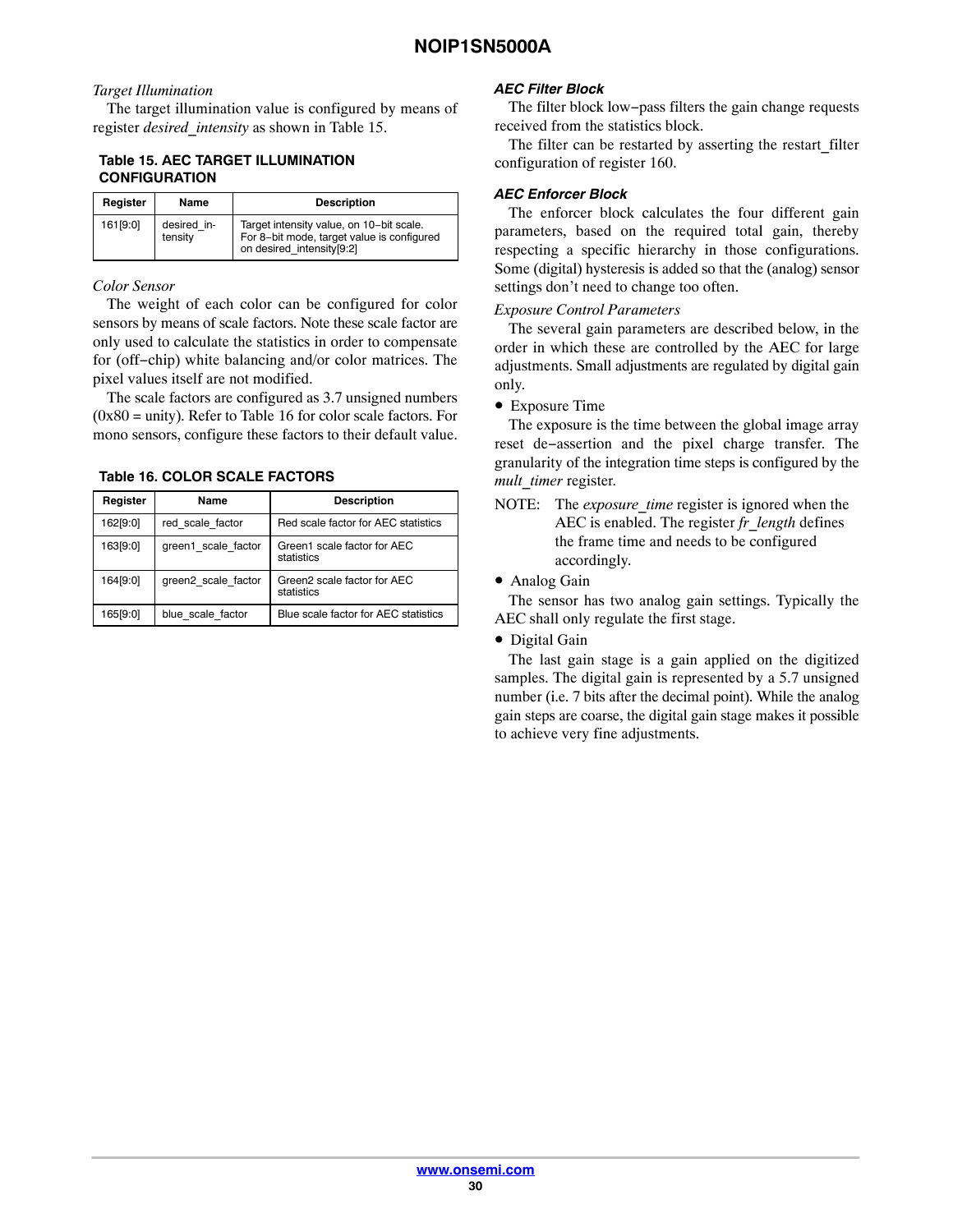#### <span id="page-30-0"></span>*AEC Control Range*

The control range for each of the exposure parameters can be pre−programmed in the sensor. Table 17 lists the relevant registers.

#### **Table 17. MINIMUM AND MAXIMUM EXPOSURE CONTROL PARAMETERS**

| Register  | Name                | <b>Description</b>                                                                                                                                                    |
|-----------|---------------------|-----------------------------------------------------------------------------------------------------------------------------------------------------------------------|
| 168[15:0] | min exposure        | Lower bound for the integration time<br>applied by the AEC                                                                                                            |
| 169[1:0]  | min mux gain        | Lower bound for the first stage<br>analog amplifier.<br>This stage has two<br>configurations with the following<br>approximative gains:<br>$0x0 = 1x$<br>$0x1 = 2x$   |
| 169[3:2]  | min afe gain        | Lower bound for the second stage<br>analog amplifier.<br>This stage has only one<br>configuration with the following<br>approximative gain:<br>$0x0 = 1.00x$          |
| 169[15:4] | min digital gain    | Lower bound for the digital gain<br>stage. This configuration<br>specifies the effective gain in 5.7<br>unsigned format                                               |
| 170[15:0] | max exposure        | Upper bound for the integration time<br>applied by the AEC                                                                                                            |
| 171[1:0]  | max mux gain        | Upper bound for the first stage ana-<br>log amplifier.<br>This stage has two<br>configurations with the following<br>approximative gains:<br>$0x0 = 1x$<br>$0x1 = 2x$ |
| 171[3:2]  | max afe gain        | Upper bound for the second stage<br>analog amplifier<br>This stage has only one<br>configuration with the following<br>approximative gain:<br>$0x0 = 1.00x$           |
| 171[15:4] | max digital<br>gain | Upper bound for the digital gain<br>stage. This configuration<br>specifies the effective gain in 5.7<br>unsigned format                                               |

#### *AEC Update Frequency*

As an integration time update has a latency of one frame, the exposure control parameters are evaluated and updated every other frame.

Note: The gain update latency must be postpone to match the integration time latency. This is done by asserting the *gain lat comp* register on address 204[13].

#### *Exposure Control Status Registers*

Configured integration and gain parameters are reported to the user by means of status registers. The sensor provides two levels of reporting: the status registers reported in the AEC address space are updated once the parameters are recalculated and requested to the internal sequencer. The status registers residing in the sequencer's address space on the other hand are updated once these parameters are taking effect on the image readout. Refer to Table 18 reflecting the AEC and Sequencer Status registers.

| Register                    | <b>Name</b>  | Description                                                                                                  |
|-----------------------------|--------------|--------------------------------------------------------------------------------------------------------------|
| <b>AEC Status Registers</b> |              |                                                                                                              |
| 184[15:0]                   | total pixels | Total number of pixels taken into account<br>for the AEC statistics.                                         |
| 186[9:0]                    | average      | Calculated average illumination<br>level for the current frame.                                              |
| 187[15:0]                   | exposure     | AEC calculated exposure.<br>Note: this parameter is updated at the<br>frame end.                             |
| 188[1:0]                    | mux gain     | AEC calculated analog gain<br>(1 <sup>st</sup> stage)<br>Note: this parameter is updated at the<br>frame end |
| 188[3:2]                    | afe gain     | AEC calculated analog gain<br>(2 <sup>nd</sup> stage)<br>Note: this parameter is updated at the<br>frame end |
| 188[15:4]                   | digital gain | AEC calculated digital gain<br>(5.7 unsigned format)<br>Note: this parameter is updated at the<br>frame end. |

#### **Table 18. EXPOSURE CONTROL STATUS REGISTERS**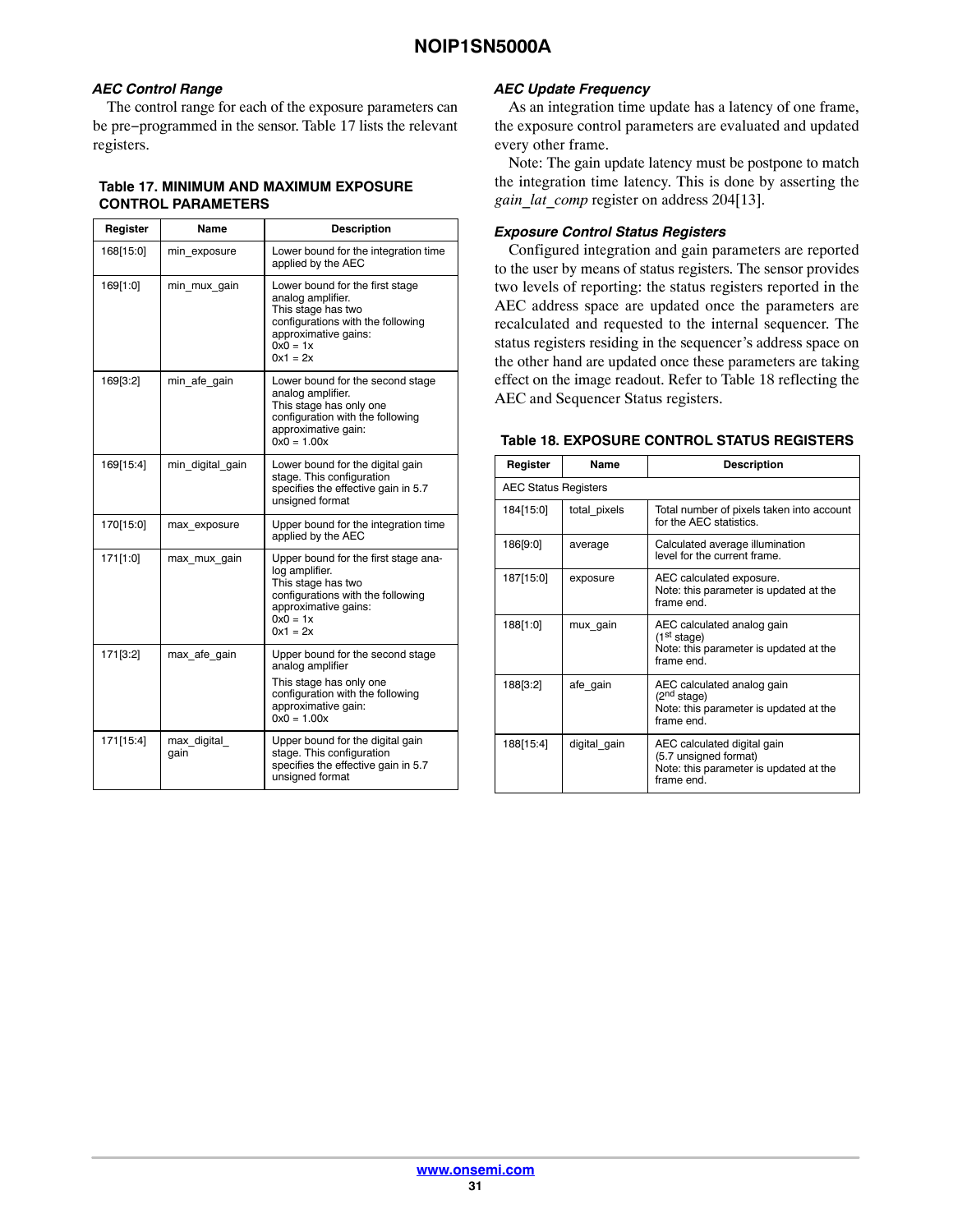#### **Table [18.](#page-30-0) EXPOSURE CONTROL STATUS REGISTERS**

| Register  | Name                       | <b>Description</b>                                                                                                                                                                         |  |  |
|-----------|----------------------------|--------------------------------------------------------------------------------------------------------------------------------------------------------------------------------------------|--|--|
|           | Sequencer Status Registers |                                                                                                                                                                                            |  |  |
| 242[15:0] | mult timer                 | mult timer for current frame<br>Note: this parameter is updated once it<br>takes effect on the image.                                                                                      |  |  |
| 243[15:0] | reset_length               | Image array reset length for the<br>current frame.<br>Note: this parameter is updated once it<br>takes effect on the image.                                                                |  |  |
| 244[15:0] | exposure                   | Exposure for the current frame.<br>Note: this parameter is updated once it<br>takes effect on the image.                                                                                   |  |  |
| 245[15:0] | exposure ds                | Dual slope exposure for the current<br>frame. Note this parameter is not con-<br>trolled by the AEC.<br>Note: this parameter is updated once it<br>takes effect on the image.              |  |  |
| 246[15:0] | exposure ts                | Triple slope exposure for the<br>current frame. Note this parameter is not<br>controlled by the AEC.<br>Note: this parameter is updated once it<br>takes effect on the image.              |  |  |
| 247[4:0]  | mux gainsw                 | 1 <sup>st</sup> stage analog gain for the current<br>frame.<br>Note: this parameter is updated once it<br>takes effect on the image.                                                       |  |  |
| 247[12:5] | afe gain                   | 2 <sup>nd</sup> stage analog gain for the current<br>frame.<br>Note: this parameter is updated once it<br>takes effect on the image.                                                       |  |  |
| 248[11:0] | db gain                    | Digital gain configuration for the current<br>frame (5.7 unsigned<br>format).<br>Note: this parameter is updated once it<br>takes effect on the image.                                     |  |  |
| 248[12]   | dual slope                 | Dual slope configuration for the<br>current frame<br>Note 1: this parameter is updated once it<br>takes effect on the image.<br>Note 2: This parameter is not<br>controlled by the AEC.    |  |  |
| 248[13]   | triple slope               | Triple slope configuration for the current<br>frame.<br>Note 1: this parameter is updated once it<br>takes effect on the image.<br>Note 2: This parameter is not<br>controlled by the AEC. |  |  |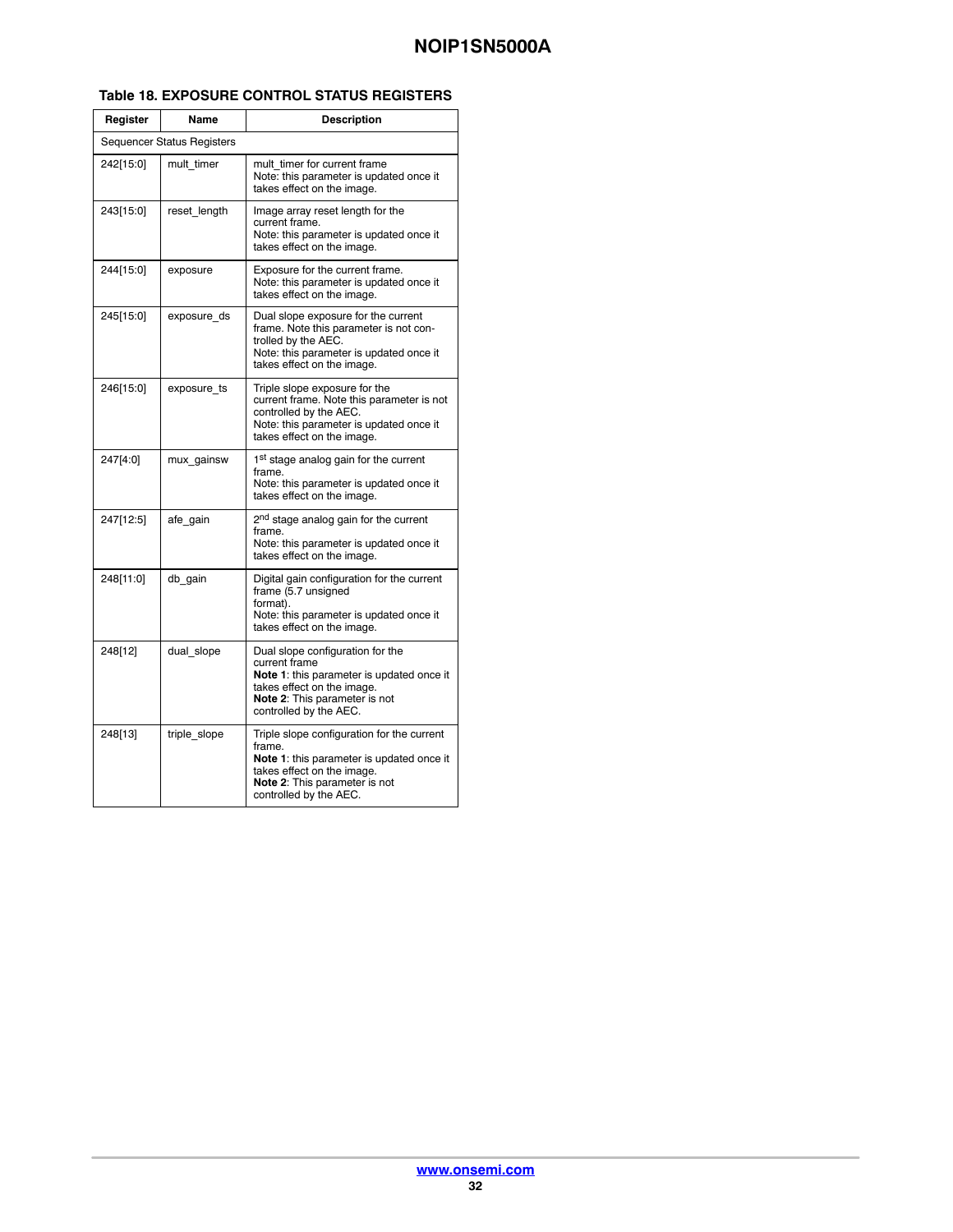#### **Mode Changes and Frame Blanking**

Dynamically reconfiguring the sensor may lead to corrupted or non-uniformilly exposed frames. For some reconfigurations, the sensor automatically blanks out the image data during one frame. Frame blanking is

summarized in the following table for the sensor's image related modes.

NOTE: Major mode switching (i.e. switching between master, triggered or slave mode) must be performed while the sequencer is disabled  $reg\_seq\_enable = 0x0$ .

#### **Table 19. DYNAMIC SENSOR RECONFIGURATION AND FRAME BLANKING**

| Configuration                     | Corrupted<br><b>Frame</b>      | <b>Blanked Out</b><br><b>Frame</b>                                                                                         | Notes                                                                                                                                                                                                                                                            |  |
|-----------------------------------|--------------------------------|----------------------------------------------------------------------------------------------------------------------------|------------------------------------------------------------------------------------------------------------------------------------------------------------------------------------------------------------------------------------------------------------------|--|
| <b>Shutter Mode and Operation</b> |                                |                                                                                                                            |                                                                                                                                                                                                                                                                  |  |
| triggered mode                    |                                | Do not reconfigure while the sensor is acquiring images. Disable image acquisition by setting<br>reg seq enable = $0x0$ .  |                                                                                                                                                                                                                                                                  |  |
| slave mode                        |                                | Do not reconfigure while the sensor is acquiring images. Disable image acquisition by setting<br>$reg\_seq\_enable = 0x0.$ |                                                                                                                                                                                                                                                                  |  |
| subsampling                       | Enabling: No<br>Disabling: Yes | Configurable                                                                                                               | Configurable with blank subsampling ss register.                                                                                                                                                                                                                 |  |
| <b>Frame Timing</b>               |                                |                                                                                                                            |                                                                                                                                                                                                                                                                  |  |
| black lines                       | No                             | No                                                                                                                         |                                                                                                                                                                                                                                                                  |  |
| <b>Exposure Control</b>           |                                |                                                                                                                            |                                                                                                                                                                                                                                                                  |  |
| mult timer                        | No                             | No                                                                                                                         | Latency is 1 frame                                                                                                                                                                                                                                               |  |
| fr length                         | No                             | No                                                                                                                         | Latency is 1 frame                                                                                                                                                                                                                                               |  |
| exposure                          | No                             | No                                                                                                                         | Latency is 1 frame                                                                                                                                                                                                                                               |  |
| Gain                              |                                |                                                                                                                            |                                                                                                                                                                                                                                                                  |  |
| mux_gainsw                        | No                             | No                                                                                                                         | Latency configurable by means of gain lat comp register                                                                                                                                                                                                          |  |
| afe_gain                          | No                             | No                                                                                                                         | Latency configurable by means of gain_lat_comp register.                                                                                                                                                                                                         |  |
| db_gain                           | No                             | No                                                                                                                         | Latency configurable by means of gain_lat_comp register.                                                                                                                                                                                                         |  |
| Window/ROI                        |                                |                                                                                                                            |                                                                                                                                                                                                                                                                  |  |
| roi_active                        | See Note                       | No                                                                                                                         | Windows containing lines previously not read out may lead to corrupted<br>frames.                                                                                                                                                                                |  |
| roi* configuration*               | See Note                       | No                                                                                                                         | Reconfiguring the windows by means of roi* configuration* may lead to<br>corrupted frames when configured close to frame boundaries.<br>It is recommended to (re)configure an inactive window and switch the<br>roi active register.<br>See Notes on roi_active. |  |
| <b>Black Calibration</b>          |                                |                                                                                                                            |                                                                                                                                                                                                                                                                  |  |
| black_samples                     | No                             | No                                                                                                                         | If configured within range of configured black lines                                                                                                                                                                                                             |  |
| auto_blackal_enable               | See Note                       | No                                                                                                                         | Manual correction factors become instantly active when<br>auto blackcal enable is deasserted during operation.                                                                                                                                                   |  |
| blackcal offset                   | See Note                       | No                                                                                                                         | Manual blackcal_offset updates are instantly active.                                                                                                                                                                                                             |  |
| <b>CRC Calculation</b>            |                                |                                                                                                                            |                                                                                                                                                                                                                                                                  |  |
| crc_seed                          | No                             | No                                                                                                                         | Impacts the transmitted CRC                                                                                                                                                                                                                                      |  |
| <b>Sync Channel</b>               |                                |                                                                                                                            |                                                                                                                                                                                                                                                                  |  |
| $bl_0$                            | No                             | No                                                                                                                         | Impacts the Sync channel information, not the Data channels.                                                                                                                                                                                                     |  |
| img 0                             | No                             | No                                                                                                                         | Impacts the Sync channel information, not the Data channels.                                                                                                                                                                                                     |  |
| $\text{crc}_0$                    | No                             | No                                                                                                                         | Impacts the Sync channel information, not the Data channels.                                                                                                                                                                                                     |  |
| $tr_0$                            | No                             | No                                                                                                                         | Impacts the Sync channel information, not the Data channels.                                                                                                                                                                                                     |  |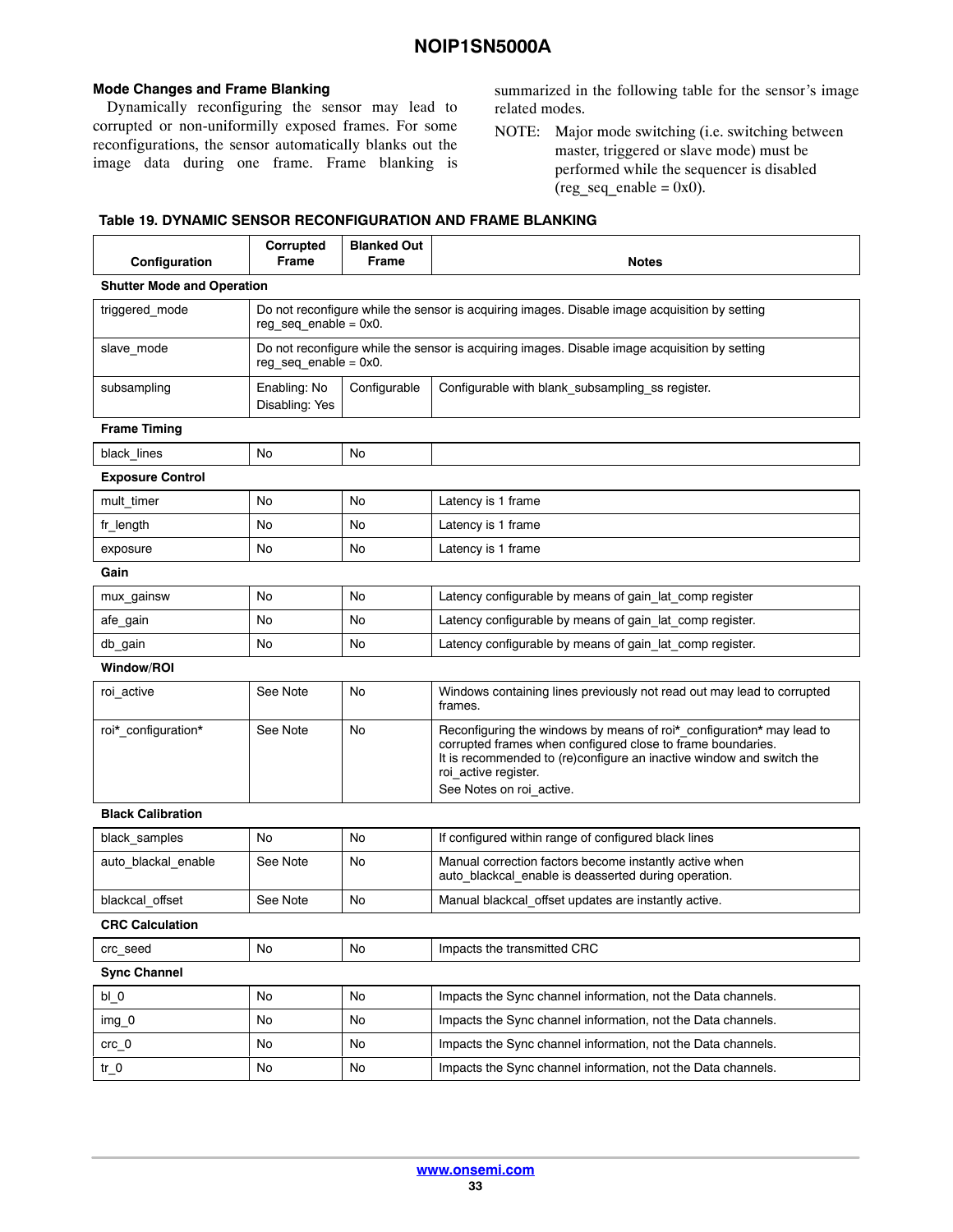#### **Temperature Sensor**

The PYTHON has an on−chip temperature sensor which returns a digital code (Tsensor) of the silicon junction temperature. The Tsensor output is a 8−bit digital count between 0 and 255, proportional to the temperature of the silicon substrate. This reading can be translated directly to a temperature reading in °C by calibrating the 8−bit readout at 0°C and 85°C to achieve an output accuracy of ±2°C. The Tsensor output can also be calibrated using a single temperature point (example: room temperature or the ambient temperature of the application), to achieve an output accuracy of ±5°C.

Note that any process variation will result in an offset in the bit count and that offset will remain within ±5°C over the temperature range of 0°C and 85°C. Tsensor output digital code can be read out through the SPI interface.

#### *Output of the temperature sensor to the SPI:*

tempd reg\_temp<7:0>: This is the 8–bit N count readout proportional to temperature.

#### *Input from the SPI:*

The *reg\_tempd\_enable* is a global enable and this enables or disables the temperature sensor when logic high or logic low respectively. The temperature sensor is reset or disabled when the input *reg\_tempd\_enable* is set to a digital low state.

#### *Calibration using one temperature point*

The temperature sensor resolution is fixed for a given type of package for the operating range of  $0^{\circ}$ C to +85 $^{\circ}$ C and hence devices can be calibrated at any ambient temperature of the application, with the device configured in the mode of operation.

#### *Interpreting the actual temperature for the digital code readout:*

The formula used is

- $T_I = R$  (Nread Ncalib) + Tcalib
- $T_I$  = junction die temperature

 $R =$  resolution in degrees/LSB (typical 0.75 deg/LSB)

Nread = Tsensor output (LSB count between 0 and 255)

Tcalib = Tsensor calibration temperature

Ncalib = Tsensor output reading at Tcalib

#### **Monitor Pins**

The internal sequencer has two monitor outputs (monitor0 and monitor1) that can be used to communicate the internal states from the sequencer. A three−bit register configures the assignment of the pins as shown in Table 20.

#### **Table 20. REGISTER SETTING FOR THE MONITOR SELECT PIN**

| monitor select [2:0]<br>192 [13:11] | monitor pin                      | <b>Description</b>                                                                             |
|-------------------------------------|----------------------------------|------------------------------------------------------------------------------------------------|
| 0x0                                 | monitor <sub>0</sub><br>monitor1 | '0'<br>'0'                                                                                     |
| 0x1                                 | monitor <sub>0</sub><br>monitor1 | <b>Integration Time</b><br>ROT Indication ('1' during ROT, '0' outside)                        |
| 0x2                                 | monitor <sub>0</sub><br>monitor1 | Integration Time<br>Dual/Triple Slope Integration (asserted during DS/TS FOT sequence)         |
| 0x3                                 | monitor <sub>0</sub><br>monitor1 | Start of x-Readout Indication<br>Black Line Indication ('1' during black lines, '0' outside)   |
| 0x4                                 | monitor <sub>0</sub><br>monitor1 | Frame Start Indication<br>Start of ROT Indication                                              |
| 0x5                                 | monitor <sub>0</sub><br>monitor1 | First Line Indication ('1' during first line, '0' for all others)<br>Start of ROT Indication   |
| 0x6                                 | monitor <sub>0</sub><br>monitor1 | ROT Indication ('1' during ROT, '0' outside)<br>Start of X-Readout Indication                  |
| 0x7                                 | monitor <sub>0</sub><br>monitor1 | Start of X-readout Indication for Black Lines<br>Start of X-readout Indication for Image Lines |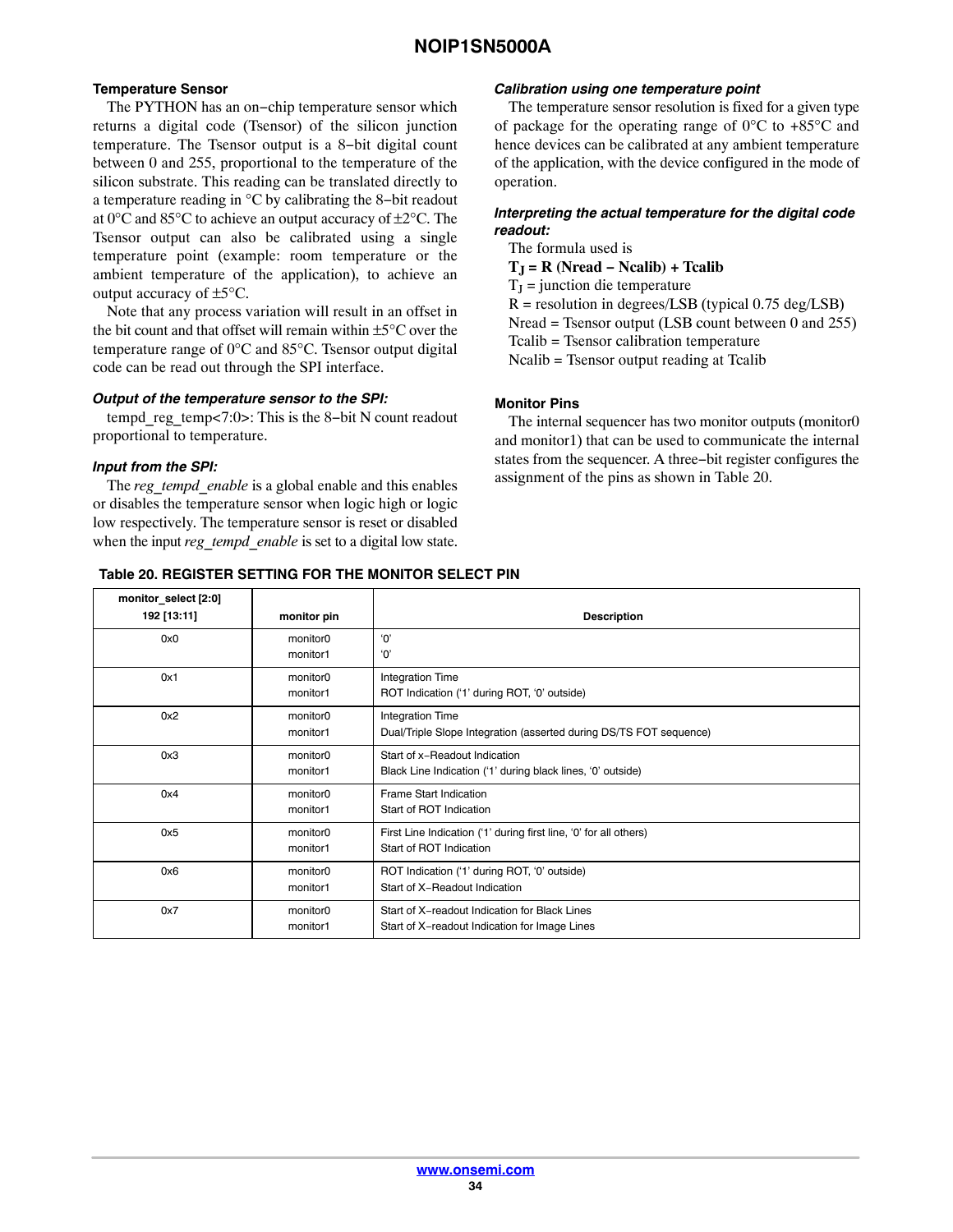#### **DATA OUTPUT FORMAT**

The PYTHON 2000 and PYTHON 5000 image sensors are available in two LVDS output configuration, P1−SN/SE/FN and P3−SN/SE. The P1−SN/SE/FN configuration utilizes eight LVDS output channels together with an LVDS clock output and an LVDS synchronization output channel. The P3−SN/SE configuration consists of four LVDS output channels together with an LVDS clock output and an LVDS synchronization output channel.

#### **P1−SN/SE/FN, P3−SN/SE: Interface Version**

#### *LVDS Output Channels*

The image data output occurs through eight LVDS data channels where a synchronization LVDS channel and an LVDS output clock signal synchronizes the data.

Referring to Table 21, the eight data channels on the P1−SN/SE/FN option are used to output the image data only, while on the P3−SN/SE option, four data channel channels are utilized. The sync channel transmits information about the data sent over these data channels (includes codes indicating black pixels, normal pixels, and CRC codes).

#### *8−bit / 10−bit Mode*

The sensor can be used in 8−bit or 10−bit mode.

In 10−bit mode, the words on data and sync channel have a 10−bit length. The output data rate is 720 Mbps.

In 8−bit mode, the words on data and sync channel have an 8−bit length, the output data rate is 576 Mbps.

Note that the 8−bit mode can only be used to limit the data rate at the consequence of image data word depth. It is not supported to operate the sensor in 8−bit mode at a higher clock frequency to achieve higher frame rates. The P1−SN/SE/FN option supports 10−bit/8−bit in ZROT/NZROT mode, while the P3−SN/SE option supports 10−bit NZROT mode only.

#### *Frame Format*

The frame format in 8−bit mode is identical to the 10−bit mode with the exception that the Sync and data word depth is reduced to eight bits.

The frame format in 10−bit mode is explained by example of the readout of two (overlapping) windows as shown in Figure [29](#page-35-0)(a).

The readout of a frame occurs on a line−by−line basis. The read pointer goes from left to right, bottom to top.

Figure [29](#page-35-0) indicates that, after the FOT is completed, the sensor reads out a number of black lines for black calibration purposes. After these black lines, the windows are processed. First a number of lines which only includes information of 'ROI 0' are sent out, starting at position y0\_start. When the line at position y1\_start is reached, a number of lines containing data of 'ROI 0' and 'ROI 1' are sent out, until the line position of y0 end is reached. From there on, only data of 'ROI 1' appears on the data output channels until line position y1\_end is reached

During read out of the image data over the data channels, the sync channel sends out frame synchronization codes which give information related to the image data that is sent over the four data output channels.

Each line of a window starts with a Line Start (LS) indication and ends with a Line End (LE) indication. The line start of the first line is replaced by a Frame Start (FS); the line end of the last line is replaced with a Frame End indication (FE). Each such frame synchronization code is followed by a window ID (range 0 to 7). For overlapping windows, the line synchronization codes of the overlapping windows with lower IDs are not sent out (as shown in the illustration: no LE/FE is transmitted for the overlapping part of window 0).

NOTES: In Figure [29](#page-35-0), only Frame Start and Frame End Sync words are indicated in (b). CRC codes are also omitted from the figure.

> For additional information on the synchronization codes, please refer to PYTHON Image Sensor Family Developer's Guide AND9362/D.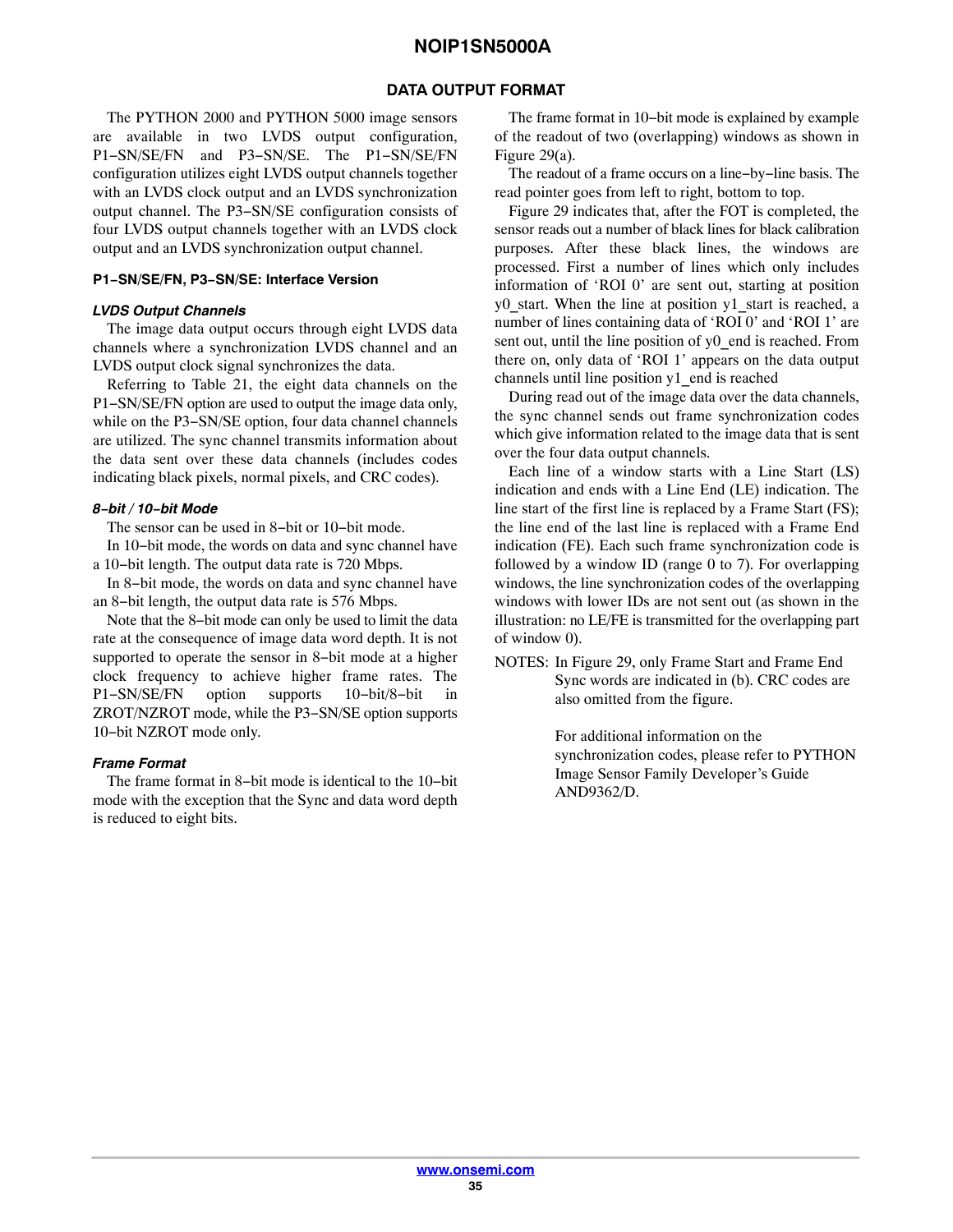<span id="page-35-0"></span>



**Figure 29. P1−SN/SE/FN, P3−SN/SE: Frame Sync Codes**

Figure 30 shows the detail of a black line readout during global or full−frame readout.



**Figure 30. P1−SN/SE/FN, P3−SN/SE: Time Line for Black Line Readout**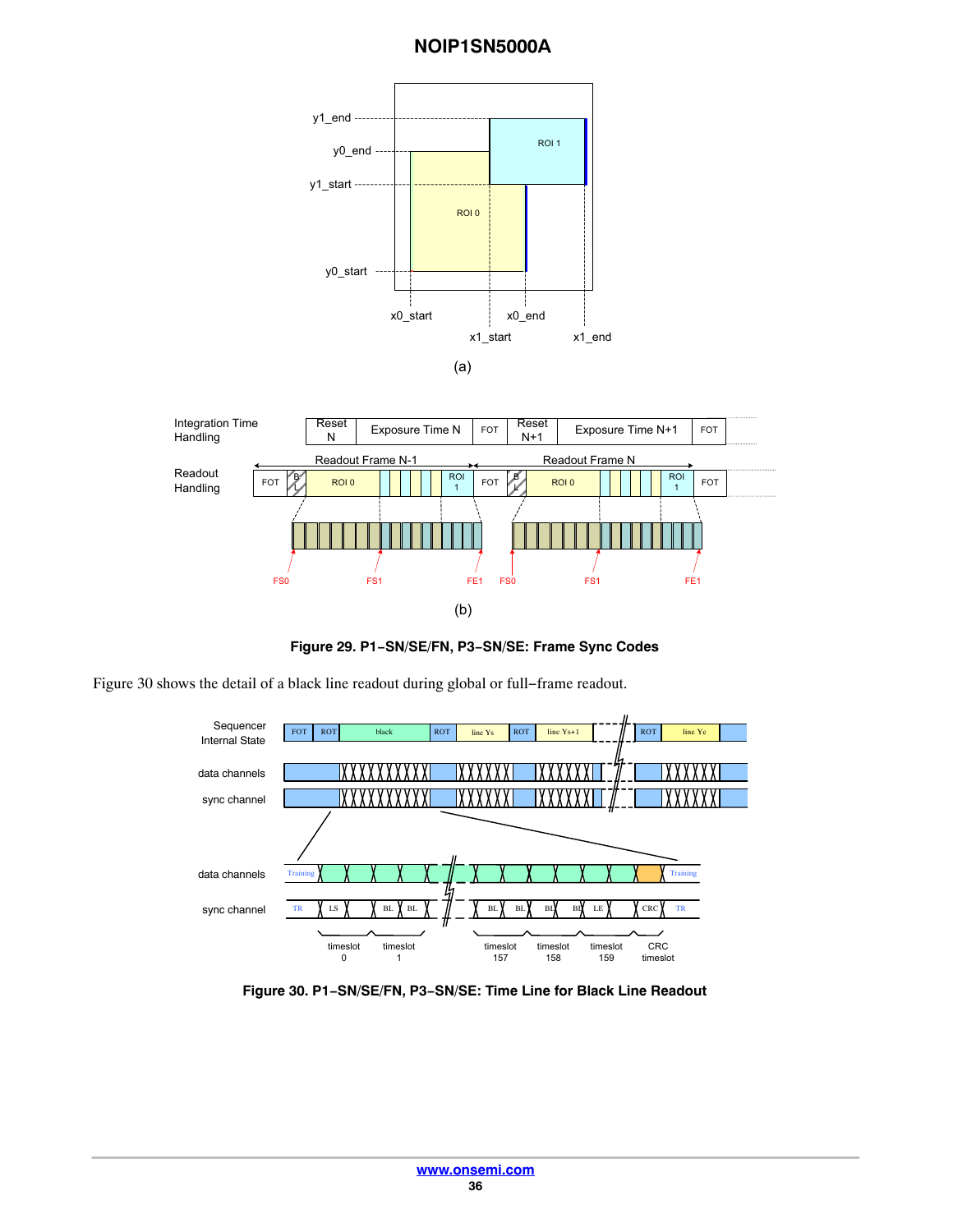

Figure 31 shows the details of the readout of a number of lines for single window readout, at the beginning of the frame.

**Figure 31. P1−SN/SE/FN, P3−SN/SE: Time Line for Single Window Readout (at the start of a frame)**



Figure 32 shows the detail of the readout of a number of lines for readout of two overlapping windows.

**Figure 32. P1−SN/SE/FN, P3−SN/SE: Time Line Showing the Readout of Two Overlapping Windows**

#### *Frame Synchronization for 10−bit Mode*

Table 21 shows the structure of the frame synchronization code. Note that the table shows the default data word (configurable) for 10−bit mode. If more than one window is

active at the same time, the sync channel transmits the frame synchronization codes of the window with highest index only.

#### **Table 21. FRAME SYNCHRONIZATION CODE DETAILS FOR 10−BIT MODE**

| <b>Sync Word Bit</b><br><b>Position</b> | Register<br><b>Address</b> | Default Value | <b>Description</b>                                                                                                                    |
|-----------------------------------------|----------------------------|---------------|---------------------------------------------------------------------------------------------------------------------------------------|
| 9:7                                     | N/A                        | 0x5           | Frame start (FS) indication                                                                                                           |
| 9:7                                     | N/A                        | 0x6           | Frame end (FE) indication                                                                                                             |
| 9:7                                     | N/A                        | 0x1           | Line start (LS) indication                                                                                                            |
| 9:7                                     | N/A                        | 0x2           | Line end (LE) indication                                                                                                              |
| 6:0                                     | 117[6:0]                   | 0x2A          | These bits indicate that the received sync word is a frame synchronization code. The value is pro-<br>grammable by a register setting |

#### *Window Identification*

Frame synchronization codes are always followed by a 3−bit window identification (bits 2:0). This is an integer

number, ranging from 0 to 7, indicating the active window. If more than one window is active for the current cycle, the highest window ID is transmitted.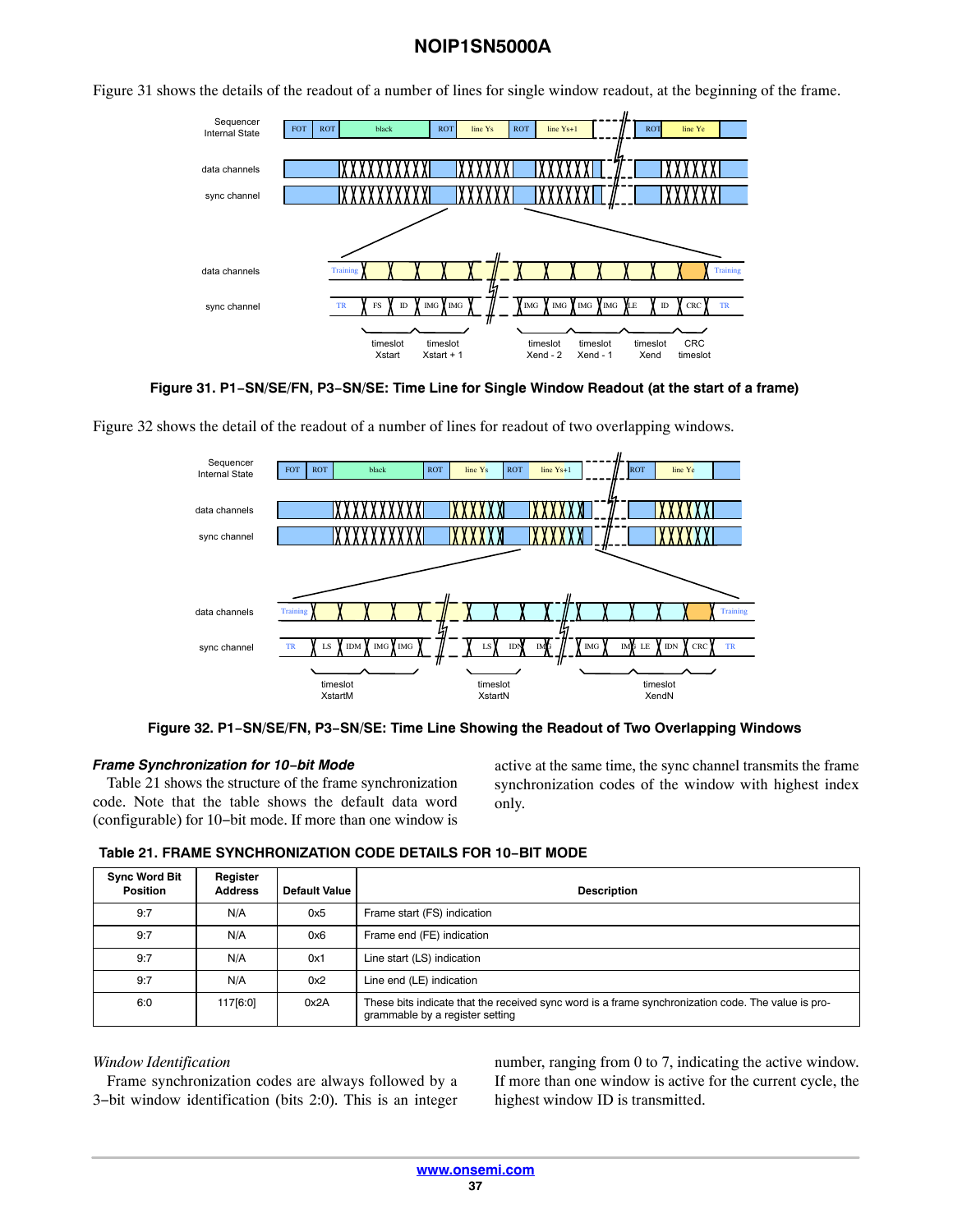### *Data Classification Codes*

For the remaining cycles, the sync channel indicates the type of data sent through the data links: black pixel data

(BL), image data (IMG), or training pattern (TR). These codes are programmable by a register setting. The default values are listed in Table 22.

### **Table 22. SYNCHRONIZATION CHANNEL DEFAULT IDENTIFICATION CODE VALUES FOR 10−BIT MODE**

| <b>Sync Word Bit</b><br><b>Position</b> | <b>Register Ad-</b><br>dress | Default Val-<br>ue | <b>Description</b>                                                                                                                |
|-----------------------------------------|------------------------------|--------------------|-----------------------------------------------------------------------------------------------------------------------------------|
| 9:0                                     | 118 [9:0]                    | 0x015              | Black pixel data (BL). This data is not part of the image. The black pixel data is used<br>internally to correct channel offsets. |
| 9:0                                     | 119 [9:0]                    | 0x035              | Valid pixel data (IMG). The data on the data output channels is valid pixel data (part of the image).                             |
| 9:0                                     | 125 [9:0]                    | 0x059              | CRC value. The data on the data output channels is the CRC code of the finished image data line.                                  |
| 9:0                                     | 126 [9:0]                    | 0x3A6              | Training pattern (TR). The sync channel sends out the training pattern which can be<br>programmed by a register setting.          |

#### *Frame Synchronization in 8−bit Mode*

The frame synchronization words are configured using the same registers as in 10−bit mode. The two least significant bits of these configuration registers are ignored

and not sent out. Table 32 shows the structure of the frame synchronization code, together with the default value, as specified in SPI registers. The same restriction for overlapping windows applies in 8−bit mode.

### **Table 23. FRAME SYNCHRONIZATION CODE DETAILS FOR 8−BIT MODE**

| <b>Sync Word Bit</b><br><b>Position</b> | <b>Register Ad-</b><br>dress | Default Val-<br>ue | <b>Description</b>                                                                                                                   |
|-----------------------------------------|------------------------------|--------------------|--------------------------------------------------------------------------------------------------------------------------------------|
| 7:5                                     | N/A                          | 0x5                | Frame start (FS) indication                                                                                                          |
| 7:5                                     | N/A                          | 0x6                | Frame end (FE) indication                                                                                                            |
| 7:5                                     | N/A                          | 0x1                | Line start (LS) indication                                                                                                           |
| 7:5                                     | N/A                          | 0x2                | Line end (LE) indication                                                                                                             |
| 4:0                                     | 117 [6:2]                    | 0x0A               | These bits indicate that the received sync word is a frame synchronization code.<br>The value is programmable by a register setting. |

### *Window Identification*

Similar to 10−bit operation mode, the frame synchronization codes are followed by a window identification. The window ID is located in bits 5:2 (all other bit positions are '0'). The same restriction for overlapping windows applies in 8−bit mode.

### *Data Classification Codes*

BL, IMG, CRC, and TR codes are defined by the same registers as in 10−bit mode. Bits 9:2 of the respective configuration registers are used as classification code with default values shown in Table 24.

| Table 24. SYNCHRONIZATION CHANNEL DEFAULT IDENTIFICATION CODE VALUES FOR 8-BIT MODE |  |  |
|-------------------------------------------------------------------------------------|--|--|
|                                                                                     |  |  |

| <b>Sync Word Bit</b><br><b>Position</b> | <b>Register Ad-</b><br>dress | Default Val-<br>ue | <b>Description</b>                                                                                                                |
|-----------------------------------------|------------------------------|--------------------|-----------------------------------------------------------------------------------------------------------------------------------|
| 7:0                                     | 118 [9:2]                    | 0x05               | Black pixel data (BL). This data is not part of the image. The black pixel data is used<br>internally to correct channel offsets. |
| 7:0                                     | 119 [9:2]                    | 0x0D               | Valid pixel data (IMG). The data on the data output channels is valid pixel data (part of the image).                             |
| 7:0                                     | 125 [9:2]                    | 0x16               | CRC value. The data on the data output channels is the CRC code of the finished image data line.                                  |
| 7:0                                     | 126 [9:2]                    | 0xE9               | Training Pattern (TR). The sync channel sends out the training pattern which can be<br>programmed by a register setting.          |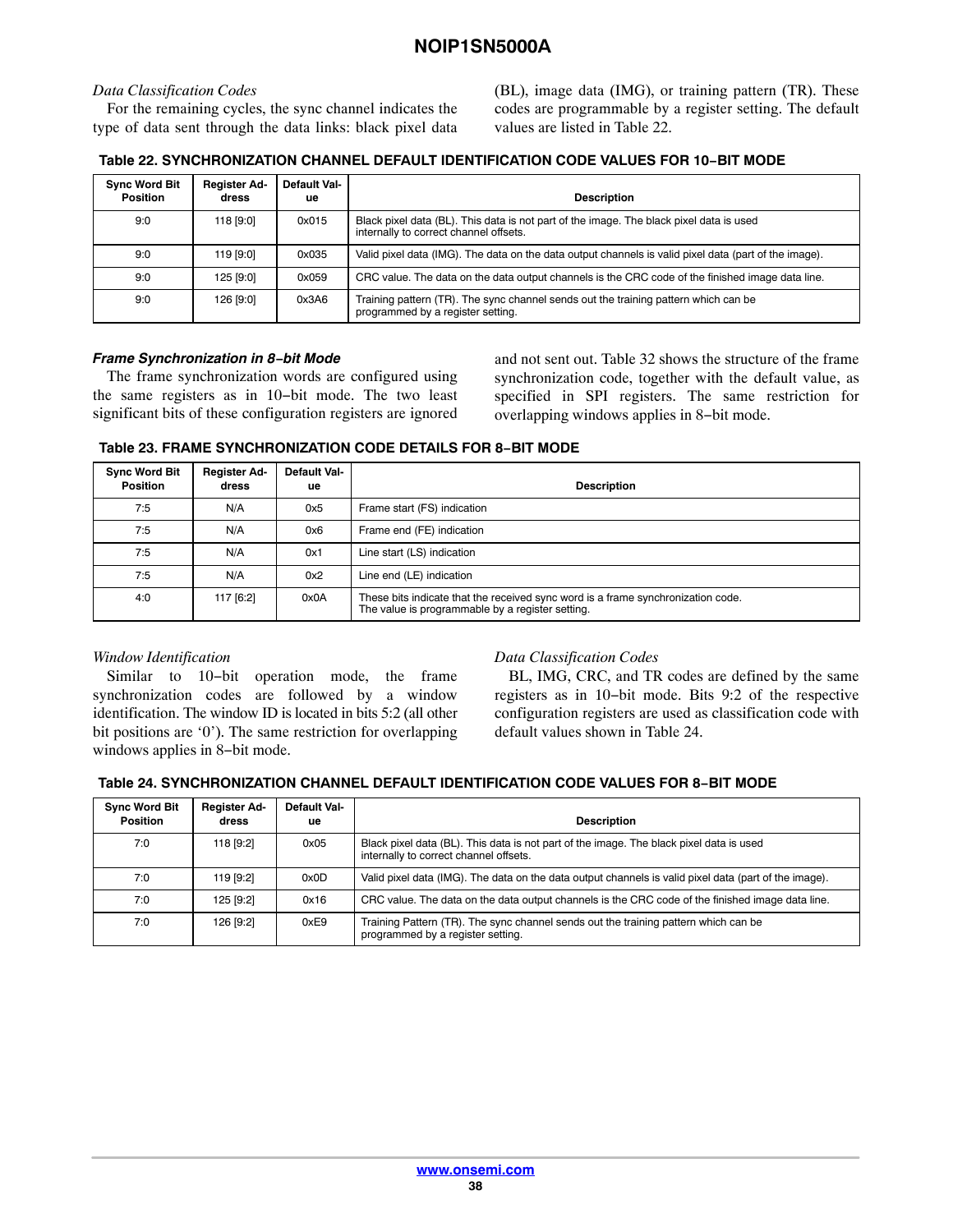#### *Training Patterns on Data Channels*

In 10−bit mode, during idle periods, the data channels transmit training patterns, indicated on the sync channel by a TR code. These training patterns are configurable independent of the training code on the sync channel as shown in Table 25.

#### **Table 25. TRAINING CODE ON SYNC CHANNEL IN 10−BIT MODE**

| <b>Sync Word Bit</b> | <b>Register Ad-</b> | <b>Default</b> | <b>Description</b>                                                                                                                                                                                                                                                              |
|----------------------|---------------------|----------------|---------------------------------------------------------------------------------------------------------------------------------------------------------------------------------------------------------------------------------------------------------------------------------|
| <b>Position</b>      | dress               | Value          |                                                                                                                                                                                                                                                                                 |
| [9:0]                | 116 [9:0]           | 0x3A6          | Data channel training pattern. The data output channels send out the training pattern, which can be<br>programmed by a register setting. The default value of the training pattern is 0x3A6, which is identical<br>to the training pattern indication code on the sync channel. |

In 8−bit mode, the training pattern for the data channels is defined by the same register as in 10−bit mode, where the lower two bits are omitted; see Table 26.

### **Table 26. TRAINING PATTERN ON DATA CHANNEL IN 8−BIT MODE**

| Data Word Bit   | <b>Reaister Ad-</b> | <b>Default</b> | <b>Description</b>                                |
|-----------------|---------------------|----------------|---------------------------------------------------|
| <b>Position</b> | dress               | Value          |                                                   |
| [7:0]           | 116 [9:2]           | 0xE9           | Data Channel Training Pattern (Training pattern). |

#### *Cyclic Redundancy Code*

At the end of each line, a CRC code is calculated to allow error detection at the receiving end. Each data channel transmits a CRC code to protect the data words sent during the previous cycles. Idle and training patterns are not included in the calculation.

The sync channel is not protected. A special character (CRC indication) is transmitted whenever the data channels send their respective CRC code.

The polynomial in 10−bit operation mode is  $x^{10} + x^9 + x^6 + x^3 + x^2 + x + 1$ . The CRC encoder is seeded at the start of a new line and updated for every (valid) data word received. The CRC seed is configurable using the crc\_seed register. When '0', the CRC is seeded by all−'0'; when '1' it is seeded with all−'1'.

In 8–bit mode, the polynomial is  $x^8 + x^6 + x^3 + x^2 + 1$ . The CRC seed is configured by means of the crc seed register.

NOTE: The CRC is calculated for every line. This implies that the CRC code can protect lines from multiple windows.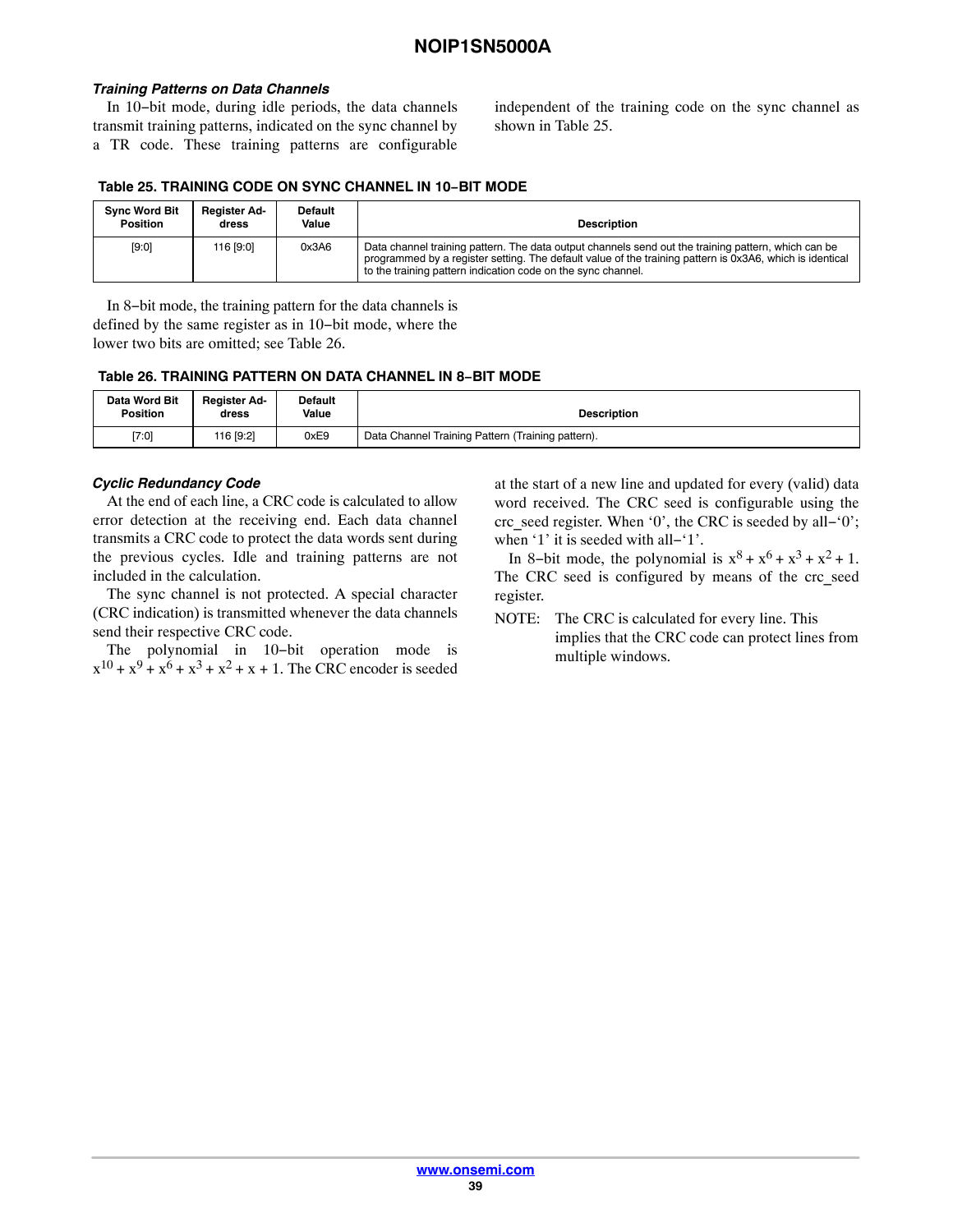### *Data Order for P1−SN/SE/FN, P3−SN/SE*

To read out the image data through the output channels, the pixel array is organized in kernels. The kernel size is sixteen pixels in x−direction by one pixel in y−direction. The data order in 8−bit mode is identical to the 10−bit mode.

Figure 33 indicates how the kernels are organized. The first kernel (kernel [0, 0]) is located in the bottom left corner (front view on top of the package). The data order of this image data on the data output channels depends on the subsampling mode.



**Figure 33. Kernel Organization in Pixel Array − Top View**

• P1−SN/SE/FN, P3−SN/SE: Subsampling Disabled

♦ 8 LVDS Output Channels (P1−SN/SE/FN only)

The image data is read out in kernels of 16 pixels in x−direction by one pixel in y−direction. One data channel output delivers two pixel values of one kernel sequentially.

Figure 34 shows how a kernel is read out over the eight output channels. For even positioned kernels, the kernels are read out ascending, while for odd positioned kernels the data order is reversed (descending).



**Figure 34. P1−SN/SE/FN: 8 LVDS Data Output Order when Subsampling is Disabled**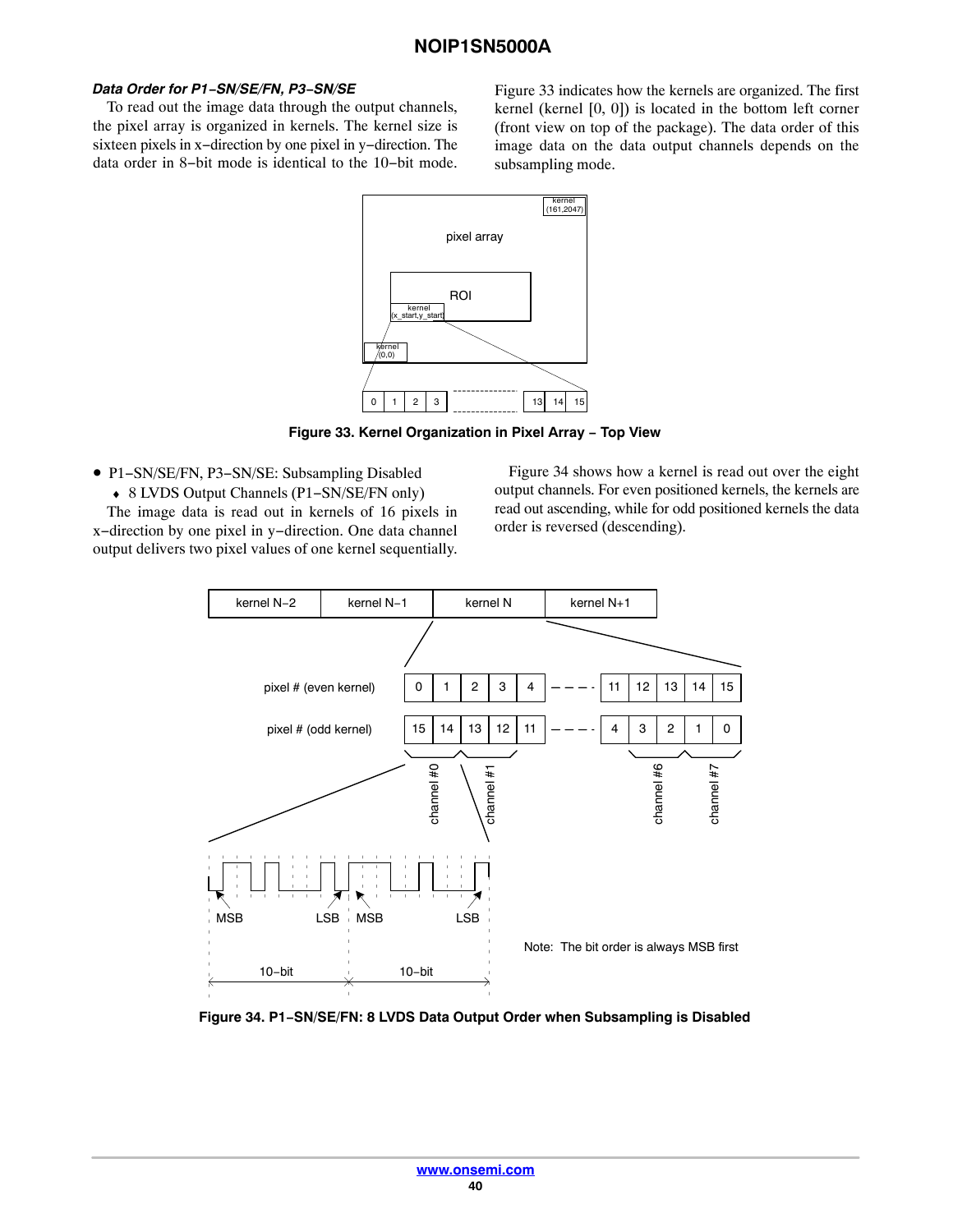#### ♦ 4 LVDS Output Channels

Figure 35 shows how a kernel is read out over the four output channels. For even positioned kernels, the kernels are read out ascending but in pair of even and odd pixels, while for odd positioned kernels, the data order is reversed (descending − in pair of even and odd pixels).



**Figure 35. P1−SN/SE/FN, P3−SN/SE: 4 LVDS Data Output Order when Subsampling is Disabled**

#### ♦ 2 LVDS Output Channels

Figure 36 shows how a kernel is read out over 2 output channels. Each group of four adjacent channels is multiplexed on to one channel. For even positioned kernels, the kernels are read out in an ascending order but in sets of four even and four odd pixels, while for odd positioned kernels the data order is reversed (descending and in sets of four odd and four even pixels).



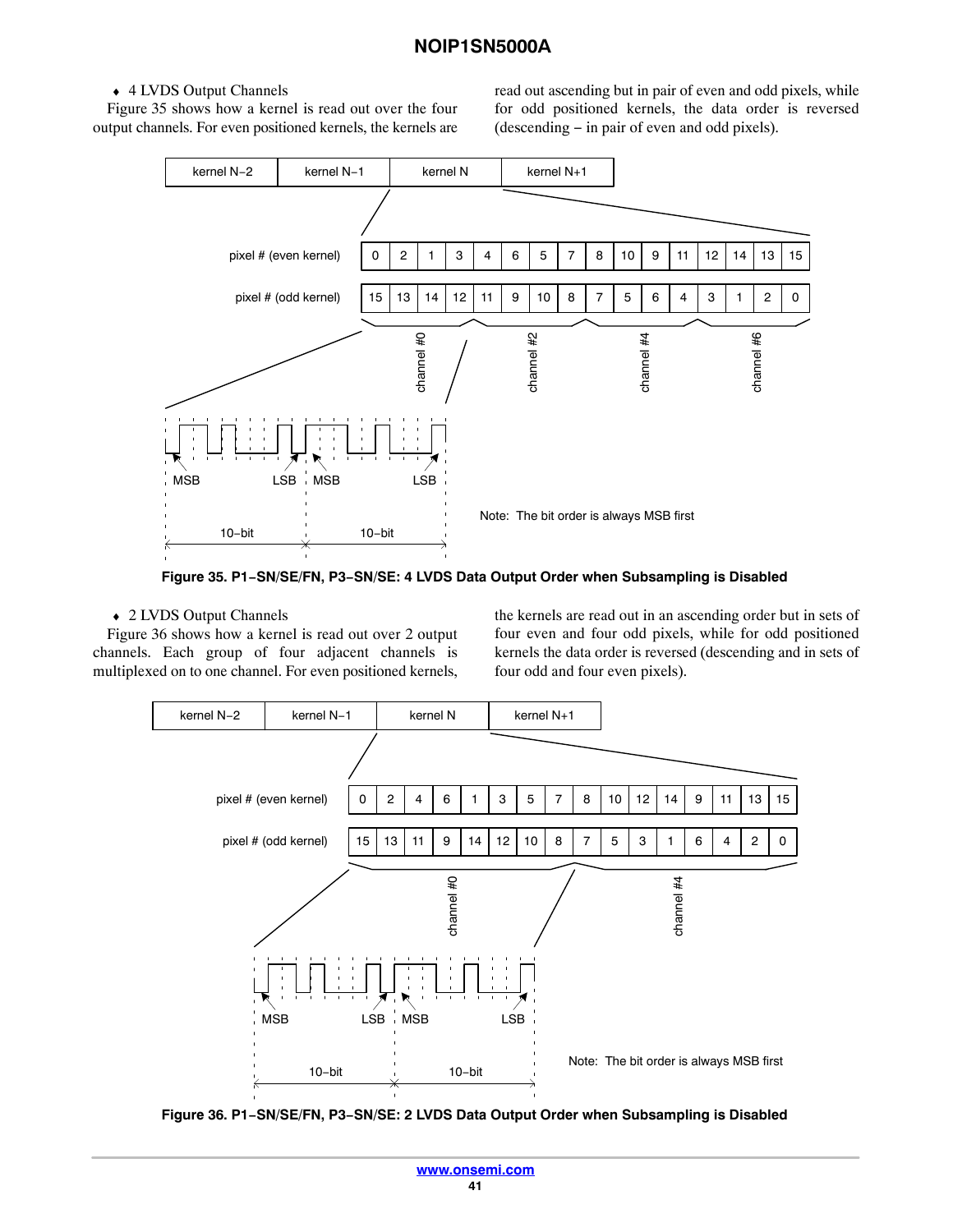### ◆ 1 LVDS Output Channel

Figure 37 shows how a kernel is read out over 1 output channel. Eight adjacent channels are multiplexed into one channel. For even positioned kernels, the kernels are read out ascending but in sets of 8 even and 8 odd pixels, while for odd positioned kernels the data order is reversed (descending − in sets of 8 odd and 8 even pixels).



**Figure 37. P1−SN/SE/FN, P3−SN/SE: 1 LVDS Data Output Order when Subsampling is Disabled**

• P1−SN/FN, P3−SN: Subsampling on Monochrome Sensor

During subsampling on a monochrome sensor, every other pixel is read out and the lines are read in a read-1-skip-1 manner. To read out the image data with subsampling enabled on a monochrome sensor, two neighboring kernels are combined to a single kernel of 32 pixels in the x−direction and one pixel in the y−direction.

Only the pixels at the even pixel positions inside that kernel are read out.

♦ 8 LVDS Output Channels (P1−SN/FN only)

Figure 38 shows the data order for 8 LVDS output channels. Note that there is no difference in data order for even/odd kernel numbers, as opposed to the 'no−subsampling' readout described in previous section.



**Figure 38. P1−SN/FN: Data Output Order for 8 LVDS Output Channels in Subsampling Mode on a Monochrome Sensor**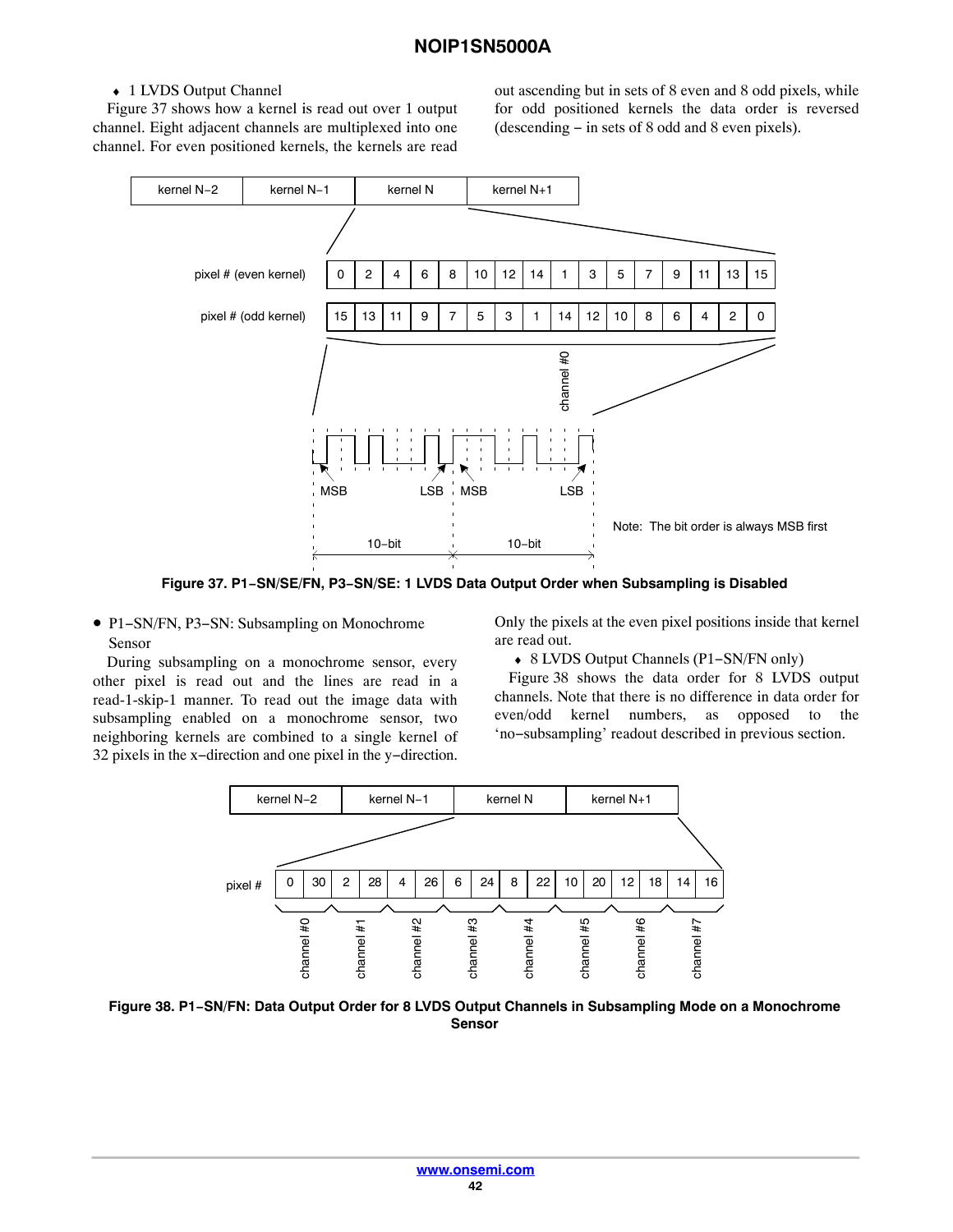#### ♦ 4 LVDS Output Channels

Figure 39 shows the data order for 4 LVDS output channels. Note that there is no difference in data order for

even/odd kernel numbers, as opposed to the 'no−subsampling' readout described in previous section.



**Figure 39. P1−SN/FN, P3−SN: Data Output Order for 4 LVDS Output Channels in Subsampling Mode on a Monochrome Sensor**

#### ♦ 2 LVDS Output Channels

Figure 40 shows the data order for 2 LVDS output channels. Note that there is no difference in data order for

even/odd kernel numbers, as opposed to the 'no−subsampling' readout described in previous section.



**Figure 40. P1−SN/FN, P3−SN: Data Output Order for 2 LVDS Output Channels in Subsampling Mode on a Monochrome Sensor**

### ♦ 1 LVDS Output Channel

Figure 41 shows the data order for 1 LVDS output channel. Note that there is no difference in data order for

even/odd kernel numbers, as opposed to the 'no−subsampling' readout described in previous section.



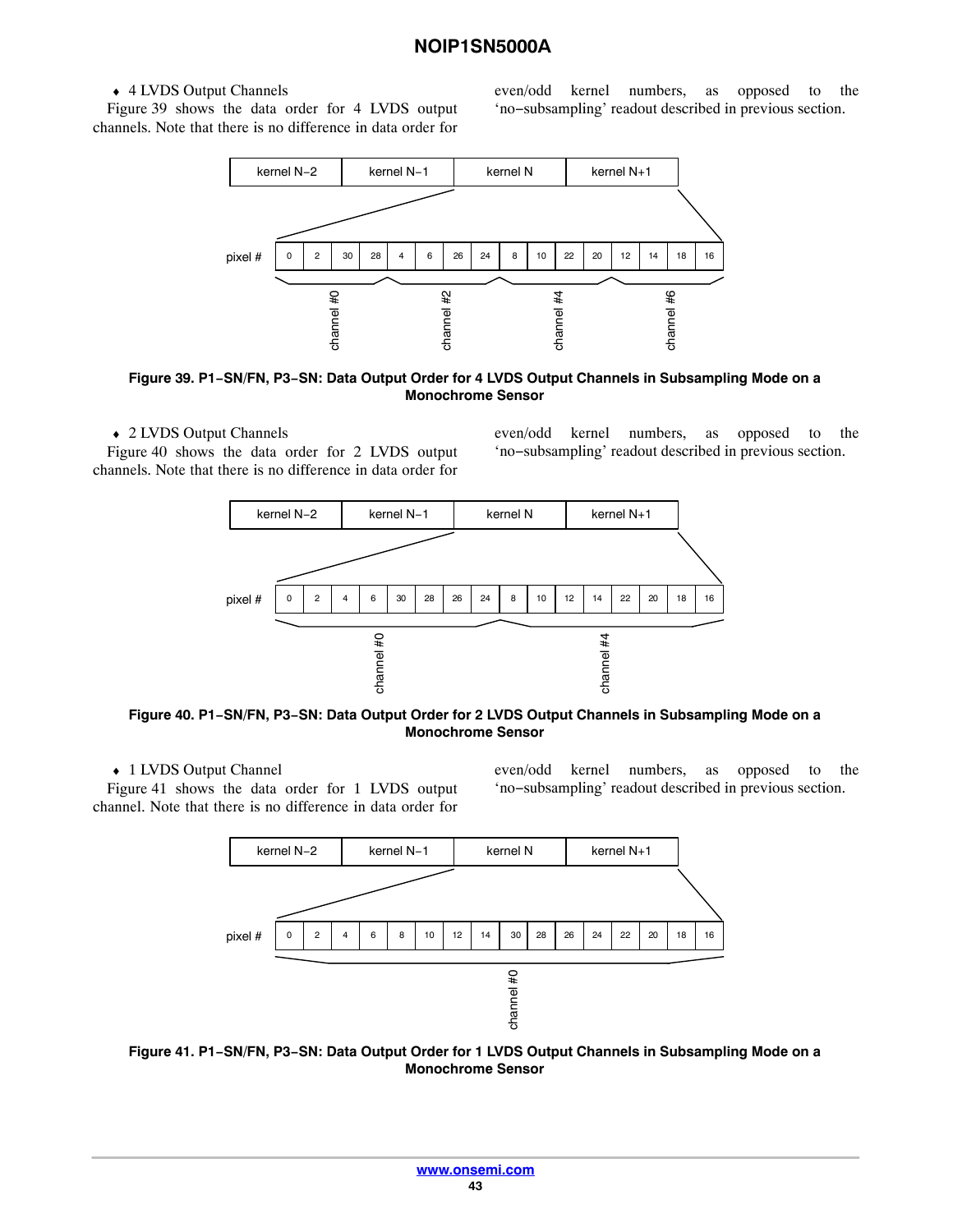### • P1−SE, P3−SE: Subsampling on Color Sensor

During subsampling on a color sensor, lines are read in a read-2-skip−2 manner. To read out the image data with subsampling enabled on a color sensor, two neighboring kernels are combined to a single kernel of 16 pixels in the x−direction and one pixel in the y−direction. Only the pixels 0, 1, 4, 5, 8, 9, … 28, 29 are read out.

#### ♦ 8 LVDS Output Channels (P1−SE only)

Figure 42 shows the data order for 8 LVDS output channels. Note that there is no difference in data order for even/odd kernel numbers, as opposed to the 'no−subsampling' readout described in previous section.



**Figure 42. P1−SE: Data Output Order for 8 LVDS Output Channels in Subsampling Mode on a Color Sensor**

#### ♦ 4 LVDS Output Channels

Figure 43 shows the data order for 4 LVDS output channels. Note that there is no difference in data order for

even/odd kernel numbers, as opposed to the 'no−subsampling' readout described in previous section.





### ♦ 2 LVDS Output Channels

Figure 44 shows the data order for 2 LVDS output channels. Note that there is no difference in data order for

even/odd kernel numbers, as opposed to the 'no−subsampling' readout described in previous section.



**Figure 44. P1−SE, P3−SE: Data Output Order for 2 LVDS Output Channels in Subsampling Mode on a Color Sensor**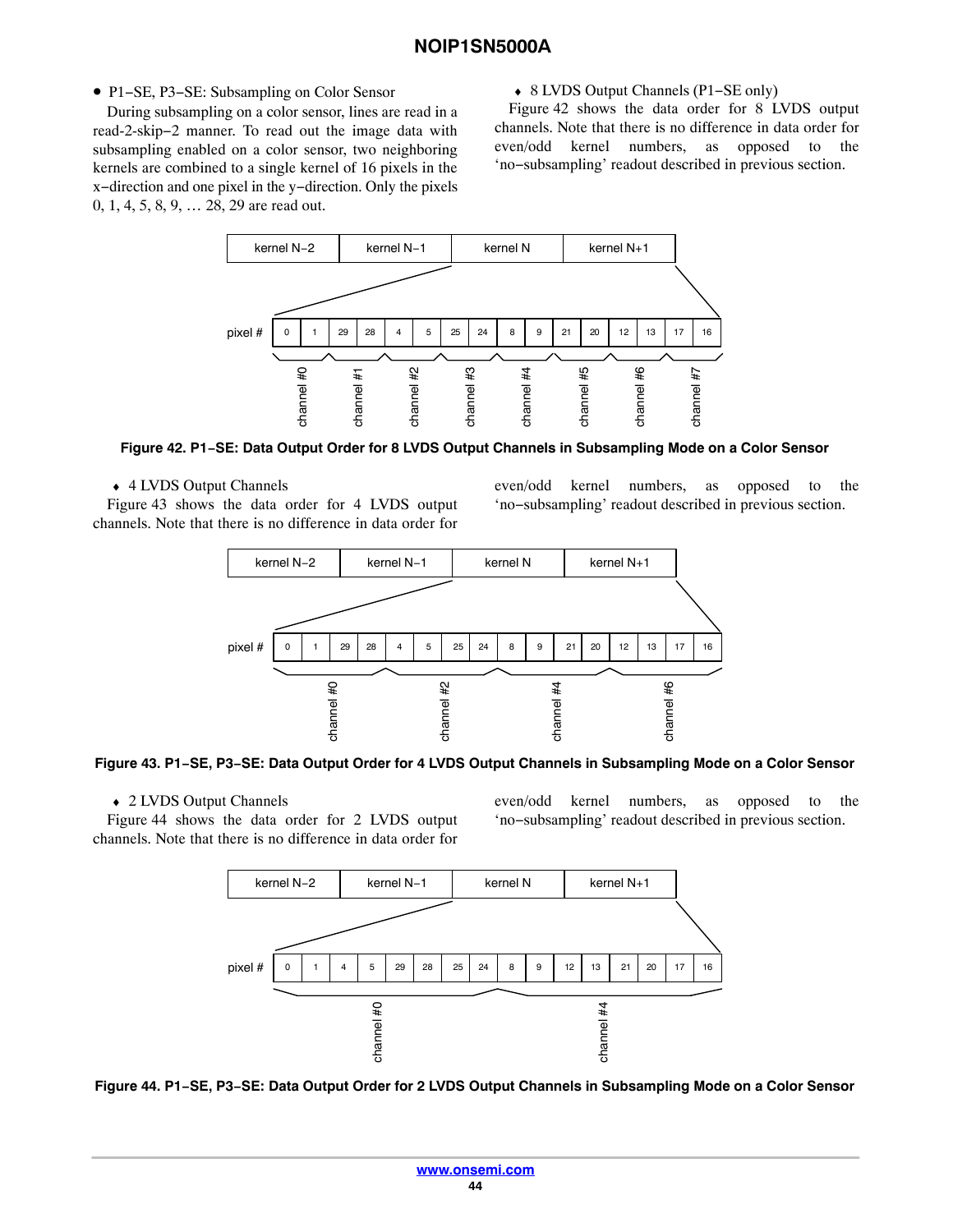#### ♦ 1 LVDS Output Channel

Figure 45 shows the data order for 1 LVDS output channel. Note that there is no difference in data order for

even/odd kernel numbers, as opposed to the 'no−subsampling' readout described in previous section.



**Figure 45. P1−SE, P3−SE: Data Output Order for 1 LVDS Output Channel in Subsampling Mode on a Color Sensor**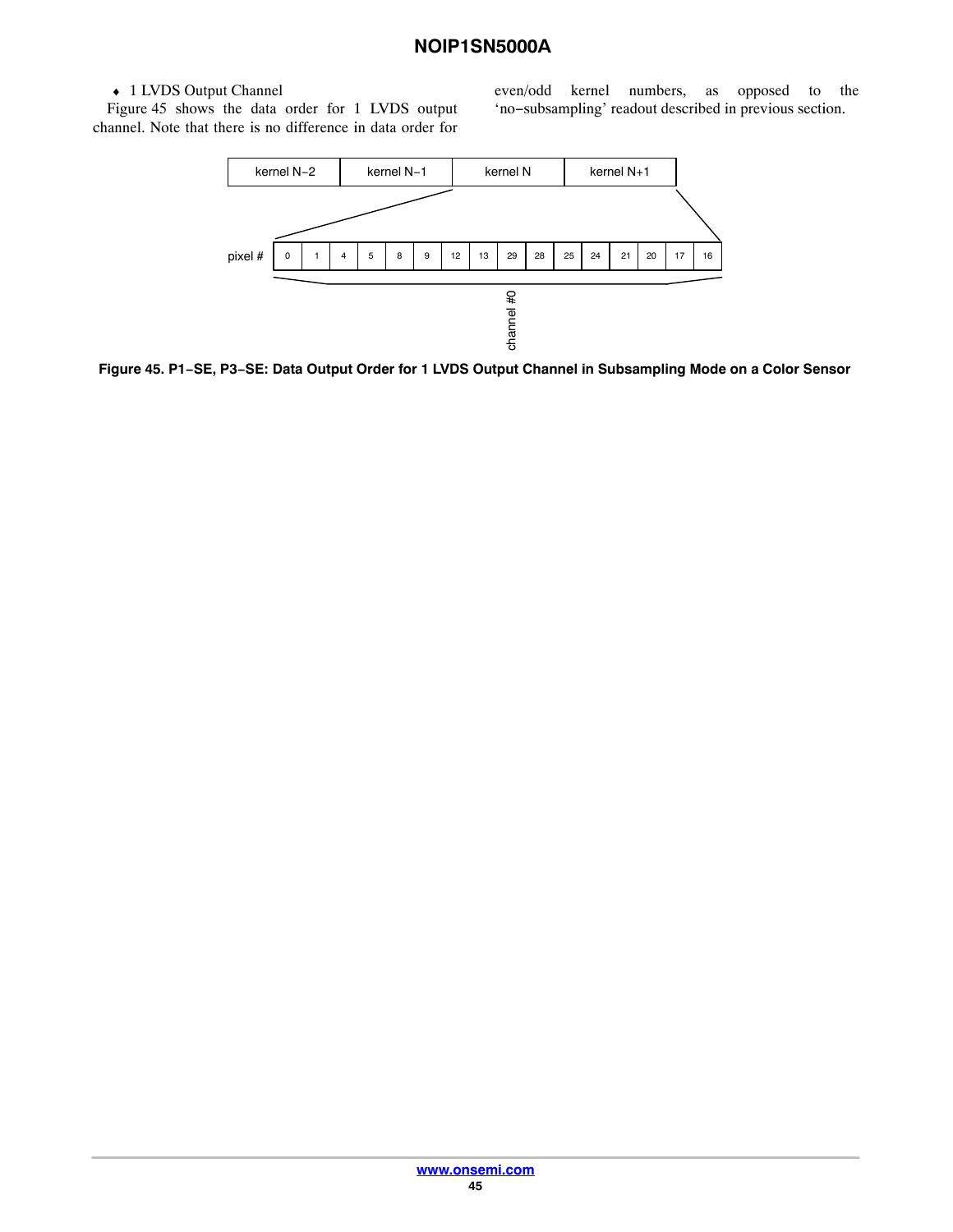## **REGISTER MAP**

<span id="page-45-0"></span>The table below represents the register map for the NOIP1xx5000A part. Deviating default values for the

NOIP1xx2000A sensor are mentioned between brackets ("[ ]").

#### **Table 27. REGISTER MAP**

| <b>Address</b><br><b>Offset</b> | <b>Address</b>                    | <b>Bit Field</b> | <b>Register Name</b> | <b>Default</b><br>(Hex) | <b>Default</b>          | <b>Description</b>                                                           | Type          |
|---------------------------------|-----------------------------------|------------------|----------------------|-------------------------|-------------------------|------------------------------------------------------------------------------|---------------|
|                                 | Chip ID [Block Offset: 0]         |                  |                      |                         |                         |                                                                              |               |
| $\mathbf 0$                     | 0                                 |                  | chip_id              | 0x5032                  | 20530                   | Chip ID                                                                      | <b>Status</b> |
|                                 |                                   | [15:0]           | id                   | 0x5032                  | 20530                   | Chip ID                                                                      |               |
| $\mathbf{1}$                    | 1                                 |                  | reserved             | 0x0001<br>$[0x0101]$    | $\mathbf{1}$<br>$[257]$ | Reserved                                                                     | <b>Status</b> |
|                                 |                                   | $[3:0]$          | reserved             | 0x1                     | $\mathbf{1}$            | Reserved                                                                     |               |
|                                 |                                   | [9:8]            | resolution           | 0x0 [0x1]               | 0[1]                    | Sensor Resolution<br>'0': PYTHON 5000<br>'1': PYTHON 2000                    |               |
|                                 |                                   | [11:10]          | reserved             | 0x0                     | 0                       | Reserved                                                                     |               |
| $\overline{c}$                  | $\overline{c}$                    |                  | chip configuration   | 0x0000                  | $\mathsf{o}$            | Chip General Configuration                                                   | <b>RW</b>     |
|                                 |                                   | [0]              | color                | 0x0                     | 0                       | Colour/Monochrome Configuration<br>'0': Monochrome<br>'1': Color             |               |
|                                 |                                   | [3:2]            | glob config          | 0x0                     | 0                       | Sensor pinout configuration                                                  |               |
|                                 |                                   | [15:4]           | reserved             | 0x000                   | 0                       | Reserved                                                                     |               |
|                                 | Reset Generator [Block Offset: 8] |                  |                      |                         |                         |                                                                              |               |
| $\mathsf{O}$                    | 8                                 |                  | soft reset pll       | 0x0099                  | 153                     | PLL Soft Reset Configuration                                                 | <b>RW</b>     |
|                                 |                                   | [3:0]            | pll_soft_reset       | 0x9                     | 9                       | <b>PLL Reset</b><br>0x9: Soft Reset State<br>others: Operational             |               |
|                                 |                                   | $[7:4]$          | pll_lock_soft_reset  | 0x9                     | 9                       | <b>PLL Lock Detect Reset</b><br>0x9: Soft Reset State<br>others: Operational |               |
| $\mathbf{1}$                    | 9                                 |                  | soft_reset_cgen      | 0x0009                  | 9                       | <b>Clock Generator Soft Reset</b>                                            | <b>RW</b>     |
|                                 |                                   | [3:0]            | cgen_soft_reset      | 0x9                     | 9                       | <b>Clock Generator Reset</b><br>0x9: Soft Reset State<br>others: Operational |               |
| $\overline{c}$                  | 10                                |                  | soft reset analog    | 0x0999                  | 2457                    | Analog Block Soft Reset                                                      | <b>RW</b>     |
|                                 |                                   | $[3:0]$          | mux soft reset       | 0x9                     | 9                       | Column MUX Reset<br>0x9: Soft Reset State<br>others: Operational             |               |
|                                 |                                   | $[7:4]$          | afe_soft_reset       | 0x9                     | 9                       | <b>AFE Reset</b><br>0x9: Soft Reset State<br>others: Operational             |               |
|                                 |                                   | [11:8]           | ser soft reset       | 0x9                     | 9                       | Serializer Reset<br>0x9: Soft Reset State<br>others: Operational             |               |
|                                 | PLL [Block Offset: 16]            |                  |                      |                         |                         |                                                                              |               |
| $\mathsf 0$                     | 16                                |                  | power down           | 0x0004                  | $\overline{4}$          | PLL Configuration                                                            | RW            |
|                                 |                                   | [0]              | pwd n                | 0x0                     | 0                       | PLL Power Down<br>'0': Power Down,<br>'1': Operational                       |               |
|                                 |                                   | $[1]$            | enable               | 0x0                     | 0                       | PLL Enable<br>'0': disabled,<br>'1": enabled                                 |               |
|                                 |                                   | $[2]$            | bypass               | 0x1                     | $\mathbf{1}$            | PLL Bypass<br>'0': PLL Active,<br>'1': PLL Bypassed                          |               |
| $\mathbf{1}$                    | 17                                |                  | reserved             | 0x2113                  | 8467                    | Reserved                                                                     | <b>RW</b>     |
|                                 |                                   | [7:0]            | reserved             | 0x13                    | 19                      | Reserved                                                                     |               |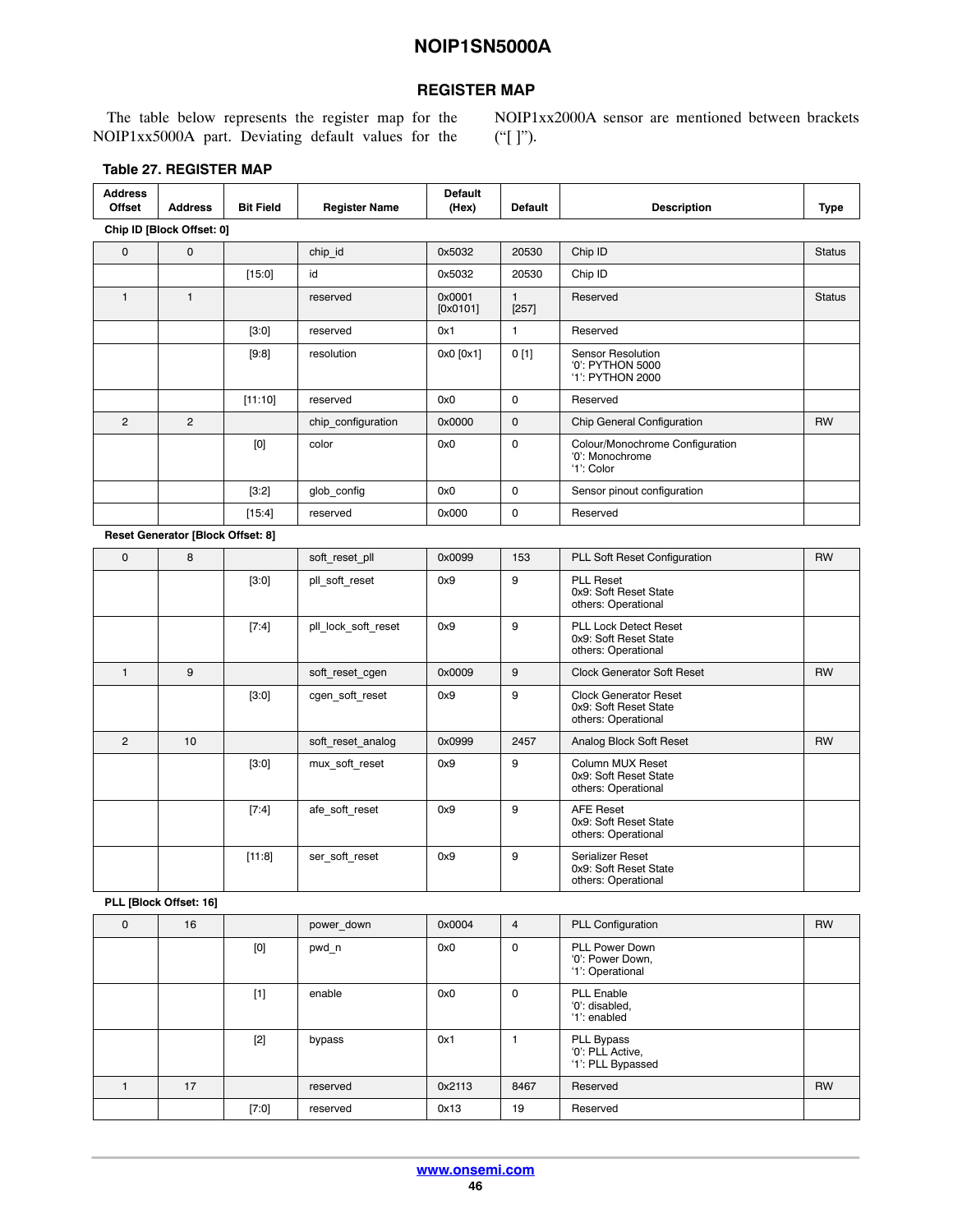### **Table [27](#page-45-0). REGISTER MAP**

| Address<br>Offset   | <b>Address</b>                     | <b>Bit Field</b>                                                                                                                                                                                                                                                                                                                                                                                                                                                                                                                                                                                   | <b>Register Name</b> | <b>Default</b><br>(Hex) | <b>Default</b> | <b>Description</b>                                                                                             | <b>Type</b>   |
|---------------------|------------------------------------|----------------------------------------------------------------------------------------------------------------------------------------------------------------------------------------------------------------------------------------------------------------------------------------------------------------------------------------------------------------------------------------------------------------------------------------------------------------------------------------------------------------------------------------------------------------------------------------------------|----------------------|-------------------------|----------------|----------------------------------------------------------------------------------------------------------------|---------------|
|                     |                                    | $[12:8]$                                                                                                                                                                                                                                                                                                                                                                                                                                                                                                                                                                                           | reserved             | 0x1                     | $\mathbf{1}$   | Reserved                                                                                                       |               |
|                     |                                    | [14:13]                                                                                                                                                                                                                                                                                                                                                                                                                                                                                                                                                                                            | reserved             | 0x1                     | $\mathbf{1}$   | Reserved                                                                                                       |               |
|                     | I/O [Block Offset: 20]             |                                                                                                                                                                                                                                                                                                                                                                                                                                                                                                                                                                                                    |                      |                         |                |                                                                                                                |               |
| 0                   | 20                                 |                                                                                                                                                                                                                                                                                                                                                                                                                                                                                                                                                                                                    | config1              | 0x0000                  | $\mathbf 0$    | IO Configuration                                                                                               | <b>RW</b>     |
|                     |                                    | $[0] % \begin{center} % \includegraphics[width=\linewidth]{imagesSupplemental_3.png} % \end{center} % \caption { % Our method can be used for the use of the image. % Note that the \emph{DefNet}~\cite{bib66} as a function of the \emph{DefNet}~\cite{bib66} as a function of the \emph{DefNet}~\cite{bib66} as a function of the \emph{DefNet}~\cite{bib66} as a function of the \emph{DefNet}~\cite{bib66} as a function of the \emph{DefNet}~\cite{bib66} as a function of the \emph{DefNet}~\cite{bib66} as a function of the \emph{DefNet}~\cite{bib66} as a function of the \emph{DefNet}$ | clock in pwd n       | 0x0                     | 0              | Power down Clock Input                                                                                         |               |
|                     |                                    | [9:8]                                                                                                                                                                                                                                                                                                                                                                                                                                                                                                                                                                                              | reserved             | 0x0                     | 0              | Reserved                                                                                                       |               |
|                     |                                    | $[10]$                                                                                                                                                                                                                                                                                                                                                                                                                                                                                                                                                                                             | reserved             | 0x0                     | 0              | Reserved                                                                                                       |               |
|                     |                                    | PLL Lock Detector [Block Offset: 24]                                                                                                                                                                                                                                                                                                                                                                                                                                                                                                                                                               |                      |                         |                |                                                                                                                |               |
| $\mathbf 0$         | 24                                 |                                                                                                                                                                                                                                                                                                                                                                                                                                                                                                                                                                                                    | pll lock             | 0x0000                  | $\mathbf 0$    | <b>PLL Lock Indication</b>                                                                                     | <b>Status</b> |
|                     |                                    | $[0] % \begin{center} % \includegraphics[width=\linewidth]{imagesSupplemental_3.png} % \end{center} % \caption { % Our method can be used for the use of the image. % Note that the \emph{DefNet}~\cite{bib66} as a function of the \emph{DefNet}~\cite{bib66} as a function of the \emph{DefNet}~\cite{bib66} as a function of the \emph{DefNet}~\cite{bib66} as a function of the \emph{DefNet}~\cite{bib66} as a function of the \emph{DefNet}~\cite{bib66} as a function of the \emph{DefNet}~\cite{bib66} as a function of the \emph{DefNet}~\cite{bib66} as a function of the \emph{DefNet}$ | lock                 | 0x0                     | 0              | PLL Lock Indication                                                                                            |               |
| $\overline{2}$      | 26                                 |                                                                                                                                                                                                                                                                                                                                                                                                                                                                                                                                                                                                    | reserved             | 0x2280                  | 8832           | Reserved                                                                                                       | <b>RW</b>     |
|                     |                                    | $[7:0]$                                                                                                                                                                                                                                                                                                                                                                                                                                                                                                                                                                                            | reserved             | 0x80                    | 128            | Reserved                                                                                                       |               |
|                     |                                    | [10:8]                                                                                                                                                                                                                                                                                                                                                                                                                                                                                                                                                                                             | reserved             | 0x2                     | $\overline{2}$ | Reserved                                                                                                       |               |
|                     |                                    | [14:12]                                                                                                                                                                                                                                                                                                                                                                                                                                                                                                                                                                                            | reserved             | 0x2                     | $\overline{c}$ | Reserved                                                                                                       |               |
| 3                   | 27                                 |                                                                                                                                                                                                                                                                                                                                                                                                                                                                                                                                                                                                    | reserved             | 0x3D2D                  | 15661          | Reserved                                                                                                       | <b>RW</b>     |
|                     |                                    | $[7:0]$                                                                                                                                                                                                                                                                                                                                                                                                                                                                                                                                                                                            | reserved             | 0x2D                    | 45             | Reserved                                                                                                       |               |
|                     |                                    | [15:8]                                                                                                                                                                                                                                                                                                                                                                                                                                                                                                                                                                                             | reserved             | 0x3D                    | 61             | Reserved                                                                                                       |               |
|                     | Clock Generator [Block Offset: 32] |                                                                                                                                                                                                                                                                                                                                                                                                                                                                                                                                                                                                    |                      |                         |                |                                                                                                                |               |
| $\mathbf 0$         | 32                                 |                                                                                                                                                                                                                                                                                                                                                                                                                                                                                                                                                                                                    | config0              | 0x0004                  | $\overline{4}$ | <b>Clock Generator Configuration</b>                                                                           | <b>RW</b>     |
|                     |                                    | $[0] % \begin{center} % \includegraphics[width=\linewidth]{imagesSupplemental_3.png} % \end{center} % \caption { % Our method can be used for the use of the image. % Note that the \emph{DefNet}~\cite{bib66} as a function of the \emph{DefNet}~\cite{bib66} as a function of the \emph{DefNet}~\cite{bib66} as a function of the \emph{DefNet}~\cite{bib66} as a function of the \emph{DefNet}~\cite{bib66} as a function of the \emph{DefNet}~\cite{bib66} as a function of the \emph{DefNet}~\cite{bib66} as a function of the \emph{DefNet}~\cite{bib66} as a function of the \emph{DefNet}$ | enable_analog        | 0x0                     | 0              | Enable analogue clocks<br>'0': disabled,<br>'1': enabled                                                       |               |
|                     |                                    | $[1]$                                                                                                                                                                                                                                                                                                                                                                                                                                                                                                                                                                                              | enable log           | 0x0                     | 0              | Enable logic clock<br>'0': disabled,<br>'1": enabled                                                           |               |
|                     |                                    | $[2]$                                                                                                                                                                                                                                                                                                                                                                                                                                                                                                                                                                                              | select pll           | 0x1                     | $\mathbf{1}$   | Input Clock Selection<br>'0': Select LVDS clock input,<br>'1': Select PLL clock input                          |               |
|                     |                                    | $[3]$                                                                                                                                                                                                                                                                                                                                                                                                                                                                                                                                                                                              | adc mode             | 0x0                     | 0              | Set operation mode of CGEN block<br>'0': divide by 5 mode (10-bit mode),<br>'1': divide by 4 mode (8-bit mode) |               |
|                     |                                    | [5:4]                                                                                                                                                                                                                                                                                                                                                                                                                                                                                                                                                                                              | mux                  | 0x0                     | 0              | <b>Multiplex Mode</b>                                                                                          |               |
|                     |                                    | [11:8]                                                                                                                                                                                                                                                                                                                                                                                                                                                                                                                                                                                             | reserved             | 0x0                     | 0              | Reserved                                                                                                       |               |
|                     |                                    | [14:12]                                                                                                                                                                                                                                                                                                                                                                                                                                                                                                                                                                                            | reserved             | 0x0                     | 0              | Reserved                                                                                                       |               |
|                     | General Logic [Block Offset: 34]   |                                                                                                                                                                                                                                                                                                                                                                                                                                                                                                                                                                                                    |                      |                         |                |                                                                                                                |               |
| $\mathsf 0$         | 34                                 |                                                                                                                                                                                                                                                                                                                                                                                                                                                                                                                                                                                                    | config0              | 0x0000                  | $\mathsf 0$    | <b>Clock Generator Configuration</b>                                                                           | <b>RW</b>     |
|                     |                                    | [0]                                                                                                                                                                                                                                                                                                                                                                                                                                                                                                                                                                                                | enable               | 0x0                     | 0              | Logic General Enable Configuration<br>'0': Disable<br>'1': Enable                                              |               |
| $\mathsf{O}\xspace$ | 38                                 |                                                                                                                                                                                                                                                                                                                                                                                                                                                                                                                                                                                                    | reserved             | 0x0000                  | 0              | Reserved                                                                                                       | <b>RW</b>     |
|                     |                                    | [15:0]                                                                                                                                                                                                                                                                                                                                                                                                                                                                                                                                                                                             | reserved             | 0x0000                  | 0              | Reserved                                                                                                       |               |
| $\mathbf{1}$        | 39                                 |                                                                                                                                                                                                                                                                                                                                                                                                                                                                                                                                                                                                    | reserved             | 0x0000                  | 0              | Reserved                                                                                                       | <b>RW</b>     |
|                     |                                    | [15:0]                                                                                                                                                                                                                                                                                                                                                                                                                                                                                                                                                                                             | reserved             | 0x0000                  | 0              | Reserved                                                                                                       |               |

**Image Core [Block Offset: 40]** 

| 40 |     | image_core_config0 | 0x0000 | Image Core Configuration                                       | <b>RW</b> |
|----|-----|--------------------|--------|----------------------------------------------------------------|-----------|
|    | [0] | imc pwd n          | 0x0    | Image Core Power Down<br>'0': powered down,<br>'1': powered up |           |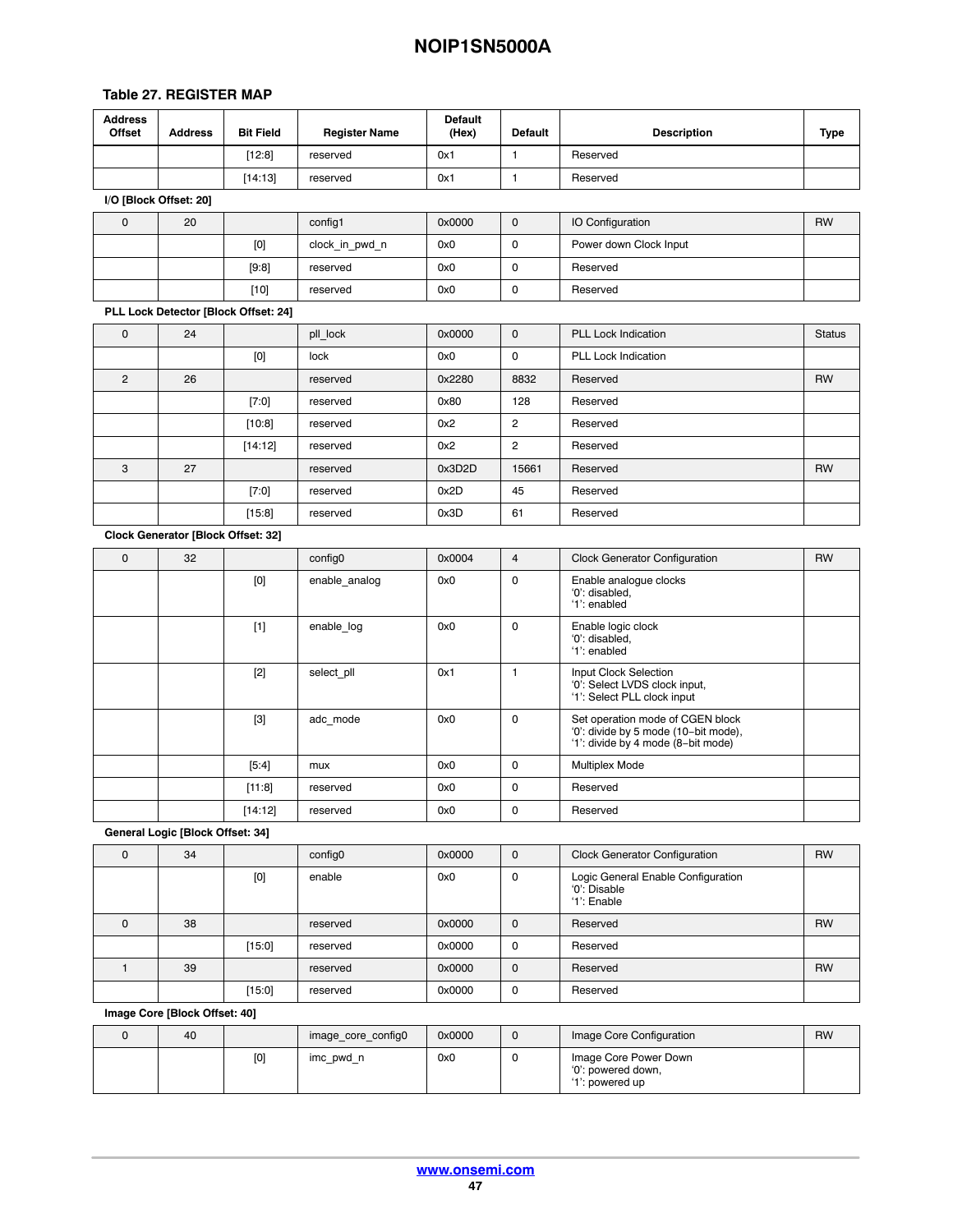| <b>Address</b><br>Offset | <b>Address</b>          | <b>Bit Field</b>                                                                                                                                                                                                                                                                                                                                                                                                                                                                                                                                                                                                                                                                                                  | <b>Register Name</b> | <b>Default</b><br>(Hex) | <b>Default</b>      | <b>Description</b>                                                                      | Type      |
|--------------------------|-------------------------|-------------------------------------------------------------------------------------------------------------------------------------------------------------------------------------------------------------------------------------------------------------------------------------------------------------------------------------------------------------------------------------------------------------------------------------------------------------------------------------------------------------------------------------------------------------------------------------------------------------------------------------------------------------------------------------------------------------------|----------------------|-------------------------|---------------------|-----------------------------------------------------------------------------------------|-----------|
|                          |                         | $[1]$                                                                                                                                                                                                                                                                                                                                                                                                                                                                                                                                                                                                                                                                                                             | mux pwd n            | 0x0                     | 0                   | Column Multiplexer Power Down<br>'0': powered down,<br>'1': powered up                  |           |
|                          |                         | $[2]$                                                                                                                                                                                                                                                                                                                                                                                                                                                                                                                                                                                                                                                                                                             | colbias enable       | 0x0                     | 0                   | <b>Bias Enable</b><br>'0': disabled<br>'1": enabled                                     |           |
| $\mathbf{1}$             | 41                      |                                                                                                                                                                                                                                                                                                                                                                                                                                                                                                                                                                                                                                                                                                                   | image_core_config1   | 0x0B5A                  | 2906                | Image Core Configuration                                                                | <b>RW</b> |
|                          |                         | $[3:0]$                                                                                                                                                                                                                                                                                                                                                                                                                                                                                                                                                                                                                                                                                                           | dac_ds               | 0xA                     | 10                  | Double Slope Reset Level                                                                |           |
|                          |                         | $[7:4]$                                                                                                                                                                                                                                                                                                                                                                                                                                                                                                                                                                                                                                                                                                           | dac_ts               | 0x5                     | 5                   | Triple Slope Reset Level                                                                |           |
|                          |                         | [10:8]                                                                                                                                                                                                                                                                                                                                                                                                                                                                                                                                                                                                                                                                                                            | reserved             | 0x3                     | 3                   | Reserved                                                                                |           |
|                          |                         | [12:11]                                                                                                                                                                                                                                                                                                                                                                                                                                                                                                                                                                                                                                                                                                           | reserved             | 0x1                     | $\mathbf{1}$        | Reserved                                                                                |           |
|                          |                         | $[13]$                                                                                                                                                                                                                                                                                                                                                                                                                                                                                                                                                                                                                                                                                                            | reserved             | 0x0                     | 0                   | Reserved                                                                                |           |
|                          |                         | $[14]$                                                                                                                                                                                                                                                                                                                                                                                                                                                                                                                                                                                                                                                                                                            | reserved             | 0x0                     | 0                   | Reserved                                                                                |           |
|                          |                         | $[15]$                                                                                                                                                                                                                                                                                                                                                                                                                                                                                                                                                                                                                                                                                                            | reserved             | 0x0                     | 0                   | Reserved                                                                                |           |
| $\overline{c}$           | 42                      |                                                                                                                                                                                                                                                                                                                                                                                                                                                                                                                                                                                                                                                                                                                   | reserved             | 0x0001                  | $\mathbf{1}$        | Reserved                                                                                | <b>RW</b> |
|                          |                         | [0]                                                                                                                                                                                                                                                                                                                                                                                                                                                                                                                                                                                                                                                                                                               | reserved             | 0x1                     | $\mathbf{1}$        | Reserved                                                                                |           |
|                          |                         | $[1]$                                                                                                                                                                                                                                                                                                                                                                                                                                                                                                                                                                                                                                                                                                             | reserved             | 0x0                     | 0                   | Reserved                                                                                |           |
|                          |                         | $[6:4]$                                                                                                                                                                                                                                                                                                                                                                                                                                                                                                                                                                                                                                                                                                           | reserved             | 0x0                     | 0                   | Reserved                                                                                |           |
|                          |                         | [10:8]                                                                                                                                                                                                                                                                                                                                                                                                                                                                                                                                                                                                                                                                                                            | reserved             | 0x0                     | 0                   | Reserved                                                                                |           |
|                          |                         | [15:12]                                                                                                                                                                                                                                                                                                                                                                                                                                                                                                                                                                                                                                                                                                           | reserved             | 0x0                     | 0                   | Reserved                                                                                |           |
| 3                        | 43                      |                                                                                                                                                                                                                                                                                                                                                                                                                                                                                                                                                                                                                                                                                                                   | reserved             | 0x0000                  | $\mathsf 0$         | Reserved                                                                                | <b>RW</b> |
|                          |                         | [0]                                                                                                                                                                                                                                                                                                                                                                                                                                                                                                                                                                                                                                                                                                               | reserved             | 0x0                     | 0                   | Reserved                                                                                |           |
|                          |                         | $[1]$                                                                                                                                                                                                                                                                                                                                                                                                                                                                                                                                                                                                                                                                                                             | reserved             | 0x0                     | 0                   | Reserved                                                                                |           |
|                          |                         | $[2]$                                                                                                                                                                                                                                                                                                                                                                                                                                                                                                                                                                                                                                                                                                             | reserved             | 0x0                     | 0                   | Reserved                                                                                |           |
|                          |                         | $[3]$                                                                                                                                                                                                                                                                                                                                                                                                                                                                                                                                                                                                                                                                                                             | reserved             | 0x0                     | 0                   | Reserved                                                                                |           |
|                          |                         | $[6:4]$                                                                                                                                                                                                                                                                                                                                                                                                                                                                                                                                                                                                                                                                                                           | reserved             | 0x0                     | 0                   | Reserved                                                                                |           |
|                          |                         | $^{[7]}$                                                                                                                                                                                                                                                                                                                                                                                                                                                                                                                                                                                                                                                                                                          | reserved             | 0x0                     | 0                   | Reserved                                                                                |           |
|                          |                         | [15:8]                                                                                                                                                                                                                                                                                                                                                                                                                                                                                                                                                                                                                                                                                                            | reserved             | 0x0                     | 0                   | Reserved                                                                                |           |
|                          | AFE [Block Offset: 48]  |                                                                                                                                                                                                                                                                                                                                                                                                                                                                                                                                                                                                                                                                                                                   |                      |                         |                     |                                                                                         |           |
| $\mathsf 0$              | 48                      |                                                                                                                                                                                                                                                                                                                                                                                                                                                                                                                                                                                                                                                                                                                   | power_down           | 0x0000                  | $\mathsf{O}\xspace$ | <b>AFE Configuration</b>                                                                | <b>RW</b> |
|                          |                         | [0]                                                                                                                                                                                                                                                                                                                                                                                                                                                                                                                                                                                                                                                                                                               | pwd_n                | 0x0                     | 0                   | Power down for AFE's<br>'0': powered down,<br>'1': powered up                           |           |
|                          | Bias [Block Offset: 64] |                                                                                                                                                                                                                                                                                                                                                                                                                                                                                                                                                                                                                                                                                                                   |                      |                         |                     |                                                                                         |           |
| $\mathsf 0$              | 64                      |                                                                                                                                                                                                                                                                                                                                                                                                                                                                                                                                                                                                                                                                                                                   | power down           | 0x0000                  | 0                   | <b>Bias Power Down Configuration</b>                                                    | <b>RW</b> |
|                          |                         | $[0] % \begin{center} % \includegraphics[width=\linewidth]{imagesSupplemental_3.png} % \end{center} % \caption { % Our method can be used for the method. % Note that the \emph{exponent} and \emph{exponent} is used in the text. % Note that the \emph{exponent} is used in the text. % Note that the \emph{exponent} is used in the text. % Note that the \emph{exponent} is used in the text. % Note that the \emph{exponent} is used in the text. % Note that the \emph{exponent} is used in the text. % Note that the \emph{exportector} is used in the text. % Note that the \emph{exportector} is used in the text. % Note that the \emph{exportector} is used in the text. % Note that the \emph{export$ | pwd n                | 0x0                     | 0                   | Power down bandgap<br>'0': powered down,<br>'1': powered up                             |           |
| $\mathbf{1}$             | 65                      |                                                                                                                                                                                                                                                                                                                                                                                                                                                                                                                                                                                                                                                                                                                   | configuration        | 0x888B                  | 34955               | <b>Bias Configuration</b>                                                               | <b>RW</b> |
|                          |                         | [0]                                                                                                                                                                                                                                                                                                                                                                                                                                                                                                                                                                                                                                                                                                               | extres               | 0x1                     | $\mathbf{1}$        | <b>External Resistor Selection</b><br>'0': internal resistor,<br>'1': external resistor |           |
|                          |                         | [3:1]                                                                                                                                                                                                                                                                                                                                                                                                                                                                                                                                                                                                                                                                                                             | reserved             | 0x5                     | 5                   | Reserved                                                                                |           |
|                          |                         | [7:4]                                                                                                                                                                                                                                                                                                                                                                                                                                                                                                                                                                                                                                                                                                             | reserved             | 0x8                     | 8                   | Reserved                                                                                |           |
|                          |                         | [11:8]                                                                                                                                                                                                                                                                                                                                                                                                                                                                                                                                                                                                                                                                                                            | reserved             | 0x8                     | 8                   | Reserved                                                                                |           |
|                          |                         | [15:12]                                                                                                                                                                                                                                                                                                                                                                                                                                                                                                                                                                                                                                                                                                           | reserved             | 0x8                     | 8                   | Reserved                                                                                |           |
| $\overline{2}$           | 66                      |                                                                                                                                                                                                                                                                                                                                                                                                                                                                                                                                                                                                                                                                                                                   | reserved             | 0x53C8                  | 21448               | Reserved                                                                                | <b>RW</b> |
|                          |                         | $[3:0]$                                                                                                                                                                                                                                                                                                                                                                                                                                                                                                                                                                                                                                                                                                           | reserved             | 0x8                     | 8                   | Reserved                                                                                |           |
|                          |                         | [7:4]                                                                                                                                                                                                                                                                                                                                                                                                                                                                                                                                                                                                                                                                                                             | reserved             | 0xC                     | 12                  | Reserved                                                                                |           |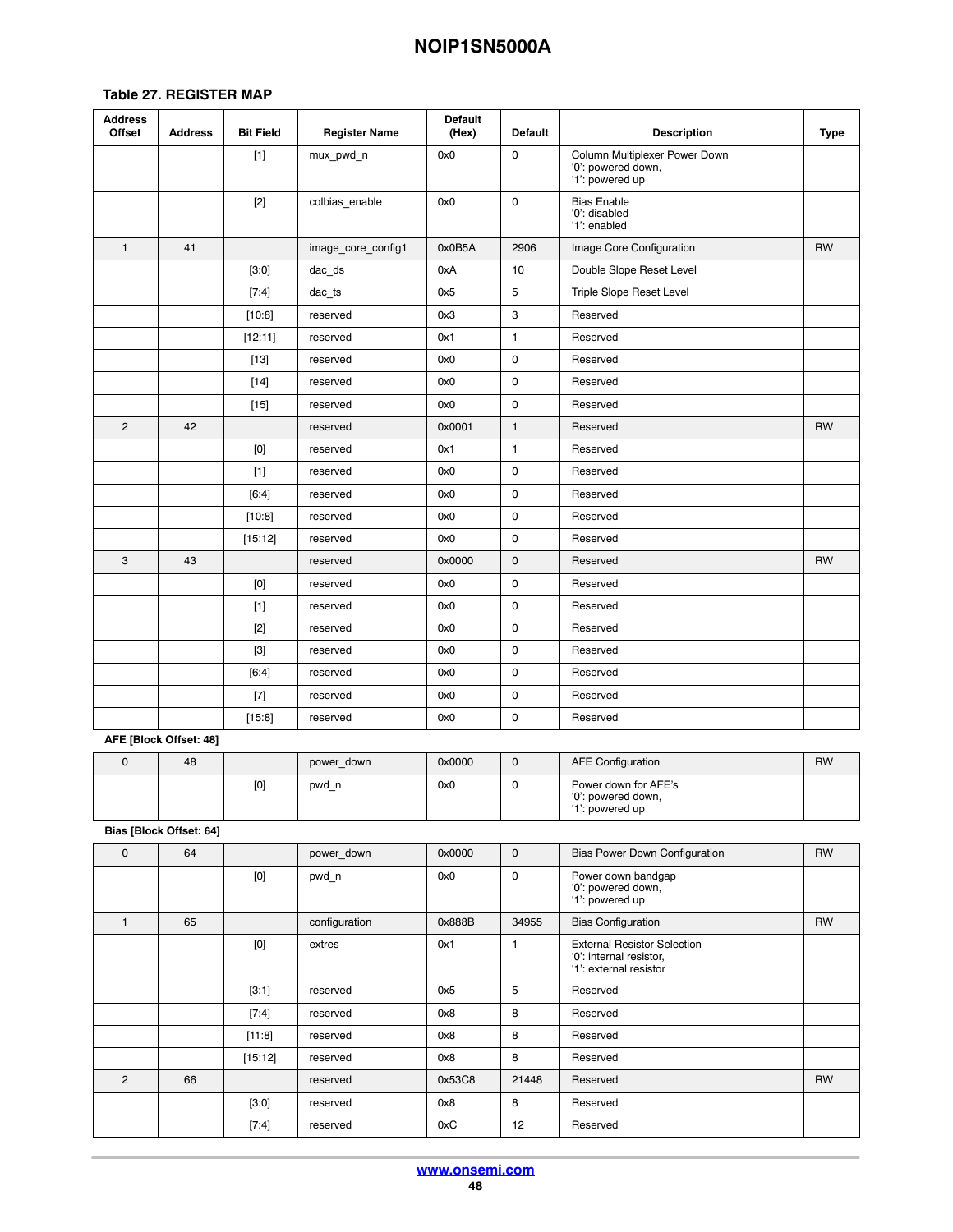#### **Table [27](#page-45-0). REGISTER MAP**

| <b>Address</b><br><b>Offset</b> | <b>Address</b>                 | <b>Bit Field</b> | <b>Register Name</b> | <b>Default</b><br>(Hex) | <b>Default</b> | <b>Description</b>                                                | <b>Type</b> |
|---------------------------------|--------------------------------|------------------|----------------------|-------------------------|----------------|-------------------------------------------------------------------|-------------|
|                                 |                                | [14:8]           | reserved             | 0x53                    | 83             | Reserved                                                          |             |
| 3                               | 67                             |                  | reserved             | 0x8888                  | 34952          | Reserved                                                          | <b>RW</b>   |
|                                 |                                | [3:0]            | reserved             | 0x8                     | 8              | Reserved                                                          |             |
|                                 |                                | $[7:4]$          | reserved             | 0x8                     | 8              | Reserved                                                          |             |
|                                 |                                | [11:8]           | reserved             | 0x8                     | 8              | Reserved                                                          |             |
|                                 |                                | [15:12]          | reserved             | 0x8                     | 8              | Reserved                                                          |             |
| $\overline{4}$                  | 68                             |                  | Ivds bias            | 0x0088                  | 136            | <b>LVDS Bias Configuration</b>                                    | <b>RW</b>   |
|                                 |                                | [3:0]            | Ivds ibias           | 0x8                     | 8              | LVDS Ibias                                                        |             |
|                                 |                                | $[7:4]$          | Ivds iref            | 0x8                     | 8              | LVDS Iref                                                         |             |
| 5                               | 69                             |                  | reserved             | 0x0888                  | 2184           | Reserved                                                          | <b>RW</b>   |
|                                 |                                | [3:0]            | reserved             | 0x8                     | 8              | Reserved                                                          |             |
|                                 |                                | $[7:4]$          | reserved             | 0x8                     | 8              | Reserved                                                          |             |
|                                 |                                | [11:8]           | reserved             | 0x8                     | 8              | Reserved                                                          |             |
| 6                               | 70                             |                  | reserved             | 0x8888                  | 34952          | Reserved                                                          | <b>RW</b>   |
|                                 |                                | $[3:0]$          | reserved             | 0x8                     | 8              | Reserved                                                          |             |
|                                 |                                | $[7:4]$          | reserved             | 0x8                     | 8              | Reserved                                                          |             |
|                                 |                                | [11:8]           | reserved             | 0x8                     | 8              | Reserved                                                          |             |
|                                 |                                | [15:12]          | reserved             | 0x8                     | 8              | Reserved                                                          |             |
| $\overline{7}$                  | 71                             |                  | reserved             | 0x8888                  | 34952          | Reserved                                                          | <b>RW</b>   |
|                                 |                                | [15:0]           | reserved             | 0x8888                  | 34952          | Reserved                                                          |             |
|                                 | Charge Pump [Block Offset: 72] |                  |                      |                         |                |                                                                   |             |
| $\mathbf 0$                     | 72                             |                  | configuration        | 0x2220                  | 8736           | Charge Pump Configuration                                         | <b>RW</b>   |
|                                 |                                | [0]              | trans pwd n          | 0x0                     | $\mathbf 0$    | PD Trans Charge Pump Enable<br>'0': disabled,<br>'1": enabled     |             |
|                                 |                                | $[1]$            | resfd calib pwd n    | 0x0                     | 0              | FD Charge Pump Enable<br>'0': disabled,<br>'1': enabled           |             |
|                                 |                                | $[2]$            | sel sample pwd n     | 0x0                     | 0              | Select/Sample Charge Pump Enable<br>'0': disabled<br>'1': enabled |             |
|                                 |                                | [6:4]            | reserved             | 0x2                     | $\overline{c}$ | Reserved                                                          |             |
|                                 |                                | [10:8]           | reserved             | 0x2                     | $\overline{2}$ | Reserved                                                          |             |

**Charge Pump [Block Offset: 80]** 

| $\mathbf 0$ | 80 |         | reserved | 0x0000 | $\Omega$ | Reserved | <b>RW</b> |
|-------------|----|---------|----------|--------|----------|----------|-----------|
|             |    | [1:0]   | reserved | 0x0    | 0        | Reserved |           |
|             |    | $[3:2]$ | reserved | 0x0    | 0        | Reserved |           |
|             |    | [5:4]   | reserved | 0x0    | $\Omega$ | Reserved |           |
|             |    | [7:6]   | reserved | 0x0    | 0        | Reserved |           |
|             |    | [9:8]   | reserved | 0x0    | $\Omega$ | Reserved |           |
|             | 81 |         | reserved | 0x8881 | 34945    | Reserved | <b>RW</b> |
|             |    | [15:0]  | reserved | 0x8881 | 34945    | Reserved |           |

[14:12] reserved 0x2 2 Reserved

**Temperature Sensor [Block Offset: 96]** 

| 96 |     | enable | 0x0000 | Temperature Sensor Configuration                           | <b>RW</b> |
|----|-----|--------|--------|------------------------------------------------------------|-----------|
|    | [0] | enable | 0x0    | Temperature Diode Enable<br>'0': disabled,<br>'1': enabled |           |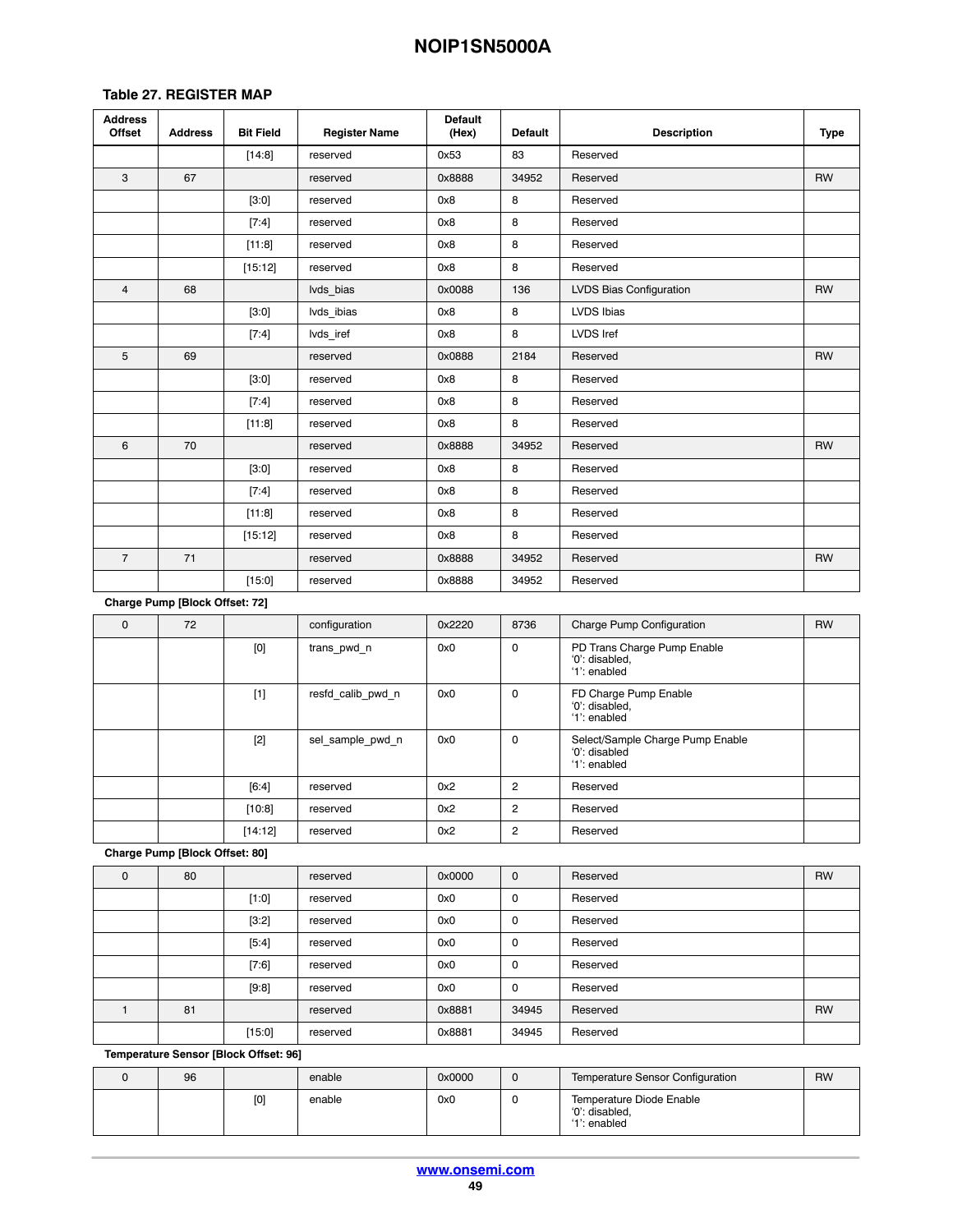#### **Table [27](#page-45-0). REGISTER MAP**

| <b>Address</b><br>Offset | <b>Address</b> | <b>Bit Field</b>                            | <b>Register Name</b> | <b>Default</b><br>(Hex) | <b>Default</b> | <b>Description</b>                                                                 | <b>Type</b>   |
|--------------------------|----------------|---------------------------------------------|----------------------|-------------------------|----------------|------------------------------------------------------------------------------------|---------------|
|                          |                | $[1]$                                       | reserved             | 0x0                     | 0              | Reserved                                                                           |               |
|                          |                | $[2]$                                       | reserved             | 0x0                     | 0              | Reserved                                                                           |               |
|                          |                | $[3]$                                       | reserved             | 0x0                     | 0              | Reserved                                                                           |               |
|                          |                | $[4]$                                       | reserved             | 0x0                     | 0              | Reserved                                                                           |               |
|                          |                | $[5]$                                       | reserved             | 0x0                     | 0              | Reserved                                                                           |               |
|                          |                | [13:8]                                      | offset               | 0x0                     | 0              | Temperature Offset (signed)                                                        |               |
| $\mathbf{1}$             | 97             |                                             | temp                 | 0x0000                  | $\mathsf 0$    | <b>Temperature Sensor Status</b>                                                   | <b>Status</b> |
|                          |                | $[7:0]$                                     | temp                 | 0x00                    | 0              | <b>Temperature Readout</b>                                                         |               |
|                          |                | Temperature Sensor [Block Offset: 104]      |                      |                         |                |                                                                                    |               |
| 0                        | 104            |                                             | reserved             | 0x0000                  | $\mathsf 0$    | Reserved                                                                           | <b>RW</b>     |
|                          |                | [15:0]                                      | reserved             | 0x0                     | 0              | Reserved                                                                           |               |
| $\mathbf{1}$             | 105            |                                             | reserved             | 0x0000                  | $\mathsf 0$    | Reserved                                                                           | <b>RW</b>     |
|                          |                | [1:0]                                       | reserved             | 0x0                     | 0              | Reserved                                                                           |               |
|                          |                | [6:2]                                       | reserved             | 0x0                     | 0              | Reserved                                                                           |               |
|                          |                | $[7]$                                       | reserved             | 0x0                     | 0              | Reserved                                                                           |               |
|                          |                | [9:8]                                       | reserved             | 0x0                     | 0              | Reserved                                                                           |               |
|                          |                | [14:10]                                     | reserved             | 0x0                     | 0              | Reserved                                                                           |               |
|                          |                | $[15]$                                      | reserved             | 0x0                     | 0              | Reserved                                                                           |               |
| $\overline{c}$           | 106            |                                             | reserved             | 0x0000                  | $\mathsf 0$    | Reserved                                                                           | <b>Status</b> |
|                          |                | [15:0]                                      | reserved             | 0x0000                  | 0              | Reserved                                                                           |               |
| 3                        | 107            |                                             | reserved             | 0x0000                  | $\mathsf 0$    | Reserved                                                                           | <b>Status</b> |
|                          |                | [15:0]                                      | reserved             | 0x0000                  | 0              | Reserved                                                                           |               |
| $\overline{4}$           | 108            |                                             | reserved             | 0x0000                  | $\mathsf 0$    | Reserved                                                                           | <b>Status</b> |
|                          |                | $[15:0]$                                    | reserved             | 0x0000                  | 0              | Reserved                                                                           |               |
| 5                        | 109            |                                             | reserved             | 0x0000                  | $\mathsf 0$    | Reserved                                                                           | <b>Status</b> |
|                          |                | [15:0]                                      | reserved             | 0x0000                  | 0              | Reserved                                                                           |               |
| 6                        | 110            |                                             | reserved             | 0x0000                  | $\mathsf 0$    | Reserved                                                                           | <b>Status</b> |
|                          |                | [15:0]                                      | reserved             | 0x0000                  | 0              | Reserved                                                                           |               |
| $\overline{7}$           | 111            |                                             | reserved             | 0x0000                  | $\mathsf 0$    | Reserved                                                                           | <b>Status</b> |
|                          |                | [15:0]                                      | reserved             | 0x0000                  | 0              | Reserved                                                                           |               |
|                          |                | Serializers / LVDS / IO [Block Offset: 112] |                      |                         |                |                                                                                    |               |
| $\mathsf{O}\xspace$      | 112            |                                             | power down           | 0x0000                  | 0              | LVDS Power Down Configuration                                                      | <b>RW</b>     |
|                          |                | [0]                                         | clock out pwd n      | 0x0                     | 0              | Power down for Clock Output.<br>'0': powered down,<br>'1': powered up              |               |
|                          |                | $[1]$                                       | sync pwd n           | 0x0                     | 0              | Power down for Sync channel<br>'0': powered down,<br>'1': powered up               |               |
|                          |                | $[2]$                                       | data_pwd_n           | 0x0                     | 0              | Power down for data channels (4 channels)<br>'0': powered down,<br>'1': powered up |               |

**Sync Words [Block Offset: 116]** 

| 116 |       | trainingpattern | 0x03A6 | 934 | Data Formating - Training Pattern                                                                                                     | <b>RW</b> |
|-----|-------|-----------------|--------|-----|---------------------------------------------------------------------------------------------------------------------------------------|-----------|
|     | [9:0] | trainingpattern | 0x3A6  | 934 | Training pattern sent on Data channels during<br>idle mode. This data is used to perform word<br>alignment on the LVDS data channels. |           |
| 117 |       | sync code0      | 0x002A | 42  | LVDS Power Down Configuration                                                                                                         | <b>RW</b> |
|     | [6:0] | frame sync 0    | 0x02A  | 42  | Frame Sync Code LSBs - Even kernels                                                                                                   |           |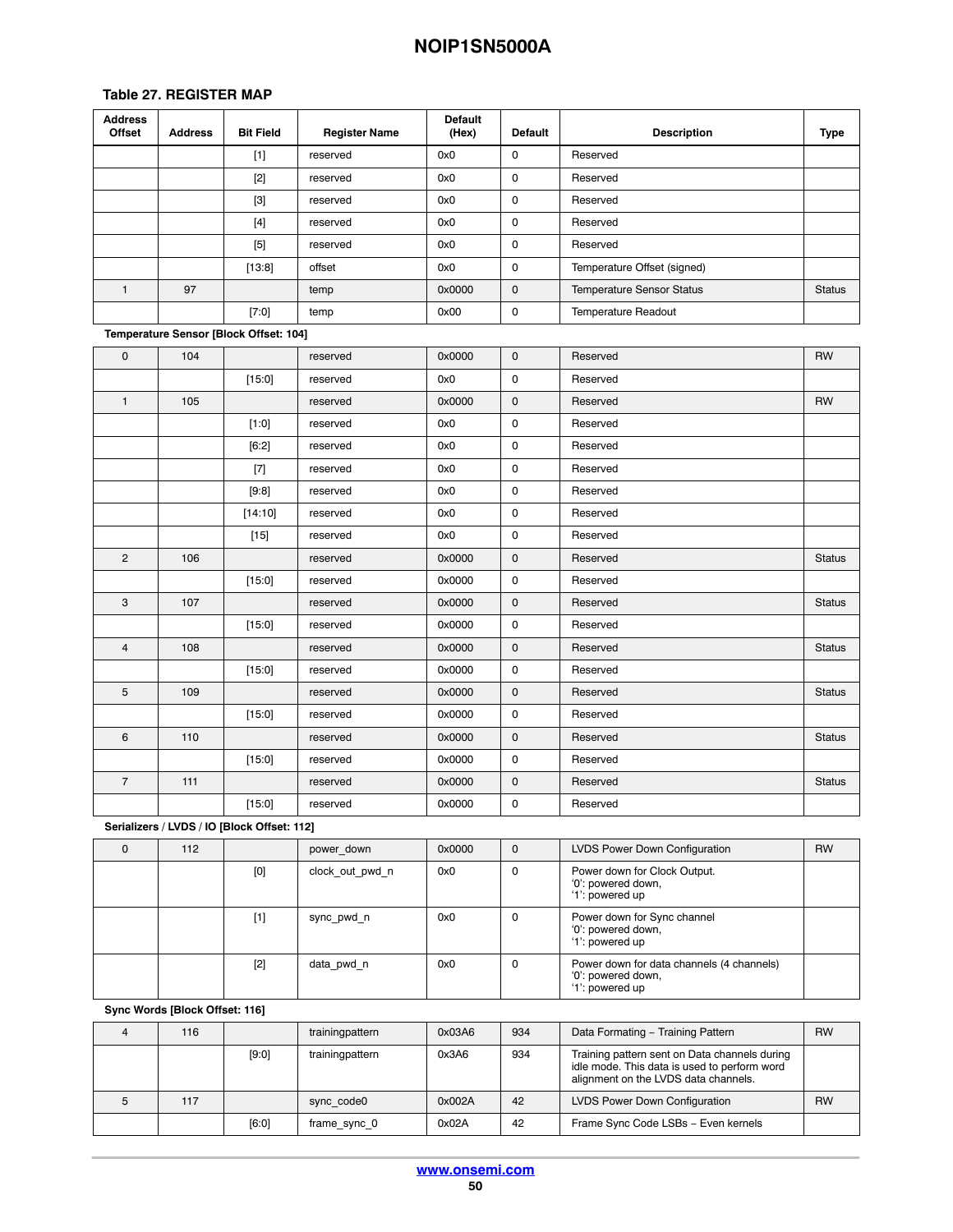| <b>Address</b><br>Offset | <b>Address</b>                 | <b>Bit Field</b> | <b>Register Name</b>  | <b>Default</b><br>(Hex) | <b>Default</b> | <b>Description</b>                                                                                                      | <b>Type</b> |
|--------------------------|--------------------------------|------------------|-----------------------|-------------------------|----------------|-------------------------------------------------------------------------------------------------------------------------|-------------|
| 6                        | 118                            |                  | sync code1            | 0x0015                  | 21             | Data Formating - BL Indication                                                                                          | <b>RW</b>   |
|                          |                                | [9:0]            | $bl_0$                | 0x015                   | 21             | Black Pixel Identification Sync Code - Even<br>kernels                                                                  |             |
| $\overline{7}$           | 119                            |                  | sync code2            | 0x0035                  | 53             | Data Formating - IMG Indication                                                                                         | <b>RW</b>   |
|                          |                                | [9:0]            | img 0                 | 0x035                   | 53             | Valid Pixel Identification Sync Code - Even<br>kernels                                                                  |             |
| 8                        | 120                            |                  | sync_code3            | 0x0025                  | 37             | Data Formating - IMG Indication                                                                                         | <b>RW</b>   |
|                          |                                | [9:0]            | ref 0                 | 0x025                   | 37             | Reference Pixel Identification Sync Code -<br>Even kernels                                                              |             |
| $\overline{9}$           | 121                            |                  | sync code4            | 0x002A                  | 42             | <b>LVDS Power Down Configuration</b>                                                                                    | <b>RW</b>   |
|                          |                                | [6:0]            | frame_sync_1          | 0x02A                   | 42             | Frame Sync Code LSBs - Odd kernels                                                                                      |             |
| 10                       | 122                            |                  | sync code5            | 0x0015                  | 21             | Data Formating - BL Indication                                                                                          | <b>RW</b>   |
|                          |                                | [9:0]            | bl 1                  | 0x015                   | 21             | Black Pixel Identification Sync Code - Odd<br>kernels                                                                   |             |
| 11                       | 123                            |                  | sync code6            | 0x0035                  | 53             | Data Formating - IMG Indication                                                                                         | <b>RW</b>   |
|                          |                                | [9:0]            | img 1                 | 0x035                   | 53             | Valid Pixel Identification Sync Code - Odd<br>kernels                                                                   |             |
| 12                       | 124                            |                  | sync code7            | 0x0025                  | 37             | Data Formating - IMG Indication                                                                                         | <b>RW</b>   |
|                          |                                | [9:0]            | ref 1                 | 0x025                   | 37             | Reference Pixel Identification Sync Code -<br>Odd kernels                                                               |             |
| 13                       | 125                            |                  | sync_code8            | 0x0059                  | 89             | Data Formating - CRC Indication                                                                                         | <b>RW</b>   |
|                          |                                | [9:0]            | crc                   | 0x059                   | 89             | CRC Value Identification Sync Code                                                                                      |             |
| 14                       | 126                            |                  | sync code9            | 0x03A6                  | 934            | Data Formating - TR Indication                                                                                          | <b>RW</b>   |
|                          |                                | [9:0]            | tr                    | 0x3A6                   | 934            | Training Value Identification Sync Code                                                                                 |             |
| 15                       | 127                            |                  | reserved              | 0x02AA                  | 682            | Reserved                                                                                                                | RW          |
|                          |                                | [9:0]            | reserved              | 0x2AA                   | 682            | Reserved                                                                                                                |             |
|                          | Data Block [Block Offset: 128] |                  |                       |                         |                |                                                                                                                         |             |
| $\mathbf 0$              | 128                            |                  | blackcal              | 0x4008                  | 16392          | <b>Black Calibration Configuration</b>                                                                                  | <b>RW</b>   |
|                          |                                | $[7:0]$          | black offset          | 0x08                    | 8              | Desired black level at output                                                                                           |             |
|                          |                                | [10:8]           | black samples         | 0x0                     | 0              | Black pixels taken into account for black cali-<br>bration.<br>Total samples = $2**$ black samples                      |             |
|                          |                                | [14:11]          | reserved              | 0x8                     | 8              | Reserved                                                                                                                |             |
|                          |                                | $[15]$           | crc seed              | 0x0                     | 0              | <b>CRC</b> Seed<br>'0': All-0<br>'1': All-1                                                                             |             |
| $\mathbf{1}$             | 129                            |                  | general configuration | 0x0001                  | $\mathbf{1}$   | <b>Black Calibration and Data Formating</b><br>Configuration                                                            | <b>RW</b>   |
|                          |                                | [0]              | auto blackcal enable  | 0x1                     | 1              | Automatic blackcalibration is enabled when 1,<br>bypassed when 0                                                        |             |
|                          |                                | [9:1]            | blackcal offset       | 0x00                    | 0              | Black Calibration offset used when au-<br>to black cal $en = '0'.$                                                      |             |
|                          |                                | [10]             | blackcal offset dec   | 0x0                     | 0              | blackcal offset is added when 0, subtracted<br>when 1                                                                   |             |
|                          |                                | $[11]$           | reserved              | 0x0                     | 0              | Reserved                                                                                                                |             |
|                          |                                | [12]             | reserved              | 0x0                     | 0              | Reserved                                                                                                                |             |
|                          |                                | $[13]$           | 8bit mode             | 0x0                     | 0              | Shifts window ID indications by 4 cycles.<br>'0': 10 bit mode,<br>'1': 8 bit mode                                       |             |
|                          |                                | $[14]$           | ref mode              | 0x0                     | 0              | Data contained on reference lines:<br>'0': reference pixels<br>'1': black average for the corresponding data<br>channel |             |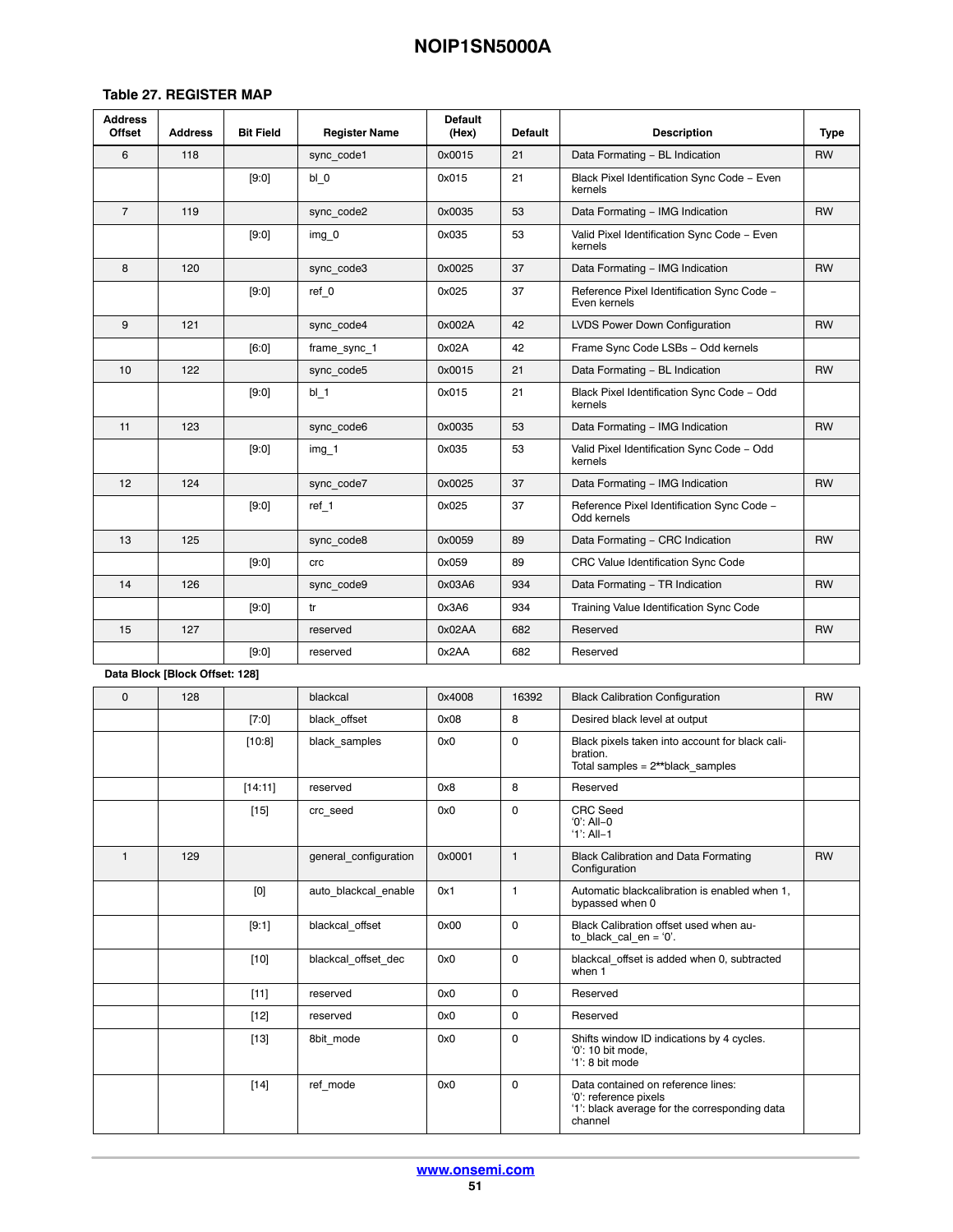| <b>Address</b><br><b>Offset</b> | <b>Address</b> | <b>Bit Field</b> | <b>Register Name</b> | <b>Default</b><br>(Hex) | <b>Default</b> | <b>Description</b>                                                                                                                                      | <b>Type</b>   |
|---------------------------------|----------------|------------------|----------------------|-------------------------|----------------|---------------------------------------------------------------------------------------------------------------------------------------------------------|---------------|
|                                 |                | $[15]$           | ref bcal enable      | 0x0                     | $\mathbf 0$    | Enable black calibration on reference lines<br>'0': Disabled<br>'1': Enabled                                                                            |               |
| $\overline{2}$                  | 130            |                  | reserved             | 0x000F                  | 15             | Reserved                                                                                                                                                | <b>RW</b>     |
|                                 |                | [0]              | reserved             | 0x1                     | 1              | Reserved                                                                                                                                                |               |
|                                 |                | $[1]$            | reserved             | 0x1                     | $\mathbf{1}$   | Reserved                                                                                                                                                |               |
|                                 |                | $[2]$            | reserved             | 0x1                     | 1              | Reserved                                                                                                                                                |               |
|                                 |                | $[3]$            | reserved             | 0x1                     | 1              | Reserved                                                                                                                                                |               |
|                                 |                | $[4]$            | reserved             | 0x0                     | 0              | Reserved                                                                                                                                                |               |
|                                 |                | [8]              | reserved             | 0x0                     | $\mathbf 0$    | Reserved                                                                                                                                                |               |
| 8                               | 136            |                  | blackcal error0      | 0x0000                  | $\mathbf 0$    | <b>Black Calibration Status</b>                                                                                                                         | <b>Status</b> |
|                                 |                | [15:0]           | blackcal error[15:0] | 0x0000                  | 0              | Black Calibration Error. This flag is set when<br>not enough black samples are available.<br>Black Calibration shall not be valid. Channels<br>$0 - 16$ |               |
| 9                               | 137            |                  | reserved             | 0x0000                  | $\mathbf 0$    | Reserved                                                                                                                                                | <b>Status</b> |
|                                 |                | [15:0]           | reserved             | 0x0000                  | 0              | Reserved                                                                                                                                                |               |
| 10                              | 138            |                  | reserved             | 0x0000                  | $\mathbf 0$    | Reserved                                                                                                                                                | <b>Status</b> |
|                                 |                | [15:0]           | reserved             | 0x0000                  | 0              | Reserved                                                                                                                                                |               |
| 11                              | 139            |                  | reserved             | 0x0000                  | $\mathbf 0$    | Reserved                                                                                                                                                | <b>Status</b> |
|                                 |                | [15:0]           | reserved             | 0x0000                  | $\mathbf 0$    | Reserved                                                                                                                                                |               |
| 12                              | 140            |                  | reserved             | 0x0000                  | $\mathsf 0$    | Reserved                                                                                                                                                | RW            |
|                                 |                | [15:0]           | reserved             | 0x0000                  | 0              | Reserved                                                                                                                                                |               |
| 13                              | 141            |                  | reserved             | 0xFFFF                  | 65535          | Reserved                                                                                                                                                | <b>RW</b>     |
|                                 |                | [15:0]           | reserved             | 0xFFFF                  | 65535          | Reserved                                                                                                                                                |               |
| 16                              | 144            |                  | test configuration   | 0x0000                  | 0              | Data Formating Test Configuration                                                                                                                       | <b>RW</b>     |
|                                 |                | [0]              | testpattern en       | 0x0                     | 0              | Insert synthesized testpattern when '1'                                                                                                                 |               |
|                                 |                | $[1]$            | inc testpattern      | 0x0                     | 0              | Incrementing testpattern when '1', constant<br>testpattern when '0'                                                                                     |               |
|                                 |                | $[2]$            | prbs en              | 0x0                     | 0              | Insert PRBS when '1'                                                                                                                                    |               |
|                                 |                | $[3]$            | frame testpattern    | 0x0                     | 0              | Frame test patterns when '1', unframed test-<br>patterns when '0'                                                                                       |               |
|                                 |                | $[4]$            | reserved             | 0x0                     | $\mathbf 0$    | Reserved                                                                                                                                                |               |
| 17                              | 145            |                  | reserved             | 0x0000                  | 0              | Reserved                                                                                                                                                | <b>RW</b>     |
|                                 |                | [15:0]           | reserved             |                         | 0              | Reserved                                                                                                                                                |               |
| 18                              | 146            |                  | test configuration0  | 0x0100                  | 256            | Data Formating Test Configuration                                                                                                                       | <b>RW</b>     |
|                                 |                | $[7:0]$          | testpattern0 lsb     | 0x00                    | 0              | Testpattern used on datapath #0 when<br>testpattern en = $1'$ .<br>Note: Most significant bits are configured in<br>register 150.                       |               |
|                                 |                | [15:8]           | testpattern1 lsb     | 0x01                    | $\mathbf{1}$   | Testpattern used on datapath #1 when<br>testpattern en = $'1'$ .<br>Note: Most significant bits are configured in<br>register 150.                      |               |
| 19                              | 147            |                  | test configuration1  | 0x0302                  | 770            | Data Formating Test Configuration                                                                                                                       | <b>RW</b>     |
|                                 |                | [7:0]            | testpattern2 lsb     | 0x02                    | $\overline{c}$ | Testpattern used on datapath #2 when<br>testpattern en = $1'$ .<br>Note: Most significant bits are configured in<br>register 150.                       |               |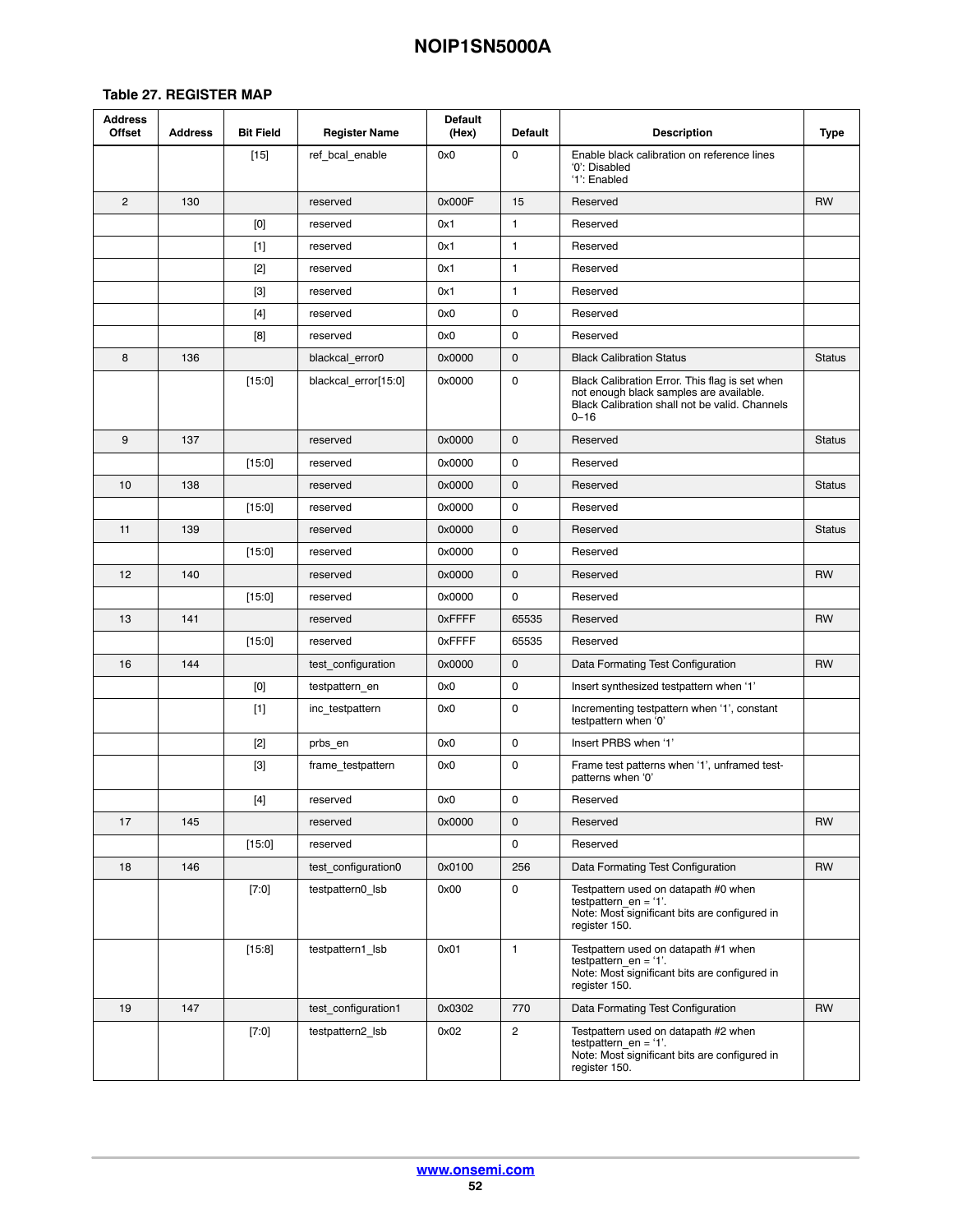| Address<br><b>Offset</b> | Address                 | <b>Bit Field</b> | <b>Register Name</b> | <b>Default</b><br>(Hex) | Default        | <b>Description</b>                                                                                                                | Type      |
|--------------------------|-------------------------|------------------|----------------------|-------------------------|----------------|-----------------------------------------------------------------------------------------------------------------------------------|-----------|
|                          |                         | [15:8]           | testpattern3 lsb     | 0x03                    | 3              | Testpattern used on datapath #3 when<br>testpattern en = $1'$ .<br>Note: Most significant bits are configured in<br>register 150. |           |
| 20                       | 148                     |                  | test configuration2  | 0x0504                  | 1284           | Data Formating Test Configuration                                                                                                 | <b>RW</b> |
|                          |                         | $[7:0]$          | testpattern4 lsb     | 0x04                    | 4              | Testpattern used on datapath #4 when<br>testpattern $en = '1'.$<br>Note: Most significant bits are configured in<br>register 150. |           |
|                          |                         | [15:8]           | testpattern5 lsb     | 0x05                    | 5              | Testpattern used on datapath #5 when<br>testpattern en = $1'$ .<br>Note: Most significant bits are configured in<br>register 150. |           |
| 21                       | 149                     |                  | test configuration3  | 0x0706                  | 1798           | Data Formating Test Configuration                                                                                                 | <b>RW</b> |
|                          |                         | $[7:0]$          | testpattern6 lsb     | 0x06                    | 6              | Testpattern used on datapath #6 when<br>testpattern en $=$ '1'.<br>Note: Most significant bits are configured in<br>register 150. |           |
|                          |                         | [15:8]           | testpattern7 lsb     | 0x07                    | $\overline{7}$ | Testpattern used on datapath #7 when<br>testpattern en = $1'$ .<br>Note: Most significant bits are configured in<br>register 150. |           |
| 22                       | 150                     |                  | test configuration16 | 0x0000                  | $\mathsf 0$    | Data Formating Test Configuration                                                                                                 | <b>RW</b> |
|                          |                         | [1:0]            | testpattern0 msb     | 0x0                     | 0              | Testpattern used when testpattern $en = '1'$                                                                                      |           |
|                          |                         | $[3:2]$          | testpattern1 msb     | 0x0                     | 0              | Testpattern used when testpattern $en = '1'$                                                                                      |           |
|                          |                         | $[5:4]$          | testpattern2_msb     | 0x0                     | 0              | Testpattern used when testpattern $en = '1'$                                                                                      |           |
|                          |                         | [7:6]            | testpattern3 msb     | 0x0                     | 0              | Testpattern used when testpattern_en = '1'                                                                                        |           |
|                          |                         | [9:8]            | testpattern4 msb     | 0x0                     | 0              | Testpattern used when testpattern $en = '1'$                                                                                      |           |
|                          |                         | [11:10]          | testpattern5 msb     | 0x0                     | 0              | Testpattern used when testpattern $en = '1'$                                                                                      |           |
|                          |                         | [13:12]          | testpattern6 msb     | 0x0                     | 0              | Testpattern used when testpattern $en = '1'$                                                                                      |           |
|                          |                         | [15:14]          | testpattern7_msb     | 0x0                     | 0              | Testpattern used when testpattern $en = '1'$                                                                                      |           |
| 26                       | 154                     |                  | reserved             | 0x0000                  | 0              | Reserved                                                                                                                          | <b>RW</b> |
|                          |                         | [15:0]           | reserved             | 0x0000                  | 0              | Reserved                                                                                                                          |           |
| 27                       | 155                     |                  | reserved             | 0x0000                  | 0              | Reserved                                                                                                                          | <b>RW</b> |
|                          |                         | $[15:0]$         | reserved             | 0x0000                  | 0              | Reserved                                                                                                                          |           |
|                          | AEC [Block Offset: 160] |                  |                      |                         |                |                                                                                                                                   |           |
| 0                        | 160                     |                  | configuration        | 0x0010                  | 16             | <b>AEC Configuration</b>                                                                                                          | <b>RW</b> |
|                          |                         | [0]              | enable               | 0x0                     | 0              | <b>AEC Enable</b>                                                                                                                 |           |
|                          |                         | $[1]$            | restart filter       | 0x0                     | 0              | Restart AEC filter                                                                                                                |           |
|                          |                         | $[2]$            | freeze               | 0x0                     | 0              | Freeze AEC filter and enforcer gains                                                                                              |           |
|                          |                         | $[3]$            | pixel_valid          | 0x0                     | 0              | Use every pixel from channel when 0, every<br>4th pixel when 1                                                                    |           |
|                          |                         | $[4]$            | amp pri              | 0x1                     | 1              | Column amplifier gets higher priority than AFE<br>PGA in gain distribution if 1. Vice versa if 0                                  |           |
| $\mathbf{1}$             | 161                     |                  | intensity            | 0x60B8                  | 24760          | <b>AEC Configuration</b>                                                                                                          | <b>RW</b> |
|                          |                         | [9:0]            | desired intensity    | 0xB8                    | 184            | Target average intensity                                                                                                          |           |
|                          |                         | $[15:10]$        | reserved             | 0x018                   | 24             | Reserved                                                                                                                          |           |
| $\mathbf{2}$             | 162                     |                  | red scale factor     | 0x0080                  | 128            | <b>Red Scale Factor</b>                                                                                                           | <b>RW</b> |
|                          |                         | $[9:0]$          | red_scale_factor     | 0x80                    | 128            | <b>Red Scale Factor</b><br>3.7 unsigned                                                                                           |           |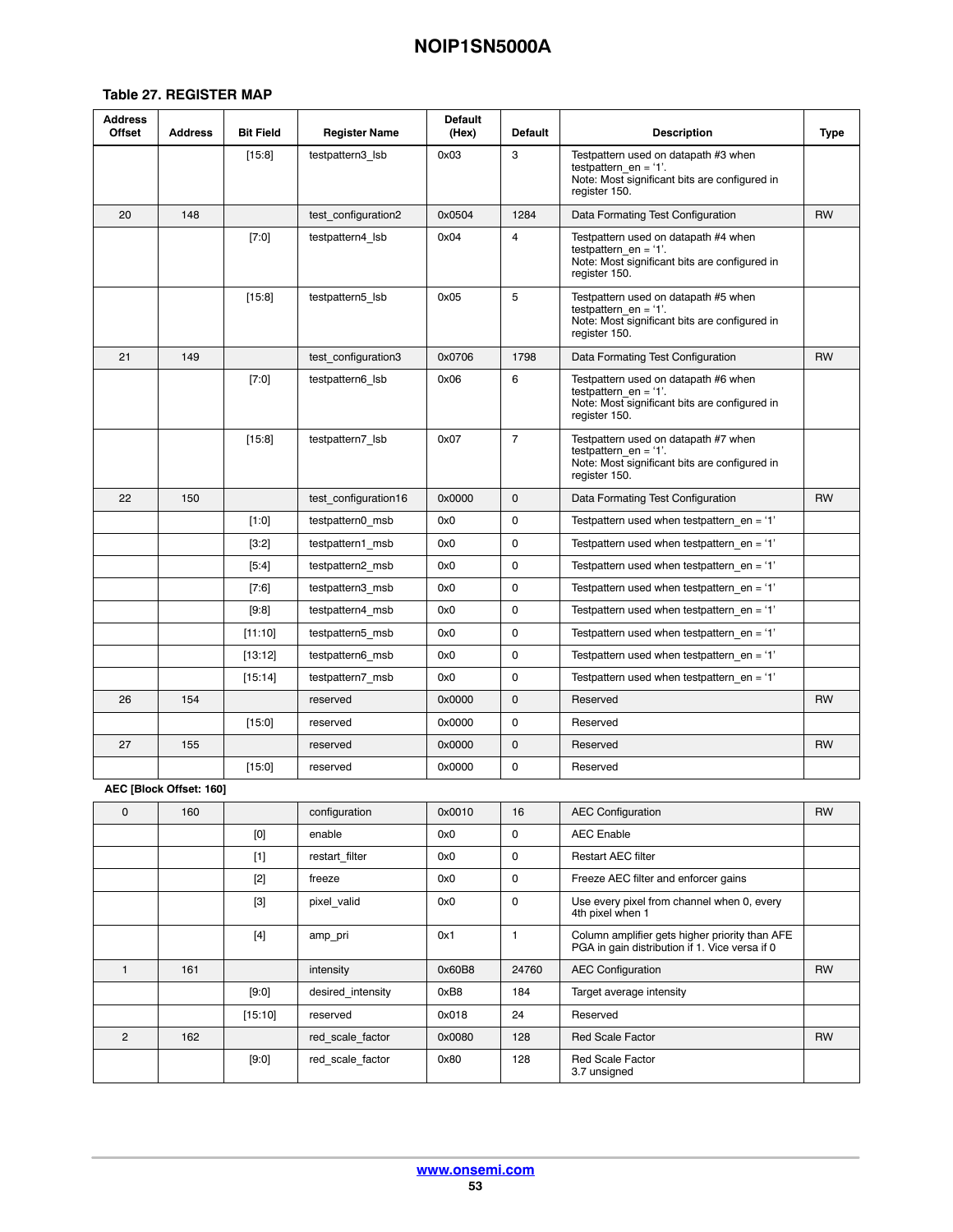| <b>Address</b><br><b>Offset</b> | <b>Address</b> | <b>Bit Field</b> | <b>Register Name</b> | <b>Default</b><br>(Hex) | <b>Default</b> | <b>Description</b>                       | <b>Type</b> |
|---------------------------------|----------------|------------------|----------------------|-------------------------|----------------|------------------------------------------|-------------|
| 3                               | 163            |                  | green1 scale factor  | 0x0080                  | 128            | Green1 Scale Factor                      | <b>RW</b>   |
|                                 |                | [9:0]            | green1_scale_factor  | 0x80                    | 128            | Green1 Scale Factor<br>3.7 unsigned      |             |
| $\overline{4}$                  | 164            |                  | green2 scale factor  | 0x0080                  | 128            | Green2 Scale Factor                      | <b>RW</b>   |
|                                 |                | [9:0]            | green2 scale factor  | 0x80                    | 128            | Green2 Scale Factor<br>3.7 unsigned      |             |
| 5                               | 165            |                  | blue scale factor    | 0x0080                  | 128            | <b>Blue Scale Factor</b>                 | <b>RW</b>   |
|                                 |                | [9:0]            | blue_scale_factor    | 0x80                    | 128            | <b>Blue Scale Factor</b><br>3.7 unsigned |             |
| 6                               | 166            |                  | reserved             | 0x03FF                  | 1023           | Reserved                                 | <b>RW</b>   |
|                                 |                | [15:0]           | reserved             | 0x03FF                  | 1023           | Reserved                                 |             |
| $\overline{7}$                  | 167            |                  | reserved             | 0x0800                  | 2048           | Reserved                                 | <b>RW</b>   |
|                                 |                | [1:0]            | reserved             | 0x0                     | 0              | Reserved                                 |             |
|                                 |                | [3:2]            | reserved             | 0x0                     | 0              | Reserved                                 |             |
|                                 |                | [15:4]           | reserved             | 0x080                   | 128            | Reserved                                 |             |
| 8                               | 168            |                  | min exposure         | 0x0001                  | $\mathbf{1}$   | Minimum Exposure Time                    | <b>RW</b>   |
|                                 |                | [15:0]           | min exposure         | 0x0001                  | 1              | Minimum Exposure Time                    |             |
| $\mathsf g$                     | 169            |                  | min gain             | 0x0800                  | 2048           | Minimum Gain                             | <b>RW</b>   |
|                                 |                | [1:0]            | min_mux_gain         | 0x0                     | $\mathbf 0$    | Minimum Column Amplifier Gain            |             |
|                                 |                | $[3:2]$          | min afe gain         | 0x0                     | 0              | Minimum AFE PGA Gain                     |             |
|                                 |                | [15:4]           | min digital gain     | 0x080                   | 128            | Minimum Digital Gain<br>5.7 unsigned     |             |
| 10                              | 170            |                  | max_exposure         | 0x03FF                  | 1023           | Maximum Exposure Time                    | <b>RW</b>   |
|                                 |                | [15:0]           | max exposure         | 0x03FF                  | 1023           | Maximum Exposure Time                    |             |
| 11                              | 171            |                  | max gain             | 0x100D                  | 4109           | Maximum Gain                             | <b>RW</b>   |
|                                 |                | [1:0]            | max mux gain         | 0x1                     | 1              | Maximum Column Amplifier Gain            |             |
|                                 |                | $[3:2]$          | max afe gain         | 0x3                     | 3              | Maximum AFE PGA Gain                     |             |
|                                 |                | [15:4]           | max digital gain     | 0x100                   | 256            | Maximum Digital Gain<br>5.7 unsigned     |             |
| 12                              | 172            |                  | reserved             | 0x0083                  | 131            | Reserved                                 | <b>RW</b>   |
|                                 |                | $[7:0]$          | reserved             | 0x083                   | 131            | Reserved                                 |             |
|                                 |                | [13:8]           | reserved             | 0x00                    | 0              | Reserved                                 |             |
|                                 |                | [15:14]          | reserved             | 0x0                     | 0              | Reserved                                 |             |
| 13                              | 173            |                  | reserved             | 0x2824                  | 10276          | Reserved                                 | <b>RW</b>   |
|                                 |                | $[7:0]$          | reserved             | 0x024                   | 36             | Reserved                                 |             |
|                                 |                | [15:8]           | reserved             | 0x028                   | 40             | Reserved                                 |             |
| 14                              | 174            |                  | reserved             | 0x2A96                  | 10902          | Reserved                                 | RW          |
|                                 |                | [3:0]            | reserved             | 0x6                     | 6              | Reserved                                 |             |
|                                 |                | $[7:4]$          | reserved             | 0x9                     | 9              | Reserved                                 |             |
|                                 |                | [11:8]           | reserved             | 0xA                     | 10             | Reserved                                 |             |
|                                 |                | $[15:12]$        | reserved             | 0x2                     | $\overline{2}$ | Reserved                                 |             |
| 15                              | 175            |                  | reserved             | 0x0080                  | 128            | Reserved                                 | RW          |
|                                 |                | [9:0]            | reserved             | 0x080                   | 128            | Reserved                                 |             |
| 16                              | 176            |                  | reserved             | 0x0100                  | 256            | Reserved                                 | RW          |
|                                 |                | [9:0]            | reserved             | 0x100                   | 256            | Reserved                                 |             |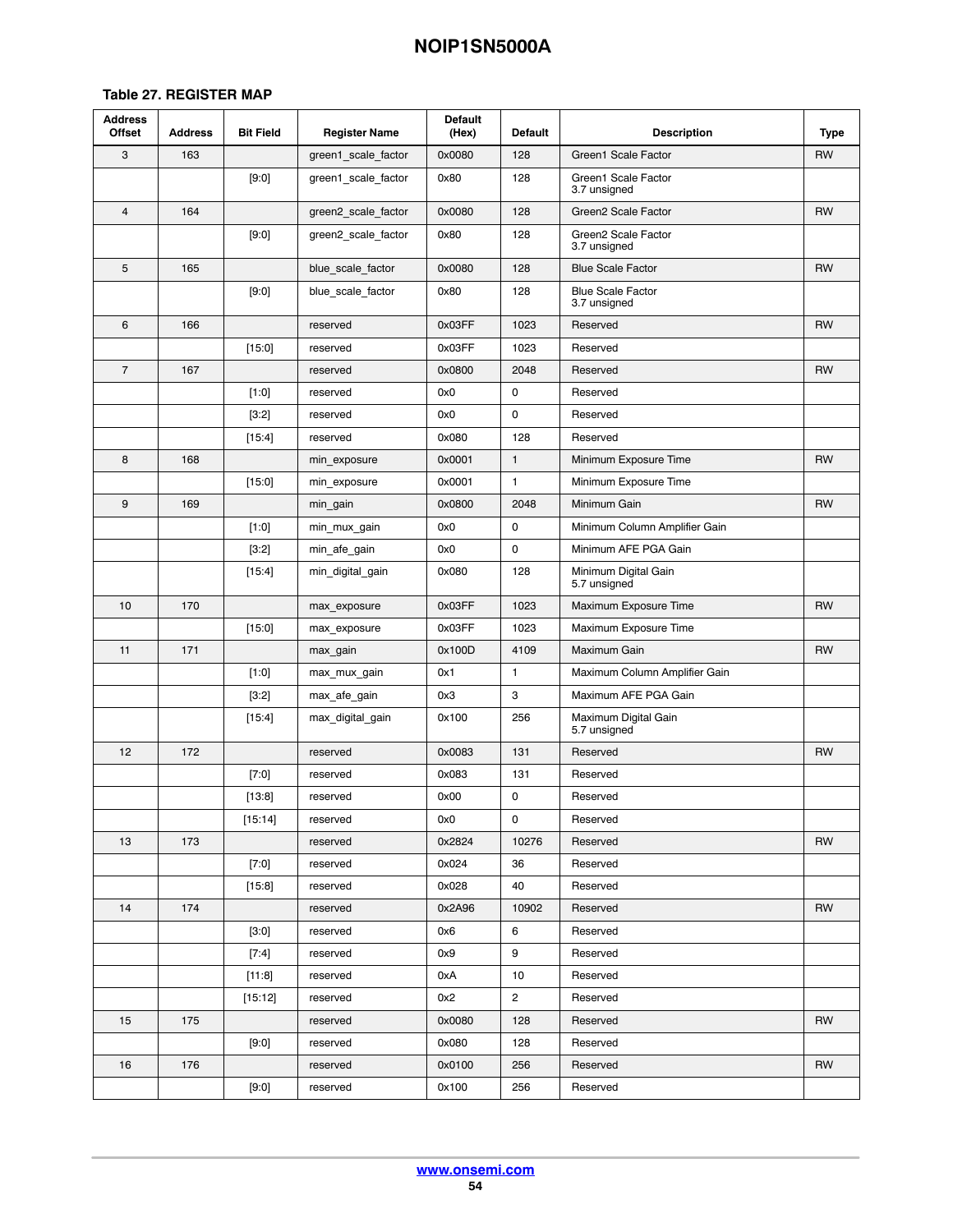| <b>Address</b><br><b>Offset</b> | <b>Address</b>                | <b>Bit Field</b> | <b>Register Name</b>       | <b>Default</b><br>(Hex) | <b>Default</b>      | <b>Description</b>                                                                                                                         | <b>Type</b>   |
|---------------------------------|-------------------------------|------------------|----------------------------|-------------------------|---------------------|--------------------------------------------------------------------------------------------------------------------------------------------|---------------|
| 17                              | 177                           |                  | reserved                   | 0x0100                  | 256                 | Reserved                                                                                                                                   | <b>RW</b>     |
|                                 |                               | [9:0]            | reserved                   | 0x100                   | 256                 | Reserved                                                                                                                                   |               |
| 18                              | 178                           |                  | reserved                   | 0x0080                  | 128                 | Reserved                                                                                                                                   | <b>RW</b>     |
|                                 |                               | [9:0]            | reserved                   | 0x080                   | 128                 | Reserved                                                                                                                                   |               |
| 19                              | 179                           |                  | reserved                   | 0x00AA                  | 170                 | Reserved                                                                                                                                   | <b>RW</b>     |
|                                 |                               | [9:0]            | reserved                   | 0x0AA                   | 170                 | Reserved                                                                                                                                   |               |
| 20                              | 180                           |                  | reserved                   | 0x0100                  | 256                 | Reserved                                                                                                                                   | <b>RW</b>     |
|                                 |                               | [9:0]            | reserved                   | 0x100                   | 256                 | Reserved                                                                                                                                   |               |
| 21                              | 181                           |                  | reserved                   | 0x0155                  | 341                 | Reserved                                                                                                                                   | <b>RW</b>     |
|                                 |                               | [9:0]            | reserved                   | 0x155                   | 341                 | Reserved                                                                                                                                   |               |
| 24                              | 184                           |                  | total pixels0              | 0x0000                  | 0                   | <b>AEC Status</b>                                                                                                                          | <b>Status</b> |
|                                 |                               | [15:0]           | total pixels[15:0]         | 0x0000                  | 0                   | Total number of pixels sampled for Average,<br><b>LSB</b>                                                                                  |               |
| 25                              | 185                           |                  | total pixels1              | 0x0000                  | $\mathbf 0$         | <b>AEC Status</b>                                                                                                                          | <b>Status</b> |
|                                 |                               | $[7:0]$          | total pixels[23:16]        | 0x0                     | 0                   | Total number of pixels sampled for Average,<br><b>MSB</b>                                                                                  |               |
| 26                              | 186                           |                  | average status             | 0x0000                  | $\mathsf 0$         | <b>ASE Status</b>                                                                                                                          | <b>Status</b> |
|                                 |                               | [9:0]            | average                    | 0x000                   | 0                   | <b>AEC Average Status</b>                                                                                                                  |               |
|                                 |                               | $[12]$           | avg locked                 | 0x0                     | 0                   | <b>AEC Average Lock Status</b>                                                                                                             |               |
| 27                              | 187                           |                  | exposure_status            | 0x0000                  | $\mathsf{O}\xspace$ | <b>ASE Status</b>                                                                                                                          | <b>Status</b> |
|                                 |                               | [15:0]           | exposure                   | 0x0000                  | 0                   | <b>AEC Expsosure Status</b>                                                                                                                |               |
| 28                              | 188                           |                  | gain status                | 0x0000                  | $\mathsf 0$         | <b>ASE Status</b>                                                                                                                          | <b>Status</b> |
|                                 |                               | [1:0]            | mux gain                   | 0x0                     | 0                   | <b>AEC MUX Gain Status</b>                                                                                                                 |               |
|                                 |                               | $[3:2]$          | afe gain                   | 0x0                     | 0                   | <b>AEC AFE Gain Status</b>                                                                                                                 |               |
|                                 |                               | [15:4]           | digital gain               | 0x000                   | 0                   | <b>AEC Digital Gain Status</b><br>5.7 unsigned                                                                                             |               |
| 29                              | 189                           |                  | reserved                   | 0x0000                  | $\mathbf 0$         | Reserved                                                                                                                                   | <b>Status</b> |
|                                 |                               | [12:0]           | reserved                   | 0x000                   | 0                   | Reserved                                                                                                                                   |               |
|                                 |                               | $[13]$           | reserved                   | 0x0                     | 0                   | Reserved                                                                                                                                   |               |
|                                 | Sequencer [Block Offset: 192] |                  |                            |                         |                     |                                                                                                                                            |               |
| 0                               | 192                           |                  | general configuration      | 0x0000                  | $\mathsf 0$         | Sequencer General Cofniguration                                                                                                            | <b>RW</b>     |
|                                 |                               | [0]              | enable                     | 0x0                     | 0                   | Enable sequencer<br>'0': Idle,<br>'1': enabled                                                                                             |               |
|                                 |                               | $[1]$            | reserved                   | 0x0                     | 0                   | Reserved                                                                                                                                   |               |
|                                 |                               | $[2]$            | zero rot enable            | 0x0                     | $\mathsf{o}\,$      | Zero ROT mode Selection.<br>'0': Non-Zero ROT,<br>'1': Zero ROT'                                                                           |               |
|                                 |                               | $^{[3]}$         | reserved                   | 0x0                     | $\mathsf{o}\,$      | Reserved                                                                                                                                   |               |
|                                 |                               | $[4]$            | triggered mode             | 0x0                     | 0                   | <b>Triggered Mode Selection (Snapshot Shutter</b><br>only)<br>'0': Normal Mode,<br>'1': Triggered Mode                                     |               |
|                                 |                               | $[5]$            | slave_mode                 | 0x0                     | 0                   | Master/Slave Selection (Snapshot Shutter<br>only)<br>'0': master,<br>'1': slave                                                            |               |
|                                 |                               | [6]              | nzrot_xsm_delay_<br>enable | 0x0                     | 0                   | Insert delay between end of ROT and start of<br>readout in Non-Zero ROT readout mode if '1'.<br>ROT delay is defined by register xsm delay |               |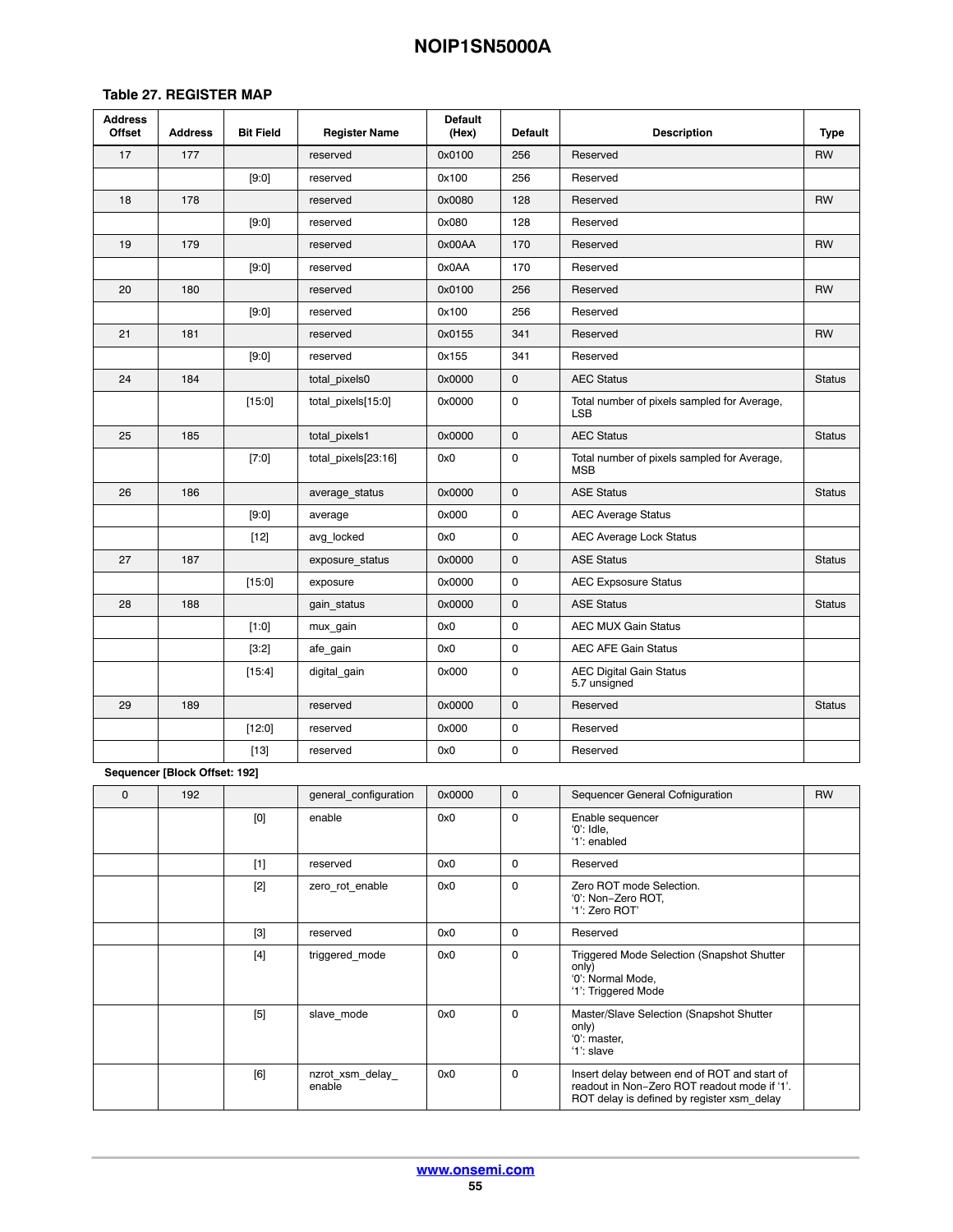| <b>Address</b><br><b>Offset</b> | <b>Address</b> | <b>Bit Field</b> | <b>Register Name</b> | <b>Default</b><br>(Hex) | <b>Default</b> | <b>Description</b>                                                                                                                                                                           | <b>Type</b> |
|---------------------------------|----------------|------------------|----------------------|-------------------------|----------------|----------------------------------------------------------------------------------------------------------------------------------------------------------------------------------------------|-------------|
|                                 |                | $[7]$            | subsampling          | 0x0                     | 0              | Subsampling mode selection<br>'0': no subsampling,<br>'1': subsampling                                                                                                                       |             |
|                                 |                | [8]              | reserved             | 0x0                     | 0              | Reserved                                                                                                                                                                                     |             |
|                                 |                | $[10]$           | roi aec enable       | 0x0                     | 0              | Enable windowing for AEC Statistics.<br>'0': Subsample all windows<br>'1': Subsample configured window                                                                                       |             |
|                                 |                | [13:11]          | monitor_select       | 0x0                     | 0              | Control of the monitor pins                                                                                                                                                                  |             |
|                                 |                | $[14]$           | reserved             | 0x0                     | 0              | Reserved                                                                                                                                                                                     |             |
|                                 |                | $[15]$           | sequence             | 0x0                     | 0              | Enable a sequenced readout with different<br>parameters for even and odd frames.                                                                                                             |             |
| $\mathbf{1}$                    | 193            |                  | delay_configuration  | 0x0000                  | $\mathsf 0$    | Sequencer delay configuration                                                                                                                                                                | <b>RW</b>   |
|                                 |                | $[7:0]$          | reserved             | 0x00                    | 0              | Reserved                                                                                                                                                                                     |             |
|                                 |                | [15:8]           | xsm delay            | 0x00                    | 0              | Delay between ROT end and X-readout<br>(Non-Zero ROT and Zero ROT mode)<br>Delay between ROT end and X-readout<br>(Normal ROT mode with<br>nzrot xsm delay enable = '1')                     |             |
| $\overline{2}$                  | 194            |                  | integration control  | 0x00E4                  | 228            | <b>Integration Control</b>                                                                                                                                                                   | <b>RW</b>   |
|                                 |                | [0]              | dual slope enable    | 0x0                     | 0              | Enable Dual Slope                                                                                                                                                                            |             |
|                                 |                | $[1]$            | triple slope enable  | 0x0                     | 0              | Enable Triple Slope                                                                                                                                                                          |             |
|                                 |                | $[2]$            | fr mode              | 0x1                     | 1              | Representation of fr length.<br>'0': reset length<br>'1': frame length                                                                                                                       |             |
|                                 |                | [3]              | reserved             | 0x0                     | 0              | Reserved                                                                                                                                                                                     |             |
|                                 |                | $[4]$            | int priority         | 0x0                     | 0              | <b>Integration Priority</b><br>'0': Frame readout has priority over integration<br>'1': Integration End has priority over frame<br>readout                                                   |             |
|                                 |                | $[5]$            | halt mode            | 0x1                     | 1              | The current frame will be completed when the<br>sequencer is disabled and halt mode = $1$ .<br>When '0', the sensor stops immediately when<br>disabled, without finishing the current frame. |             |
|                                 |                | [6]              | fss enable           | 0x1                     | 1              | Generation of Frame Sequence Start Sync<br>code (FSS)<br>'0': No generation of FSS<br>'1': Generation of FSS                                                                                 |             |
|                                 |                | $[7]$            | fse_enable           | 0x1                     | 1              | Generation of Frame Sequence End Sync<br>code (FSE)<br>'0': No generation of FSE<br>'1': Generation of FSE                                                                                   |             |
|                                 |                | [8]              | reverse y            | 0x0                     | 0              | Reverse readout<br>'0': bottom to top readout<br>'1': top to bottom readout                                                                                                                  |             |
|                                 |                | $[9]$            | reserved             | 0x0                     | 0              | Reserved                                                                                                                                                                                     |             |
|                                 |                | [11:10]          | subsampling mode     | 0x0                     | 0              | Subsampling mode<br>0x0: Subsampling in x and y (VITA<br>compatible)<br>0x1: Subsampling in x, not y<br>0x2: Subsampling in y, not x<br>0x3: Subsampling in x an y                           |             |
|                                 |                | [13:12]          | reserved             | 0x0                     | 0              | Reserved                                                                                                                                                                                     |             |
|                                 |                | $[14]$           | reserved             | 0x0                     | 0              | Reserved                                                                                                                                                                                     |             |
|                                 |                | $[15]$           | reserved             | 0x0                     | 0              | Reserved                                                                                                                                                                                     |             |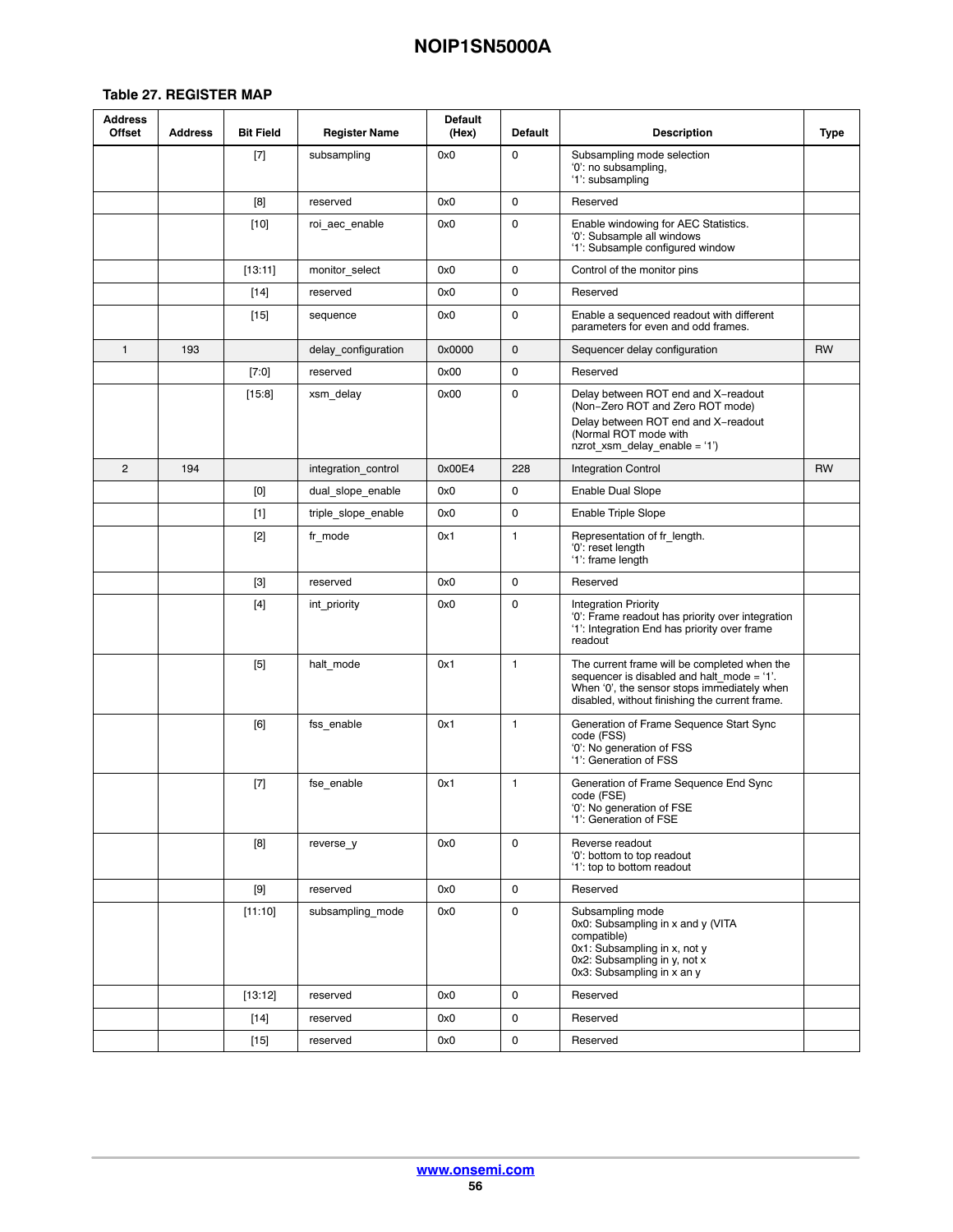| <b>Address</b><br><b>Offset</b> | <b>Address</b> | <b>Bit Field</b> | <b>Register Name</b>           | <b>Default</b><br>(Hex) | <b>Default</b>      | <b>Description</b>                                                                                                                               | <b>Type</b> |
|---------------------------------|----------------|------------------|--------------------------------|-------------------------|---------------------|--------------------------------------------------------------------------------------------------------------------------------------------------|-------------|
| 3                               | 195            |                  | roi active0 0                  | 0x0001                  | $\mathbf{1}$        | <b>Active ROI Selection</b>                                                                                                                      | <b>RW</b>   |
|                                 |                | [15:0]           | roi active0                    | 0x01                    | $\mathbf{1}$        | <b>Active ROI Selection</b><br>[0] Roi0 Active<br>[1] Roi1 Active                                                                                |             |
|                                 |                |                  |                                |                         |                     | [15] Roi15 Active                                                                                                                                |             |
| $\overline{4}$                  | 196            |                  | reserved                       | 0x0000                  | $\mathbf 0$         | Reserved                                                                                                                                         | <b>RW</b>   |
|                                 |                | [15:0]           | reserved                       | 0x0000                  | 0                   | Reserved                                                                                                                                         |             |
| 5                               | 197            |                  | black lines                    | 0x0102                  | 258                 | <b>Black Line Configuration</b>                                                                                                                  | <b>RW</b>   |
|                                 |                | $[7:0]$          | black lines                    | 0x02                    | $\overline{2}$      | Number of black lines. Minimum is 1.<br>Range 1-255                                                                                              |             |
|                                 |                | $[12:8]$         | gate first line                | 0x1                     | 1                   | Blank out first lines<br>0: no blank<br>1-31: blank 1-31 lines                                                                                   |             |
| 6                               | 198            |                  | reserved                       | 0x0000                  | $\mathbf 0$         | Reserved                                                                                                                                         | <b>RW</b>   |
|                                 |                | [11:0]           | reserved                       | 0x000                   | 0                   | Reserved                                                                                                                                         |             |
| $\overline{7}$                  | 199            |                  | mult_timer0                    | 0x0001                  | $\mathbf{1}$        | Exposure/Frame Rate Configuration                                                                                                                | <b>RW</b>   |
|                                 |                | [15:0]           | mult timer0                    | 0x0001                  | $\mathbf{1}$        | <b>Mult Timer</b><br>Defines granularity (unit = 1/PLL clock) of<br>exposure and reset length                                                    |             |
| 8                               | 200            |                  | fr length0                     | 0x0000                  | $\mathsf 0$         | Exposure/Frame Rate Configuration                                                                                                                | <b>RW</b>   |
|                                 |                | [15:0]           | fr length0                     | 0x0000                  | 0                   | Frame/Reset length<br>Reset length when fr mode = $0$ ',<br>Frame Length when $\overline{fr}$ mode = '1'<br>Granularity defined by mult timer    |             |
| 9                               | 201            |                  | exposure0                      | 0x0000                  | $\mathbf 0$         | Exposure/Frame Rate Configuration                                                                                                                | <b>RW</b>   |
|                                 |                | [15:0]           | exposure0                      | 0x0000                  | 0                   | <b>Exposure Time</b><br>Granularity defined by mult timer                                                                                        |             |
| 10                              | 202            |                  | exposure ds0                   | 0x0000                  | $\mathbf 0$         | Exposure/Frame Rate Configuration                                                                                                                | RW          |
|                                 |                | $[15:0]$         | exposure ds0                   | 0x0000                  | 0                   | Exposure Time (Dual Slope)<br>Granularity defined by mult timer                                                                                  |             |
| 11                              | 203            |                  | exposure ts0                   | 0x0000                  | $\mathsf{O}\xspace$ | Exposure/Frame Rate Configuration                                                                                                                | <b>RW</b>   |
|                                 |                | [15:0]           | exposure ts0                   | 0x0000                  | 0                   | Exposure Time (Triple Slope)<br>Granularity defined by mult timer                                                                                |             |
| 12                              | 204            |                  | gain configuration0            | 0x01E3                  | 483                 | Gain Configuration                                                                                                                               | <b>RW</b>   |
|                                 |                | $[4:0]$          | mux gainsw0                    | 0x03                    | 3                   | Column Gain Setting                                                                                                                              |             |
|                                 |                | [12:5]           | afe_gain0                      | 0xF                     | 15                  | AFE Programmable Gain Setting                                                                                                                    |             |
|                                 |                | $[13]$           | gain lat comp                  | 0x0                     | 0                   | Postpone gain update by 1 frame when '1' to<br>compensate for exposure time updates<br>latency.<br>Gain is applied at start of next frame if '0' |             |
| 13                              | 205            |                  | digital gain<br>configuration0 | 0x0080                  | 128                 | <b>Gain Configuration</b>                                                                                                                        | <b>RW</b>   |
|                                 |                | [11:0]           | db gain0                       | 0x080                   | 128                 | Digital Gain                                                                                                                                     |             |
| 14                              | 206            |                  | sync configuration             | 0x037F                  | 895                 | Synchronization Configuration                                                                                                                    | <b>RW</b>   |
|                                 |                | [0]              | sync_rs_x_length               | 0x1                     | 1                   | Update of rs x length will not be sync'ed at<br>start of frame when '0'                                                                          |             |
|                                 |                | $[1]$            | sync black lines               | 0x1                     | $\mathbf{1}$        | Update of black_lines will not be sync'ed at<br>start of frame when '0'                                                                          |             |
|                                 |                | $[2]$            | sync_dummy_lines               | 0x1                     | $\mathbf{1}$        | Update of dummy_lines will not be sync'ed at<br>start of frame when '0'                                                                          |             |
|                                 |                | $^{[3]}$         | sync exposure                  | 0x1                     | 1                   | Update of exposure will not be sync'ed at start<br>of frame when '0'                                                                             |             |
|                                 |                | $[4]$            | sync_gain                      | 0x1                     | $\mathbf{1}$        | Update of gain settings (gain sw, afe gain)<br>will not be sync'ed at start of frame when '0'                                                    |             |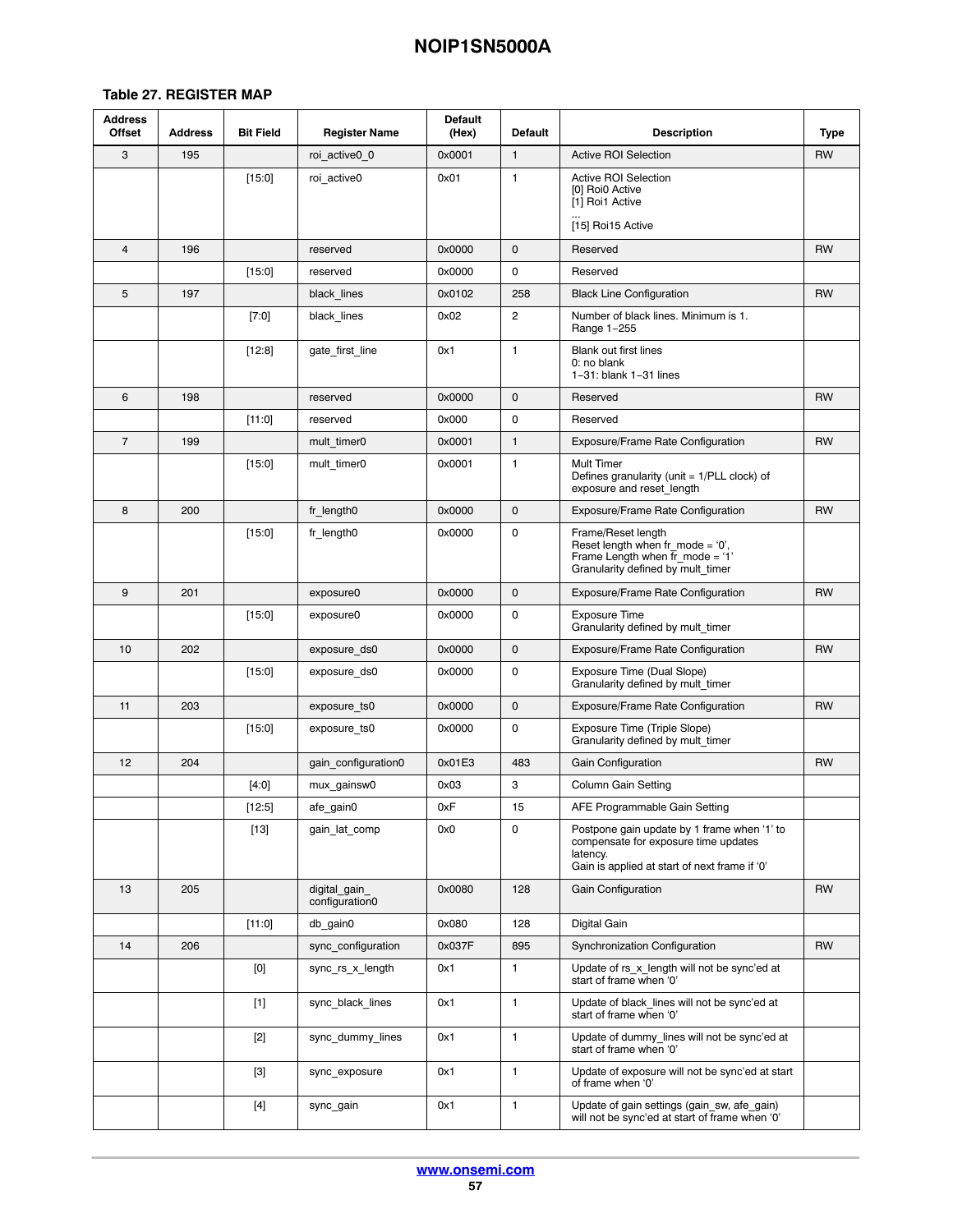| <b>Address</b><br><b>Offset</b> | <b>Address</b> | <b>Bit Field</b> | <b>Register Name</b>    | <b>Default</b><br>(Hex) | <b>Default</b>   | <b>Description</b>                                                                                                                                                                                                                                                                                                                                                                                                                                | <b>Type</b>   |
|---------------------------------|----------------|------------------|-------------------------|-------------------------|------------------|---------------------------------------------------------------------------------------------------------------------------------------------------------------------------------------------------------------------------------------------------------------------------------------------------------------------------------------------------------------------------------------------------------------------------------------------------|---------------|
|                                 |                | $[5]$            | sync roi                | 0x1                     | $\mathbf{1}$     | Update of roi updates (active roi) will not be<br>sync'ed at start of frame when '0'                                                                                                                                                                                                                                                                                                                                                              |               |
|                                 |                | [6]              | sync ref lines          | 0x1                     | $\mathbf{1}$     | Update of ref lines will not be sync'ed at start<br>of frame when '0'                                                                                                                                                                                                                                                                                                                                                                             |               |
|                                 |                | $^{[8]}$         | blank roi switch        | 0x1                     | $\mathbf{1}$     | Blank first frame after ROI switching                                                                                                                                                                                                                                                                                                                                                                                                             |               |
|                                 |                | $[9]$            | blank<br>subsampling ss | 0x1                     | 1                | Blank first frame after subsampling mode<br>switching<br>'0': No blanking<br>'1': Blanking                                                                                                                                                                                                                                                                                                                                                        |               |
|                                 |                | $[10]$           | exposure_sync_<br>mode  | 0x0                     | 0                | When '0', exposure configurations are sync'ed<br>at the start of FOT. When '1', exposure con-<br>figurations sync is disabled (continuously<br>syncing). This mode is only relevant for<br>Triggered snapshot - master mode, where the<br>exposure configurations are sync'ed at the<br>start of exposure rather than the start of FOT.<br>For all other modes it should be set to '0'.<br>Note: Sync is still postponed if<br>sync_exposure='0'. |               |
| 15                              | 207            |                  | ref lines               | 0x0000                  | 0                | Reference Line Configuration                                                                                                                                                                                                                                                                                                                                                                                                                      | <b>RW</b>     |
|                                 |                | $[7:0]$          | ref lines               | 0x00                    | 0                | Number of Reference Lines<br>$0 - 255$                                                                                                                                                                                                                                                                                                                                                                                                            |               |
| 36                              | 228            |                  | roi active0 1           | 0x0001                  | $\mathbf{1}$     | <b>Active ROI Selection</b>                                                                                                                                                                                                                                                                                                                                                                                                                       | <b>RW</b>     |
|                                 |                | $[7:0]$          | roi active1             | 0x01                    | $\mathbf{1}$     | <b>Active ROI Selection</b><br>[0] Roi0 Active<br>[1] Roi1 Active                                                                                                                                                                                                                                                                                                                                                                                 |               |
|                                 |                |                  |                         |                         |                  | [15] Roi15 Active                                                                                                                                                                                                                                                                                                                                                                                                                                 |               |
| 48                              | 240            |                  | x resolution            | 0x00A2<br>[0x007C]      | 162<br>[124]     | Sequencer Status                                                                                                                                                                                                                                                                                                                                                                                                                                  | <b>Status</b> |
|                                 |                | $[7:0]$          | x_resolution            | 0x000A2<br>[0x007C]     | 162<br>$[124]$   | Sensor x resolution                                                                                                                                                                                                                                                                                                                                                                                                                               |               |
| 49                              | 241            |                  | y resolution            | 0x0800<br>[0x04F0]      | 2048<br>$[1264]$ | Sequencer Status                                                                                                                                                                                                                                                                                                                                                                                                                                  | Status        |
|                                 |                | $[12:0]$         | y_resolution            | 0x0800<br>[0x04F0]      | 2048<br>$[1264]$ | Sensor y resolution                                                                                                                                                                                                                                                                                                                                                                                                                               |               |
| 50                              | 242            |                  | mult timer status       | 0x0000                  | 0                | Sequencer Status                                                                                                                                                                                                                                                                                                                                                                                                                                  | <b>Status</b> |
|                                 |                | $[15:0]$         | mult timer              | 0x0000                  | 0                | Mult Timer Status (Master Snapshot Shutter<br>only)                                                                                                                                                                                                                                                                                                                                                                                               |               |
| 51                              | 243            |                  | reset length status     | 0x0000                  | 0                | Sequencer Status                                                                                                                                                                                                                                                                                                                                                                                                                                  | <b>Status</b> |
|                                 |                | [15:0]           | reset_length            | 0x0000                  | 0                | Current Reset Length (not in Slave mode)                                                                                                                                                                                                                                                                                                                                                                                                          |               |
| 52                              | 244            |                  | exposure status         | 0x0000                  | 0                | Sequencer Status                                                                                                                                                                                                                                                                                                                                                                                                                                  | <b>Status</b> |
|                                 |                | $[15:0]$         | exposure                | 0x0000                  | 0                | Current Exposure Time (not in Slave mode)                                                                                                                                                                                                                                                                                                                                                                                                         |               |
| 53                              | 245            |                  | exposure ds status      | 0x0000                  | 0                | <b>Sequencer Status</b>                                                                                                                                                                                                                                                                                                                                                                                                                           | <b>Status</b> |
|                                 |                | $[15:0]$         | exposure ds             | 0x0000                  | 0                | Current Exposure Time (not in Slave mode)                                                                                                                                                                                                                                                                                                                                                                                                         |               |
| 54                              | 246            |                  | exposure ts status      | 0x0000                  | 0                | Sequencer Status                                                                                                                                                                                                                                                                                                                                                                                                                                  | Status        |
|                                 |                | $[15:0]$         | exposure_ts             | 0x0000                  | 0                | Current Exposure Time (not in Slave mode)                                                                                                                                                                                                                                                                                                                                                                                                         |               |
| 55                              | 247            |                  | gain status             | 0x0000                  | 0                | Sequencer Status                                                                                                                                                                                                                                                                                                                                                                                                                                  | <b>Status</b> |
|                                 |                | $[4:0]$          | mux_gainsw              | 0x00                    | 0                | <b>Current Column Gain Setting</b>                                                                                                                                                                                                                                                                                                                                                                                                                |               |
|                                 |                | $[12:5]$         | afe gain                | 0x00                    | 0                | Current AFE Programmable Gain                                                                                                                                                                                                                                                                                                                                                                                                                     |               |
| 56                              | 248            |                  | digital_gain_status     | 0x0000                  | 0                | Sequencer Status                                                                                                                                                                                                                                                                                                                                                                                                                                  | Status        |
|                                 |                | [11:0]           | db gain                 | 0x000                   | 0                | Digital Gain                                                                                                                                                                                                                                                                                                                                                                                                                                      |               |
|                                 |                | [12]             | dual_slope              | 0x0                     | 0                | Dual Slope Enabled                                                                                                                                                                                                                                                                                                                                                                                                                                |               |
|                                 |                | [13]             | triple slope            | 0x0                     | 0                | Triple Slope Enabled                                                                                                                                                                                                                                                                                                                                                                                                                              |               |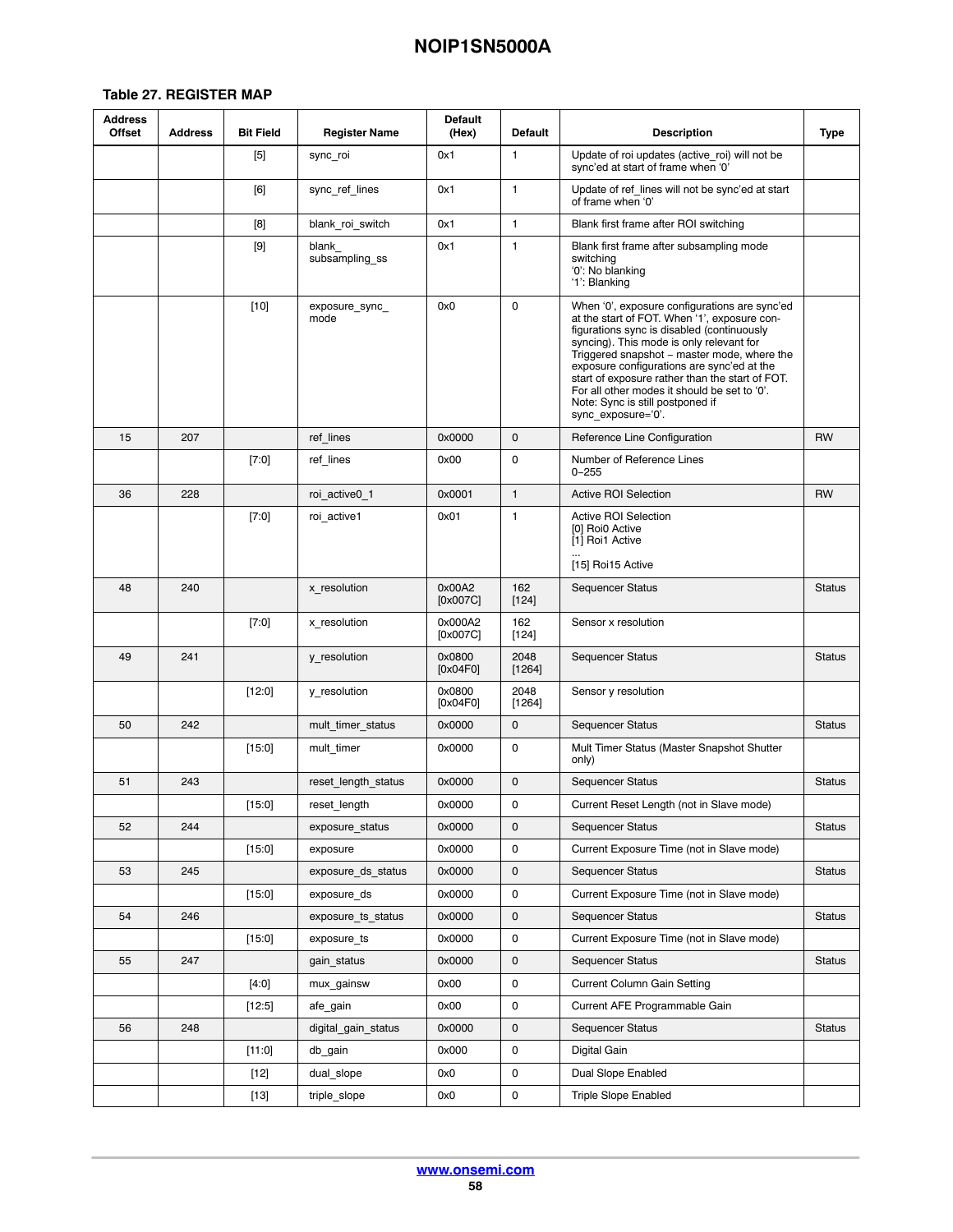#### **Table [27](#page-45-0). REGISTER MAP**

| <b>Address</b><br><b>Offset</b> | <b>Address</b>                    | <b>Bit Field</b> | <b>Register Name</b>       | <b>Default</b><br>(Hex) | <b>Default</b> | <b>Description</b>                                                                 | Type      |
|---------------------------------|-----------------------------------|------------------|----------------------------|-------------------------|----------------|------------------------------------------------------------------------------------|-----------|
| 61                              | 253                               |                  | roi aec<br>configuration0  | 0x0000                  | $\mathbf 0$    | <b>AEC ROI Configuration</b>                                                       | <b>RW</b> |
|                                 |                                   | $[7:0]$          | x_start                    | 0x00                    | 0              | AEC ROI X Start Configuration (used for AEC<br>statistics when roi_aec_enable='1') |           |
|                                 |                                   | [15:8]           | x_end                      | 0x00                    | 0              | AEC ROI X End Configuration (used for AEC<br>statistics when roi aec enable='1')   |           |
| 62                              | 254                               |                  | roi_aec_<br>configuration1 | 0x0000                  | 0              | <b>AEC ROI Configuration</b>                                                       | <b>RW</b> |
|                                 |                                   | $[12:0]$         | y_start                    | 0x0000                  | 0              | AEC ROI Y Start Configuration (used for AEC<br>statistics when roi_aec_enable='1') |           |
| 63                              | 255                               |                  | roi aec<br>configuration2  | 0x0000                  | 0              | <b>AEC ROI Configuration</b>                                                       | <b>RW</b> |
|                                 |                                   | $[12:0]$         | y_end                      | 0x0000                  | 0              | AEC ROI Y End Configuration (used for AEC<br>statistics when roi_aec_enable='1')   |           |
|                                 | Sequencer ROI [Block Offset: 256] |                  |                            |                         |                |                                                                                    |           |
| 0                               | 256                               |                  | roi0 configuration0        | 0xA100                  | 41216          | <b>ROI Configuration</b>                                                           | <b>RW</b> |
|                                 |                                   | $[7:0]$          | x_start                    | 0x00                    | 0              | X Start Configuration                                                              |           |
|                                 |                                   | [15:8]           | x_end                      | 0xA1                    | 161            | X End Configuration                                                                |           |
| 1                               | 257                               |                  | roi0 configuration1        | 0x0000                  | 0              | <b>ROI Configuration</b>                                                           | <b>RW</b> |
|                                 |                                   | $[12:0]$         | y_start                    | 0x0000                  | 0              | Y Start Configuration                                                              |           |
| $\mathbf{2}$                    | 258                               |                  | roi0 configuration2        | 0x07FF                  | 2047           | <b>ROI Configuration</b>                                                           | <b>RW</b> |
|                                 |                                   | $[12:0]$         | y_end                      | 0x7FF                   | 2047           | Y End Configuration                                                                |           |
| 3                               | 259                               |                  | roi1_configuration0        | 0xA100                  | 41216          | <b>ROI Configuration</b>                                                           | <b>RW</b> |
|                                 |                                   | $[7:0]$          | x_start                    | 0x00                    | 0              | X Start Configuration                                                              |           |
|                                 |                                   | [15:8]           | x_end                      | 0xA1                    | 161            | X End Configuration                                                                |           |
| 4                               | 260                               |                  | roi1 configuration1        | 0x0000                  | 0              | <b>ROI Configuration</b>                                                           | <b>RW</b> |
|                                 |                                   | $[12:0]$         | y_start                    | 0x0000                  | 0              | Y Start Configuration                                                              |           |
| 5                               | 261                               |                  | roi1 configuration2        | 0x07FF                  | 2047           | <b>ROI Configuration</b>                                                           | <b>RW</b> |
|                                 |                                   | $[12:0]$         | y_end                      | 0x7FF                   | 2047           | Y End Configuration                                                                |           |
| 6                               | 262                               |                  | roi2 configuration0        | 0xA100                  | 41216          | <b>ROI Configuration</b>                                                           | <b>RW</b> |
|                                 |                                   | $[7:0]$          | x_start                    | 0x00                    | 0              | X Start Configuration                                                              |           |
|                                 |                                   | $[15:8]$         | x_end                      | 0xA1                    | 161            | X End Configuration                                                                |           |
| $\overline{7}$                  | 263                               |                  | roi2_configuration1        | 0x0000                  | 0              | <b>ROI Configuration</b>                                                           | RW        |
|                                 |                                   | $[12:0]$         | y_start                    | 0x0000                  | 0              | Y Start Configuration                                                              |           |
| 8                               | 264                               |                  | roi2 configuration2        | 0x07FF                  | 2047           | <b>ROI Configuration</b>                                                           | RW        |
|                                 |                                   | $[12:0]$         | y_end                      | 0x7FF                   | 2047           | Y End Configuration                                                                |           |
| 9                               | 265                               |                  | roi3_configuration0        | 0xA100                  | 41216          | <b>ROI Configuration</b>                                                           | <b>RW</b> |
|                                 |                                   | $[7:0]$          | x start                    | 0x00                    | 0              | X Start Configuration                                                              |           |
|                                 |                                   | [15:8]           | x end                      | 0xA1                    | 161            | X End Configuration                                                                |           |

10 266 roi3\_configuration1 0x0000 0 ROI Configuration RW [12:0] y\_start 0x0000 0 Y Start Configuration 11 267 | roi3\_configuration2 0x07FF 2047 ROI Configuration RW [12:0] yend 0x7FF 2047 Y End Configuration 12 268 roi4\_configuration0 0xA100 41216 ROI Configuration RW [7:0] x\_start 0x00 0 X Start Configuration [15:8] x\_end 0xA1 161 X End Configuration 13 269 roi4\_configuration1 0x0000 0 ROI Configuration RW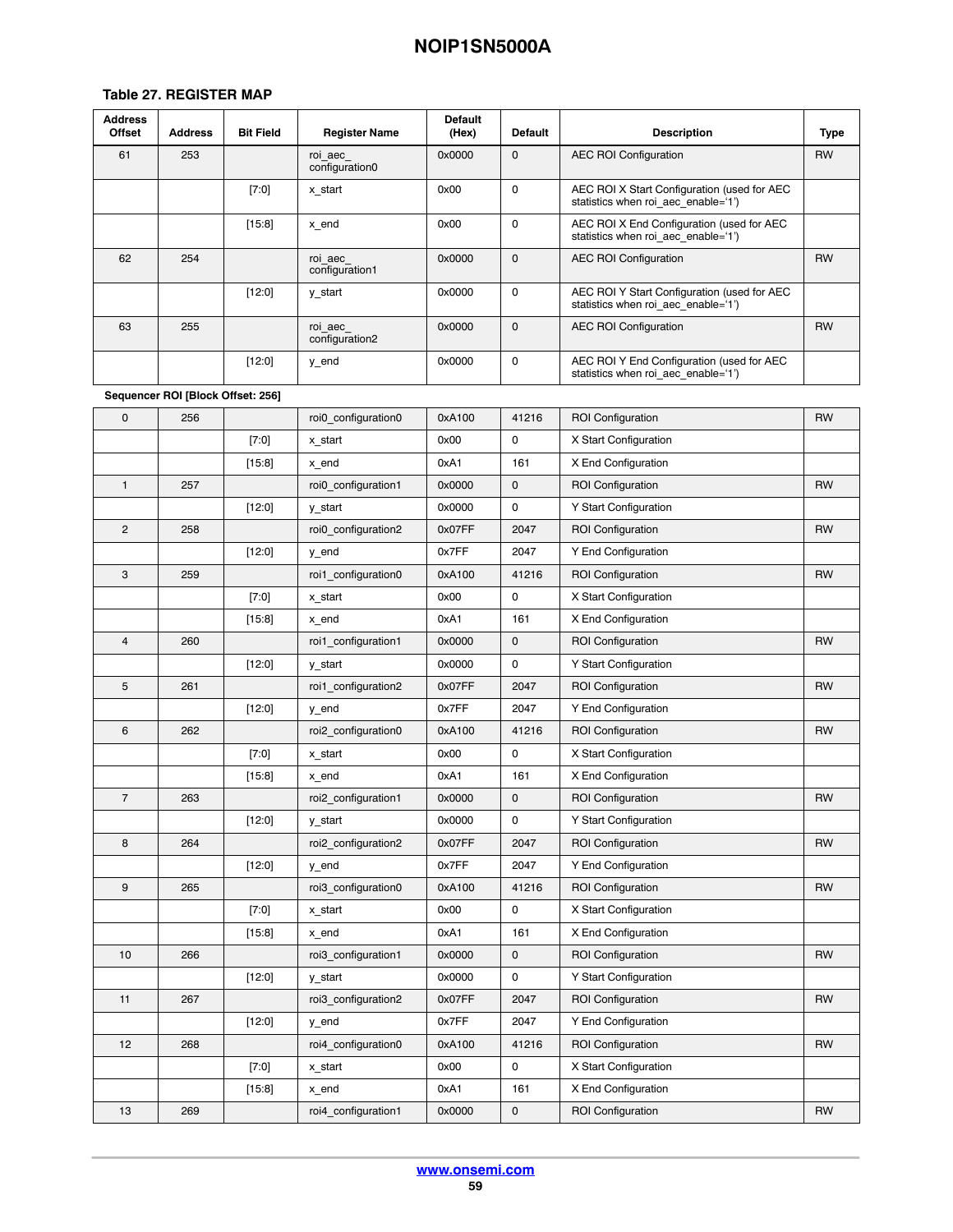| <b>Address</b><br><b>Offset</b> | <b>Address</b> | <b>Bit Field</b> | <b>Register Name</b> | <b>Default</b><br>(Hex) | <b>Default</b> | <b>Description</b>       | <b>Type</b> |
|---------------------------------|----------------|------------------|----------------------|-------------------------|----------------|--------------------------|-------------|
|                                 |                | $[12:0]$         | y_start              | 0x0000                  | 0              | Y Start Configuration    |             |
| 14                              | 270            |                  | roi4_configuration2  | 0x07FF                  | 2047           | <b>ROI Configuration</b> | <b>RW</b>   |
|                                 |                | $[12:0]$         | y_end                | 0x7FF                   | 2047           | Y End Configuration      |             |
| 15                              | 271            |                  | roi5_configuration0  | 0xA100                  | 41216          | <b>ROI Configuration</b> | RW          |
|                                 |                | $[7:0]$          | x_start              | 0x00                    | 0              | X Start Configuration    |             |
|                                 |                | [15:8]           | x_end                | 0xA1                    | 161            | X End Configuration      |             |
| 16                              | 272            |                  | roi5_configuration1  | 0x0000                  | 0              | <b>ROI Configuration</b> | <b>RW</b>   |
|                                 |                | $[12:0]$         | y_start              | 0x0000                  | 0              | Y Start Configuration    |             |
| 17                              | 273            |                  | roi5_configuration2  | 0x07FF                  | 2047           | <b>ROI Configuration</b> | <b>RW</b>   |
|                                 |                | [12:0]           | y_end                | 0x7FF                   | 2047           | Y End Configuration      |             |
| 18                              | 274            |                  | roi6 configuration0  | 0xA100                  | 41216          | <b>ROI Configuration</b> | <b>RW</b>   |
|                                 |                | $[7:0]$          | x_start              | 0x00                    | 0              | X Start Configuration    |             |
|                                 |                | $[15:8]$         | x_end                | 0xA1                    | 161            | X End Configuration      |             |
| 19                              | 275            |                  | roi6_configuration1  | 0x0000                  | 0              | <b>ROI Configuration</b> | RW          |
|                                 |                | [12:0]           | y_start              | 0x0000                  | 0              | Y Start Configuration    |             |
| 20                              | 276            |                  | roi6 configuration2  | 0x07FF                  | 2047           | <b>ROI Configuration</b> | <b>RW</b>   |
|                                 |                | [12:0]           | y_end                | 0x7FF                   | 2047           | Y End Configuration      |             |
| 21                              | 277            |                  | roi7 configuration0  | 0xA100                  | 41216          | <b>ROI Configuration</b> | <b>RW</b>   |
|                                 |                | [7:0]            | x_start              | 0x00                    | 0              | X Start Configuration    |             |
|                                 |                | [15:8]           | x_end                | 0xA1                    | 161            | X End Configuration      |             |
| 22                              | 278            |                  | roi7_configuration1  | 0x0000                  | 0              | <b>ROI Configuration</b> | <b>RW</b>   |
|                                 |                | $[12:0]$         | y_start              | 0x0000                  | 0              | Y Start Configuration    |             |
| 23                              | 279            |                  | roi7_configuration2  | 0x07FF                  | 2047           | <b>ROI Configuration</b> | <b>RW</b>   |
|                                 |                | $[12:0]$         | y_end                | 0x7FF                   | 2047           | Y End Configuration      |             |
| 24                              | 280            |                  | roi8_configuration0  | 0xA100                  | 41216          | <b>ROI Configuration</b> | <b>RW</b>   |
|                                 |                | [7:0]            | x_start              | 0x00                    | 0              | X Start Configuration    |             |
|                                 |                | [15:8]           | x_end                | 0xA1                    | 161            | X End Configuration      |             |
| 25                              | 281            |                  | roi8 configuration1  | 0x0000                  | $\mathsf 0$    | <b>ROI Configuration</b> | <b>RW</b>   |
|                                 |                | $[12:0]$         | y_start              | 0x0000                  | 0              | Y Start Configuration    |             |
| 26                              | 282            |                  | roi8_configuration2  | 0x07FF                  | 2047           | <b>ROI Configuration</b> | RW          |
|                                 |                | [12:0]           | y_end                | 0x7FF                   | 2047           | Y End Configuration      |             |
| 27                              | 283            |                  | roi9 configuration0  | 0xA100                  | 41216          | <b>ROI Configuration</b> | RW          |
|                                 |                | $[7:0]$          | x_start              | 0x00                    | 0              | X Start Configuration    |             |
|                                 |                | [15:8]           | x_end                | 0xA1                    | 161            | X End Configuration      |             |
| 28                              | 284            |                  | roi9 configuration1  | 0x0000                  | 0              | <b>ROI Configuration</b> | <b>RW</b>   |
|                                 |                | [12:0]           | y_start              | 0x0000                  | 0              | Y Start Configuration    |             |
| 29                              | 285            |                  | roi9 configuration2  | 0x07FF                  | 2047           | <b>ROI Configuration</b> | RW          |
|                                 |                | [12:0]           | y_end                | 0x7FF                   | 2047           | Y End Configuration      |             |
| 30                              | 286            |                  | roi10 configuration0 | 0xA100                  | 41216          | <b>ROI Configuration</b> | RW          |
|                                 |                | $[7:0]$          | x_start              | 0x00                    | 0              | X Start Configuration    |             |
|                                 |                | [15:8]           | x_end                | 0xA1                    | 161            | X End Configuration      |             |
| 31                              | 287            |                  | roi10_configuration1 | 0x0000                  | 0              | <b>ROI Configuration</b> | RW          |
|                                 |                | [12:0]           | y_start              | 0x0000                  | 0              | Y Start Configuration    |             |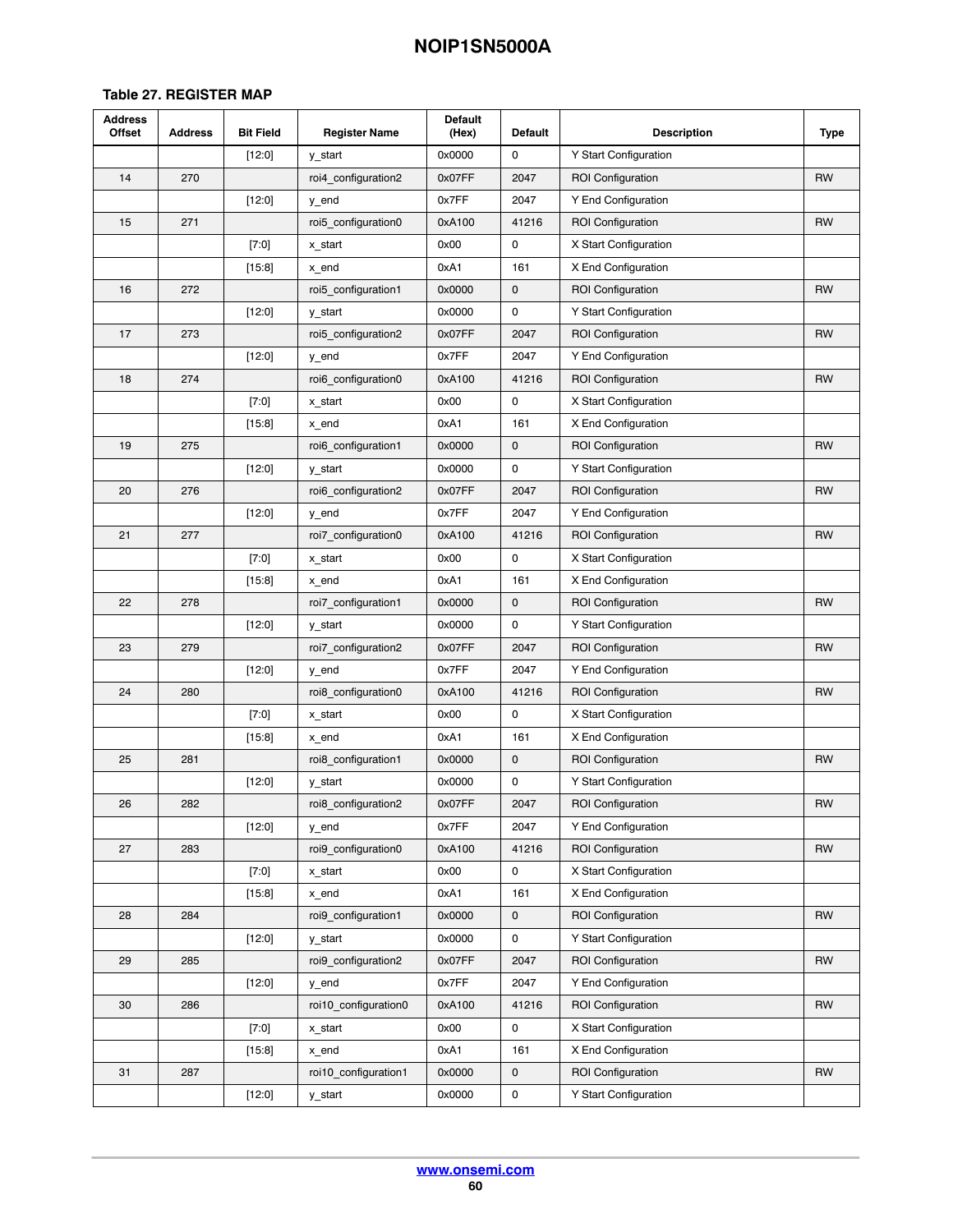| <b>Address</b><br>Offset | Address | <b>Bit Field</b> | <b>Register Name</b> | <b>Default</b><br>(Hex) | <b>Default</b> | <b>Description</b>       | <b>Type</b> |
|--------------------------|---------|------------------|----------------------|-------------------------|----------------|--------------------------|-------------|
| 32                       | 288     |                  | roi10_configuration2 | 0x07FF                  | 2047           | <b>ROI Configuration</b> | RW          |
|                          |         | [12:0]           | y_end                | 0x7FF                   | 2047           | Y End Configuration      |             |
| 33                       | 289     |                  | roi11_configuration0 | 0xA100                  | 41216          | <b>ROI Configuration</b> | <b>RW</b>   |
|                          |         | $[7:0]$          | $x\_start$           | 0x00                    | 0              | X Start Configuration    |             |
|                          |         | [15:8]           | x_end                | 0xA1                    | 161            | X End Configuration      |             |
| 34                       | 290     |                  | roi11_configuration1 | 0x0000                  | 0              | <b>ROI Configuration</b> | <b>RW</b>   |
|                          |         | [12:0]           | y_start              | 0x0000                  | 0              | Y Start Configuration    |             |
| 35                       | 291     |                  | roi11 configuration2 | 0x07FF                  | 2047           | <b>ROI Configuration</b> | <b>RW</b>   |
|                          |         | [12:0]           | y_end                | 0x7FF                   | 2047           | Y End Configuration      |             |
| 36                       | 292     |                  | roi12_configuration0 | 0xA100                  | 41216          | <b>ROI Configuration</b> | <b>RW</b>   |
|                          |         | $[7:0]$          | $x\_start$           | 0x00                    | 0              | X Start Configuration    |             |
|                          |         | $[15:8]$         | x_end                | 0xA1                    | 161            | X End Configuration      |             |
| 37                       | 293     |                  | roi12 configuration1 | 0x0000                  | 0              | <b>ROI Configuration</b> | <b>RW</b>   |
|                          |         | [12:0]           | y_start              | 0x0000                  | 0              | Y Start Configuration    |             |
| 38                       | 294     |                  | roi12_configuration2 | 0x07FF                  | 2047           | <b>ROI Configuration</b> | <b>RW</b>   |
|                          |         | $[12:0]$         | y_end                | 0x7FF                   | 2047           | Y End Configuration      |             |
| 39                       | 295     |                  | roi13_configuration0 | 0xA100                  | 41216          | <b>ROI Configuration</b> | RW          |
|                          |         | [7:0]            | x_start              | 0x00                    | 0              | X Start Configuration    |             |
|                          |         | $[15:8]$         | x_end                | 0xA1                    | 161            | X End Configuration      |             |
| 40                       | 296     |                  | roi13_configuration1 | 0x0000                  | 0              | <b>ROI Configuration</b> | <b>RW</b>   |
|                          |         | $[12:0]$         | y_start              | 0x0000                  | 0              | Y Start Configuration    |             |
| 41                       | 297     |                  | roi13_configuration2 | 0x07FF                  | 2047           | <b>ROI Configuration</b> | <b>RW</b>   |
|                          |         | $[12:0]$         | y_end                | 0x7FF                   | 2047           | Y End Configuration      |             |
| 42                       | 298     |                  | roi14_configuration0 | 0xA100                  | 41216          | <b>ROI Configuration</b> | RW          |
|                          |         | $[7:0]$          | x_start              | 0x00                    | 0              | X Start Configuration    |             |
|                          |         | [15:8]           | x_end                | 0xA1                    | 161            | X End Configuration      |             |
| 43                       | 299     |                  | roi14_configuration1 | 0x0000                  | 0              | <b>ROI Configuration</b> | <b>RW</b>   |
|                          |         | [12:0]           | y_start              | 0x0000                  | 0              | Y Start Configuration    |             |
| 44                       | 300     |                  | roi14_configuration2 | 0x07FF                  | 2047           | <b>ROI Configuration</b> | RW          |
|                          |         | [12:0]           | y_end                | 0x7FF                   | 2047           | Y End Configuration      |             |
| 45                       | 301     |                  | roi15 configuration0 | 0xA100                  | 41216          | <b>ROI</b> Configuration | <b>RW</b>   |
|                          |         | $[7:0]$          | x start              | 0x00                    | $\mathsf{o}\,$ | X Start Configuration    |             |
|                          |         | $[15:8]$         | x_end                | 0xA1                    | 161            | X End Configuration      |             |
| 46                       | 302     |                  | roi15_configuration1 | 0x0000                  | 0              | <b>ROI Configuration</b> | RW          |
|                          |         | [12:0]           | y_start              | 0x0000                  | 0              | Y Start Configuration    |             |
| 47                       | 303     |                  | roi15 configuration2 | 0x07FF                  | 2047           | <b>ROI Configuration</b> | RW          |
|                          |         | [12:0]           | y_end                | 0x7FF                   | 2047           | Y End Configuration      |             |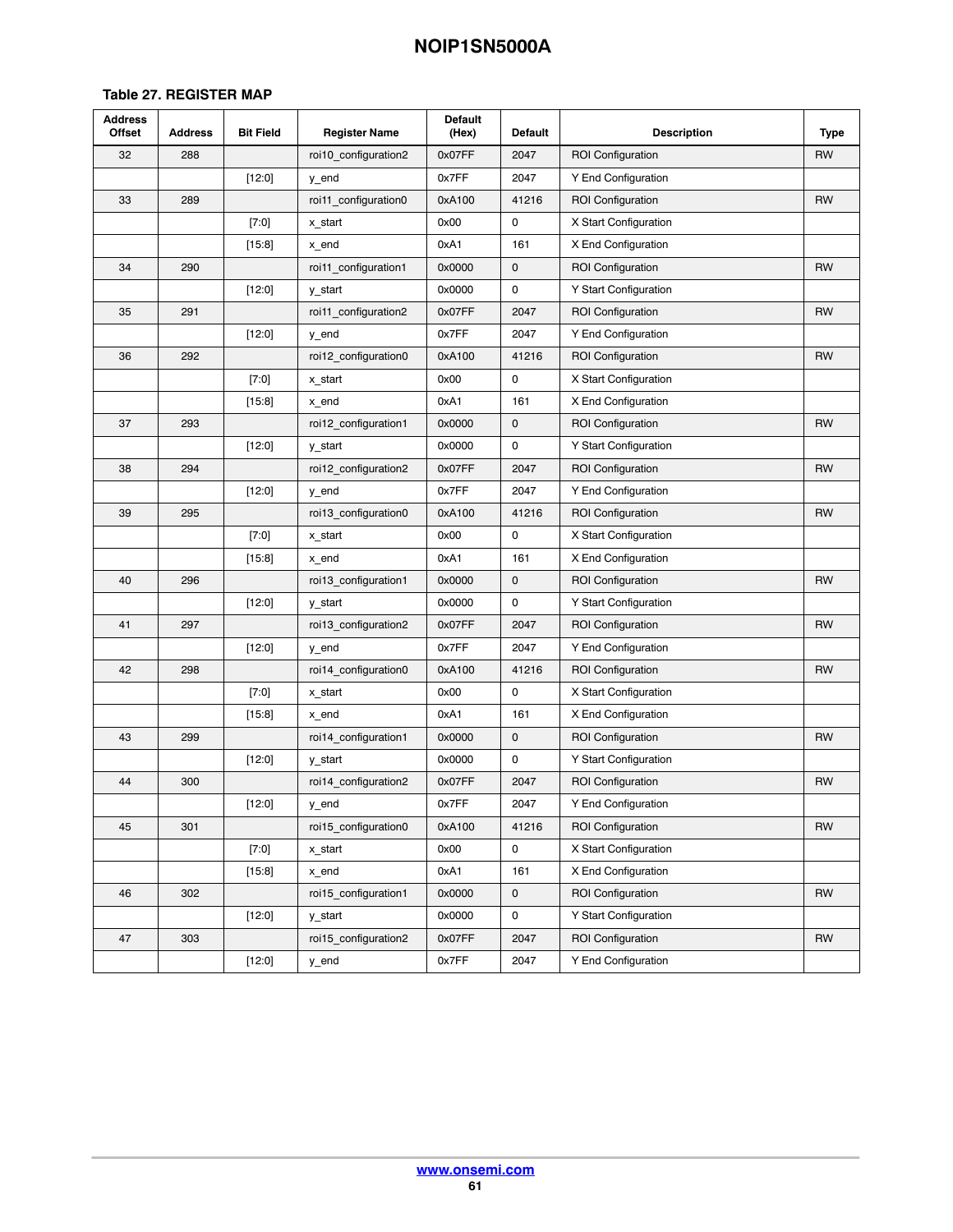## **Selectable Pin−Out**

The PYTHON sensor has a built−in possibility to route some of the internal signals to different pads at the side of the chip.

The pin−out is controlled by glob\_config in the chip\_configuration register, located at address 2. The two possible pin outs in the 84 pin package are listed in Table 28. By default, 0x3 setting is selected.

#### **Table 28. ALTERNATIVE PIN OUT OPTIONS**

| glob config = $0x3$ | $glob$ config = 0x1 | 84-pin<br><b>LCC</b> | $128-pad$<br><b>LGA</b> |
|---------------------|---------------------|----------------------|-------------------------|
| doutn1              | clock outn          | 8                    | D <sub>4</sub>          |
| doutp1              | clock outp          | 9                    | D <sub>5</sub>          |
| clock outn          | doutn1              | 14                   | G <sub>4</sub>          |
| clock outp          | doutp1              | 15                   | G5                      |
| syncn               | doutn6              | 29                   | H <sub>4</sub>          |
| syncp               | doutp6              | 30                   | <b>H<sub>5</sub></b>    |
| doutn6              | syncn               | 35                   | L <sub>4</sub>          |
| doutp6              | syncp               | 36                   | L <sub>5</sub>          |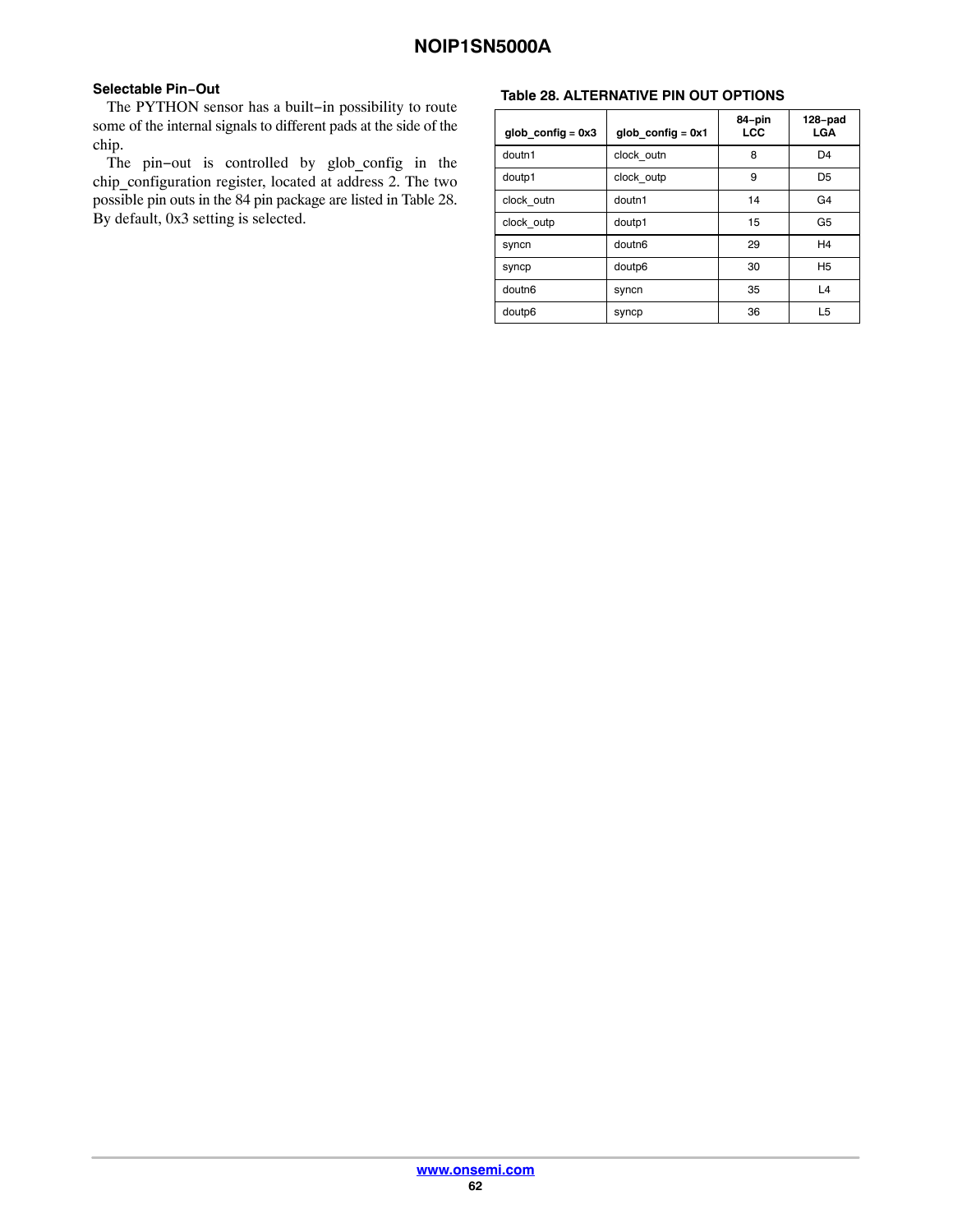### <span id="page-62-0"></span>**Pin List**

The PYTHON 2000 and PYTHON 5000 image sensors are available in LVDS output configuration (P1−SN/SE/FN, P3−SN/SE). The LVDS I/Os comply to the TIA/EIA−644−A Standard and the CMOS I/Os have 3.3 V signal level. Table 29 and Table [30](#page-64-0) show the pin list for the LCC−84 and LGA−128 packages respectively.

| Table 29. PIN LIST FOR P1-SN/SE/FN, P3-SN/SE FOR LCC-84 PINS |  |
|--------------------------------------------------------------|--|
|--------------------------------------------------------------|--|

| Package Pin No. | <b>Pin Name</b>    | I/O Type    | <b>Direction</b> | <b>Description</b>                                                 |
|-----------------|--------------------|-------------|------------------|--------------------------------------------------------------------|
| 1               | vdd_33             | Supply      |                  | 3.3 V Supply                                                       |
| $\overline{c}$  | nc                 |             |                  | For test purposes only. Do not connect                             |
| 3               | mosi               | <b>CMOS</b> | Input            | SPI Master Out - Slave In                                          |
| 4               | miso               | CMOS        | Output           | SPI Master In - Slave Out                                          |
| 5               | sck                | CMOS        | Input            | <b>SPI Input Clock</b>                                             |
| 6               | gnd_18             | Supply      |                  | 1.8 V Ground                                                       |
| $\overline{7}$  | vdd 18             | Supply      |                  | 1.8 V Supply                                                       |
| 8               | doutn1             | <b>LVDS</b> | Output           | LVDS Data Output Channel #1 (Negative), Not connected for P3-SN/SE |
| 9               | doutp1             | <b>LVDS</b> | Output           | LVDS Data Output Channel #1 (Positive), Not connected for P3-SN/SE |
| 10              | doutn0             | <b>LVDS</b> | Output           | LVDS Data Output Channel #0 (Negative)                             |
| 11              | doutp0             | <b>LVDS</b> | Output           | LVDS Data Output Channel #0 (Positive)                             |
| 12              | nc                 |             |                  | For test purposes only. Do not connect                             |
| 13              | nc                 |             |                  | For test purposes only. Do not connect                             |
| 14              | clock outn         | <b>LVDS</b> | Output           | LVDS Clock Output (Negative)                                       |
| 15              | clock_outp         | <b>LVDS</b> | Output           | LVDS Clock Output (Positive)                                       |
| 16              | doutn2             | <b>LVDS</b> | Output           | LVDS Data Output Channel #2 (Negative)                             |
| 17              | doutp2             | <b>LVDS</b> | Output           | LVDS Data Output Channel #2 (Positive)                             |
| 18              | doutn3             | <b>LVDS</b> | Output           | LVDS Data Output Channel #3 (Negative), Not connected for P3-SN/SE |
| 19              | doutp3             | <b>LVDS</b> | Output           | LVDS Data Output Channel #3 (Positive), Not connected for P3-SN/SE |
| 20              | gnd_18             | Supply      |                  | Supply 1.8 V Ground                                                |
| 21              | vdd_18             | Supply      |                  | Supply 1.8 V Supply                                                |
| 22              | nc                 |             |                  | For test purposes only. Do not connect                             |
| 23              | vdd 33             | Supply      |                  | Supply 3.3 V Supply                                                |
| 24              | gnd_33             | Supply      |                  | Supply 3.3 V Ground                                                |
| 25              | doutn4             | <b>LVDS</b> | Output           | LVDS Data Output Channel #4 (Negative)                             |
| 26              | doutp4             | <b>LVDS</b> | Output           | LVDS Data Output Channel #4 (Positive)                             |
| 27              | doutn <sub>5</sub> | <b>LVDS</b> | Output           | LVDS Data Output Channel #5 (Negative), Not connected for P3-SN/SE |
| 28              | doutp5             | <b>LVDS</b> | Output           | LVDS Data Output Channel #5 (Positive), Not connected for P3-SN/SE |
| 29              | syncn              | <b>LVDS</b> | Output           | LVDS Sync Channel Output (Negative)                                |
| 30              | syncp              | <b>LVDS</b> | Output           | LVDS Sync Channel Output (Positive)                                |
| 31              | nc                 |             |                  | For test purposes only. Do not connect                             |
| 32              | nc                 |             |                  | For test purposes only. Do not connect                             |
| 33              | doutn7             | <b>LVDS</b> | Output           | LVDS Data Output Channel #7 (Negative), Not connected for P3-SN/SE |
| 34              | doutp7             | <b>LVDS</b> | Output           | LVDS Data Output Channel #7 (Positive), Not connected for P3-SN/SE |
| 35              | doutn6             | <b>LVDS</b> | Output           | LVDS Data Output Channel #6 (Negative)                             |
| 36              | doutp6             | LVDS        | Output           | LVDS Data Output Channel #6 (Positive)                             |
| 37              | vdd_33             | Supply      |                  | Supply 3.3 V Supply                                                |
| 38              | gnd 33             | Supply      |                  | Supply 3.3 V Ground                                                |
| 39              | gnd_18             | Supply      |                  | Supply 1.8 V Ground                                                |
| 40              | vdd 18             | Supply      |                  | Supply 1.8 V Supply                                                |
| 41              | lvds_clock_inn     | <b>LVDS</b> | Input            | LVDS Clock Input (Negative)                                        |
| 42              | lvds_clock_inp     | <b>LVDS</b> | Input            | LVDS Clock Input (Positive)                                        |
| 43              | nc                 |             |                  | For test purposes only. Do not connect                             |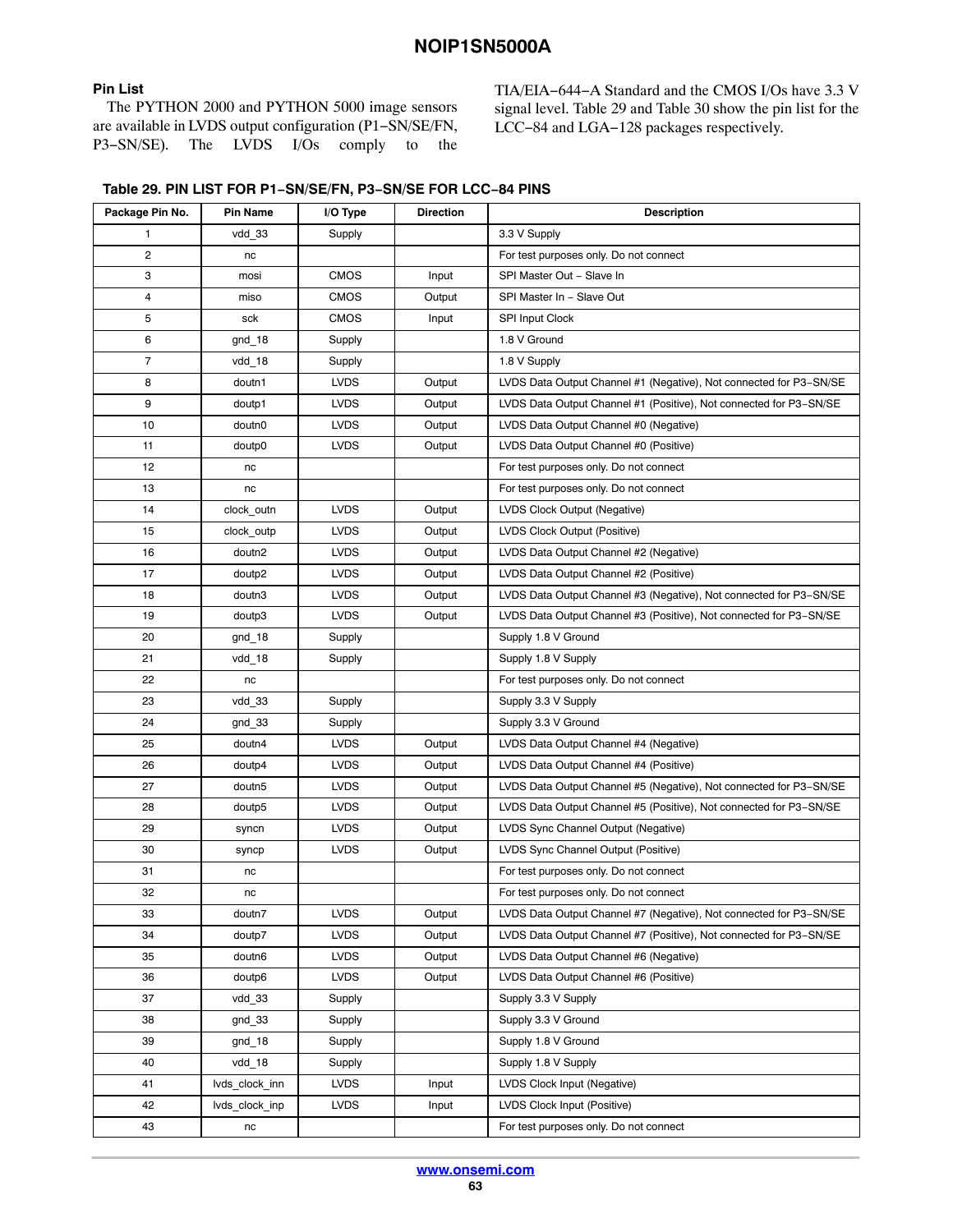### **Table [29](#page-62-0). PIN LIST FOR P1−SN/SE/FN, P3−SN/SE FOR LCC−84 PINS**

| Package Pin No. | <b>Pin Name</b> | I/O Type    | <b>Direction</b> | <b>Description</b>                     |
|-----------------|-----------------|-------------|------------------|----------------------------------------|
| 44              | clk pll         | <b>CMOS</b> | Input            | Reference Clock Input for PLL          |
| 45              | vdd 18          | Supply      |                  | 1.8 V Supply                           |
| 46              | $g$ nd $18$     | Supply      |                  | Supply 1.8 V Ground                    |
| 47              | ibias master    | Analog      |                  | Master Bias Reference                  |
| 48              | nc              |             |                  | For test purposes only. Do not connect |
| 49              | vdd 33          | Supply      |                  | 3.3 V Supply                           |
| 50              | gnd_33          | Supply      |                  | 3.3 V Ground                           |
| 51              | nc              |             |                  | For test purposes only. Do not connect |
| 52              | nc              |             |                  | For test purposes only. Do not connect |
| 53              | nc              |             |                  | For test purposes only. Do not connect |
| 54              | nc              |             |                  | For test purposes only. Do not connect |
| 55              | nc              |             |                  | For test purposes only. Do not connect |
| 56              | nc              |             |                  | For test purposes only. Do not connect |
| 57              | vdd_pix         | Supply      |                  | <b>Pixel Array Supply</b>              |
| 58              | gnd_colpc       | Supply      |                  | Pixel Array Ground                     |
| 59              | nc              |             |                  | For test purposes only. Do not connect |
| 60              | vdd pix         | Supply      |                  | <b>Pixel Array Supply</b>              |
| 61              | gnd_colpc       | Supply      |                  | Pixel Array Ground                     |
| 62              | gnd 33          | Supply      |                  | 3.3 V Ground                           |
| 63              | vdd 33          | Supply      |                  | 3.3 V Supply                           |
| 64              | nc              |             |                  | For test purposes only. Do not connect |
| 65              | gnd_colpc       | Supply      |                  | Pixel Array Ground                     |
| 66              | vdd_pix         | Supply      |                  | <b>Pixel Array Supply</b>              |
| 67              | gnd_colpc       | Supply      |                  | Pixel Array Ground                     |
| 68              | vdd_pix         | Supply      |                  | <b>Pixel Array Supply</b>              |
| 69              | nc              |             |                  | For test purposes only. Do not connect |
| 70              | trigger0        | <b>CMOS</b> | Input            | Trigger Input #0                       |
| 71              | trigger1        | <b>CMOS</b> | Input            | Trigger Input #1                       |
| 72              | nc              |             |                  | For test purposes only. Do not connect |
| 73              | nc              |             |                  | For test purposes only. Do not connect |
| 74              | nc              |             |                  | For test purposes only. Do not connect |
| 75              | nc              |             |                  | For test purposes only. Do not connect |
| 76              | nc              |             |                  | For test purposes only. Do not connect |
| 77              | trigger2        | CMOS        | Input            | Trigger Input #2                       |
| 78              | monitor0        | <b>CMOS</b> | Output           | Monitor Output #0                      |
| 79              | vdd 33          | Supply      |                  | Supply 3.3 V supply                    |
| 80              | gnd 33          | Supply      |                  | Supply 3.3 V Ground                    |
| 81              | monitor1        | <b>CMOS</b> | Output           | Monitor Output #1                      |
| 82              | reset n         | CMOS        | Input            | Sensor Reset (Active Low)              |
| 83              | ss_n            | <b>CMOS</b> | Input            | SPI Slave Select.                      |
| 84              | gnd_33          | Supply      |                  | Supply 3.3 V Ground                    |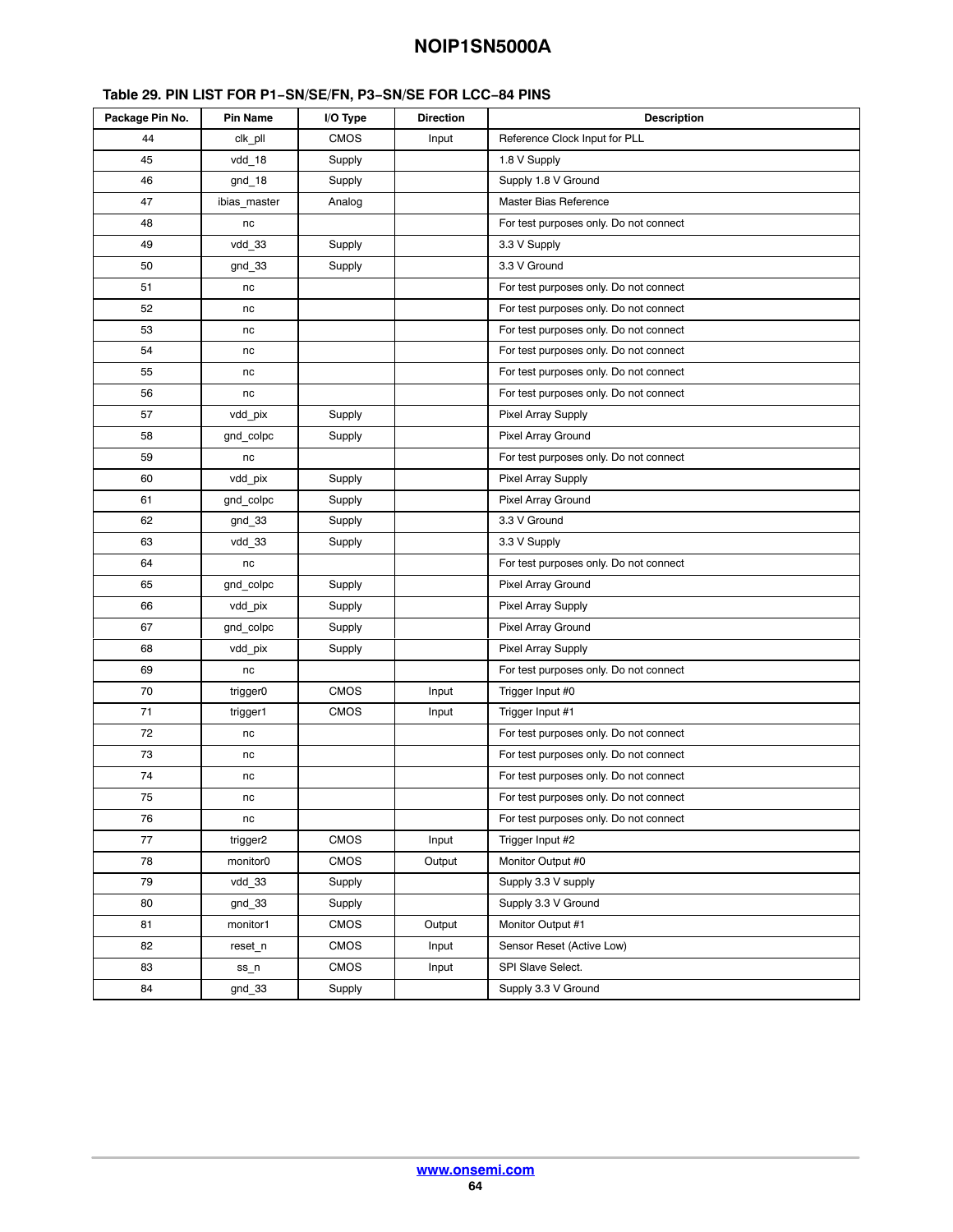<span id="page-64-0"></span>

| Package Pad No  | Pin Name | I/O Type    | <b>Direction</b> | <b>Description</b>                     |
|-----------------|----------|-------------|------------------|----------------------------------------|
| A1              | gnd      | Supply      |                  | Supply Ground                          |
| A <sub>2</sub>  | gnd      | Supply      |                  | Supply Ground                          |
| A <sub>3</sub>  | nc       |             |                  | For test purposes only. Do not connect |
| A4              | nc       |             |                  | For test purposes only. Do not connect |
| A5              | nc       |             |                  | For test purposes only. Do not connect |
| A <sub>6</sub>  | nc       |             |                  | For test purposes only. Do not connect |
| A7              | nc       |             |                  | For test purposes only. Do not connect |
| A8              | nc       |             |                  | For test purposes only. Do not connect |
| A <sub>9</sub>  | nc       |             |                  | For test purposes only. Do not connect |
| A10             | nc       |             |                  | For test purposes only. Do not connect |
| A11             | nc       |             |                  | For test purposes only. Do not connect |
| A12             | nc       |             |                  | For test purposes only. Do not connect |
| A13             | gnd      | Supply      |                  | Supply Ground                          |
| A14             | gnd      | Supply      |                  | Supply Ground                          |
| <b>B1</b>       | gnd      | Supply      |                  | Supply Ground                          |
| B <sub>2</sub>  | gnd      | Supply      |                  | Supply Ground                          |
| B3              | gnd      | Supply      |                  | Supply Ground                          |
| B <sub>4</sub>  | gnd      | Supply      |                  | Supply Ground                          |
| B <sub>5</sub>  | gnd      | Supply      |                  | Supply Ground                          |
| B <sub>6</sub>  | gnd      | Supply      |                  | Supply Ground                          |
| B7              | gnd      | Supply      |                  | Supply Ground                          |
| B8              | gnd      | Supply      |                  | Supply Ground                          |
| B <sub>9</sub>  | gnd      | Supply      |                  | Supply Ground                          |
| <b>B10</b>      | gnd      | Supply      |                  | Supply Ground                          |
| <b>B11</b>      | gnd      | Supply      |                  | Supply Ground                          |
| <b>B12</b>      | gnd      | Supply      |                  | Supply Ground                          |
| <b>B13</b>      | gnd      | Supply      |                  | Supply Ground                          |
| <b>B14</b>      | gnd      | Supply      |                  | Supply Ground                          |
| C <sub>1</sub>  | nc       |             |                  | For test purposes only. Do not connect |
| C <sub>2</sub>  | gnd      | Supply      |                  | Supply Ground                          |
| C <sub>3</sub>  | gnd      | Supply      |                  | Supply Ground                          |
| C4              | doutn0   | <b>LVDS</b> | Output           | LVDS Data Output Channel #0 (Negative) |
| C5              | doutp0   | <b>LVDS</b> | Output           | LVDS Data Output Channel #0 (Positive) |
| C6              | sck      | <b>CMOS</b> | Input            | <b>SPI Input Clock</b>                 |
| C7              | mosi     | CMOS        | Input            | SPI Master Out - Slave In              |
| C8              | $ss_n$   | <b>CMOS</b> | Input            | SPI Slave Select.                      |
| C9              | reset n  | <b>CMOS</b> | Input            | Sensor Reset (Active Low)              |
| C <sub>10</sub> | monitor1 | <b>CMOS</b> | Output           | Monitor Output #1                      |
| C11             | monitor0 | CMOS        | Output           | Monitor Output #0                      |
| C <sub>12</sub> | gnd      | Supply      |                  | Supply Ground                          |
| C <sub>13</sub> | gnd      | Supply      |                  | Supply Ground                          |
| C14             | nc       |             |                  | For test purposes only. Do not connect |
| D1              | nc       |             |                  | For test purposes only. Do not connect |
| D <sub>2</sub>  | gnd      | Supply      |                  | Supply Ground                          |
| D <sub>3</sub>  | $vdd_18$ | Supply      |                  | Supply 1.8 V Supply                    |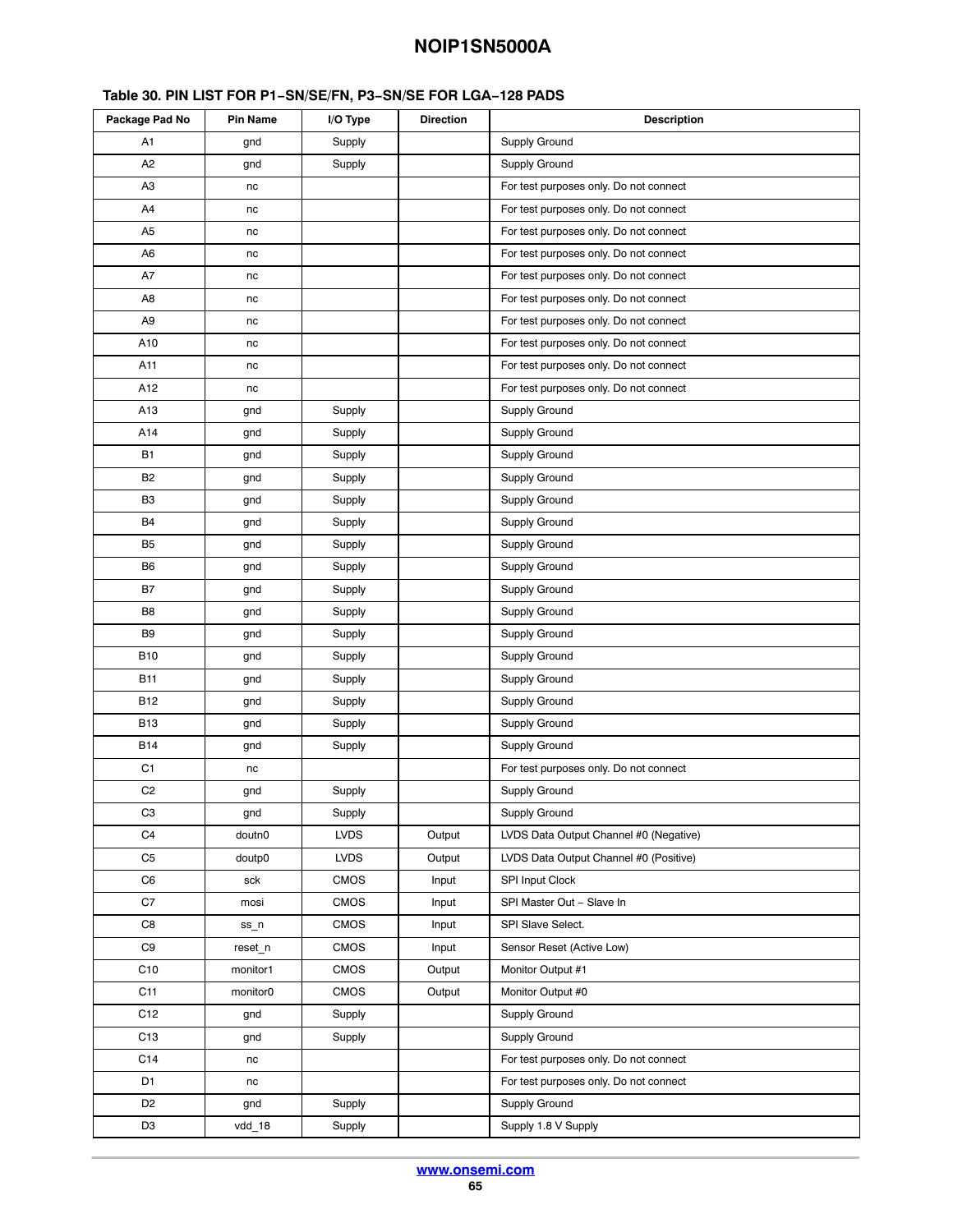| Package Pad No  | <b>Pin Name</b> | I/O Type    | <b>Direction</b> | <b>Description</b>                                                 |
|-----------------|-----------------|-------------|------------------|--------------------------------------------------------------------|
| D <sub>4</sub>  | doutn1          | <b>LVDS</b> | Output           | LVDS Data Output Channel #1 (Negative), Not connected for P3-SN/SE |
| D <sub>5</sub>  | doutp1          | <b>LVDS</b> | Output           | LVDS Data Output Channel #1 (Positive), Not connected for P3-SN/SE |
| D <sub>6</sub>  | vdd 18          | Supply      |                  | Supply 1.8 V Supply                                                |
| D7              | miso            | CMOS        | Output           | SPI Master In - Slave Out                                          |
| D8              | gnd             | Supply      |                  | Supply Ground                                                      |
| D <sub>9</sub>  | vdd_33          | Supply      |                  | Supply 3.3 V Supply                                                |
| D <sub>10</sub> | vdd_33          | Supply      |                  | Supply 3.3 V Supply                                                |
| D11             | trigger2        | <b>CMOS</b> | Input            | Trigger Input #2                                                   |
| D <sub>12</sub> | trigger1        | CMOS        | Input            | Trigger Input #1                                                   |
| D <sub>13</sub> | gnd             | Supply      |                  | Supply Ground                                                      |
| D14             | nc              |             |                  | For test purposes only. Do not connect                             |
| E1              | nc              |             |                  | For test purposes only. Do not connect                             |
| E <sub>2</sub>  | gnd             | Supply      |                  | Supply Ground                                                      |
| E3              | vdd_18          | Supply      |                  | Supply 1.8 V Supply                                                |
| E4              | doutn2          | <b>LVDS</b> | Output           | LVDS Data Output Channel #2 (Negative)                             |
| E <sub>5</sub>  | doutp2          | <b>LVDS</b> | Output           | LVDS Data Output Channel #2 (Positive)                             |
| E6              | gnd             | Supply      |                  | Supply Ground                                                      |
| E7              | gnd             | Supply      |                  | Supply Ground                                                      |
| E8              | gnd             | Supply      |                  | Supply Ground                                                      |
| E9              | gnd             | Supply      |                  | Supply Ground                                                      |
| E10             | gnd             | Supply      |                  | Supply Ground                                                      |
| E11             | gnd             | Supply      |                  | Supply Ground                                                      |
| E12             | trigger0        | <b>CMOS</b> | Input            | Trigger Input #0                                                   |
| E13             | gnd             | Supply      |                  | Supply Ground                                                      |
| E14             | nc              |             |                  | For test purposes only. Do not connect                             |
| F <sub>1</sub>  | nc              |             |                  | For test purposes only. Do not connect                             |
| F <sub>2</sub>  | gnd             | Supply      |                  | Supply Ground                                                      |
| F3              | $vdd_18$        | Supply      |                  | Supply 1.8 V Supply                                                |
| F4              | doutn3          | <b>LVDS</b> | Output           | LVDS Data Output Channel #3 (Negative), Not connected for P3-SN/SE |
| F <sub>5</sub>  | doutp3          | <b>LVDS</b> | Output           | LVDS Data Output Channel #3 (Positive), Not connected for P3-SN/SE |
| F6              | nc              |             |                  | For test purposes only. Do not connect                             |
| F7              | nc              |             |                  | For test purposes only. Do not connect                             |
| F8              | nc              |             |                  | For test purposes only. Do not connect                             |
| F9              | nc              |             |                  | For test purposes only. Do not connect                             |
| F10             | gnd             | Supply      |                  | Supply Ground                                                      |
| F11             | gnd colpc       | Supply      |                  | pc Supply Pixel Array Ground                                       |
| F <sub>12</sub> | vdd pix         | Supply      |                  | Supply Pixel Array Supply                                          |
| F13             | gnd             | Supply      |                  | Supply Ground                                                      |
| F14             | nc              |             |                  | For test purposes only. Do not connect                             |
| G <sub>1</sub>  | nc              |             |                  | For test purposes only. Do not connect                             |
| G <sub>2</sub>  | gnd             | Supply      |                  | Supply Ground                                                      |
| G3              | vdd 18          | Supply      |                  | Supply 1.8 V Supply                                                |
| G4              | clock outn      | <b>LVDS</b> | Output           | LVDS Clock Output (Negative)                                       |
| G5              | clock outp      | <b>LVDS</b> | Output           | LVDS Clock Output (Positive)                                       |
| G6              | nc              |             |                  | For test purposes only. Do not connect                             |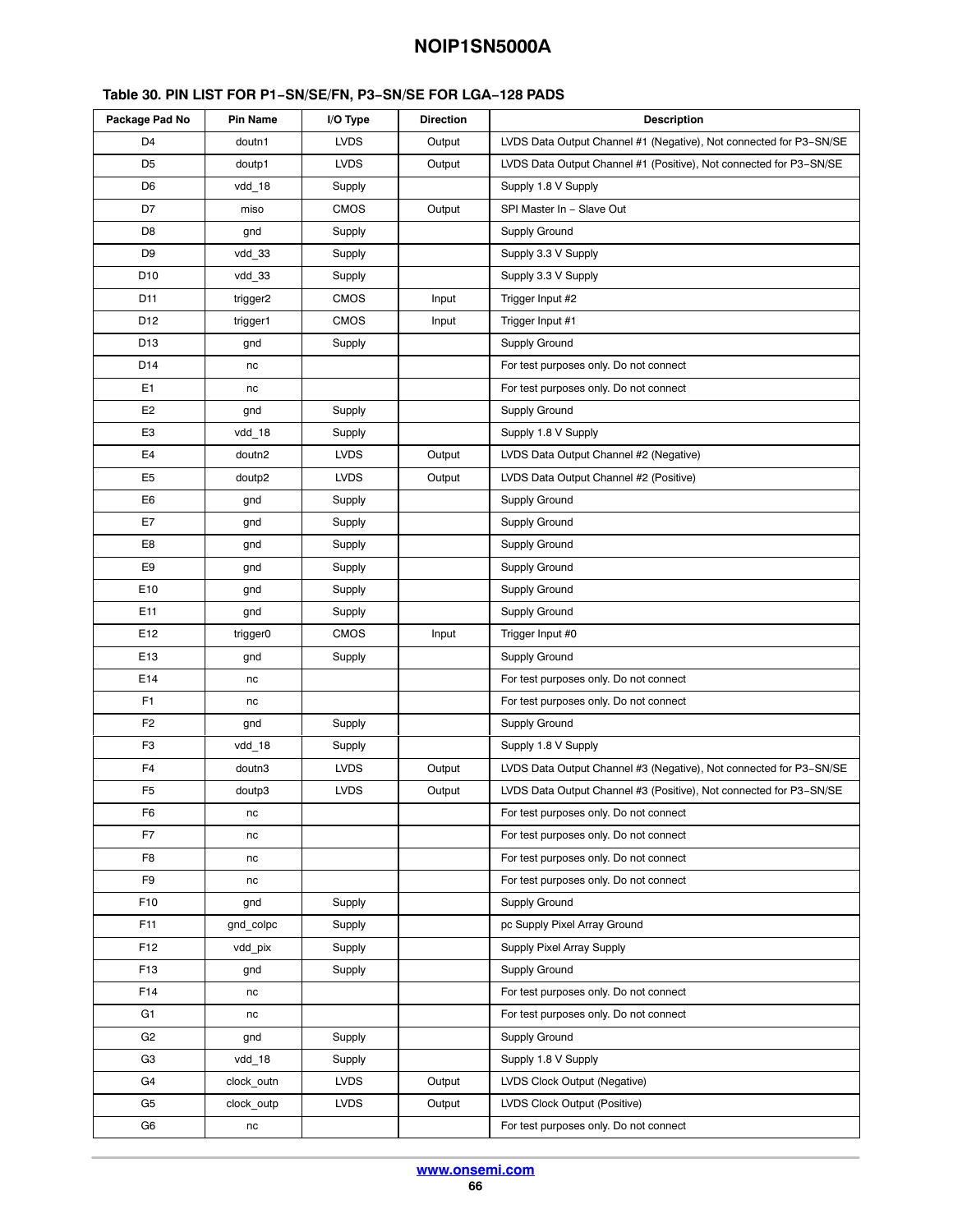| Package Pad No  | <b>Pin Name</b> | I/O Type    | <b>Direction</b> | <b>Description</b>                                                 |
|-----------------|-----------------|-------------|------------------|--------------------------------------------------------------------|
| G7              | nc              |             |                  | For test purposes only. Do not connect                             |
| G8              | nc              |             |                  | For test purposes only. Do not connect                             |
| G9              | nc              |             |                  | For test purposes only. Do not connect                             |
| G10             | gnd             | Supply      |                  | Supply Ground                                                      |
| G11             | gnd_colpc       | Supply      |                  | pc Supply Pixel Array Ground                                       |
| G12             | vdd_pix         | Supply      |                  | Supply Pixel Array Supply                                          |
| G13             | gnd             | Supply      |                  | Supply Ground                                                      |
| G14             | nc              |             |                  | For test purposes only. Do not connect                             |
| H1              | nc              |             |                  | For test purposes only. Do not connect                             |
| H <sub>2</sub>  | gnd             | Supply      |                  | Supply Ground                                                      |
| HЗ              | vdd 33          | Supply      |                  | Supply 3.3 V Supply                                                |
| H4              | syncn           | <b>LVDS</b> | Output           | LVDS Sync Channel Output (Negative)                                |
| H <sub>5</sub>  | syncp           | <b>LVDS</b> | Output           | LVDS Sync Channel Output (Positive)                                |
| H <sub>6</sub>  | nc              |             |                  | For test purposes only. Do not connect                             |
| H7              | nc              |             |                  | For test purposes only. Do not connect                             |
| H8              | nc              |             |                  | For test purposes only. Do not connect                             |
| H <sub>9</sub>  | nc              |             |                  | For test purposes only. Do not connect                             |
| H <sub>10</sub> | gnd             | Supply      |                  | Supply Ground                                                      |
| H11             | gnd             | Supply      |                  | <b>Supply Ground</b>                                               |
| H <sub>12</sub> | vdd_33          | Supply      |                  | Supply 3.3 V Supply                                                |
| H13             | gnd             | Supply      |                  | Supply Ground                                                      |
| H14             | nc              |             |                  | For test purposes only. Do not connect                             |
| J1              | nc              |             |                  | For test purposes only. Do not connect                             |
| J2              | gnd             | Supply      |                  | Supply Ground                                                      |
| JЗ              | vdd_18          | Supply      |                  | Supply 1.8 V Supply                                                |
| J4              | doutn4          | <b>LVDS</b> | Output           | LVDS Data Output Channel #4 (Negative)                             |
| J5              | doutp4          | <b>LVDS</b> | Output           | LVDS Data Output Channel #4 (Positive)                             |
| J6              | nc              |             |                  | For test purposes only. Do not connect                             |
| J7              | nc              |             |                  | For test purposes only. Do not connect                             |
| J8              | nc              |             |                  | For test purposes only. Do not connect                             |
| J9              | nc              |             |                  | For test purposes only. Do not connect                             |
| J10             | gnd             | Supply      |                  | Supply Ground                                                      |
| J11             | gnd colpc       | Supply      |                  | pc Supply Pixel Array Ground                                       |
| J12             | vdd pix         | Supply      |                  | Supply Pixel Array Supply                                          |
| J13             | gnd             | Supply      |                  | Supply Ground                                                      |
| J14             | nc              |             |                  | For test purposes only. Do not connect                             |
| K1              | nc              |             |                  | For test purposes only. Do not connect                             |
| K <sub>2</sub>  | gnd             | Supply      |                  | Supply Ground                                                      |
| K <sub>3</sub>  | $vdd_18$        | Supply      |                  | Supply 1.8 V Supply                                                |
| K4              | doutn5          | LVDS        | Output           | LVDS Data Output Channel #5 (Negative), Not connected for P3-SN/SE |
| K <sub>5</sub>  | doutp5          | <b>LVDS</b> | Output           | LVDS Data Output Channel #5 (Positive), Not connected for P3-SN/SE |
| K6              | gnd             | Supply      |                  | Supply Ground                                                      |
| K7              | gnd             | Supply      |                  | Supply Ground                                                      |
| K8              | gnd             | Supply      |                  | Supply Ground                                                      |
| K9              | gnd             | Supply      |                  | Supply Ground                                                      |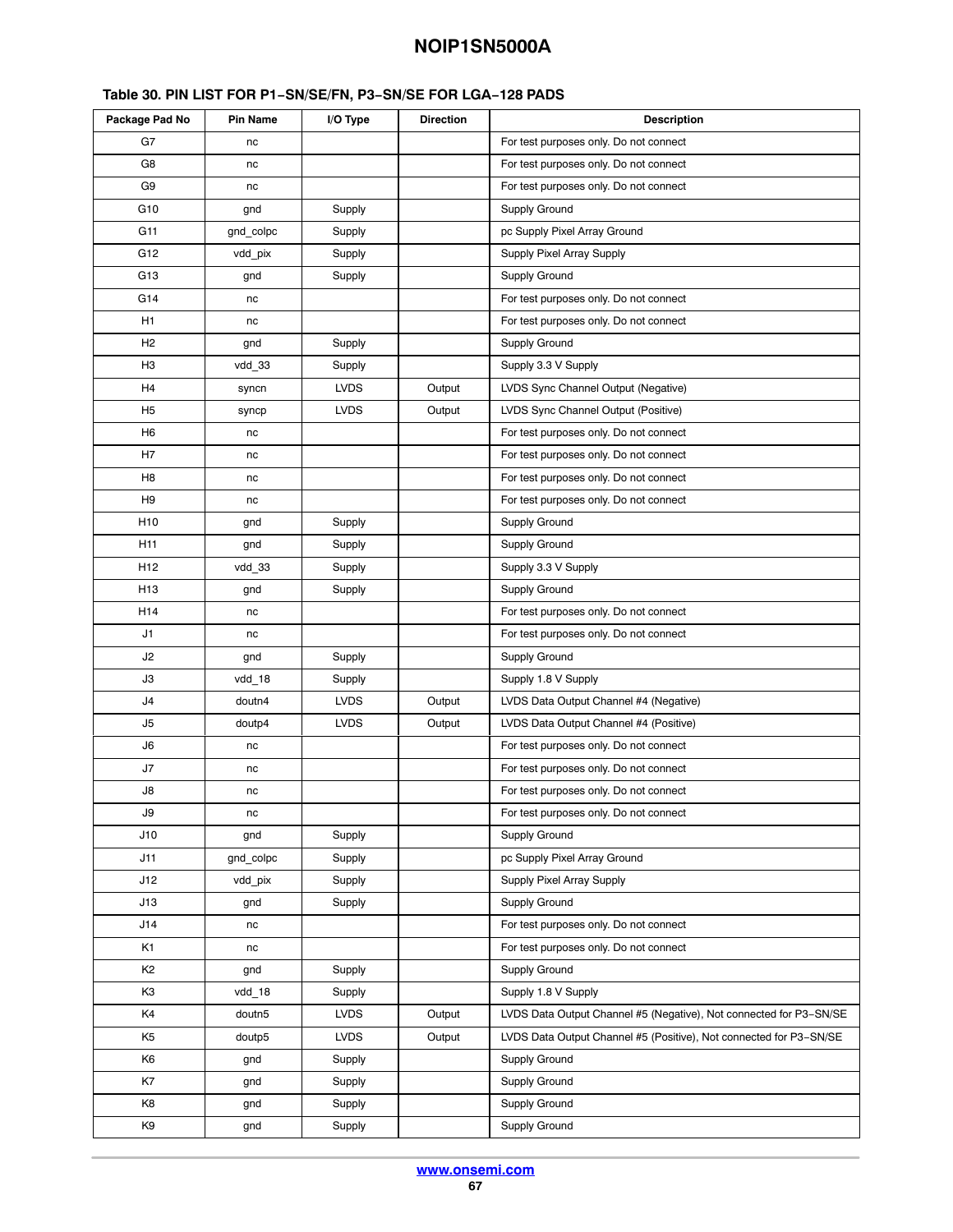| Package Pad No  | <b>Pin Name</b> | I/O Type    | <b>Direction</b> | <b>Description</b>                                                 |
|-----------------|-----------------|-------------|------------------|--------------------------------------------------------------------|
| K <sub>10</sub> | gnd             | Supply      |                  | Supply Ground                                                      |
| K11             | gnd colpc       | Supply      |                  | pc Supply Pixel Array Ground                                       |
| K <sub>12</sub> | vdd pix         | Supply      |                  | Supply Pixel Array Supply                                          |
| K <sub>13</sub> | gnd             | Supply      |                  | Supply Ground                                                      |
| K14             | nc              |             |                  | For test purposes only. Do not connect                             |
| L1              | nc              |             |                  | For test purposes only. Do not connect                             |
| L2              | gnd             | Supply      |                  | Supply Ground                                                      |
| L3              | vdd 18          | Supply      |                  | Supply 1.8 V Supply                                                |
| L4              | doutn6          | <b>LVDS</b> | Output           | LVDS Data Output Channel #6 (Negative)                             |
| L <sub>5</sub>  | doutp6          | <b>LVDS</b> | Output           | LVDS Data Output Channel #6 (Positive)                             |
| L6              | vdd 18          | Supply      |                  | Supply 1.8 V Supply                                                |
| L7              | lvds clock inp  | <b>LVDS</b> | Input            | LVDS Clock Input (Positive)                                        |
| L8              | gnd             | Supply      |                  | Supply Ground                                                      |
| L9              | gnd             | Supply      |                  | Supply Ground                                                      |
| L10             | gnd             | Supply      |                  | Supply Ground                                                      |
| L <sub>11</sub> | vdd_33          | Supply      |                  | Supply 3.3 V Supply                                                |
| L12             | gnd             | Supply      |                  | Supply Ground                                                      |
| L <sub>13</sub> | gnd             | Supply      |                  | Supply Ground                                                      |
| L14             | nc              |             |                  | For test purposes only. Do not connect                             |
| M1              | nc              |             |                  | For test purposes only. Do not connect                             |
| M2              | gnd             | Supply      |                  | Supply Ground                                                      |
| ΜЗ              | gnd             | Supply      |                  | Supply Ground                                                      |
| M4              | doutn7          | <b>LVDS</b> | Output           | LVDS Data Output Channel #7 (Negative), Not connected for P3-SN/SE |
| M <sub>5</sub>  | doutp7          | <b>LVDS</b> | Output           | LVDS Data Output Channel #7 (Positive), Not connected for P3-SN/SE |
| M6              | vdd_33          | Supply      |                  | Supply 3.3 V Supply                                                |
| M7              | lvds_clock_inn  | <b>LVDS</b> | Input            | LVDS Clock Input (Negative)                                        |
| M8              | clk_pll         | <b>CMOS</b> | Input            | Reference Clock Input for PLL                                      |
| M9              | $vdd_18$        | Supply      |                  | Supply 1.8 V Supply                                                |
| M10             | gnd             | Supply      |                  | Supply Ground                                                      |
| M11             | ibias master    | Analog      |                  | Master Analog Master Bias Reference                                |
| M12             | gnd             | Supply      |                  | Supply Ground                                                      |
| M13             | gnd             | Supply      |                  | Supply Ground                                                      |
| M14             | nc              |             |                  | For test purposes only. Do not connect                             |
| N <sub>1</sub>  | gnd             | Supply      |                  | Supply Ground                                                      |
| N2              | gnd             | Supply      |                  | Supply Ground                                                      |
| N3              | gnd             | Supply      |                  | Supply Ground                                                      |
| N4              | gnd             | Supply      |                  | Supply Ground                                                      |
| N <sub>5</sub>  | gnd             | Supply      |                  | Supply Ground                                                      |
| N6              | gnd             | Supply      |                  | Supply Ground                                                      |
| N7              | gnd             | Supply      |                  | Supply Ground                                                      |
| N8              | gnd             | Supply      |                  | Supply Ground                                                      |
| N9              | gnd             | Supply      |                  | Supply Ground                                                      |
| N <sub>10</sub> | gnd             | Supply      |                  | Supply Ground                                                      |
| N <sub>11</sub> | gnd             | Supply      |                  | Supply Ground                                                      |
| N12             | gnd             | Supply      |                  | Supply Ground                                                      |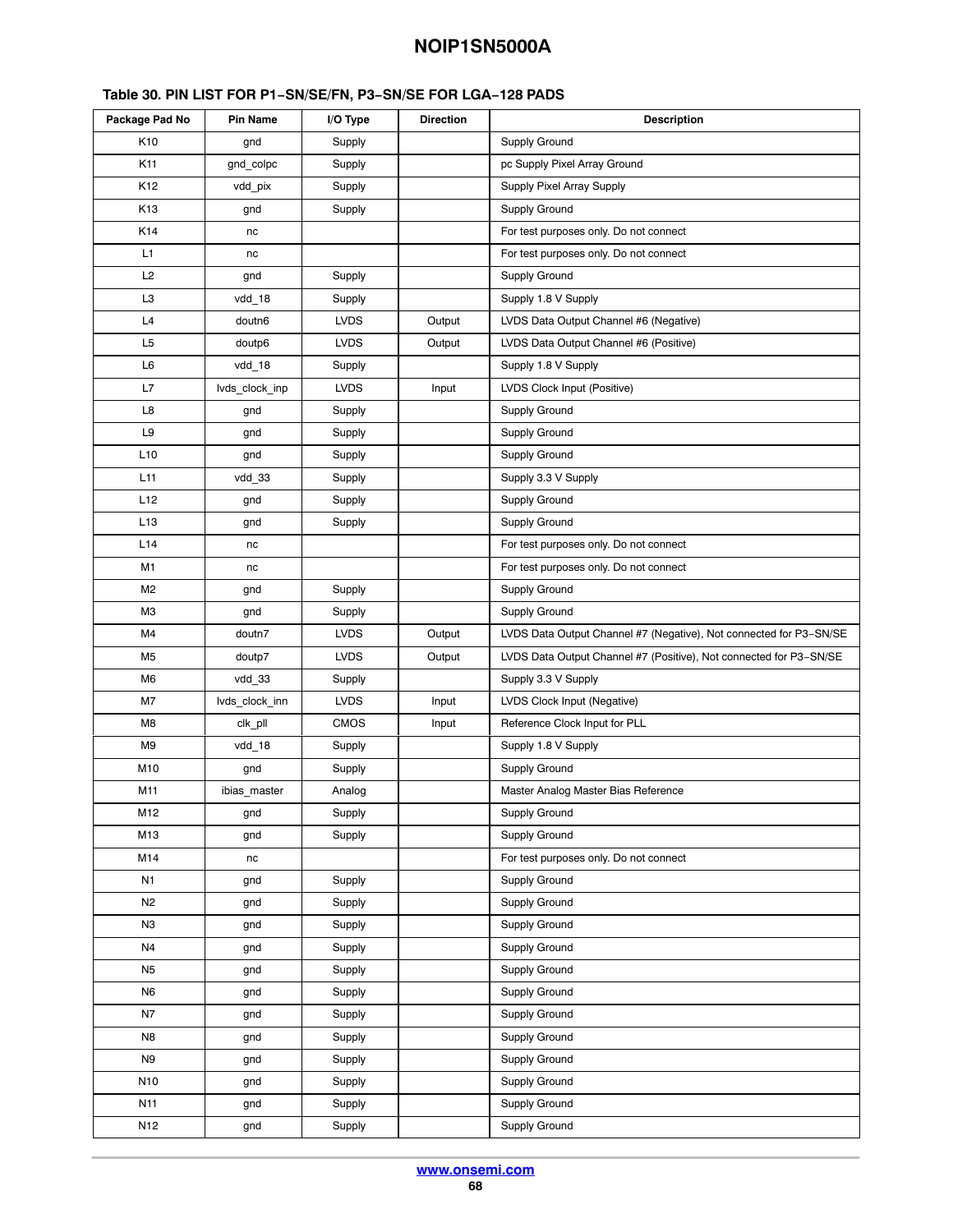| Package Pad No  | <b>Pin Name</b> | I/O Type | <b>Direction</b> | <b>Description</b>                     |
|-----------------|-----------------|----------|------------------|----------------------------------------|
| N <sub>13</sub> | gnd             | Supply   |                  | Supply Ground                          |
| N <sub>14</sub> | gnd             | Supply   |                  | Supply Ground                          |
| P <sub>1</sub>  | gnd             | Supply   |                  | Supply Ground                          |
| P <sub>2</sub>  | gnd             | Supply   |                  | Supply Ground                          |
| P <sub>3</sub>  | nc              |          |                  | For test purposes only. Do not connect |
| P <sub>4</sub>  | nc              |          |                  | For test purposes only. Do not connect |
| P <sub>5</sub>  | nc              |          |                  | For test purposes only. Do not connect |
| P <sub>6</sub>  | nc              |          |                  | For test purposes only. Do not connect |
| P7              | nc              |          |                  | For test purposes only. Do not connect |
| P <sub>8</sub>  | nc              |          |                  | For test purposes only. Do not connect |
| P <sub>9</sub>  | nc              |          |                  | For test purposes only. Do not connect |
| P <sub>10</sub> | nc              |          |                  | For test purposes only. Do not connect |
| P <sub>11</sub> | nc              |          |                  | For test purposes only. Do not connect |
| P <sub>12</sub> | nc              |          |                  | For test purposes only. Do not connect |
| P <sub>13</sub> | gnd             | Supply   |                  | Supply Ground                          |
| P <sub>14</sub> | gnd             | Supply   |                  | Supply Ground                          |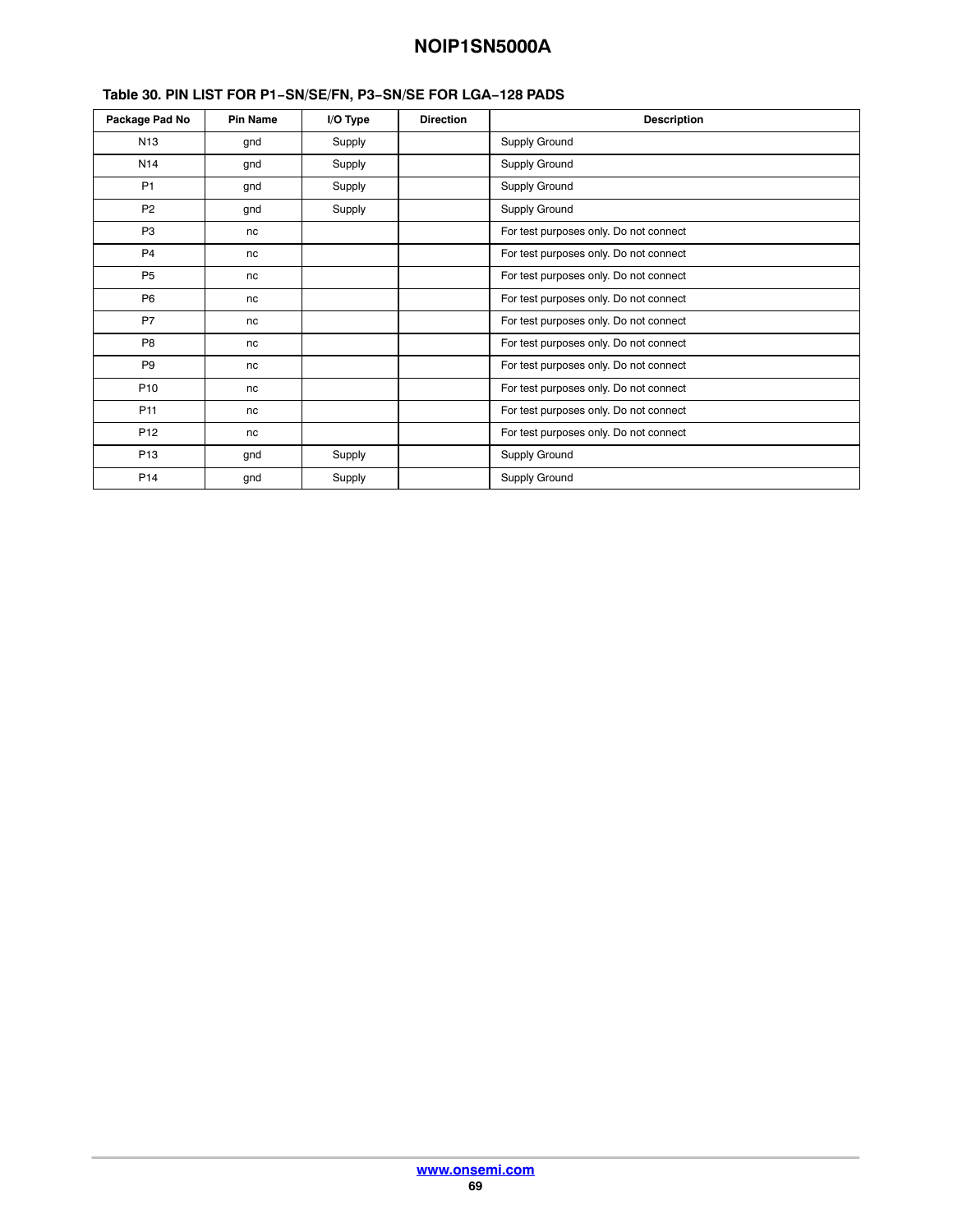### **Package Drawing**



NOTE: Unless noted otherwise, all dimensions represent nominal values.

#### **Figure 46. Package Drawing for the 84−pin LCC Package**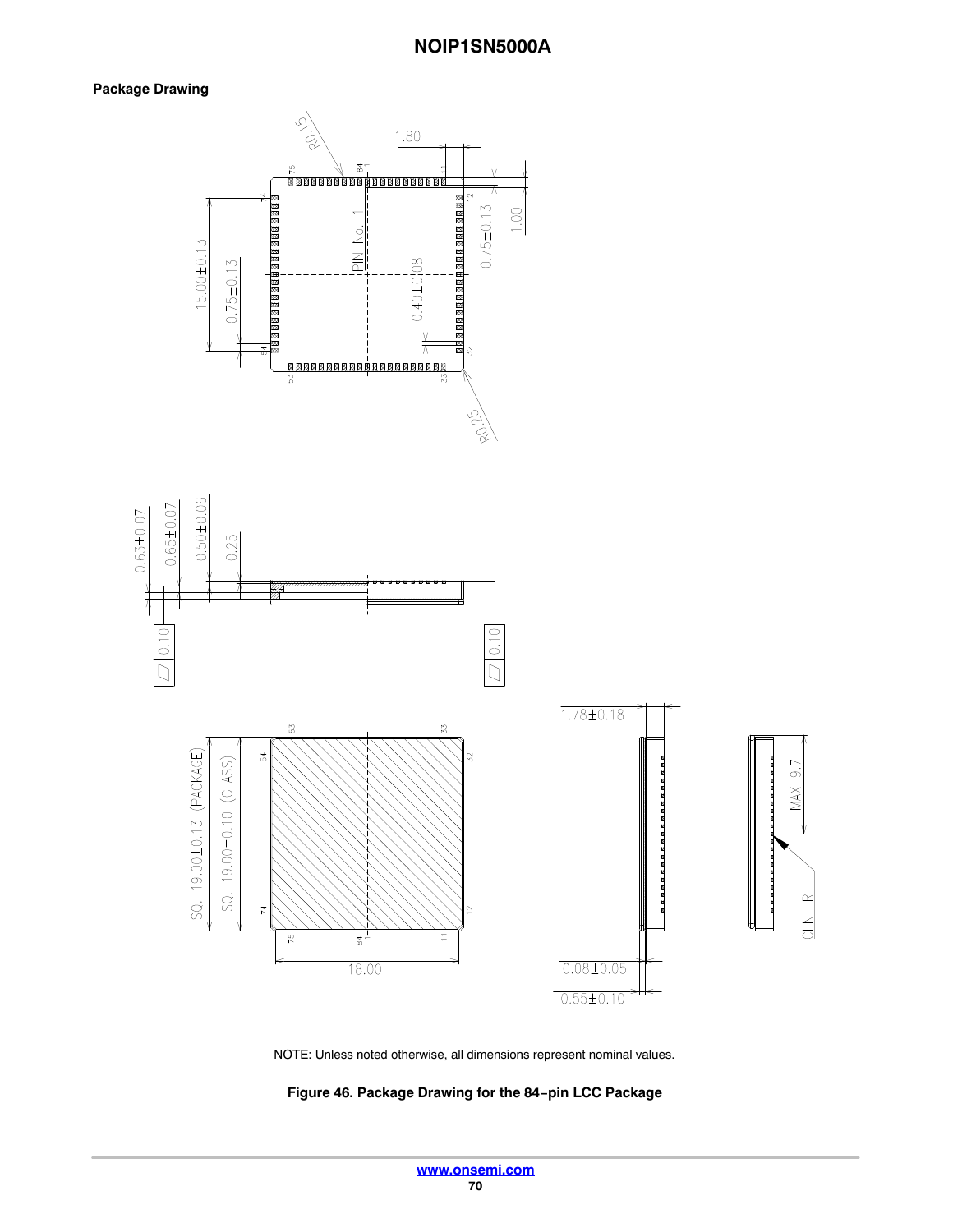

**Figure 47. Package Drawing for the 128−pad LGA Package**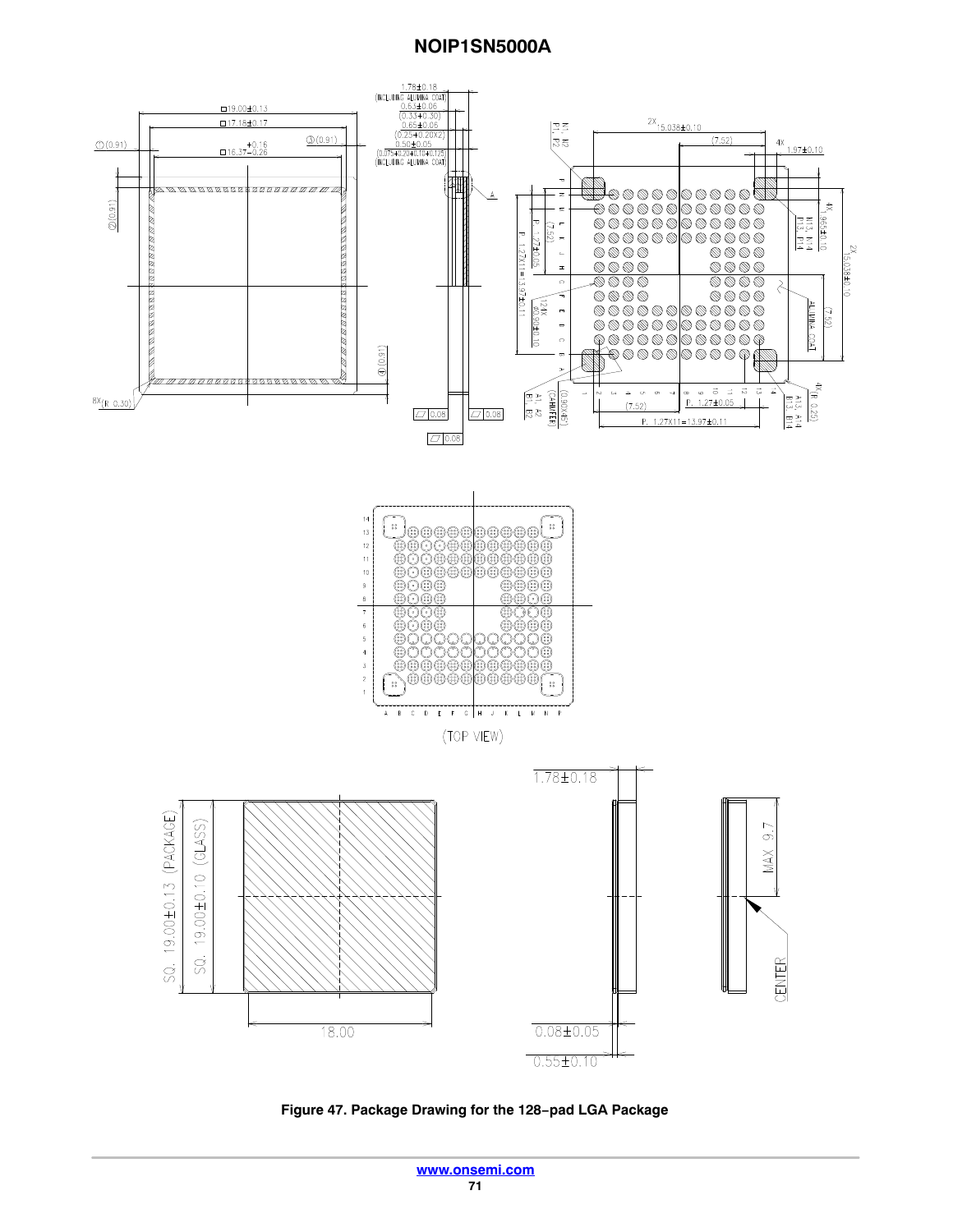| Parameter                          | <b>Description</b>                                                                                         | Min   | Typ            | Max   | <b>Units</b>    |
|------------------------------------|------------------------------------------------------------------------------------------------------------|-------|----------------|-------|-----------------|
| Die                                | Die thickness                                                                                              |       | 725            |       | μm              |
| (with Pin 1 to the left<br>center) | Die Size                                                                                                   |       | 14.7 x 14.25   |       | mm <sup>2</sup> |
|                                    | Die center, X offset to the center of package                                                              | $-50$ | $\Omega$       | 50    | $\mu$ m         |
|                                    | Die center, Y offset to the center of the package                                                          | $-50$ | 0              | 50    | μm              |
|                                    | Die position, tilt to the Die Attach Plane                                                                 | $-1$  | $\Omega$       | 1     | deg             |
|                                    | Die rotation accuracy (referenced to die scribe and lead<br>fingers on package on all four sides)          | $-1$  | $\Omega$       | 1     | deg             |
|                                    | Optical center referenced from die/package center (X-dir) PYTHON 5 MP                                      |       | $-231.38$      |       | μm              |
|                                    | Optical center referenced from die/package center (X-dir) PYTHON 2 MP                                      |       | $-154.58$      |       | μm              |
|                                    | Optical center referenced from die/package center (Y-dir)<br>PYTHON 5 MP / 2 MP                            |       | 1697.17        |       | μm              |
|                                    | Distance from bottom of the package to top of the die surface                                              | 1.145 | 1.25           | 1.405 | mm              |
|                                    | Distance from top of the die surface to top of the glass lid                                               | 0.745 | 1.13           | 1.495 | mm              |
| Glass Lid Specification            | XY size                                                                                                    |       | $19 \times 19$ |       | mm              |
|                                    | Thickness                                                                                                  | 0.45  | 0.55           | 0.65  | mm              |
|                                    | Spectral response range                                                                                    | 400   |                | 1000  | nm              |
|                                    | Transmission of glass lid (refer to Figure 50)                                                             |       | 92             |       | %               |
| Glass Lid Material                 | D <sub>263</sub> Teco                                                                                      |       |                |       |                 |
| <b>Mechanical Shock</b>            | JESD22-B104C; Condition G                                                                                  |       |                | 2000  | g               |
| Vibration                          | JESD22-B103B; Condition 1                                                                                  |       |                | 2000  | <b>Hz</b>       |
| <b>Mounting Profile</b>            | Reflow profile according to J-STD-020D.1                                                                   |       |                | 260   | $^{\circ}C$     |
| <b>CTE</b>                         | Coefficient of Thermal expansion of the LCC Package<br>Coefficient of Thermal expansion of the LGA Package |       | 7.6<br>7.1     |       | $\mu$ m/°C      |

### **Table 31. MECHANICAL SPECIFICATION FOR LCC−84 PINS AND LGA−128 PADS**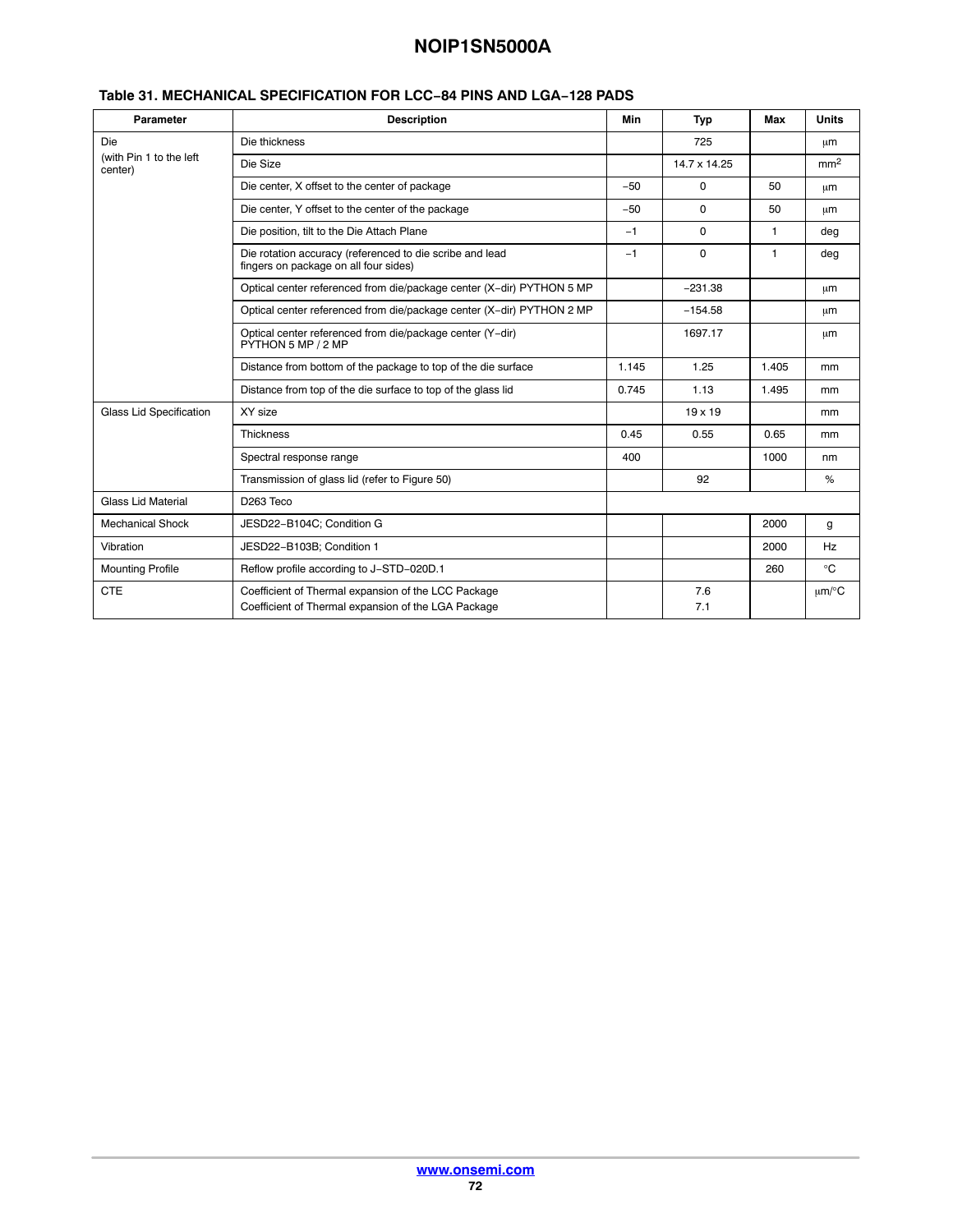|                                |                 | PYTHON5000 |                | PYTHON2000     |                |
|--------------------------------|-----------------|------------|----------------|----------------|----------------|
|                                | References*     | $X(\mu m)$ | $Y$ ( $\mu$ m) | $X$ ( $\mu$ m) | $Y$ ( $\mu$ m) |
| Die Outer Coordinates          | D <sub>1</sub>  | 0          | 14250          | 0              | 14250          |
|                                | D <sub>2</sub>  | 14700      | 14250          | 14700          | 14250          |
|                                | D <sub>3</sub>  | 14700      | 0              | 14700          | 0              |
|                                | D <sub>4</sub>  | 0          | $\mathbf 0$    | 0              | 0              |
| Die Center                     | <b>CD</b>       | 7350       | 7125           | 7350           | 7125           |
| <b>Active Area Coordinates</b> | A <sub>1</sub>  | 878.63     | 13756.57       | 878.63         | 13756.57       |
|                                | A2              | 13358.63   | 13756.57       | 13358.63       | 13756.57       |
|                                | A <sub>3</sub>  | 13358.63   | 3887.77        | 13358.63       | 3887.77        |
|                                | A <sub>4</sub>  | 878.63     | 3887.77        | 878.63         | 3887.77        |
| <b>Active Area Center</b>      | AA              | 7118.63    | 8822.17        | 7195.43        | 8822.17        |
|                                | Pitch           | 4.8        | 4.8            | 4.8            | 4.8            |
|                                | # Pixels        | 2600       | 2056           | 2600           | 2056           |
|                                | # Dummy         | 8          | 8              | 616            | 792            |
|                                | # Active Pixels | 2592       | 2048           | 1984           | 1264           |
|                                | Act_A1          | 897.83     | 13737.37       | 2433.83        | 11855.77       |
|                                | Act_A2          | 13339.43   | 13737.37       | 11957.03       | 11855.77       |
|                                | Act A3          | 13339.43   | 3906.97        | 11957.03       | 5788.57        |
|                                | Act A4          | 897.83     | 3906.97        | 2433.83        | 5788.57        |

#### **Table 32. OPTICAL CENTER INFORMATION FOR THE PYTHON 5000/2000 IN LCC−84 PINS AND LGA−128 PADS**

\*Refer to Figure 48 below.



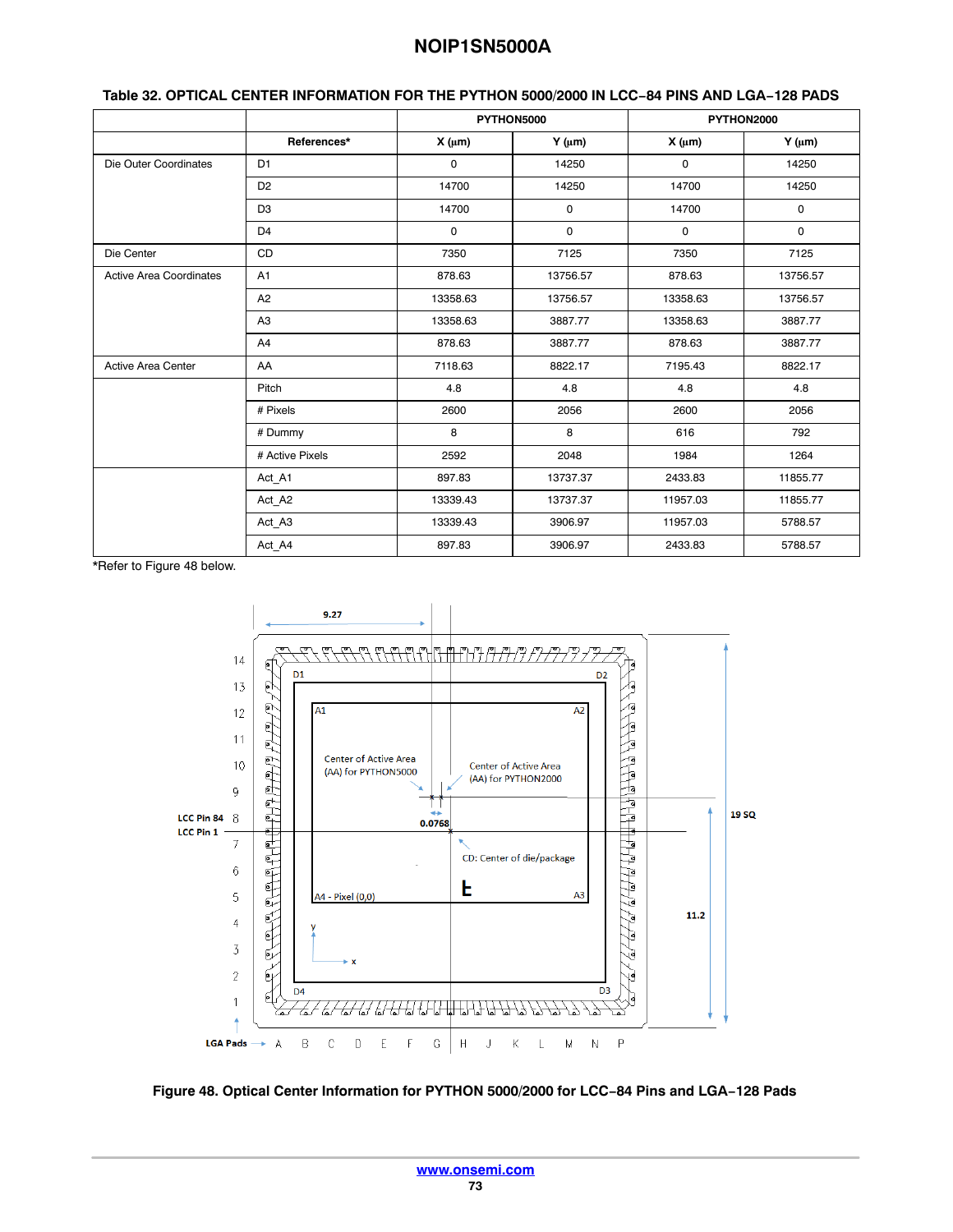## **Packing and Tray Specification**

The PYTHON packing specification with ON Semiconductor packing labels is packed as follows:

## **Table 33. PACKING AND TRAY INFORMATION FOR P1−SN/SE/FN, P3−SN/SE**

| Package Size (mm) |        |       | Trav       |           | Restraint       |                | <b>Box</b>                                  |                           |
|-------------------|--------|-------|------------|-----------|-----------------|----------------|---------------------------------------------|---------------------------|
| Package           | Length | Width | Thickness* | Trav      | Quantity / Tray | <b>Strap</b>   | Bag                                         | <b>Tray Quantity</b>      |
| LCC-84 pin        | 19     | 19    | 2.58       | KS-870541 | 42              | Rubber<br>band | Double bagged using<br>MBB and pink ESD bag | 5 travs + 1 cover<br>trav |
| ∟GA–128 pin       |        |       |            |           |                 |                |                                             |                           |

\*Includes package, glass and glue attach thickness.

NOTE: Cover paper to be placed on the top tray.



**Figure 49. Packing and Tray Configuration**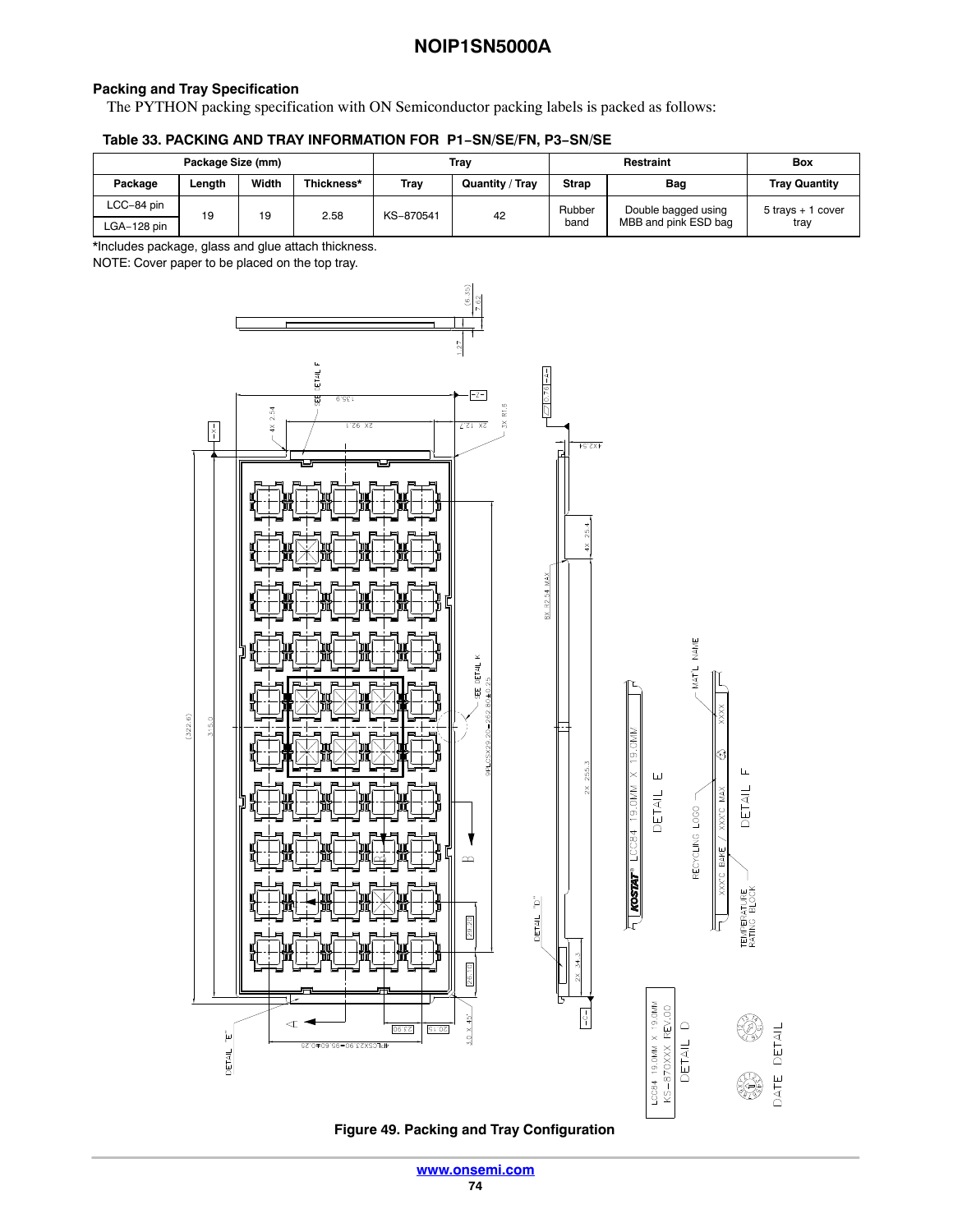# **Glass Lid**

The PYTHON 2000 and PYTHON 5000 sensor uses a glass lid without any coatings. Figure 50 shows the transmission characteristics of the glass lid.

As shown in Figure 50, no infrared attenuating color filter glass is used. A filter must be provided in the optical path when color devices are used (source: http://www.pgo−online.com).



**Figure 50. Transmission Characteristics of the Glass Lid**

## **Protective Film Option (−QTI Versions)**

For certain size and speed options, the sensor can be delivered with a protective foil that is intended to be removed after assembly. The dimensions of the foil are as illustrated in Figure 51 with the tab aligned towards one corner of the package as illustrated in Figure 52.



**Figure 52. Location of the Pull Tab in Reference to LCC−Pin 1 and LGA−Pad A1**



**Figure 51. Dimensions of the Tape**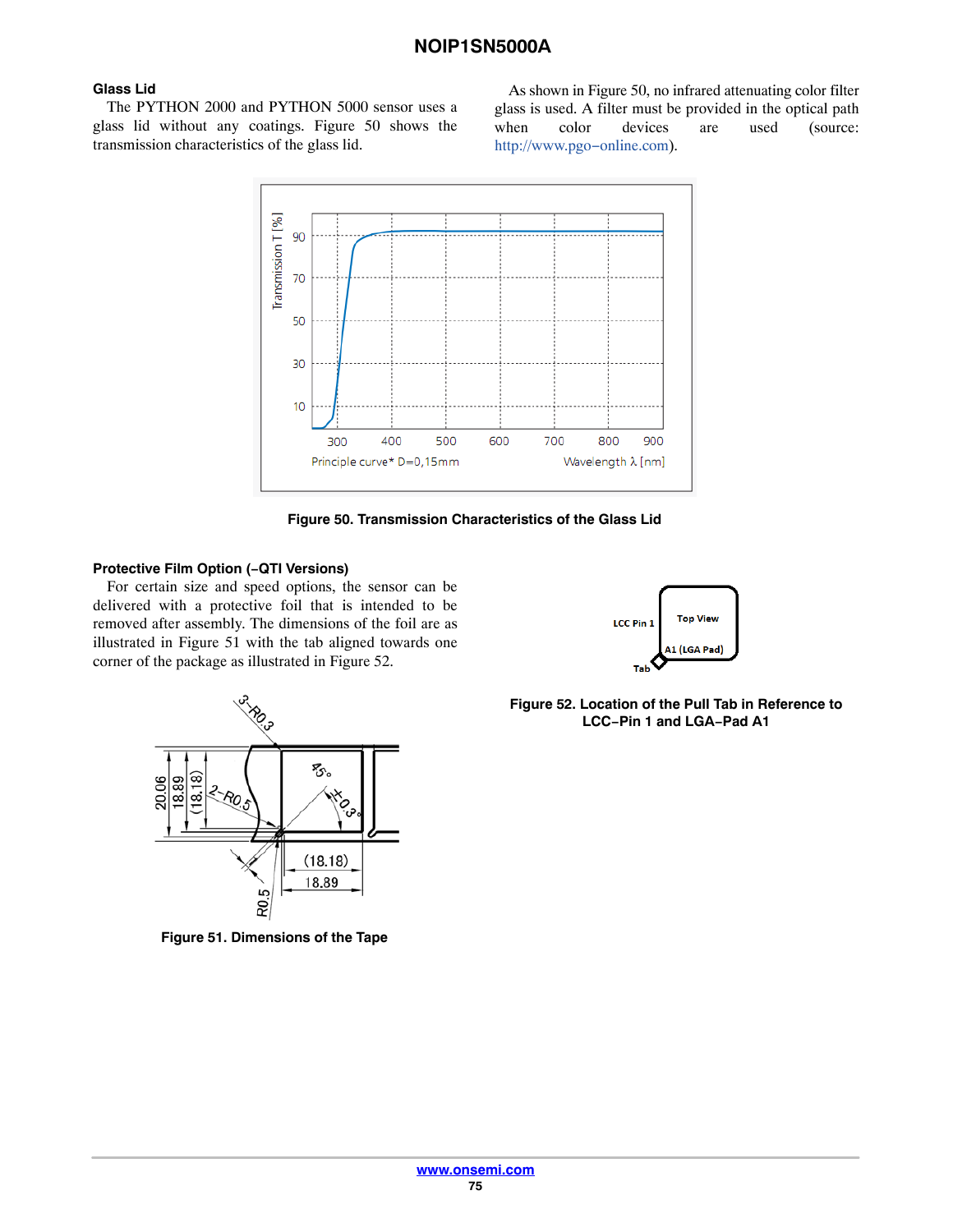## **SPECIFICATIONS AND USEFUL REFERENCES**

The following references are available to customers under NDA at the ON Semiconductor **Image Sensor Portal:** 

- Product Acceptance Criteria
- Product Qualification Report
- PYTHON Developer's Guide AND9362/D

Material Composition is available at:

<http://www.onsemi.com/PowerSolutions/MaterialCompos> [ition.do?searchParts=PYTHON5000](http://www.onsemi.com/PowerSolutions/MaterialCompos)

#### **Useful References**

For information on ESD and cover glass care and cleanliness, please download the *Image Sensor Handling and Best Practices* Application Note (AN52561/D) from [www.onsemi.com.](http://onsemi.com)

For quality and reliability information, please download the *Quality & Reliability* Handbook (HBD851/D) from [www.onsemi.com.](http://onsemi.com)

For information on Standard terms and Conditions of Sale, please download [Terms and Conditions](http://www.onsemi.com/site/pdf/ONSEMI_T&C.pdf) from [www.onsemi.com.](http://onsemi.com)

For information on acronyms and a glossary of terms used, please download *Image Sensor Terminology* (TND6116/D) from [www.onsemi.com](http://onsemi.com).

### **Return Material Authorization (RMA)**

Refer to the ON Semiconductor RMA policy procedure at [http://www.onsemi.com/site/pdf/CAT\\_Returns\\_FailureAn](http://www.onsemi.com/site/pdf/CAT_Returns_FailureAnalysis.pdf) [alysis.pdf](http://www.onsemi.com/site/pdf/CAT_Returns_FailureAnalysis.pdf)

ON Semiconductor and (H) are trademarks of Semiconductor Components Industries, LLC dba ON Semiconductor or its subsidiaries in the United States and/or other countries ON Semiconductor owns tne rights to a number of patents, trademarks, copyrights, trade secrets, and other intellectual property. A listing of ON Semiconductor's product/patent<br>coverage may be accessed at <u>www.onsemi.com/si</u> ON Semiconductor makes no warranty, representation or guarantee regarding the suitability of its products for any particular purpose, nor does ON Semiconductor assume any liability arising out of the application or use of any product or circuit, and specifically disclaims any and all liability, including without limitation special, consequential or incidental damages.<br>Buyer is responsible for its pro regardless of any support or applications information provided by ON Semiconductor. "Typical" parameters which may be provided in ON Semiconductor data sheets and/or<br>specifications can and do vary in different applications application by customer's technical experts. ON Semiconductor does not convey any license under its patent rights nor the rights of others. ON Semiconductor products are not designed, intended, or authorized for use as a critical component in life support systems or any FDA Class 3 medical devices or medical devices with a same or similar classification<br>in a foreign jurisdiction or any devices application, Buyer shall indemnify and hold ON Semiconductor and its officers, employees, subsidiaries, affiliates, and distributors harmless against all claims, costs, damages, and expenses, and reasonable attorney fees arising out of, directly or indirectly, any claim of personal injury or death associated with such unintended or unauthorized use, even if such<br>claim alleges that ON Semiconductor was literature is subject to all applicable copyright laws and is not for resale in any manner.

#### **PUBLICATION ORDERING INFORMATION**

#### **LITERATURE FULFILLMENT**:

Literature Distribution Center for ON Semiconductor 19521 E. 32nd Pkwy, Aurora, Colorado 80011 USA **Phone**: 303−675−2175 or 800−344−3860 Toll Free USA/Canada **Fax**: 303−675−2176 or 800−344−3867 Toll Free USA/Canada **Email**: orderlit@onsemi.com

**N. American Technical Support**: 800−282−9855 Toll Free USA/Canada

**Europe, Middle East and Africa Technical Support:** Phone: 421 33 790 2910

**ON Semiconductor Website**: **www.onsemi.com**

**Order Literature**: http://www.onsemi.com/orderlit

For additional information, please contact your local Sales Representative